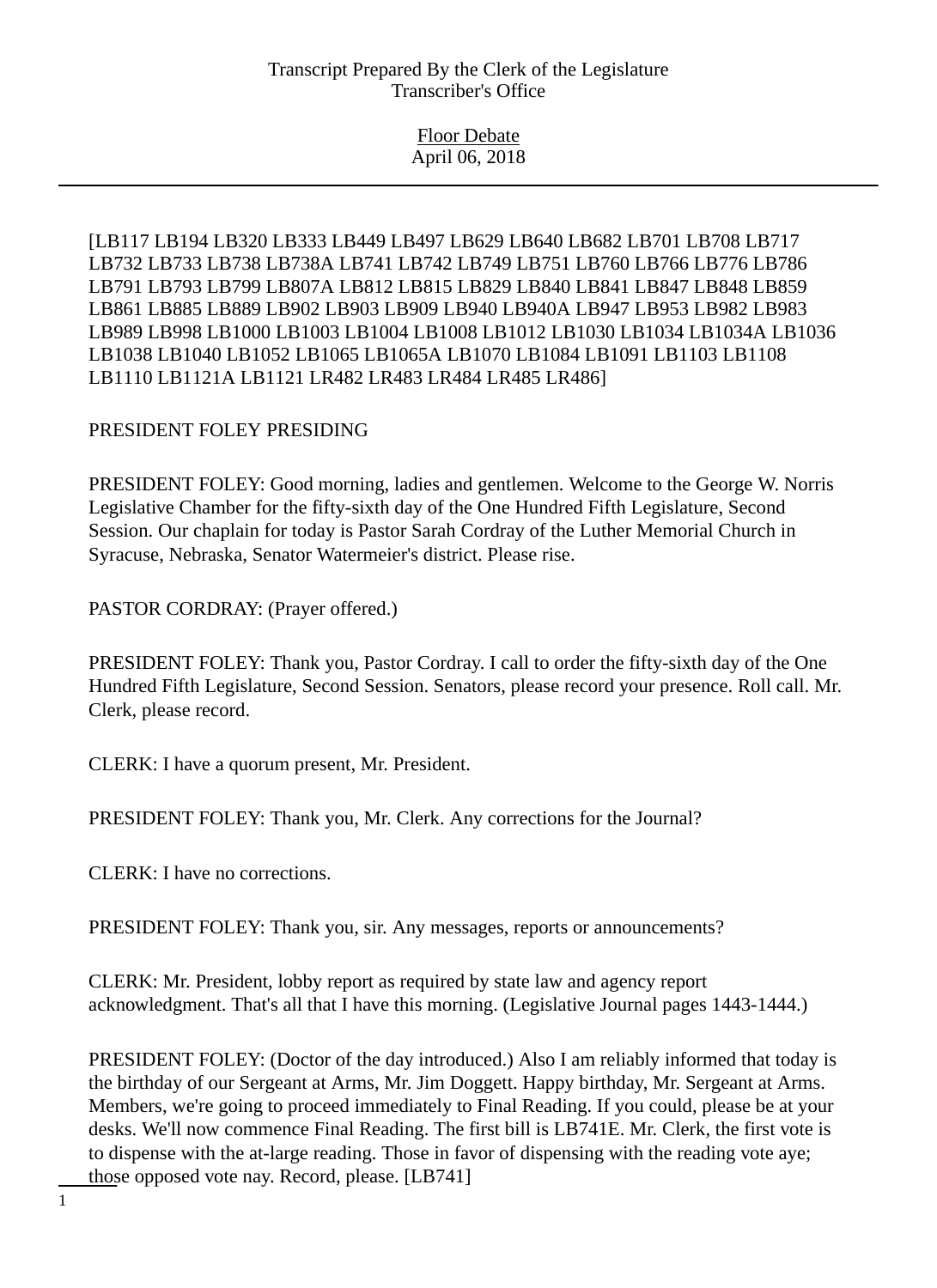CLERK: 34 ayes, 3 nays, Mr. President, to dispense with the at-large reading. [LB741]

PRESIDENT FOLEY: The at-large reading is dispensed with. Mr. Clerk, please read the title. [LB741]

CLERK: (Read title of LB741.) [LB741]

PRESIDENT FOLEY: All provisions of law relative to procedure having been complied with, the question is, shall LB741E pass with the emergency clause attached? Those in favor vote aye; those opposed vote nay. Record, please. [LB741]

CLERK: (Record vote read, Legislative Journal pages 1444-1445.) 45 ayes, 0 nays, 4 excused and not voting, Mr. President. [LB741]

PRESIDENT FOLEY: LB741E passes with the emergency clause attached. Our next bill is LB760E. Mr. Clerk. [LB741 LB760]

CLERK: (Read LB760 on Final Reading.) [LB760]

PRESIDENT FOLEY: All provisions of law relative to procedure having been complied with, the question is, shall LB760E pass with the emergency clause attached? Those in favor vote aye; those opposed vote nay. Have you all voted? Record, please. [LB760]

CLERK: (Record vote read, Legislative Journal pages 1445.) 46 ayes, 0 nays, 3 excused and not voting, Mr. President. [LB760]

PRESIDENT FOLEY: LB760E passes with the emergency clause attached. The next bill is LB903E. Mr. Clerk, the first vote is to dispense with the at-large reading. Those in favor to dispense with the reading vote aye; those opposed vote nay. Record, please. [LB760 LB903]

CLERK: 39 ayes, 3 nays, Mr. President, to dispense with the at-large reading. [LB903]

PRESIDENT FOLEY: The at-large reading is dispensed with. Mr. Clerk, please read the title. [LB903]

CLERK: (Read title of LB903.) [LB903]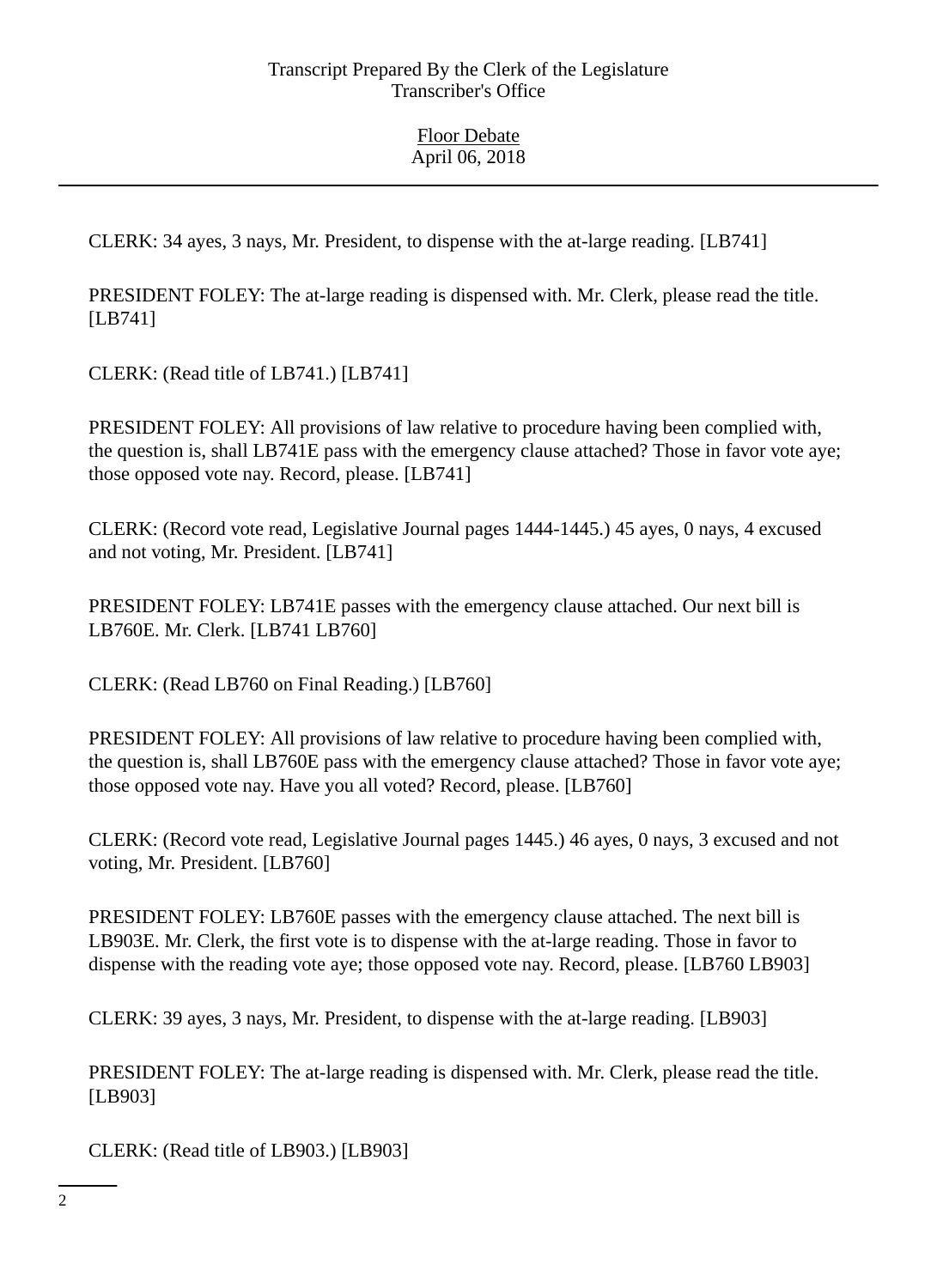PRESIDENT FOLEY: All provisions of law relative to procedure having been complied with, the question is, shall LB903E pass with the emergency clause attached? Those in favor vote aye; those opposed vote nay. Record, please. [LB903]

CLERK: (Record vote read, Legislative Journal page 1446.) 46 ayes, 0 nays, 3 excused and not voting, Mr. President. [LB903]

PRESIDENT FOLEY: LB903E passes with the emergency clause attached. The next bill is LB909E. Mr. Clerk, the first vote is to dispense with the at-large reading. Those in favor vote aye; those opposed vote nay. Record, please. [LB903 LB909]

CLERK: 39 ayes, 2 nays, Mr. President, to dispense with the at-large reading. [LB909]

PRESIDENT FOLEY: The at-large reading is dispensed with. Mr. Clerk, please read the title. [LB909]

CLERK: (Read title of LB909.) [LB909]

PRESIDENT FOLEY: All provisions of law relative to procedure having been complied with, the question is, shall LB909E pass with the emergency clause attached? Those in favor vote aye; those opposed vote nay. Record, please. [LB909]

CLERK: (Record vote read, Legislative Journal pages 1447-1448.) 46 ayes, 0 nays, 3 excused and not voting. [LB909]

PRESIDENT FOLEY: LB909E passes with the emergency clause attached. The next bill is LB940E. Mr. Clerk. [LB909 LB940]

CLERK: (Read LB940 on Final Reading.) [LB940]

PRESIDENT FOLEY: All provisions of law relative to procedure having been complied with, the question is, shall LB940E pass with the emergency clause attached? Those in favor vote aye; those opposed vote nay. Record, please. [LB940]

CLERK: (Record vote read, Legislative Journal pages 1448-1449.) 48 ayes, 0 nays, 1 excused and not voting, Mr. President. [LB940]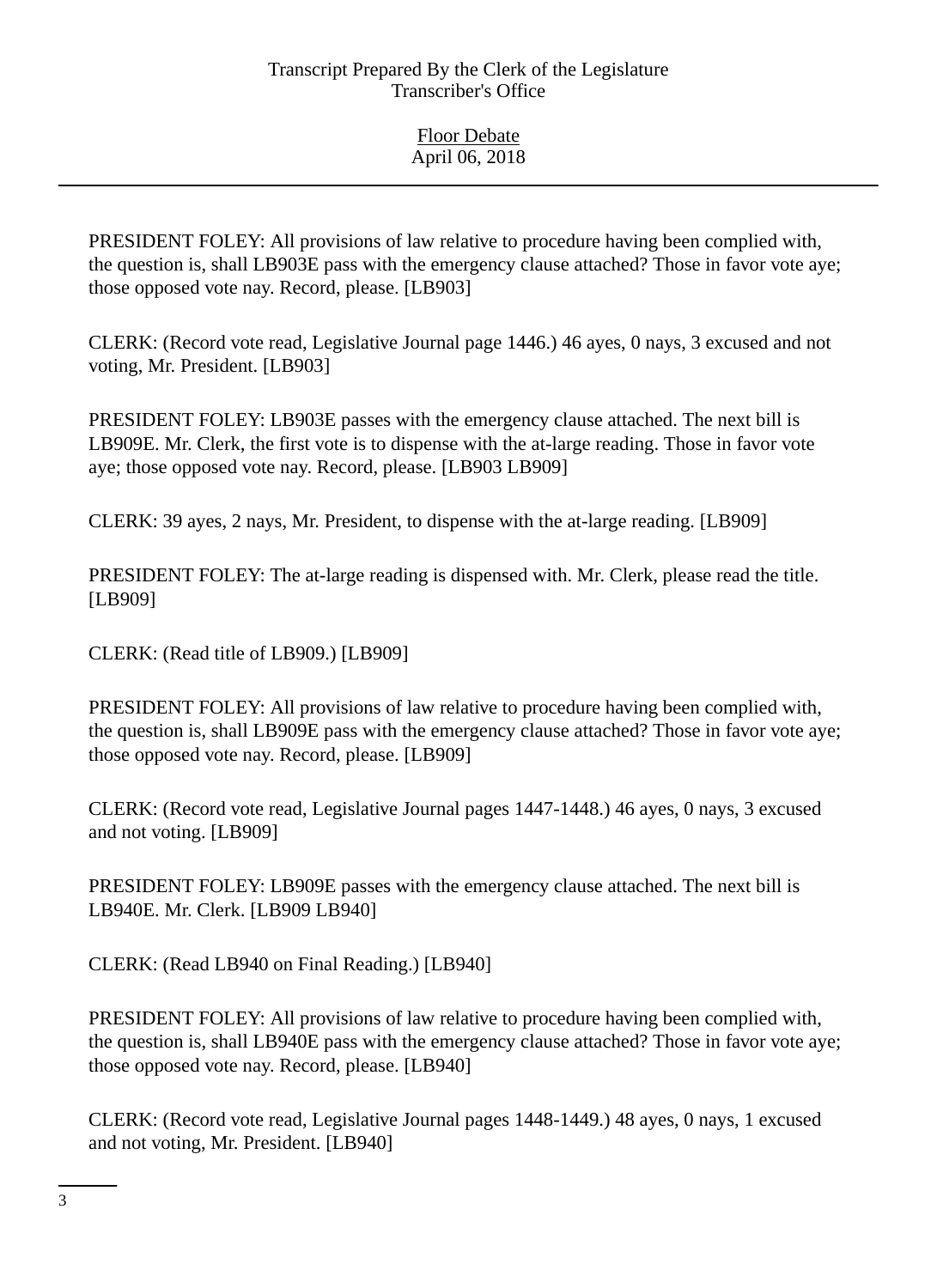PRESIDENT FOLEY: LB940E passes with the emergency clause attached. (Visitors introduced.) Our next bill is LB940AE. [LB940 LB940A]

CLERK: (Read LB940A on Final Reading.) [LB940A]

PRESIDENT FOLEY: All provisions of law relative to procedure having been complied with, the question is, shall LB940AE pass with the emergency clause attached? Those in favor vote aye; those opposed vote nay. Record, please. [LB940A]

CLERK: (Record vote read, Legislative Journal page 1449.) 48 ayes, 0 nays, 1 excused and not voting, Mr. President. [LB940A]

PRESIDENT FOLEY: LB940AE passes with the emergency clause attached. Next bill is LB1008E. [LB940A LB1008]

CLERK: Mr. President if I might, with respect to LB1008, I have amendments that were filed from Senator Larson and Wayne, but I understand both would like to withdraw those. [LB1008]

PRESIDENT FOLEY: Amendments are withdrawn. [LB1008]

CLERK: I have nothing further on the bill, Mr. President. [LB1008]

PRESIDENT FOLEY: Mr. Clerk, the first vote on this bill is to dispense with the at-large reading. Those in favor of dispensing with the reading vote aye; those opposed vote nay. Record, please. [LB1008]

CLERK: 41 ayes, 3 nays, Mr. President, to dispense with the at-large reading. [LB1008]

PRESIDENT FOLEY: The at-large reading is dispensed with. Mr. Clerk, please read the title. [LB1008]

CLERK: (Read title of LB1008.) [LB1008]

PRESIDENT FOLEY: All provisions of law relative to procedure having been complied with, the question is, shall LB1008E pass with the emergency clause attached? Those in favor vote aye; those opposed vote nay. Record, please. [LB1008]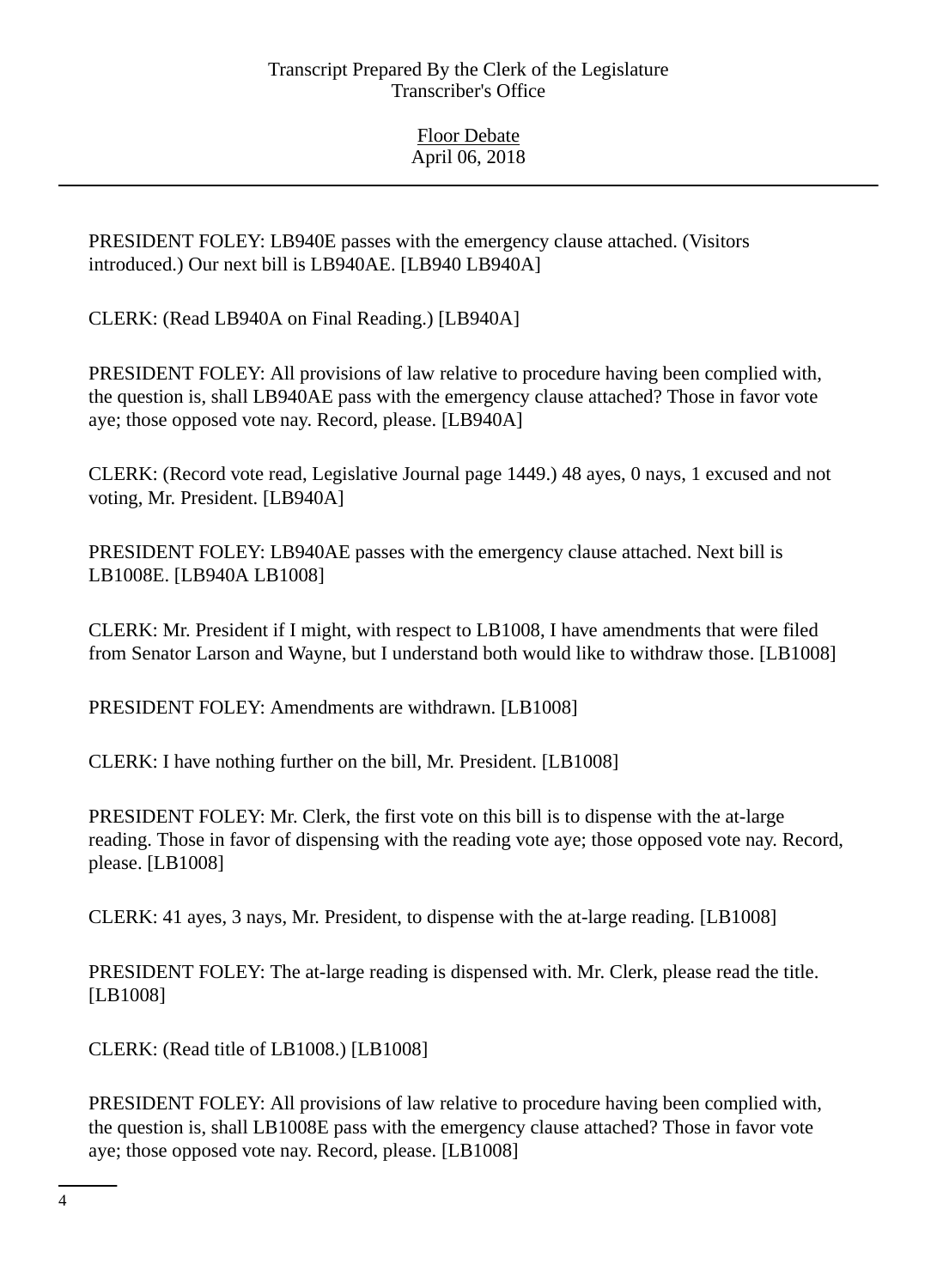CLERK: (Record vote read, Legislative Journal pages 1450-1451.) 42 ayes, 4 nays, 2 present and not voting, 1 excused and not voting, Mr. President. [LB1008]

PRESIDENT FOLEY: LB1008E passes with the emergency clause attached. Our next bill is LB1091E. [LB1008 LB1091]

CLERK: (Read LB1091 on Final Reading.) [LB1091]

PRESIDENT FOLEY: All provisions of law relative to procedure having been complied with, the question is, shall LB1091E pass with the emergency clause attached? Those in favor vote aye; those opposed vote nay. Have you all voted who care to? Record, please. [LB1091]

CLERK: (Record vote read, Legislative Journal page 1451.) 48 ayes, 0 nays, 1 excused and not voting, Mr. President. [LB1091]

PRESIDENT FOLEY: LB1091E passes. While the Legislature is in session and capable of transacting business, I propose to sign and do hereby sign the following legislative bills, LB741E, LB760E, LB903E, LB909E, LB940E, LB940AE, LB1008E, and LB1091E. That will complete our work on Final Reading for today, we'll get to Select File in just a moment. We'll move now to Select File. The first bill is LB841. Mr. Clerk. [LB741 LB760 LB903 LB909 LB940 LB940A LB1008 LB1091 LB841]

CLERK: Senator Wishart with respect to LB841, I have Enrollment and Review amendments. (ER171, Legislative Journal page 1392.) [LB841]

PRESIDENT FOLEY: Senator Wishart, you're recognized. [LB841]

SENATOR WISHART: Mr. President, I move the E&R amendments to LB841. [LB841]

PRESIDENT FOLEY: Members, you heard the motion to adopt the E&R amendments to LB841. Those in favor vote aye...excuse me, say aye. Those opposed say nay. The E&R amendments are adopted. [LB841]

CLERK: There's nothing further on the bill, Senator. [LB841]

PRESIDENT FOLEY: Senator Wishart. [LB841]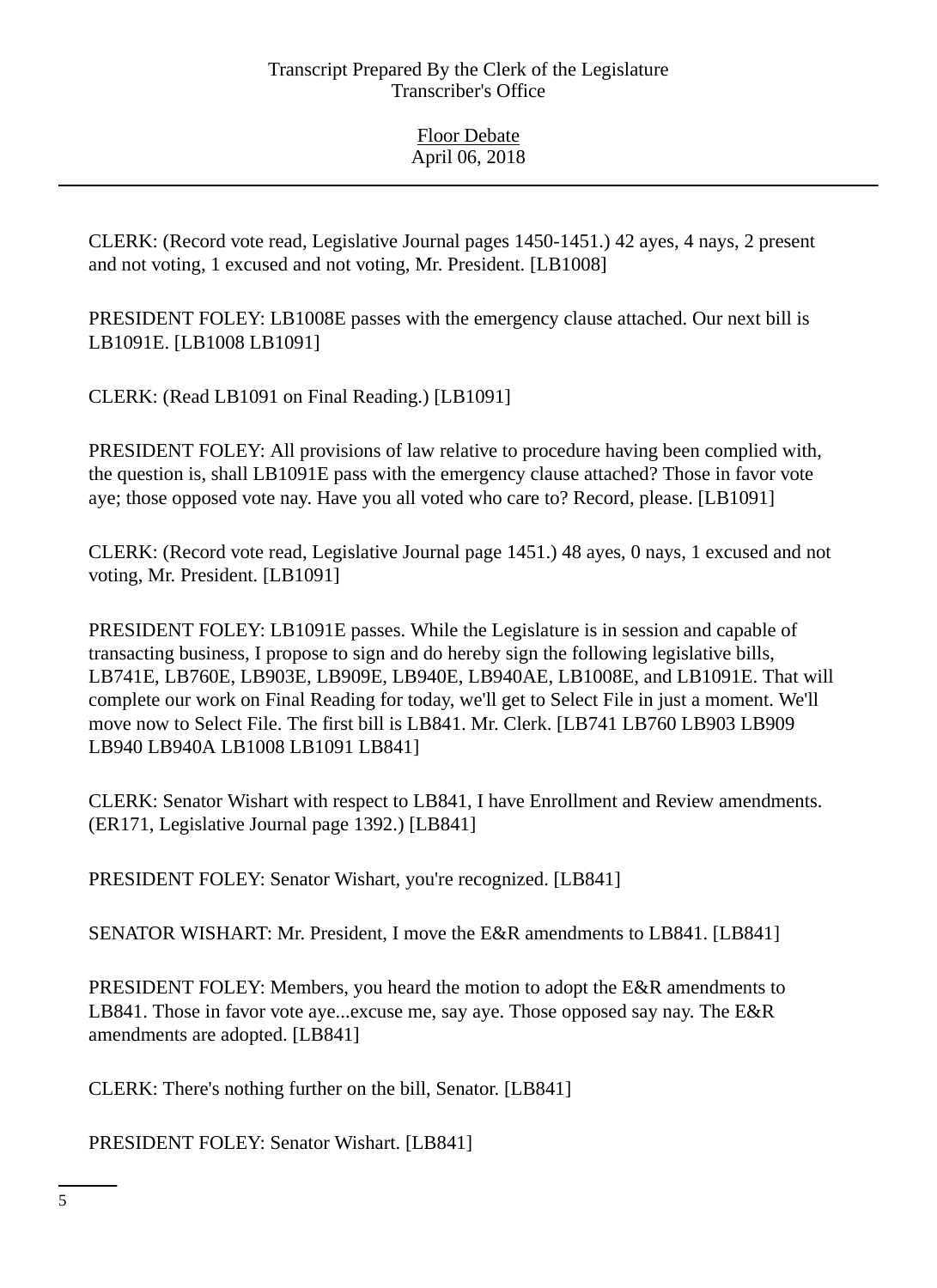SENATOR WISHART: Mr. President, I move to advance LB841 to E&R for engrossing. [LB841]

PRESIDENT FOLEY: Members, you heard the motion to advance the bill. Those in favor say aye. Those opposed say nay. LB841 advances. The next bill is LB776. [LB841 LB776]

CLERK: I have E&R amendments to LB776. (ER147, Legislative Journal page 1195.) [LB776]

PRESIDENT FOLEY: Senator Wishart. [LB776]

SENATOR WISHART: Mr. President, I move the adoption of the E&R amendments to LB776. [LB776]

PRESIDENT FOLEY: Members, you heard the motion to adopt the E&R amendments. Those in favor say aye. Those opposed say nay. The E&R amendments are adopted. [LB776]

CLERK: Nothing further on the bill, Senator. [LB776]

PRESIDENT FOLEY: Senator Wishart. [LB776]

SENATOR WISHART: Mr. President, I move to advance LB776 to E&R for engrossing. [LB776]

PRESIDENT FOLEY: Members, you heard the motion to advance the bill to E&R for engrossing. Those in favor say aye. Those opposed say nay. LB776 advances. Next bill is LB738. [LB776 LB738]

CLERK: I have no amendments to LB738, Senator. [LB738]

PRESIDENT FOLEY: Senator Wishart. [LB738]

SENATOR WISHART: Mr. President, I move to advance LB738 to E&R for engrossing. [LB738]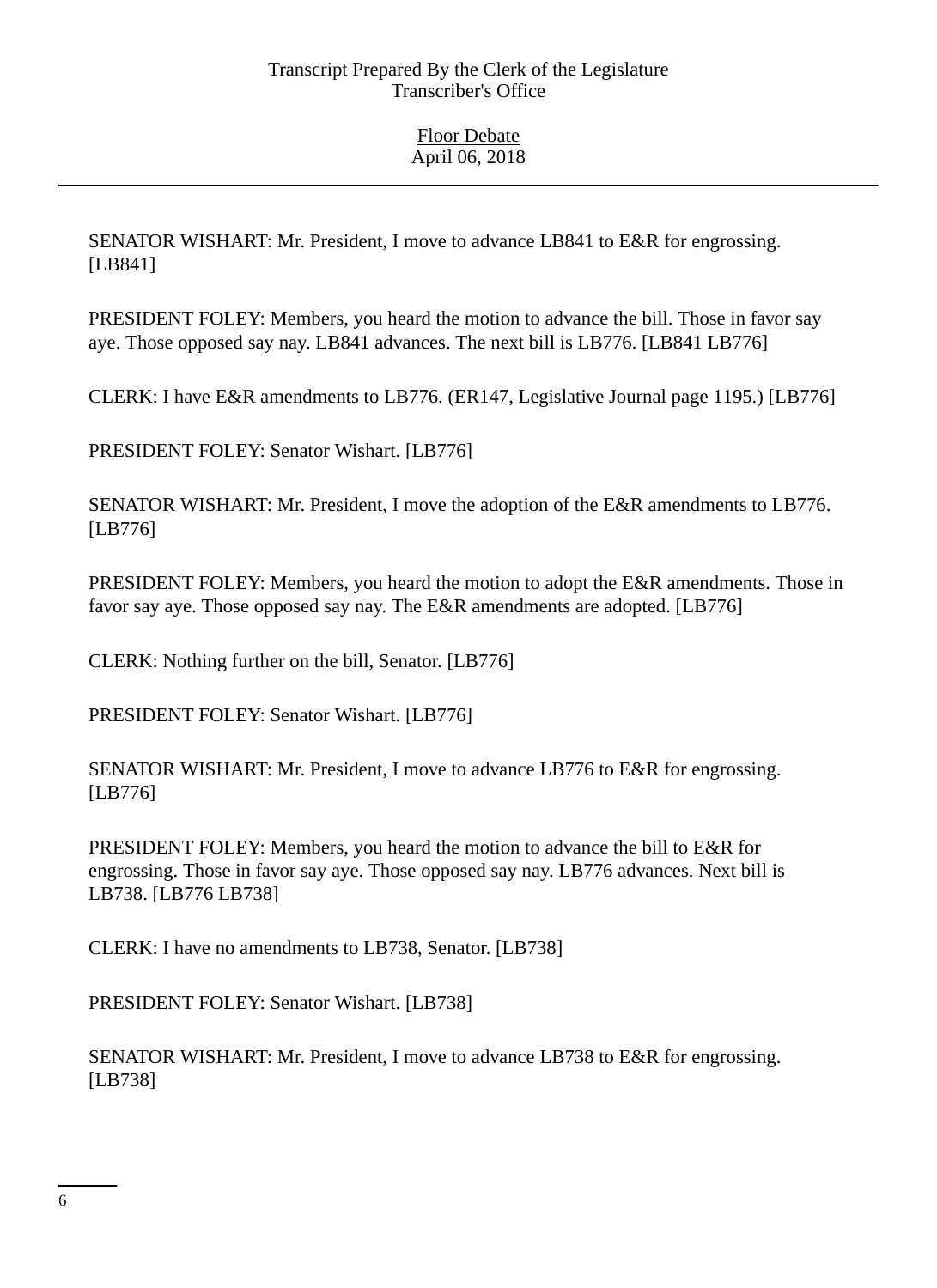PRESIDENT FOLEY: Members, you heard the motion to advance LB738 to E&R for engrossing. Those in favor say aye. Those opposed say nay. LB738 advances. Our next bill is LB738A. [LB738 LB738A]

CLERK: LB738A, I have no amendments to the bill. [LB738A]

PRESIDENT FOLEY: Senator Wishart. [LB738A]

SENATOR WISHART: Mr. President, I move to advance LB738A to E&R for engrossing. [LB738A]

PRESIDENT FOLEY: Members, you heard the motion to advance LB738A to E&R for engrossing. Those in favor say aye. Those opposed say nay. The bill advances. LB1040. [LB738A LB1040]

CLERK: LB1040 does have E&R amendments, Senator. (ER167, Legislative Journal page 1367.) [LB1040]

PRESIDENT FOLEY: Senator Wishart. [LB1040]

SENATOR WISHART: Mr. President, I move the adoption of the E&R amendments to LB1040. [LB1040]

PRESIDENT FOLEY: Members, you heard the motion to adopt the E&R amendments to LB1040. Those in favor say aye. Those opposed say nay. The E&R amendments are adopted. Mr. Clerk. [LB1040]

CLERK: Nothing further on the bill, Senator. [LB1040]

PRESIDENT FOLEY: Senator Wishart. A record vote has been requested. We'll make the motion and we'll do a machine vote. Senator Wishart for the motion. [LB1040]

SENATOR WISHART: Mr. President, I move to advance LB1040 to E&R for engrossing. [LB1040]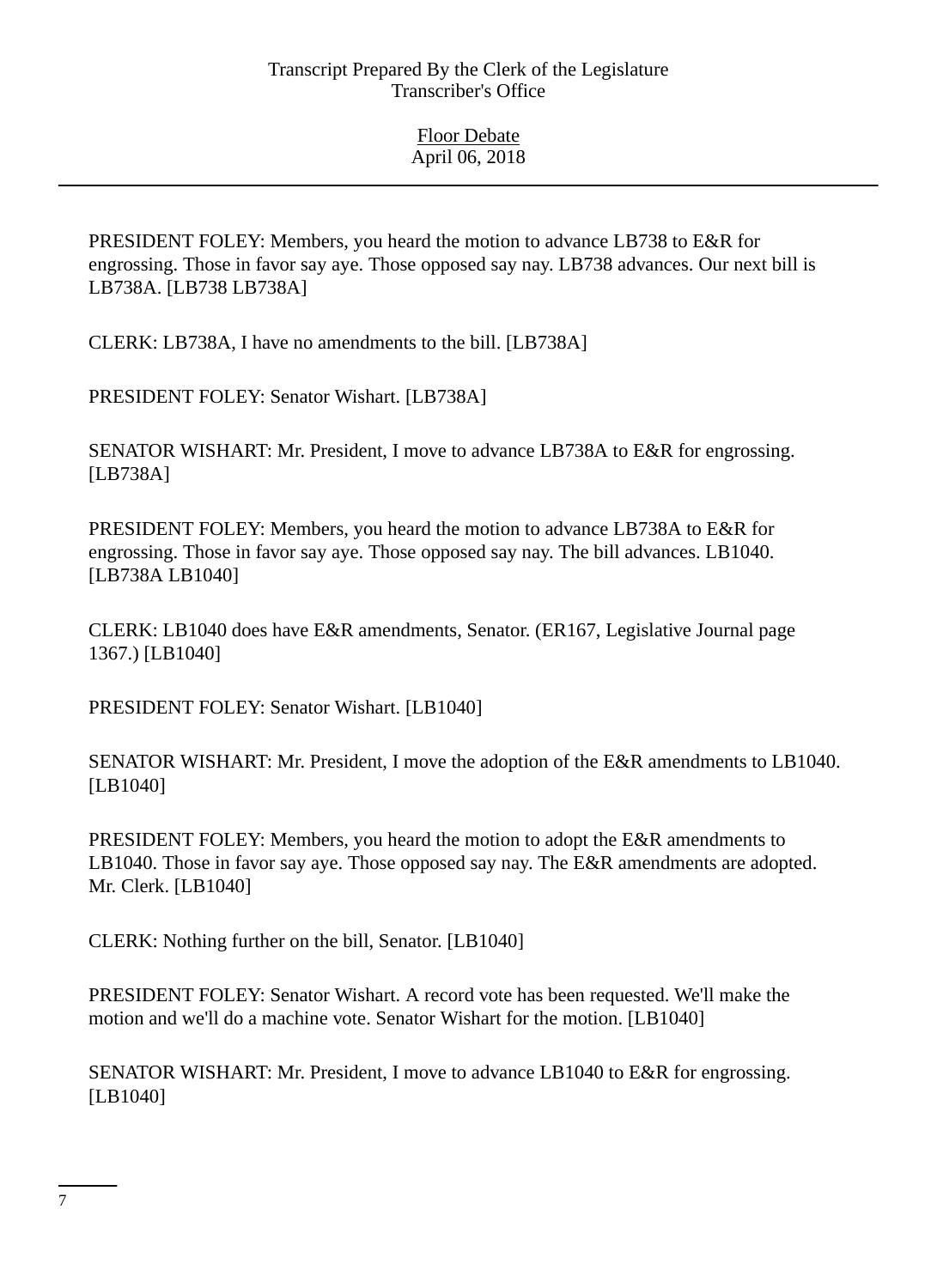PRESIDENT FOLEY: Members, you heard the motion to advance LB1040 to E&R for engrossing. There will be a machine vote. Those in favor vote aye; those opposed vote nay. This is a record vote. Have you all voted who care to? Record, please. [LB1040]

CLERK: (Record vote read, Legislative Journal page 1452.) 33 ayes, 3 nays, 12 present and not voting, 1 excused and not voting, Mr. President, on the advancement of the bill. [LB1040]

PRESIDENT FOLEY: LB1040 advances. Our next bill is LB902. [LB1040 LB902]

CLERK: Senator, LB902, I have no amendments to the bill. [LB902]

PRESIDENT FOLEY: Senator Wishart. [LB902]

SENATOR WISHART: Mr. President, I move to advance LB902 to E&R for engrossing. [LB902]

PRESIDENT FOLEY: Members, you heard the motion to advance LB902 to E&R for engrossing. Those in favor say aye. Those opposed say nay. LB902 advances. LB117 has an amendment filed on it. We will pass over that bill. Next bill is LB751. [LB902 LB751]

CLERK: LB751, Senator, I have no amendments to the bill. [LB751]

PRESIDENT FOLEY: Senator Wishart. [LB751]

SENATOR WISHART: Mr. President, I move to advance LB751 to E&R for engrossing. [LB751]

PRESIDENT FOLEY: Members, you heard the motion to advance LB751 to E&R for engrossing. Those in favor say aye. Those opposed say nay. LB751 advances. LB1121. [LB751 LB1121]

CLERK: LB1121, I do have E&R amendments, Senator. (ER153, Legislative Journal page 1257.) [LB1121]

PRESIDENT FOLEY: Senator Wishart. [LB1121]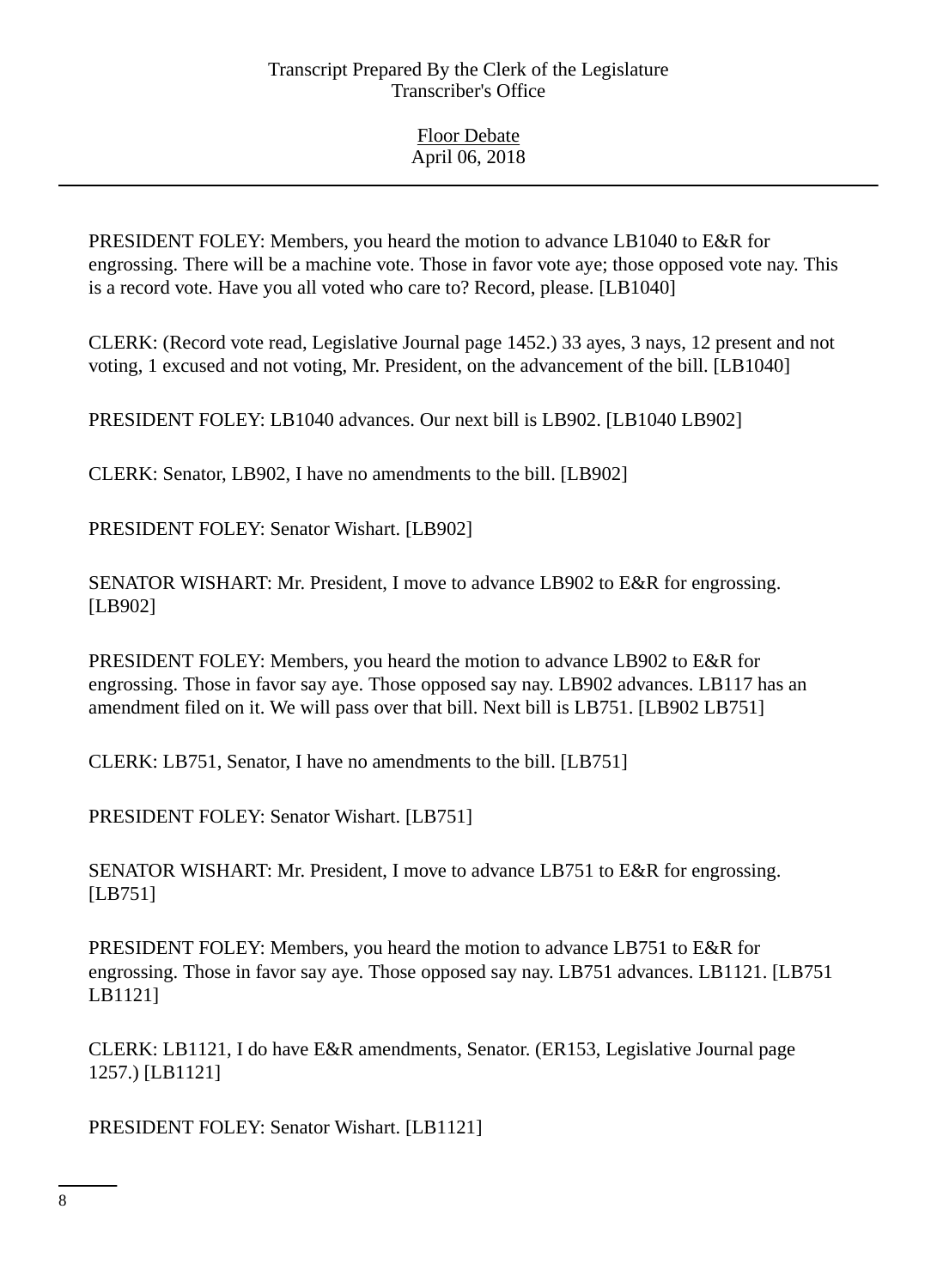SENATOR WISHART: Mr. President, I move the adoption of the E&R amendments to LB1121. [LB1121]

PRESIDENT FOLEY: Members, you heard the motion to adopt the E&R amendments to LB1121. Those in favor say aye. Those opposed say nay. The E&R amendments are adopted. Mr. Clerk. [LB1121]

CLERK: Nothing further, Senator. [LB1121]

PRESIDENT FOLEY: Senator Wishart. [LB1121]

SENATOR WISHART: Mr. President, I move the adoption of...excuse me, I move to advance LB1121 to E&R for engrossing. [LB1121]

PRESIDENT FOLEY: Members, you heard the motion to advance LB1121 to E&R for engrossing. Those in favor say aye. Those opposed say nay. LB1121 advances. Next bill, 1121A. [LB1121 LB1121A]

CLERK: LB1121A, Senator, I have no amendments to the bill. [LB1121A]

PRESIDENT FOLEY: Senator Wishart. [LB1121A]

SENATOR WISHART: Mr. President, I move to advance LB1121A to E&R for engrossing. [LB1121A]

PRESIDENT FOLEY: Members, you heard the motion to advance LB1121A to E&R for engrossing. Those in favor say aye. Those opposed say nay. LB1121A advances. Items for the record, please. [LB1121A]

CLERK: Thank you, Mr. President. Your Committee on Enrollment and Review reports they've examined and reviewed LB1034, and recommend that it be placed on Select File; LB1034A, Select File. That's all that I have, Mr. President. [LB1034 LB1034A]

PRESIDENT FOLEY: Thank you, Mr. Clerk. Members, we'll now move to General File, 2018, senator priority bill. Mr. Clerk.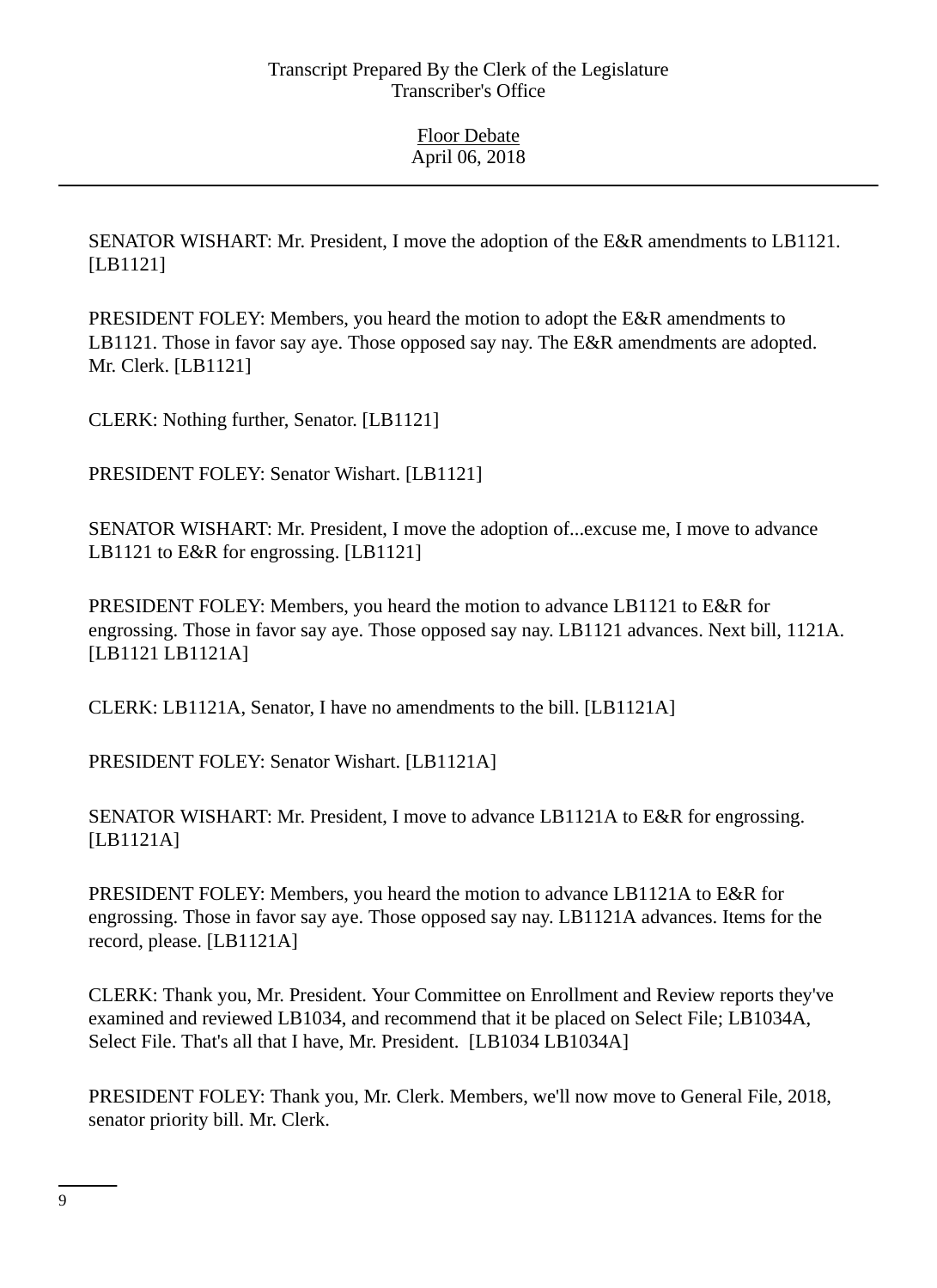CLERK: Mr. President, LB449, is a bill by Senator Chambers. (Read title.) The bill was introduced on January 17 of last year; referred to the Agriculture Committee. The bill was advanced to General File. The bill was discussed earlier this year, Mr. President. I have no amendments to the bill at this time. [LB449]

PRESIDENT FOLEY: Senator Chambers, would you like a minute or two to refresh us on LB449. [LB449]

SENATOR CHAMBERS: Thank you. Mr. President, members of the Legislature, this is a bill which has been touched on from time to time during the session. What it does is to repeal what's known as the Black-Tailed Prairie Dog Management Act. I have been opposed to that law because of all of the unreasonable, even in some cases unconstitutional, provisions. This bill was brought by Senator Louden around 2012 when I was not in the Legislature, and nobody really challenged it. In fact, Senator Bloomfield, who supported it, said that it was done as a favor to Senator Louden because he was about to leave the Legislature. And since that time, I think the year may have been 2012, the bill has never been used. Never. But the fact that it's on the books and allows these unconstitutional actions to be taken against people's private property, it ought not stay there. So the purpose of this bill is to repeal that entire provision of law. Thank you, Mr. President. [LB449]

PRESIDENT FOLEY: Thank you, Senator Chambers. Debate is now open on the bill. Senator Krist. [LB449]

SENATOR KRIST: Thank you, Mr. President. I think I have a... [LB449]

PRESIDENT FOLEY: I apologize, Senator Krist, just one moment, please. Mr. Clerk. [LB449]

CLERK: Mr. President, Senator Krist would move to recommit the bill to committee. [LB449]

PRESIDENT FOLEY: Senator Krist, you're recognized to open on your recommit motion. [LB449]

SENATOR KRIST: I have some things to say this morning and I may go over five minutes. I don't intend to take the full ten minutes, but I'm doing this because if I do go over, I want to make sure that I have the time to say what I need to say. So, Senator Chambers, when I am done, I will pull this motion, just so you know. I had a fundraiser the other evening. I was not here for a few hours. Planned Parenthood was protesting in front of my fundraiser...Planned Parenthood. They told me...they had their t-shirts on that said--defund Planned Parenthood, because that's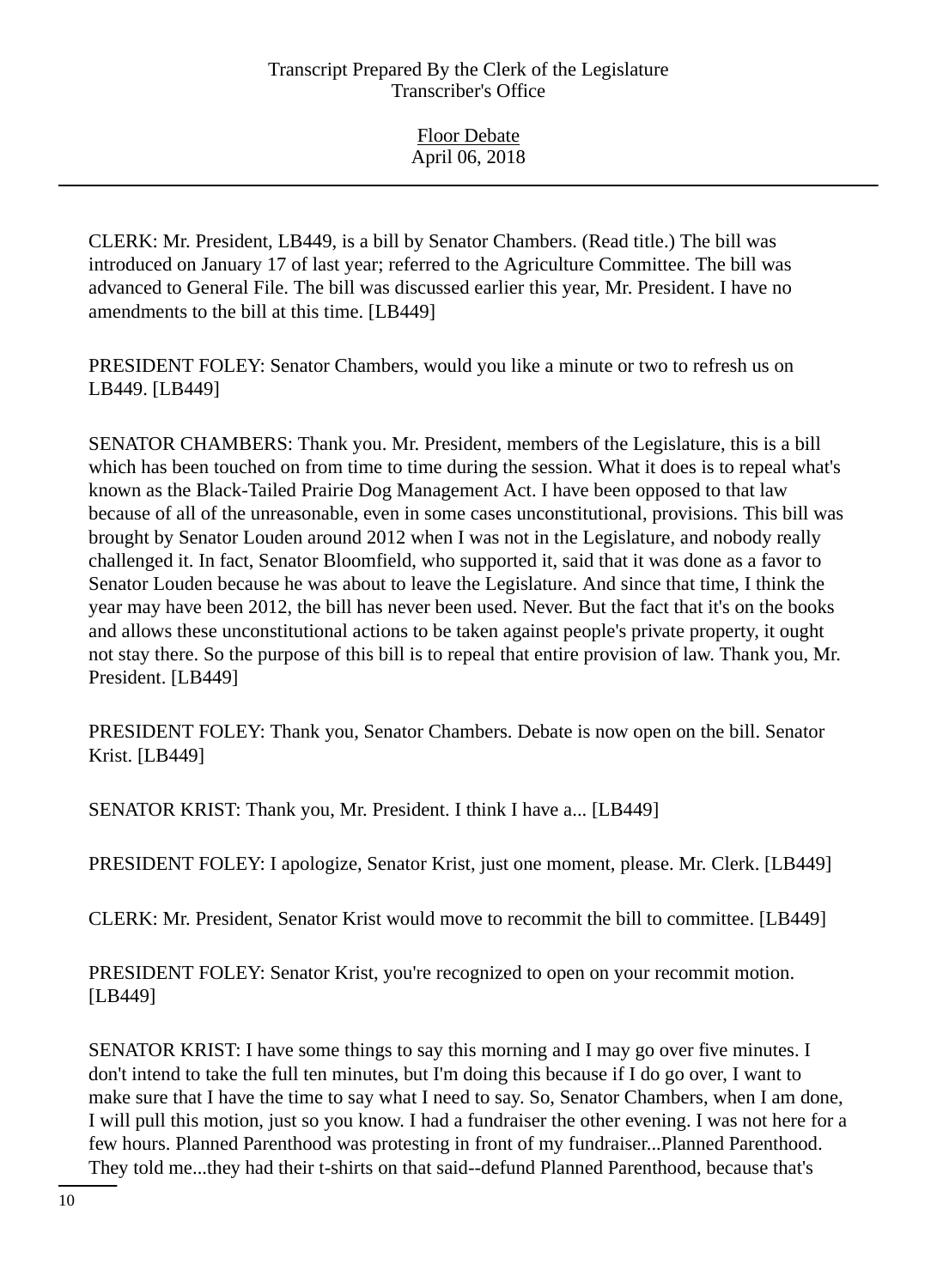Floor Debate April 06, 2018

what Pete said that vote was all about on the budget. That's what he told the pro-life organizations around the state. I tried to explain to them that that's not what it was all about. So I want to put it on the record one more time here this morning. Call me a policy wonk, but when someone breaks the law and tries to buy drugs and execute people after this legislative body, or your predecessors, voted to eliminate the death penalty, he vowed to kill people and he vowed to buy the drugs that he needed to kill people and then his disregard for this body, his total disregard for this body, his disrespect for this body and for the Constitution of the state of Nebraska put another item that violates the single-subject portion of our constitution into our appropriations budget bill. That man was advised on several occasions that it was potentially unconstitutional and he should withdraw it, send it to the standing committee because Senator Riepe would probably put it on the floor in his committee after a thorough hearing. We've had this debate before. But the miscommunication, the propaganda, and the things that are being spread about people who have lived their lives in this Chamber, and others, as pro-life, I will not tolerate. From conception to natural death and everything in-between, I stood here late at night in a very long session, very long day and defended women getting the help that they needed in prenatal care. All women. All women. Two dollars of folic acid that would cure or at least curtail birth defects. When it came to defending people and finding waivers to provide Medicaid, Medicare, CMS products, I stood on this floor and defended that. You want to challenge my prolife belief, I am now a Democrat and I believe I am closer to my pro-life belief there than I've ever been before because it's the everything in-between that is so important to me. I voted for the 20-week law. Look it up. Google it. Figure out what it was. I will not be challenged on my beliefs and I will not be challenged on a single-subject violation of this constitution. I applaud those of you who did not vote for the budget and stood your ground and said it's important enough to me that I do not want to defund Planned Parenthood. Because you see, the audit report revealed that there might have been one miscoding opportunity, miscoding effect of funding an abortion. And now we're taking...potentially taking that care in terms of women's rights and women's reproductive rights away from 8,000 people who are being helped by a single...a single entity. Check the vote. The final vote for me was a very difficult...Final Reading vote for me for that budget was a very difficult time. But I knew that if we didn't pass that budget, once again, this Governor would reign royal and call back a special session and waste \$12,000 a day of taxpayers' money because he didn't get his way. I knew that if I didn't vote for that budget, over \$60 million would not have been put back in the budget in different ways to provide care for children and family services, for the DD providers, for the providers across the state. On my way out the door, I will be very proud of many votes that I have made, and there will be some dark votes. That one was one. But I can promise you that the propaganda that's being spread about many of you, Senator Wishart, Senator Pansing Brooks, others who stood their ground or didn't stand their ground but tried, tried as hard as you could to make sure that the right thing was done, I applaud your efforts. Sometimes you just have to get things off your chest and make sure that people understand. And I hope those same people that have written me the e-mails, who have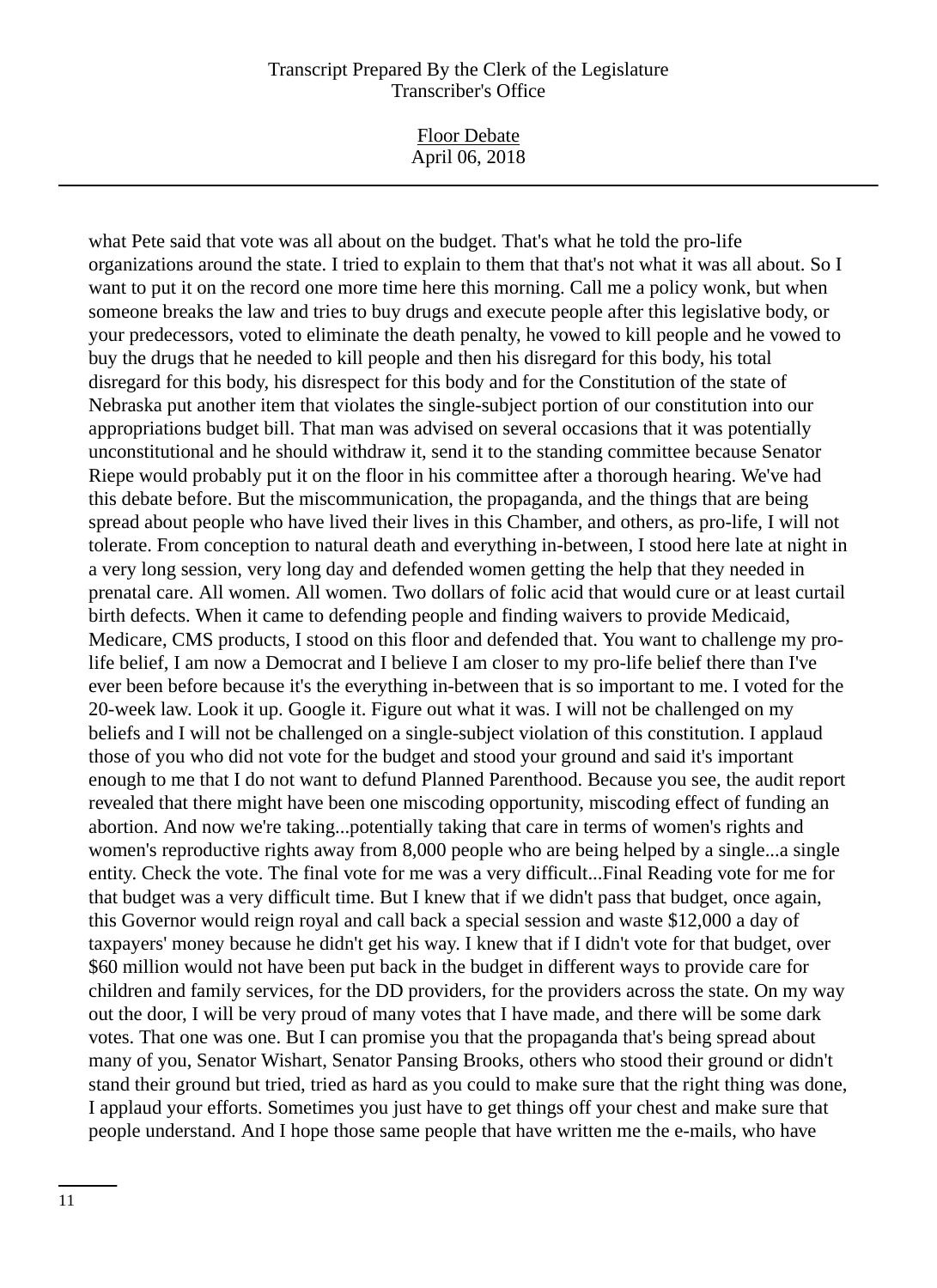Floor Debate April 06, 2018

called, who have protested understand, understand the truth. Thank you for listening this morning and I will pull that motion. [LB449]

PRESIDENT FOLEY: The motion is withdrawn. Senator Krist, you're actually first in the queue on this bill. I don't know if you wanted that time or not. [LB449]

SENATOR KRIST: Absolutely. Let's change subjects. Good morning, colleagues; good morning, Nebraska. I support Senator Chambers' efforts to repeal the bill. I've talked on this floor before...this statute. I talked on this floor before and I was there in 2012. I was misled. I did vote to put it back in place. We've heard many testimonies and I believe this is one particular county who has used...or tried to use this provision. The possibility of containing this animal as a varmint is out there. It's already well understood that it can be controlled. So I would support this effort and I ask you to vote green on LB449. [LB449]

PRESIDENT FOLEY: Thank you, Senator Krist. Senator Ebke. [LB449]

SENATOR EBKE: Thank you, Mr. President. I rise in support of Senator Chambers' LB449. I think that we need to think seriously about some of the constitutional provisions. And I wonder if Senator Chambers might yield to a couple of questions. [LB449]

PRESIDENT FOLEY: Senator Chambers, would you yield, please? [LB449]

SENATOR CHAMBERS: Yes, I will. [LB449]

SENATOR EBKE: Senator Chambers, could you identify one or two areas of the constitution that you think are most relevantly affected by this? [LB449]

SENATOR CHAMBERS: First of all, an important thing that the constitution requires is to give a person notice before action by the state can be taken against that person. Although the current law says there are certain ways that the county board can give notice, it also says they don't have to give notice, and even if they don't give notice, then the individual is subject to all these enforcement provisions, which range from \$100 a day for noncompliance to being taken to court in a criminal action by the county attorney to having his or her property put into foreclosure, an assessment added to the tax that they are to pay. It will draw interest. And even all of that is not the end of what can be done to go against a person who has been complained against. Another item is where they want to say that the fine that a person would be assessed in this criminal action, \$1,500, will go into some fund to support this law. Well, the constitution says all fines would go to support the public schools. So that's an unconstitutional provision, and I don't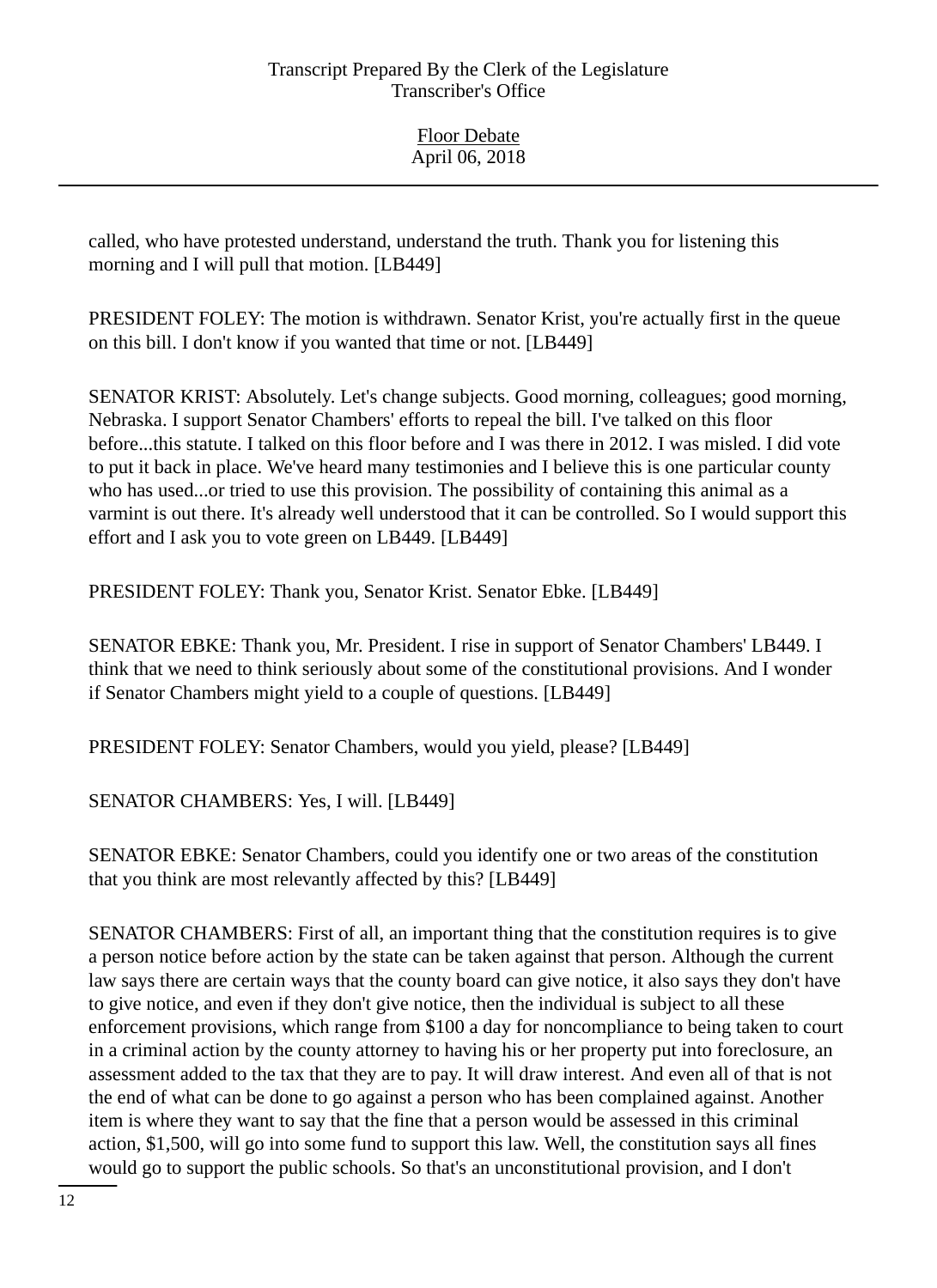Floor Debate April 06, 2018

remember every one of them, but I handed out a sheet this morning that will itemize the specific problems with the bill. [LB449]

SENATOR EBKE: Thank you, Senator Chambers. I was looking at...I like to play in the constitution from time to time and I was looking at the sheet that you handed out and I noticed number one where you mentioned an agent of the county board may enter property for the purpose of taking appropriate management activities at the owner's expense. What kind of agent of the county do you suppose that might be, Senator Chambers? [LB449]

SENATOR CHAMBERS: Whoever the county would designate to be this agent would be allowed to go on the land. There is no identification or description in the statute itself. It doesn't talk about qualifications to do the kind of work that that person can do. They can damage your property, damage crops. You cannot get them for trespassing. They can use poison. And there is no limitation to how much of your property can be poisoned. But specifically there is nothing that describes or defines who this agent is or what qualifications he or she would have. [LB449]

SENATOR EBKE: So theoretically, this could be somebody who is armed, a wildlife agent or a sheriff or any other type of person. I think we might even be touching on third amendment issues there, quartering of troops, because we really don't know how long they might stay on your property and without your permission. That's said with tongue in cheek for the transcribers. Let me just say, I was looking through the state constitution, which I think is very relevant. In Article 1, Section 25 of the state constitution talks about the rights of property. There shall be no discrimination between citizens of the United States in respect to the acquisition, ownership, possession, enjoyment or descent of property. The right of aliens in respect to the acquisition, enjoyment and descent of property may be regulated by law. Seems to me, whether you like prairie dogs or not, and I understand that prairie dogs may be a nuisance on your property and you may do whatever you wish on your property, that does not, however, I don't believe, give the right of... [LB449]

## PRESIDENT FOLEY: One minute. [LB449]

SENATOR EBKE: ...the right of somebody else to tell you that you cannot have prairie dogs on your property if you seek to. So I think this is a property rights issue. I don't like the notion that somebody can end up losing their property or going to jail because of a few prairie dogs. So with that, I urge your green vote on LB449. [LB449]

PRESIDENT FOLEY: Thank you, Senator Ebke. Senator Chambers. [LB449]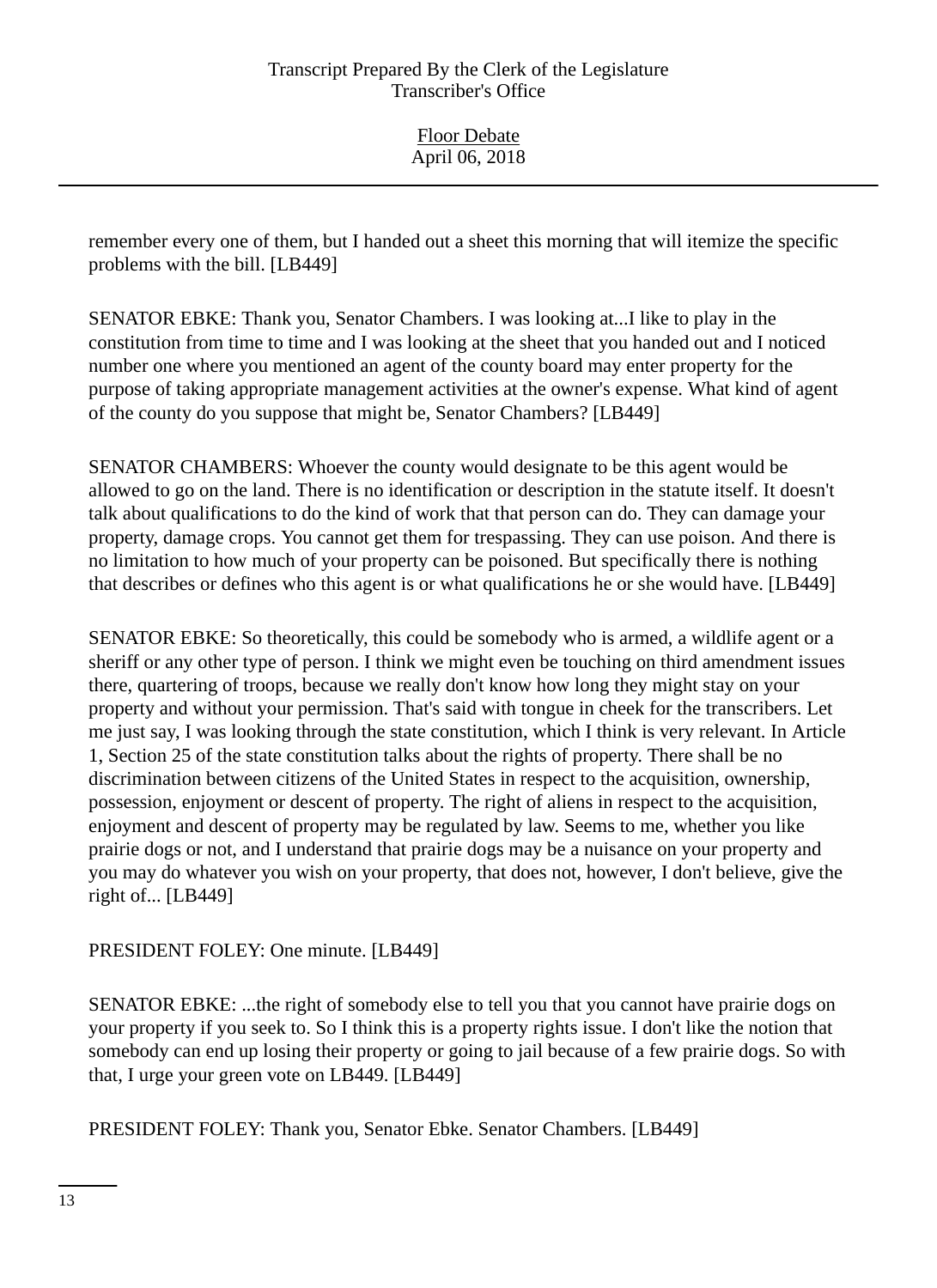Floor Debate April 06, 2018

SENATOR CHAMBERS: Thank you. Mr. President, members of the Legislature, from the beginning I tried to present this in the context of private property rights. You do not own property absolutely. If the state feels that there is a public need to be met by taking your property for that purpose, there are specified steps that have to be taken, it's called eminent domain, and you have the opportunity to speak against that being done. But the main thing in that is you must be adequately compensated for it. That is not allowed under this prairie dog bill. This whole panoply of punishments, threats, assessments, and so forth start out with an unverified complaint by a disgruntled neighbor. The county does not have to investigate. The county does not have to determine whether these prairie dogs came from the one the neighbor complained against or property that abuts his or her property on the other side. The main thing that ought to be kept in mind on your property, you can do whatever you want to. If you have prairie dogs, you can keep them or you can poison them, or do whatever you choose. When it comes, however, to controlling prairie dogs, some people build a heavy stand of hedges at the property line. Prairie dogs like to have open space so that they can observe predators who might be in the neighborhood. Where you find a prairie dog town, you will find the grass no more than probably three quarters of an inch high because they want to see everything that's around. So if you plant the hedges, the prairie dogs will stay away. Others have used what is called a perch. Raptors or birds of prey will alight there because prairie dogs are their source of nutrition. The prairie dogs are aware of that perch, aware of these birds and will not come to that area. Prairie dogs, however, are known as keystone animals because they provide food for any number of other critters, from snakes, to owls, to the raptors I mentioned, even the black-footed ferret, which is on the endangered species list. This bill, this law on the books violates that provision because it says that anything done in one of these programs put together by the county would have to follow certain federal laws that relate to endangered species. That law is ignored by this bill that allows the county to poison the burrows where these ferrets live, to poison the prairie dogs which the ferrets may eat, and through secondary poisoning, be harmed. When it comes to legislation that winds up being on the law books, it should be clear, it should comply with the constitution, it should not play games with people. On the one hand it talks about general notice, which might be in a newspaper, particular or specific notice, which goes to the individual. Then it says--but that notice is not necessary. And even without that notice, all of these things can be done. You can do on your own property what you choose. But this law allows somebody else to be the triggering mechanism for the state in the form of the county to overreach,... [LB449]

## PRESIDENT FOLEY: One minute. [LB449]

SENATOR CHAMBERS: ...to do things that are totally inappropriate, that can damage property, and you cannot do anything based on trespass or damage to your property. There are laws in place now to settle any grievances that may exist between two neighbors. And I'm saying these things for the benefit of the record. Thank you, Mr. President. [LB449]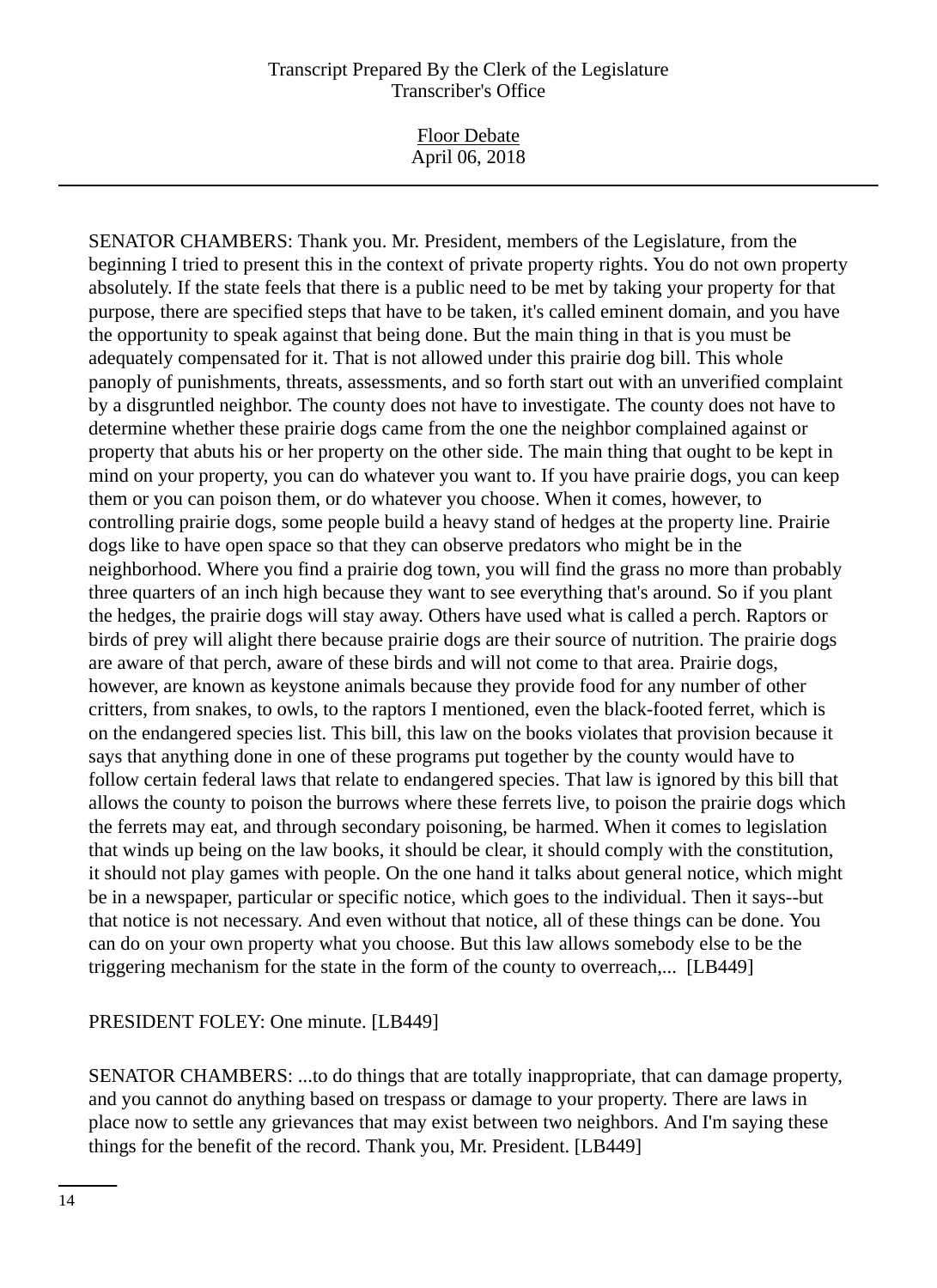PRESIDENT FOLEY: Thank you, Senator Chambers. Senator Krist. [LB449]

SENATOR KRIST: Thank you, Mr. President. And in my haste this morning I forgot to mention two things. The first, my staff called and said I don't think you were very clear, the people who were protesting were not members of Planned Parenthood, they were protesting Planned Parenthood, they were a pro-life organization that were calling out my pro-life stance. The second thing is, I asked for a machine vote this morning...or a record vote on LB1040. So those of you who are pro-life know that if the life does begin at conception, and you really do believe that, when that life is taken away, it's a death certificate. And I want to make sure we want to put all the pro-life people on notice that what you voted for was a healing mechanism, but if you truly believe in what you say in pro-life, that's a death certificate. With that, I'll yield the balance of my time to Senator Chambers. [LB449]

PRESIDENT FOLEY: Thank you, Senator Krist. Senator Chambers, 4:00. [LB449]

SENATOR CHAMBERS: Thank you, Mr. President; thank you, Senator Krist. This bill means a great deal to me. It has caused me heartburn. In past years, I had this bill. It made it all the way to Final Reading. Then it was bushwhacked by a senator who had supported it all the way across. I don't know what goes on in the Legislature, but this bill has become a flashpoint for me. There is no justification to have this particular law that I'm attempting to repeal stay on the books. There is a man whose last name...well, I may read his testimony so I won't tip you off who he is, but he has come to every hearing on my legislation. He has pointed out that the farm community does not like it. He is the head of the Farmers Union...well, Mr. John Hansen. He has pointed out that there are neighbors who will use this to threaten other people. They have a dispute. So it is something that has led to contentious arguments without the bill itself ever being used, but it's a threat that can be brought against somebody because the law does not require a verification of a complaint. Once the complaint is made, the county board can start all of this enforcement machinery. Right now, if you have a neighbor who is using his or her property in a way that damages yours, you can go to court. That's what courts are for. If it is established that the person is violating your property and by so doing has damaged your property, damages will be required by the court to be paid by that neighbor who has misused your property or deprived you of the proper use of your property. If that person is recalcitrant, then an injunction can be granted also. If the injunction is violated, the court enforces its orders by means of contempt. If the person is found in contempt of court, then the person will be jailed. There is such a thing as criminal contempt. The person will be jailed until he or she complies with what the court has said. Now, that is the way that problems between neighbors have been solved, the way they should be solved. That's why laws are on the books. There is no justification for having an unconstitutional, on its face, provision in the statute. [LB449]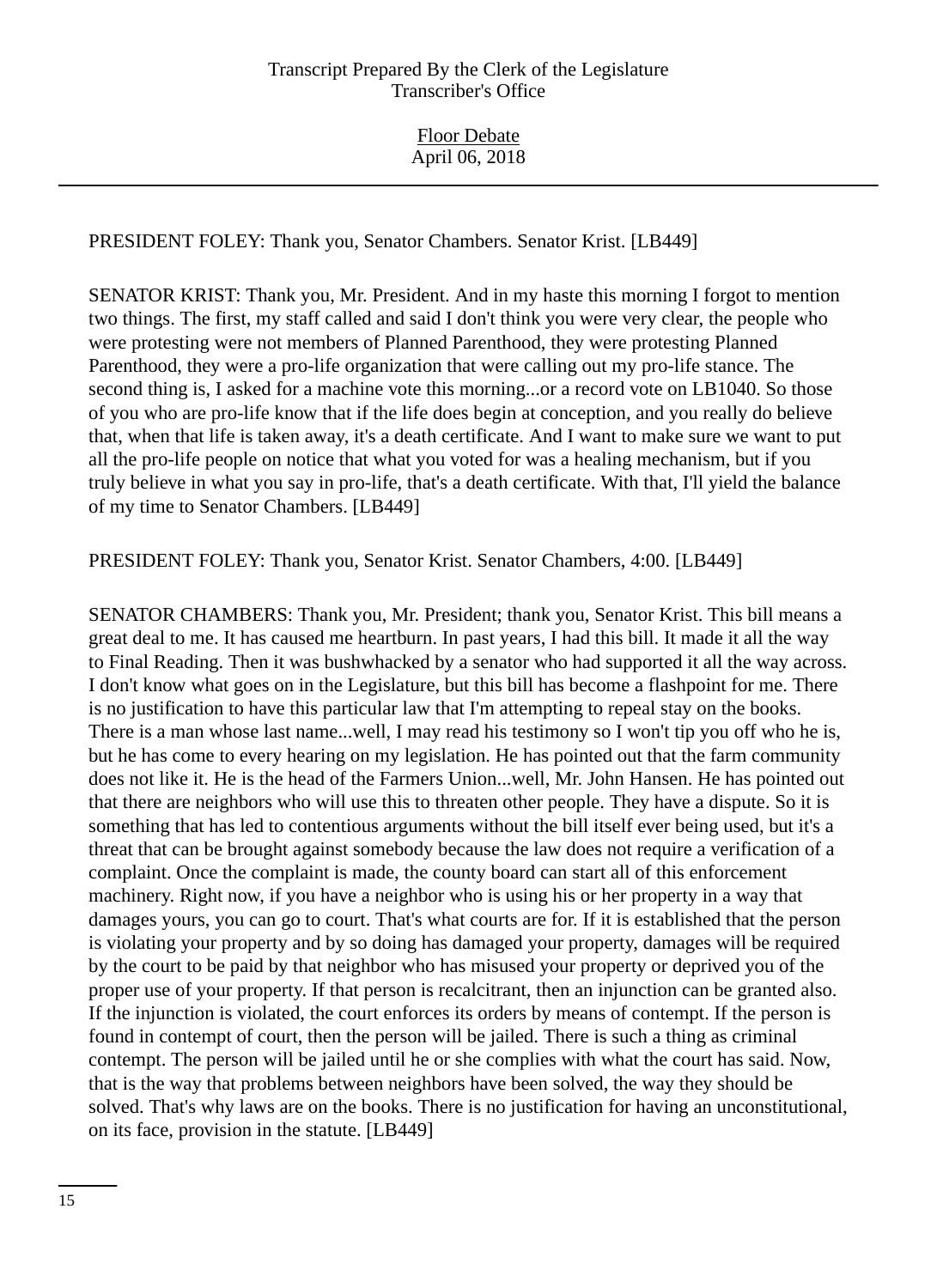## PRESIDENT FOLEY: One minute. [LB449]

SENATOR CHAMBERS: Now, you don't get many chances to get even with me. This is one of them. However, in getting even with me, you're demeaning the constitution, you're demeaning the laws. Even though the county says, because the statute puts it here, that this \$1,500 fine will go into a county fund to carry out the provisions of the Black-Tailed Prairie Dog Management Act, that is unconstitutional. The constitution says, and some of you don't read the handouts I give you, but there are marginal notes, a reference to the specific provision of the constitution that says all such fines go to fund the public schools...they say the common schools. You have unconstitutional language in the statute now. I don't expect this to be one of these kinds of laws...bills that I'm offering to generate a lot of interest on the part of anybody. [LB449]

PRESIDENT FOLEY: Time, Senator, but you're next in the queue. [LB449]

SENATOR CHAMBERS: Thank you, Mr. President. [LB449]

PRESIDENT FOLEY: You're next in the queue, you may continue. [LB449]

SENATOR CHAMBERS: Thank you. But I want a complete record of what it is that I offered, the justification I gave for the enactment of LB449. And if, in spite of all that, it is not enacted, there is nothing...well, let me make a statement that's not completely true...there's nothing I can do about that. I cannot make you vote for this bill. However, the thing that is right ought to be done. The thing that's right in this case should be to strike unconstitutional language from the statute. Now, I don't know if Senator Groene has changed his mind, but he wrote an editorial as to why this bill ought to be supported and that he would support it, and he was concerned about private property rights. Senator Bloomfield, who when he was here, spoke in favor of a bill just like this for the same reason. He said, on your property do what you will, but don't come on my property and try to tell me what to do there. And he was also concerned about the fact that due process requirements are not met by the county. The law on the books now does not require them to grant due process. I heard Senator Wayne concerned the other day on a different bill about a subpoena being issued by the director of the crime commission without court involvement. This is where something beyond the mere entering of a subpoena is involved. People can come onto your property. They can damage it. They can spread poison without any court involvement, without giving you notice. So I do not intend to take a lot of time on this bill. If you'll support it, you'll support it. If not, you won't. But if you have any questions, I'm prepared to answer them. How much time do I have, Mr. President? [LB449]

## PRESIDENT FOLEY: 2:20. [LB449]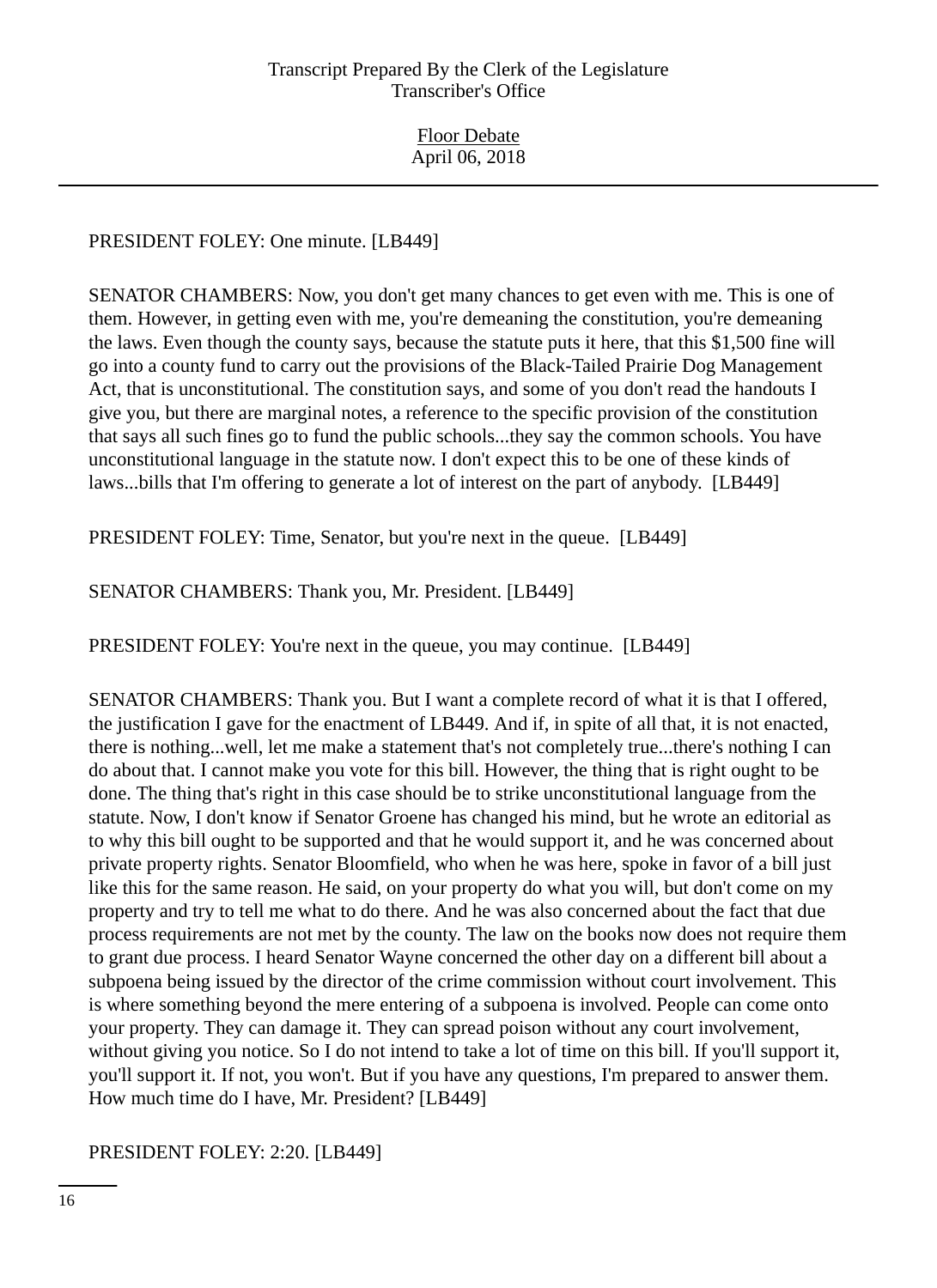Floor Debate April 06, 2018

SENATOR CHAMBERS: Okay. I handed out a little copy of something put out by people who are interested in conservation. And you see prominently featured is an image of prairie dogs at their prairie dog town. Prairie dogs are not hated by everybody. In fact, there's some locations, even in this state, where there are advertisement to try to draw tourists to see them. On your property you can do what you will. This bill is designed to stop others without any judicial authorization for coming on somebody else's property and doing things that ought not to be done. I gave a handout that lays out the entire law so you can read it for yourself. The sheet I gave you with ten individual points are to let you see all of the harmful things that can be done to a person. Having given you the entire statute, you can cross-check what the statute says with what I gave on that sheet. And if you find any discrepancy, call it to my attention. Thank you, Mr. President. [LB449]

PRESIDENT FOLEY: Thank you, Senator Chambers. Senator Baker. [LB449]

SENATOR BAKER: Thank you, Mr. President. I'm going to go off topic just for the first part here. Every week I have a radio show, the Beatrice radio station and my staff and I put out a weekly newsletter. Then we always invite people to e-mail us, contact us. What I'm discovering is something that Senator Hansen pointed out earlier that we're receiving e-mails that are purported to be from our constituents. They say--as your constituent, and they have a name of a person who lives in District 30. But it turns out they're not from them at all. And if you look closely at some those e-mails, it will say via Votervoice.Net or something like that. So I object to that, I guess. And if people start paying attention to that in e-mails you receive, then people...whoever is paying people to put these things out might as well stop wasting your money because it's not going to have the affect that you think it does. I've been listening to Senator Chambers, and there's merit in some of the things he's saying, most of the things he's saying, if not all, about property rights. And I will yield the remainder of my time to Senator Chambers. [LB449]

PRESIDENT FOLEY: Thank you, Senator Baker. Senator Chambers, 3:30. [LB449]

SENATOR CHAMBERS: Thank you. Mr. President, members of the Legislature, much has been said nationally and at the local level about undue governmental regulations. This bill is...this law is not just a regulation, it is an actual, in effect, criminal statute which allows you to be charged with a criminal offense because a neighbor is disgruntled. That is more than a regulation. That is an overreach, an intrusion, a deprivation of private property. I've heard much talk about property taxes. This allows, in effect, the confiscation of your property, first by depriving you of the use by poisoning it. Then if you don't pay these assessments, even if you don't know they're there, they will form the basis for putting your property into foreclosure. If you don't know about that, your property can be sold at a tax sale. Any amount that is not recovered in that sale will make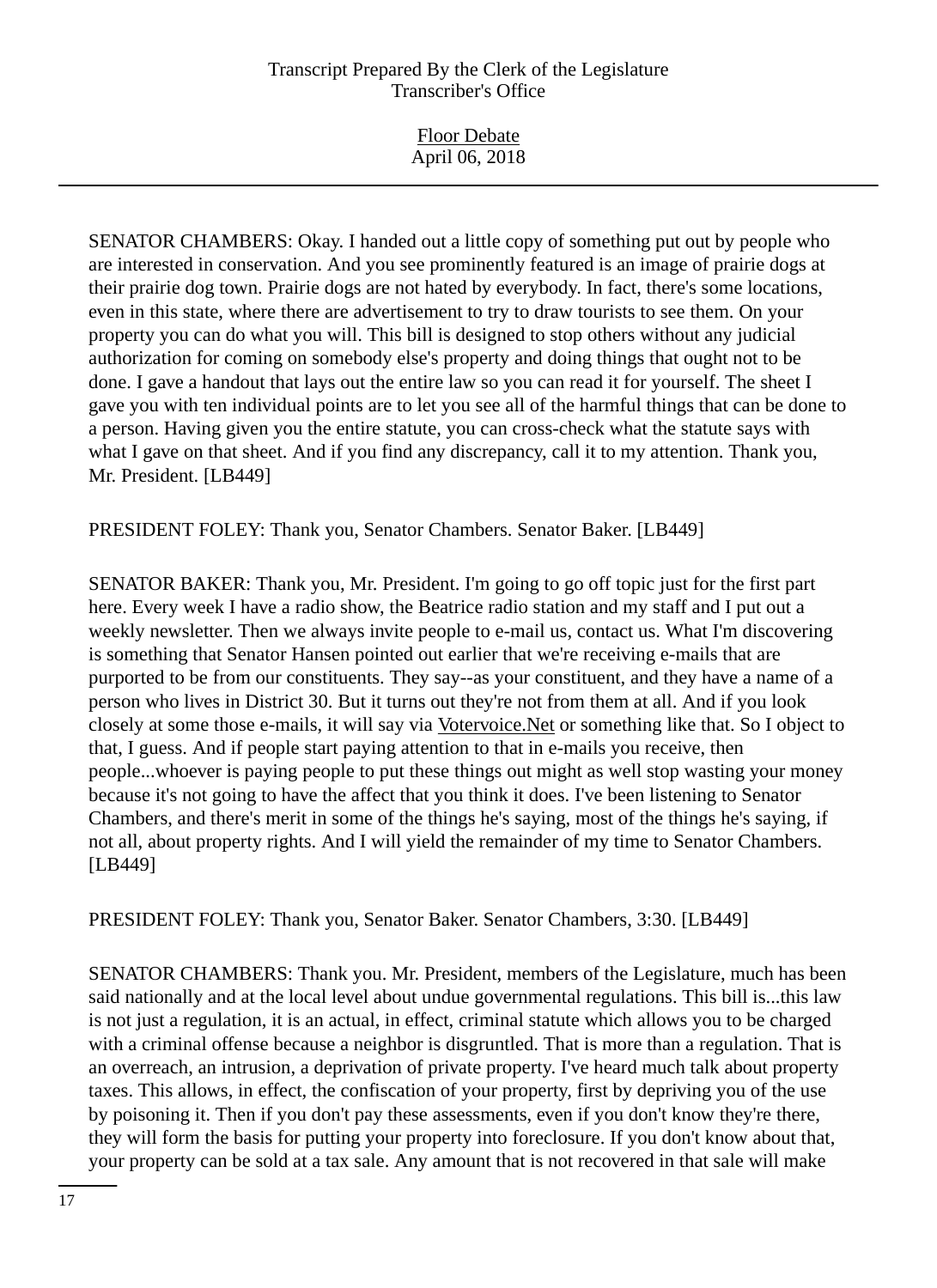Floor Debate April 06, 2018

you subject to a lawsuit by the county for a debt that you owe to the county, all of this because somebody filed a complaint that wasn't verified, and you all are not bothered by that? I know why you're not bothered by it, because I'm the one bringing the bill. But whether I'm the one who brings it or somebody you may have respect for would bring it, the facts would not change. The unconstitutionality of the law would not change. The invasion and deprivation of private property without due process of law would not change. The converting of a civil dispute between neighbors into a criminal action initiated by the county will not change. That's in the law, a copy of which I gave you. And I'm saying this again for the record, so whatever I may do after today will have a sound and firm footing and nobody will be taken off guard or be surprised. Thank you, Mr. President. [LB449]

PRESIDENT FOLEY: Thank you, Senator Chambers. (Visitors introduced.) Continuing discussion, Senator Ebke. [LB449]

SENATOR EBKE: Thank you, Mr. President. This is the last time I'll talk on this, and when I get done I will yield the remainder of my time to Senator Chambers if he wants it. However, I think...friends, that we need to think about...and this is a great bill to discuss this, because it doesn't feel so heavily impactful to so many of us, but what is the purpose of government? Conservatives, I think, conservatives believe that the purpose of government is to protect life, liberty, the pursuit of happiness. Isn't that what we heard in the Declaration of Independence? John Locke suggested that the purpose of government was to protect life, liberty, and property. Don't we believe that? I sure do. Or is it that the purpose of government is to take and control every aspect of our lives, every piece of our property? Senator Chambers has talked about the difference between civil and criminal law. What we are doing is essentially criminalizing the use of one's own property in the way that they see fit. Civil law is very different. We can go to court, we can settle these disputes between neighbors in a court of law. But should your neighbor be able to use the force of government to force you to do the things that they wish? And that's the question, I think. So again, I believe that the role of government, the appropriate role of government, is to protect life, liberty, the pursuit of happiness, and property. I think my conservative colleagues have long believed that. They ought to jump in line on this one, vote green on LB449, and I yield the rest of my time to Senator Chambers. [LB449]

PRESIDENT FOLEY: Thank you, Senator Ebke. Senator Chambers, 3:00. [LB449]

SENATOR CHAMBERS: Thank you. Mr. President, members of the Legislature, the reason I will smile is because I've been here all session, practically every minute that the Legislature has been in session. I've seen such acrimonious debates and arguments about property tax. And yet, this invasion of property does not turn a hair. It's not my property. It doesn't happen in the district I live in. But the people in these other places where I don't represent them are entitled to have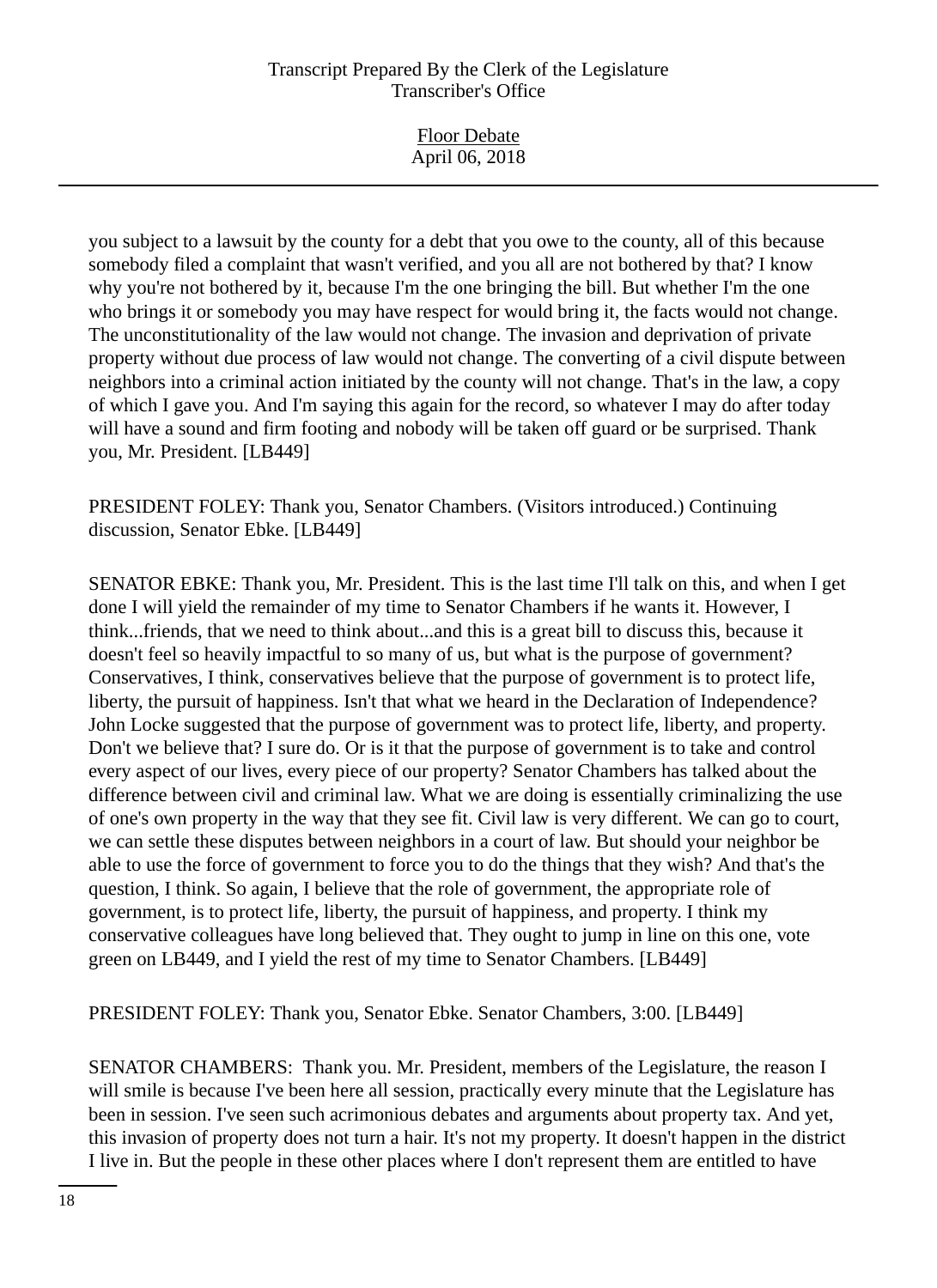| <b>Floor Debate</b><br>April 06, 2018 |
|---------------------------------------|
|                                       |

somebody speak for them. And if you all won't, because you dislike me, then you are cheating those people and robbing your own till. There's no way I would let somebody on this floor speak more strongly on behalf of the people in my district, people who are like me, than I myself would do. That's why I always...not always, but I'm saying repeatedly, this bill can be defeated. You'll keep that bad law on the books. Obviously, it is unconstitutional. It says that a \$1,500 fine that can be levied against you, and you don't even have notice that all this stuff is going on. What would you do if in the middle of the night, because a statute doesn't say when these people come, some people come on your property and start spreading poison, what would you do? You'd shoot them and you are in violation of the law because they were sent there by the county. And even though the county didn't give you notice, the law authorizes them to do this. So you don't know they're there right away. But you hear noise and you look out and they're trampling down your standing crop. [LB449]

PRESIDENT FOLEY: One minute. [LB449]

SENATOR CHAMBERS: What would you do? I know what you would do, you know what you would do. But because you have such contempt for me, you will let your constitution be savaged. This thing goes directly contrary to what, on other occasions, would be deemed almost sacred provisions in the law, protecting your property, your homestead, the place where you and your family reside, all of that can be invaded because somebody said prairie dogs on their property came from yours. It doesn't even have to be established that prairie dogs are on their property. It doesn't have to be established that if they are, they came from your property. It doesn't have to be established that they were there because they live on that property. And that doesn't trouble you all? [LB449]

PRESIDENT FOLEY: Time, Senator. [LB449]

SENATOR CHAMBERS: Thank you, Mr. President. [LB449]

PRESIDENT FOLEY: Thank you, Senator Chambers. Senator Blood. [LB449]

SENATOR BLOOD: Thank you, Mr. President. Fellow senators, friends all, and the awesome fourth graders that are up in the balcony, when I was your age, that's when I decided I wanted to be a state senator, so it's never too early to start dreaming, guys and gals. I am hearing support of LB449, not just because of the property rights issue, but I want to talk about Nebraska's ecosystem and I really haven't heard that on the mike on this bill, and I think that's really important because a lot of you don't know that these prairie dogs were almost extinct in the '70s and they're very important to Nebraska's ecosystem. For one thing, they're a food source for badgers and coyotes, mountain lions, weasels, falcons, hawks, rattlesnakes. Senator Walz, it's the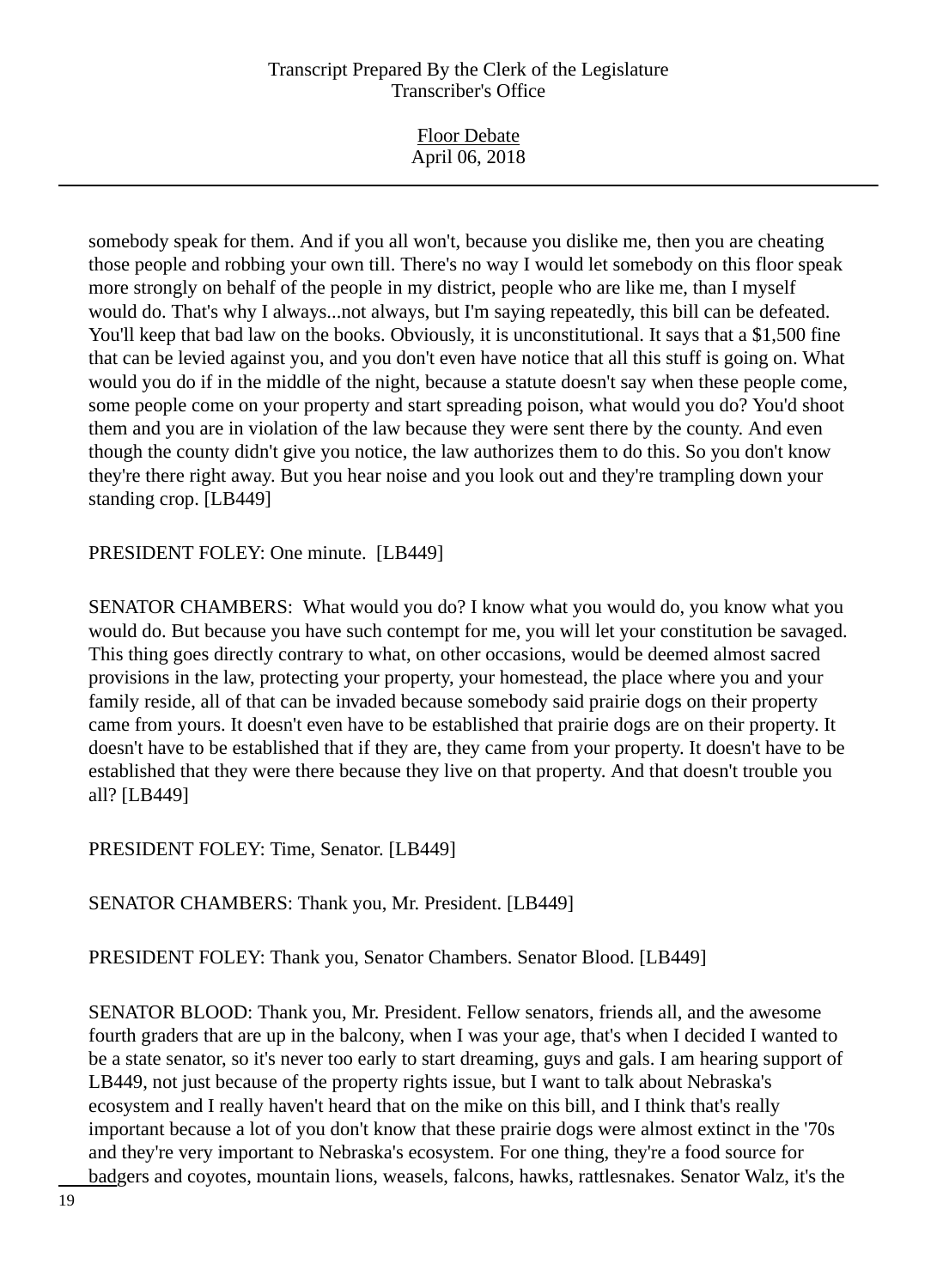Floor Debate April 06, 2018

cycle of life, don't look so sad. (Laughter) But eradication results in extinction. Extinction of a native species. I mean, I've always had the theory that we need a Nebraska mascot dressed up like a prairie dog, I think it would do awesome at county and state festivals. But in addition to being a food source, they also...the way they graze it really impacts the plant life in Nebraska. Now, growing up on the farm, I was always told that prairie dogs are horrible, that cattle and other livestock would fall in their holes. But then, you know me, I'm fact based, I did my research, and it really is a pretty rare occurrence. Our livestock are more likely to get hurt on fencing and holes that have been washed away by the environment, such as rain and snow. So that's actually kind of an old wives tale. And as far as the farmers go, they're seeking out short grass prairies; they're not seeking out our corn fields, our wheat fields, our soybean fields. So I think that that's really important that we put this in perspective and we make educated votes, because the thing that I worry about is that when we create laws that really put our environmental issues at high risk, be it a prairie dog, be it our waterways, be it something like solar energy, you know, we got to do it based on facts. And the bottom line is that the prairie dog is an important part of our ecosystem. So we shouldn't be making it easier for people to kill them. We should be making it harder for people to kill them. So in addition to being a property rights issue, this is also an ecosystem issue. And with that, I would actually be happy to give any time I have left to Senator Wishart. [LB449]

PRESIDENT FOLEY: Thank you, Senator Blood. Senator Wishart, 2:15, if you care to use it. [LB449]

SENATOR WISHART: Thank you, Senator Blood. I am actually going to add a little bit more to your conversation about the benefits of prairie dogs in our ecological system. It's been really good to hear from farmers and ranchers in Nebraska, and especially those that serve in our Legislature about the importance of making sure that the landscape is healthy for their cattle. But I also think we have an importance to make sure that we remember that we're not removed from the balance of an ecosystem and the importance of different species in that ecosystem. Prairie dogs and bison have coexisted for thousands of years throughout the central grasslands of North America. Prairie dog burrows actually act as aquifers that prevent water from eroding land while helping to cool it. Prairie dog burrowing can be beneficial to the soil because mixing soil types and incorporating organic matter enhances soil formation. It also helps to increase soil aeration and decrease compaction. In short grass prairies, the number of plant species, particularly forbs, increase because of the digging and scratching activities of prairie dogs that disturb the soil. [LB449]

PRESIDENT FOLEY: One minute. [LB449]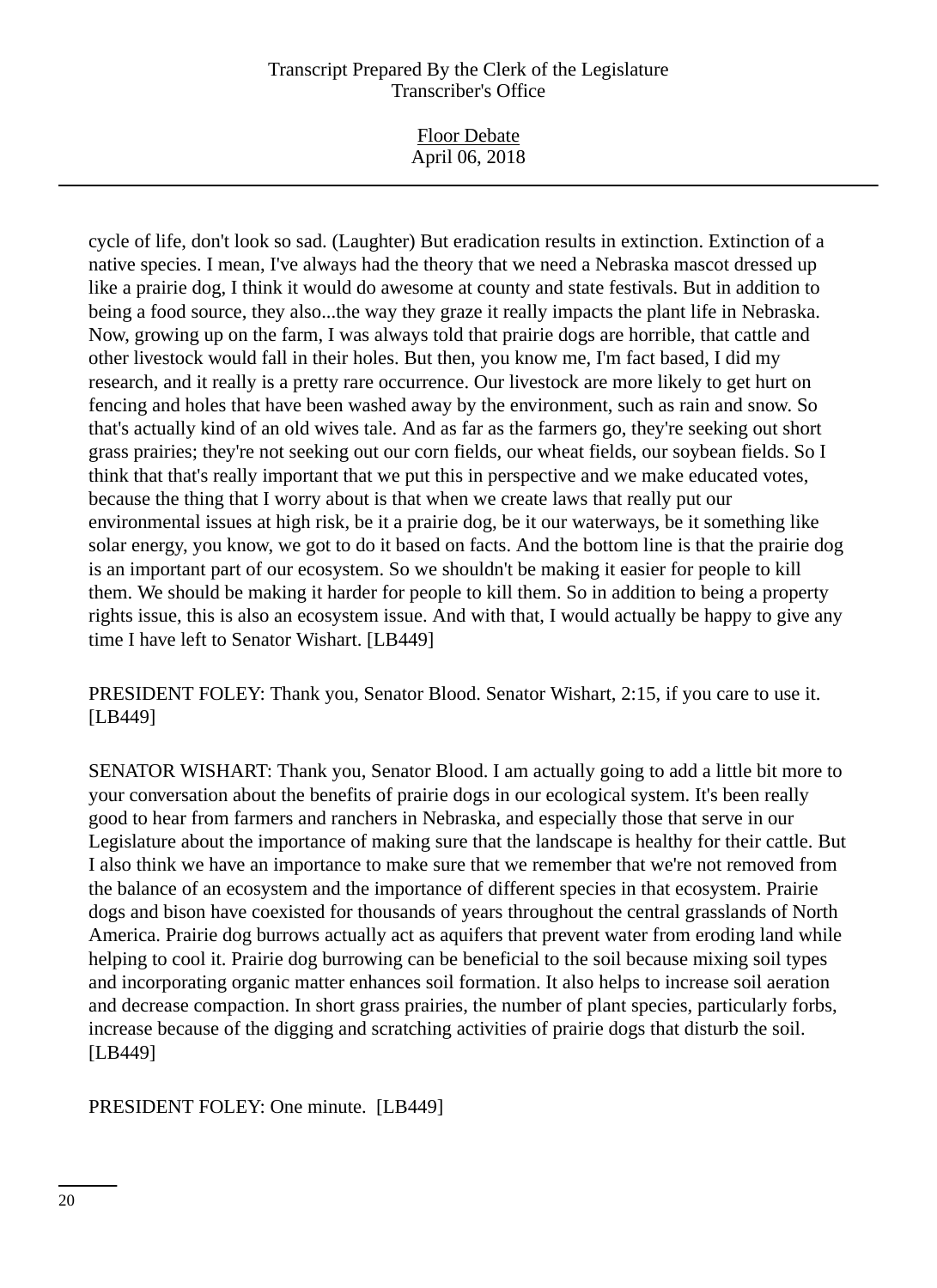SENATOR WISHART: These patches of bare soil provide excellent sites for additional forbs to become established. Prairie dogs can control noxious weeds, native invaders, which proliferate on overgrazed land. And prairie dogs also may reverse processes such as soil compassion caused by cattle grazing. So with that I strongly support LB449. Thank you. [LB449]

PRESIDENT FOLEY: Thank you, Senator Wishart. Senator Schumacher. [LB449]

SENATOR SCHUMACHER: Thank you, Mr. President, members of the body. After being here eight years, you realize you learn some things. And even though I pretty diligently tried to read everything that got to the floor, I think that none of us score 100 percent on that. In fact, we're maybe lucky if we do 90 percent, because in the final days of a session, or as a session begins to wind up, bills get combined, amendments get put on, discussion happens late at night, and stuff just happens. And this is one that I am rather ashamed of myself on because if I read it I must not have been thinking, because it really, really is pretty bad. And everything that Senator Chambers has pointed out as a technical flaw, a constitutional violation, a procedural non sequitur, it's all in there. I suspect if prairie dogs were really a big statewide concern, we could probably come up with legislation to deal with them that would be in conformity with the standards that we normally expect of ourselves. But this thing isn't it. And I think Senator Chambers today, in probably one of the best-reasoned arguments that I've heard on the floor, certainly the best researched, the most focused argument that I've had the opportunity to see for the repeal of a bill, Senator Chambers has made that case today...perfectly rational, low toned, reasoned. I'm worried, particularly when I read his memo, and I read every one of these memos. I've got a file with these memos in it. And he starts out--ashes to ashes, dust to dust, such is in store for the just and unjust. I'm really getting worried. Senator Chambers, would you yield to a question? [LB449]

PRESIDENT FOLEY: Senator Chambers, would you yield, please? [LB449]

SENATOR CHAMBERS: Yes, I will, "Professor." [LB449]

SENATOR SCHUMACHER: Senator Chambers, are you feeling okay? [LB449]

SENATOR CHAMBERS: I feel quite well, thank you. [LB449]

SENATOR SCHUMACHER: Now I'm really worried. (Laughter) Ladies and gentlemen of the Legislature, I think Senator Chambers has done his homework on this one. I think if we're going to deal with prairie dogs, if they're really a big issue, we need to get a good law in place. And if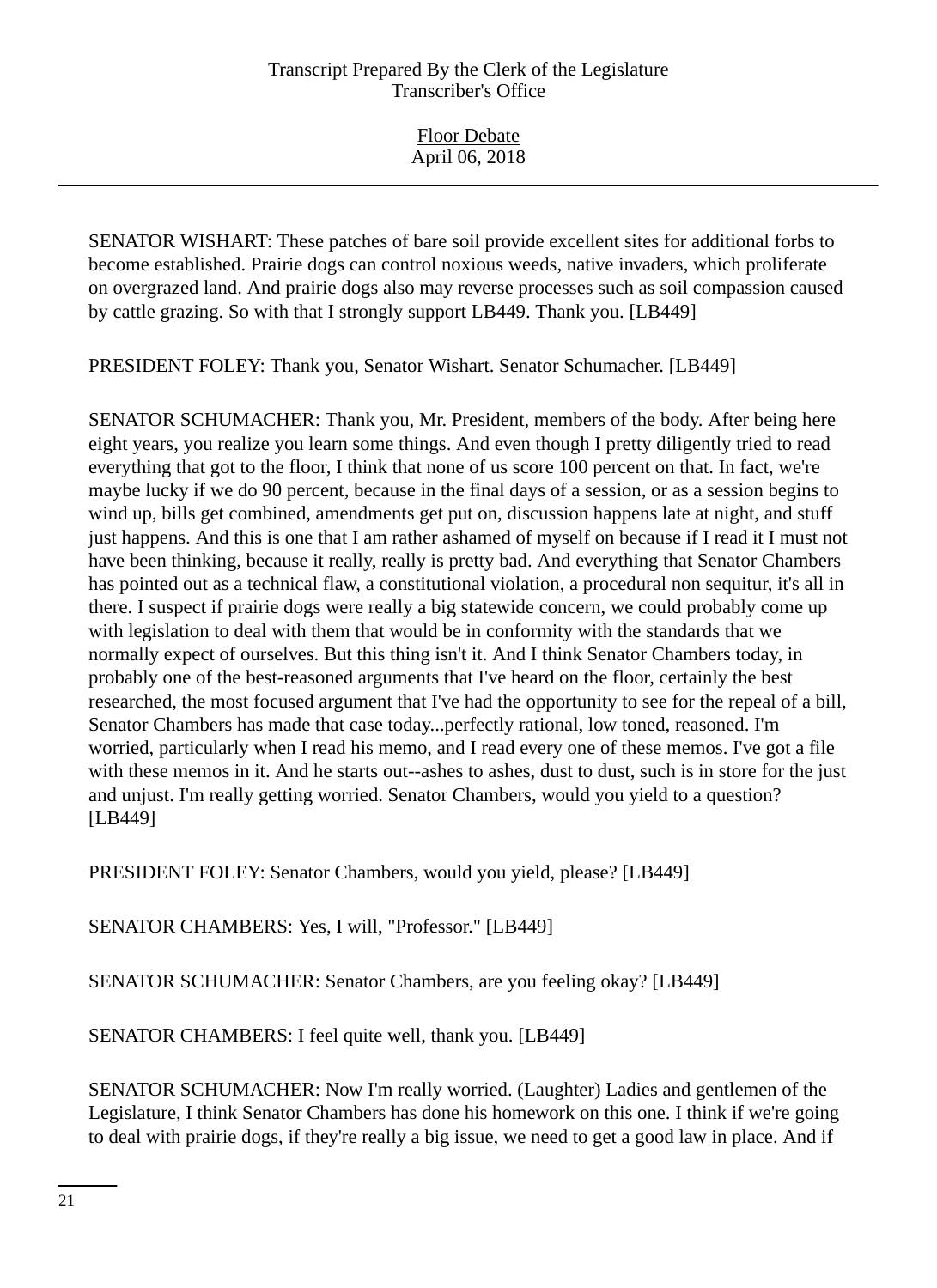they're not a big issue, we should move on to bigger and better things. And I stand in favor of LB449. [LB449]

PRESIDENT FOLEY: Thank you, Senator Schumacher. Senator Chambers, you're next in queue. This is your third opportunity. [LB449]

SENATOR CHAMBERS: Thank you. And as I stated, Mr. President, I'm not going to take a great deal of time on this bill that I'm offering, but because I believe in creating a record, I'm going to read the ten points that I shared with my colleagues, if they chose to read them. I'll read the entire thing. Pursuant to the Black-Tailed Prairie Dog Management Act, the following actions can be taken against a landowner on the basis of an unverified complaint by a disgruntled neighbor without an investigation, without a warrant, without any court involvement. Number one, an agent of the county board may enter property for the purpose of taking appropriate management activities at the owner's expense. Two, the expense shall become a lien on the property as a special assessment. Three, a fine of \$100 per day, up to \$1,500, for noncompliance can be levied. Four, the county board shall immediately cause notice to be filed of the management assessments against the property and the register of deeds office. Five, the county board shall certify to the county treasurer the amount of such expense which shall become a lien on the property. Six, the county treasurer shall add such expense to and it shall form a part of the taxes on the property and shall bear interest at the same rate as delinquent taxes. Seven, in the event of further noncompliance by the landowner, the county board shall notify the county attorney, who shall proceed against the landowner in a criminal proceeding. If convicted, the penalty shall be a fine...this is in addition to any fine levied by the court...in the event of noncompliance, the county shall notify the county attorney who will take this action. If convicted, the penalty shall be a fine of \$100 per day for each day of violation, up to \$1,500 for 25 days of noncompliance. Nine, satisfaction of the obligation in whole or in part by tax foreclosure proceedings shall not be the limit of proceedings. Ten, the expense may be collected by a suit for a debt due the county or by any other additional remedy otherwise available. Oh, and then I wrote a little blurb: Is this America, the land of the free and the home of the brave, where the constitution and laws shield citizens from unwarranted governmental oppression? I will tell you what I will do right now. Anybody who is listening to me, you show me violation of any law that starts out as a civil matter that has this much enforcement activity, that involves the assessor's office, the treasurer's office, the county attorney, the county board, and I'll give you \$1,000, whoever you are, show me any law, even a criminal law. Thank you, Mr. President. [LB449]

PRESIDENT FOLEY: Thank you, Senator Chambers. Senator Groene. [LB449]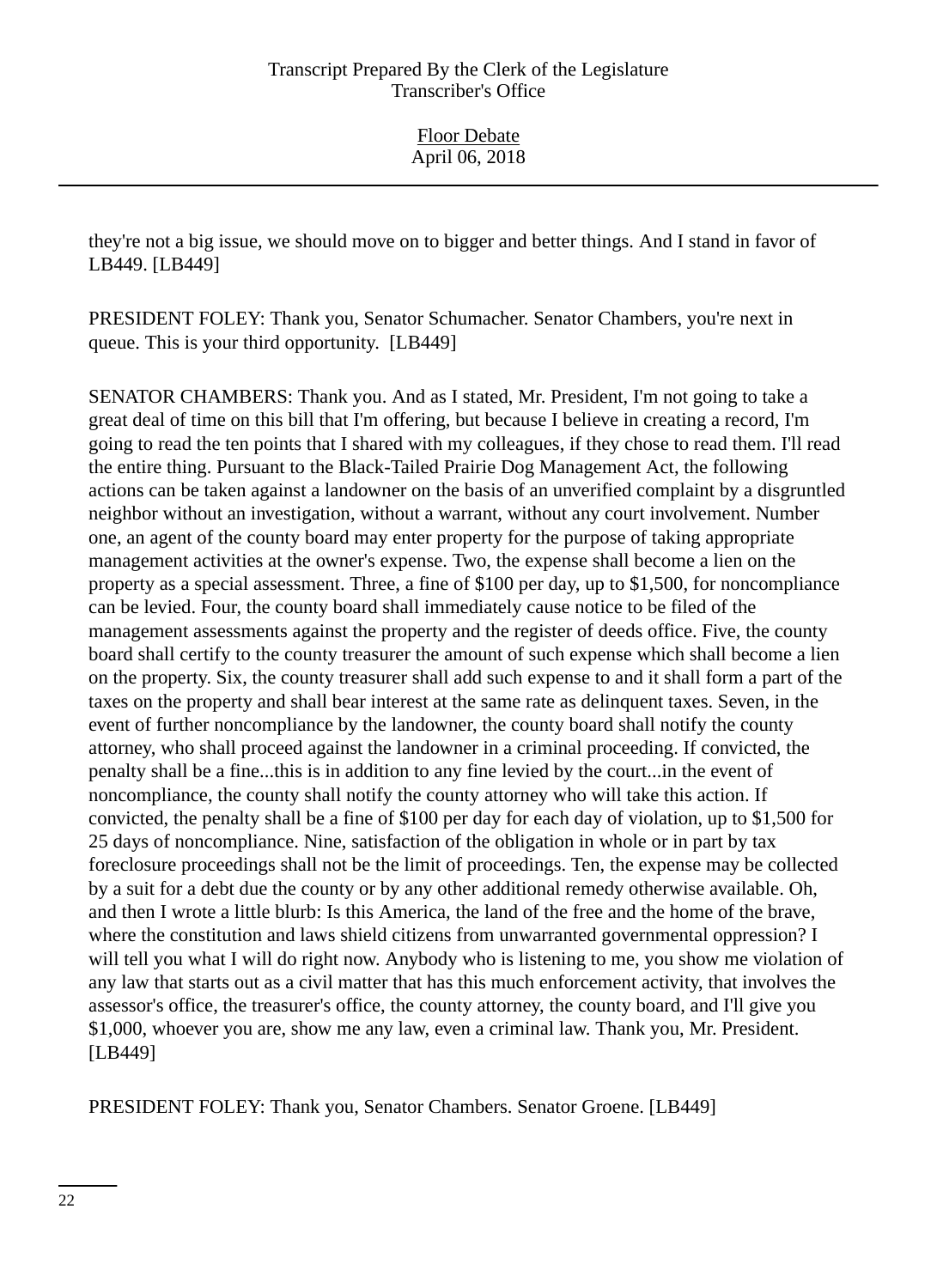Floor Debate April 06, 2018

SENATOR GROENE: Thank you, Mr. President. I stand in support of LB449 and it's not about prairie dogs to me, it's about private property rights. You know, really in our constitution it doesn't guarantee property rights, but through a quirk of fate, through another thing which I disagree with, the Supreme Court says you have privacy rights. On my personal property, I have privacy. If I want to raise coyotes, I want to raise specialty sheep, or if I want a few prairie dogs, that's my private right to do so. Now if you have a mean dog...if I want a mean dog, I can have a mean dog on my property. If that mean dog crosses my neighbor's property and he shoots it, he has a right to shoot it. If that prairie dog on my private property crosses onto my neighbor's, he can shoot it. I would not have supported this if Senator Chambers would not have been reasonable in committee and put back in to statute the federal...that the federal agent contracted with the county...we left black-tailed prairie dogs as one of the pests they could control. In my county, that's how we do it. My sheriff said he doesn't want to go on anybody's place and threaten them. He ranches too and he has some prairie dogs, he says he likes to keep a few around because he likes animal and he raises cattle. When they get out of control, he controls them. Our federal agent there that does this is a pleasant individual who goes out and visits with individuals and the problem goes away. There's other problems with this. When I get a speeding ticket, I go to court in front of a judge. There's no judge here or court. The county commissioners can issue the fine. I don't get to be judged by my peers. I get charged \$1,500. If I don't pay my back taxes, they auction it off at the courthouse; and if I don't have enough property to pay my taxes, that's not pursued. In this bill, if they sell my land and it doesn't pay for the fine, they can still go after me for the rest of it. No judgment by my peers, by county commissioners. This isn't right, folks. This isn't about prairie dogs, this is about private rights, privacy, private property. That bill stepped way over my rights as a free American. I talked to Senator Chambers, I said if the prairie dogs come on my land, I've got a brother and a nephew that would gladly come out and take target practice. I've got coyote problems. Those coyotes live on my neighbor's. I can't have any poultry at all, because they'll be gone. Can I call the county commissioners and tell them to forcibly go on that neighbor's land and shoot them coyotes? They can't. This is the only one. This is the only animal species that we do this to in the state of Nebraska. This isn't about Senator Chambers; this is about privacy, this is about personal property. This is about being judged by your peers before they take your land away from you or fine you. A lot of flaws in this bill...not the bill, excuse me, the present law. That is probably why 92 county commissioners, reasonable individuals, looked at this and said we're not going to do this, this goes against basic rights. So we've got one guy who doesn't take care of his varmints, we're going to enact local legislation that takes away personal property and privacy rights? Fines people without a court? [LB449]

PRESIDENT FOLEY: One minute. [LB449]

SENATOR GROENE: No, this needs to go away. Any personal feuds...I look at bills for what they stand and what the legislation does. Folks, I got a notice the other day when I got to my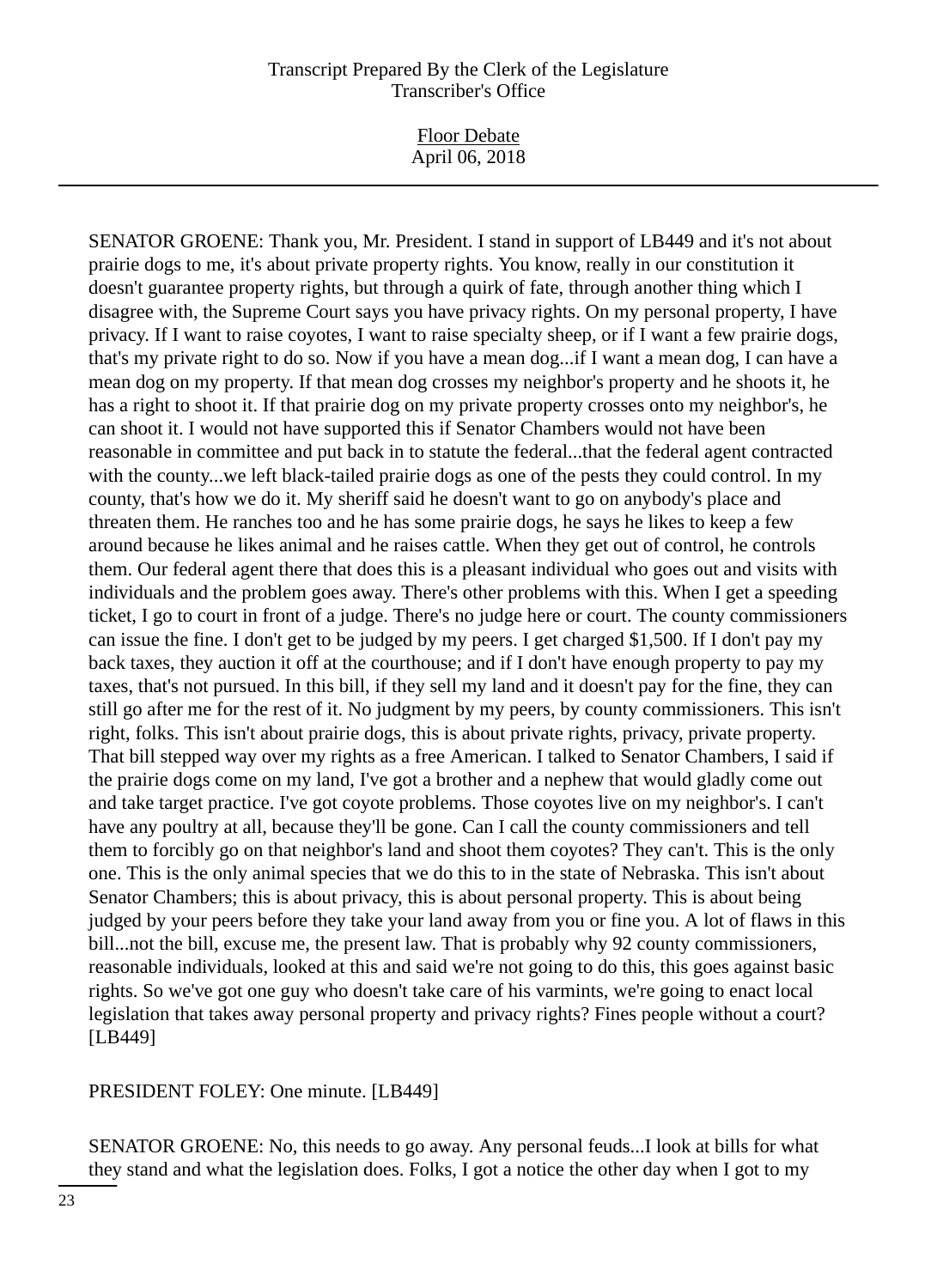property and it had a red tag that the county assessor was out there walking all over my property without my...that riled me. That riled me up why I wasn't notified they were coming first. This is even worse. Thank you. [LB449]

PRESIDENT FOLEY: Thank you, Senator Groene. (Visitors introduced.) Continuing discussion on the bill. Senator Larson. [LB449]

SENATOR LARSON: Thank you, Mr. President. Will Senator Chambers yield to a question? [LB449]

PRESIDENT FOLEY: Senator Chambers, will you yield, please? [LB449]

SENATOR CHAMBERS: Yes. [LB449]

SENATOR LARSON: Your last time on the mike you said you'd give somebody that could show you a law that contained what specific things a thousand dollars if they could show you another law on the books? [LB449]

SENATOR CHAMBERS: Yes, it starts out as a civil matter, winds up being converted by the county into a criminal matter that can result in your property being taken. And if it's sold at a tax sale, then they can still go after you and file a lawsuit against you as owing a debt to the county. And in-between all of that, the county attorney is sicked on you to take you for a criminal charge. And it all started as a civil. If you can find me that, even with the disputes you and I have had, I will give you the thousand dollars because it will have improved my education as nobody else had ever done. [LB449]

SENATOR LARSON: Okay, I might have...I'll make sure it...it starts out as civil matter, but Chapter 2, Section 955 of the Nebraska laws deals with a law that was put in place in 1965 that's the Noxious Weed Act. I'll read through it a little more to make sure it is as you just described on the record. But I think I might hit those qualifications, from what you just described. So I appreciate that. And I guess, colleagues, that's my point...thank you, Senator Chambers. I guess that's my point. Is we've had a law on the books that is nearly identical, in many ways, like I said, I'll go through and double-check, that deals with the Noxious Weed Act. And I hear species and we shouldn't eradicate a species. Well, colleagues, plants are species as well. By definition they are, too, a species. And as we move forward with this, I hear Senator Ebke give her Libertarian conservative argument for this. And I consider myself very Libertarian on many issues. And she asked what the role of government was. Well, to protect life, liberty, pursuit of happiness, property rights. When I define the role of government, my role of government is to protect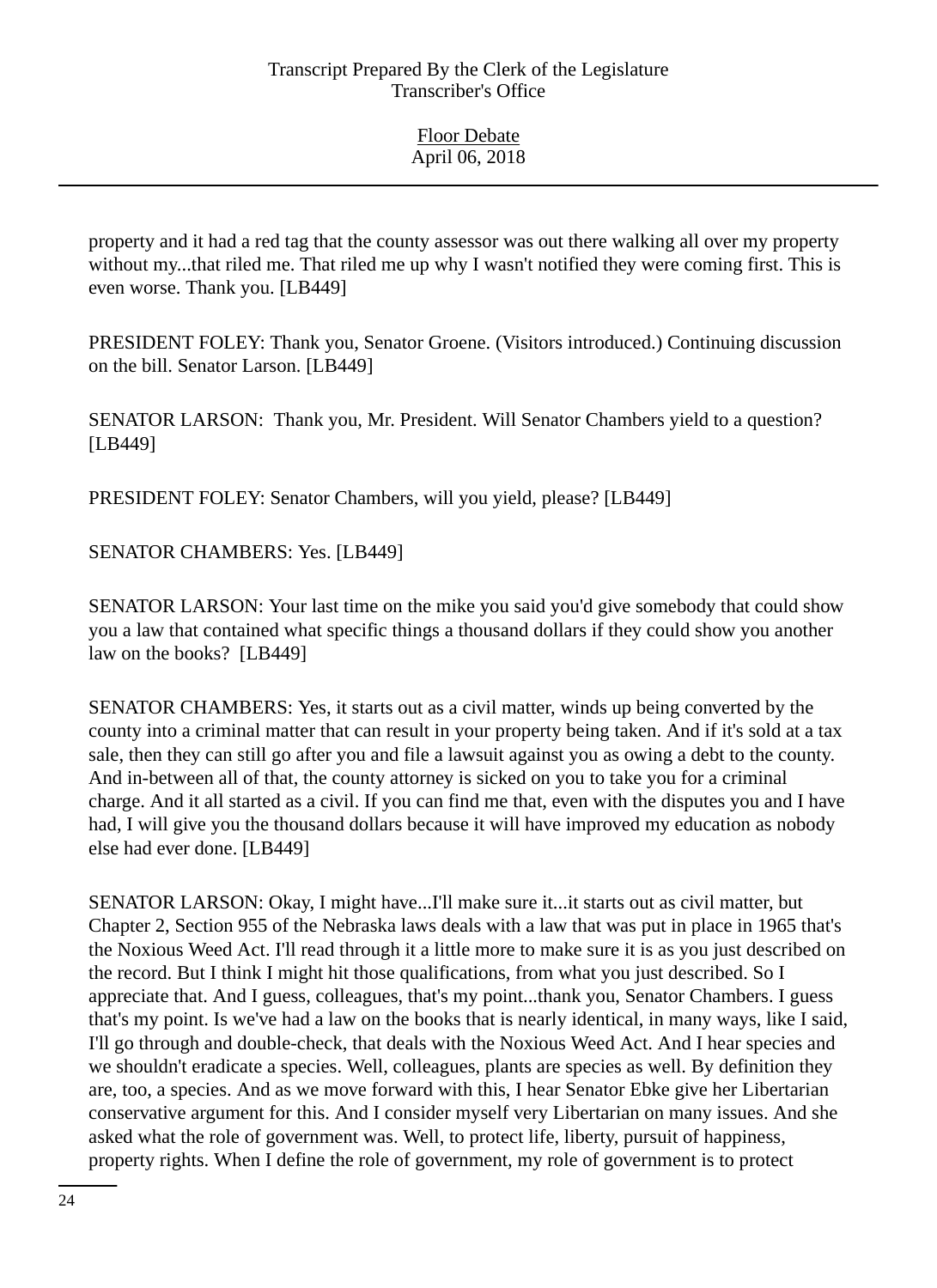| <b>Floor Debate</b> |
|---------------------|
|                     |
| April 06, 2018      |
|                     |

individuals from other individuals. That is one of the facets of government, not to protect individuals from themselves, but protect individuals from other individuals. And that also means to protect individuals' land and their land rights from other individuals. And that was the purpose of the Noxious Weed Act in 1965. That was the purpose of the Black-Tailed Prairie Dog Act, because you have invasive species, whether that be a black-tailed prairie dog or a weed species...we call them weeds, that is our own definition of them, they are still just species...from infringing on our land. So maybe if this advances to Select File, we'll have an amendment to just get rid of the Noxious Weed Act. Or how about we say cities cannot enact ordinances that mandate lawns being...their neighbors' lawns being mowed, or them controlling the weeds in their yards, because in essence that is what those city ordinances are for. [LB449]

## PRESIDENT FOLEY: One minute. [LB449]

SENATOR LARSON: So yes, if this goes to Select File, you're going to see some amendments like that. Because we're going to hear Senator Chambers and Senator Ebke and Senator Groene talk about protecting an individual's property, I would make the counterargument of the true purpose of government is to protect individuals from other individuals. That is my basis of my pro-life stance. And by not having something like the Black-Tailed Management Prairie Dog Act, by not managing a noxious weed act, you are allowing another individual's decisions to blatantly harm my property, and my property rights. [LB449]

PRESIDENT FOLEY: Time, Senator. [LB449]

SENATOR LARSON: Thank you. [LB449]

PRESIDENT FOLEY: Thank you, Senator Larson. (Visitors introduced.) Continuing discussion, Senator McCollister. [LB449]

SENATOR McCOLLISTER: Thank you, Mr. Lieutenant Governor; and good morning, colleagues. I hadn't planned to speak on this issue, but some of the comments I've heard this morning, I think I will. I support LB449. I think it's a good bill. I think it's important to have due process on anything that government does. And, obviously, this will correct a wrong that was in statute, and it would be a good thing to change. Private property rights is another strong factor. I think we need to protect those property tax rights...property rights, and also the fact that due process would come into play as well. I think there's a big difference between noxious weeds and prairie dogs. A noxious weed will float through the air and could do that for a great distance; not so with prairie dogs. But their colonies are relatively small area. You can see those colonies and take appropriate action if they start to move into some important ground area. So I support the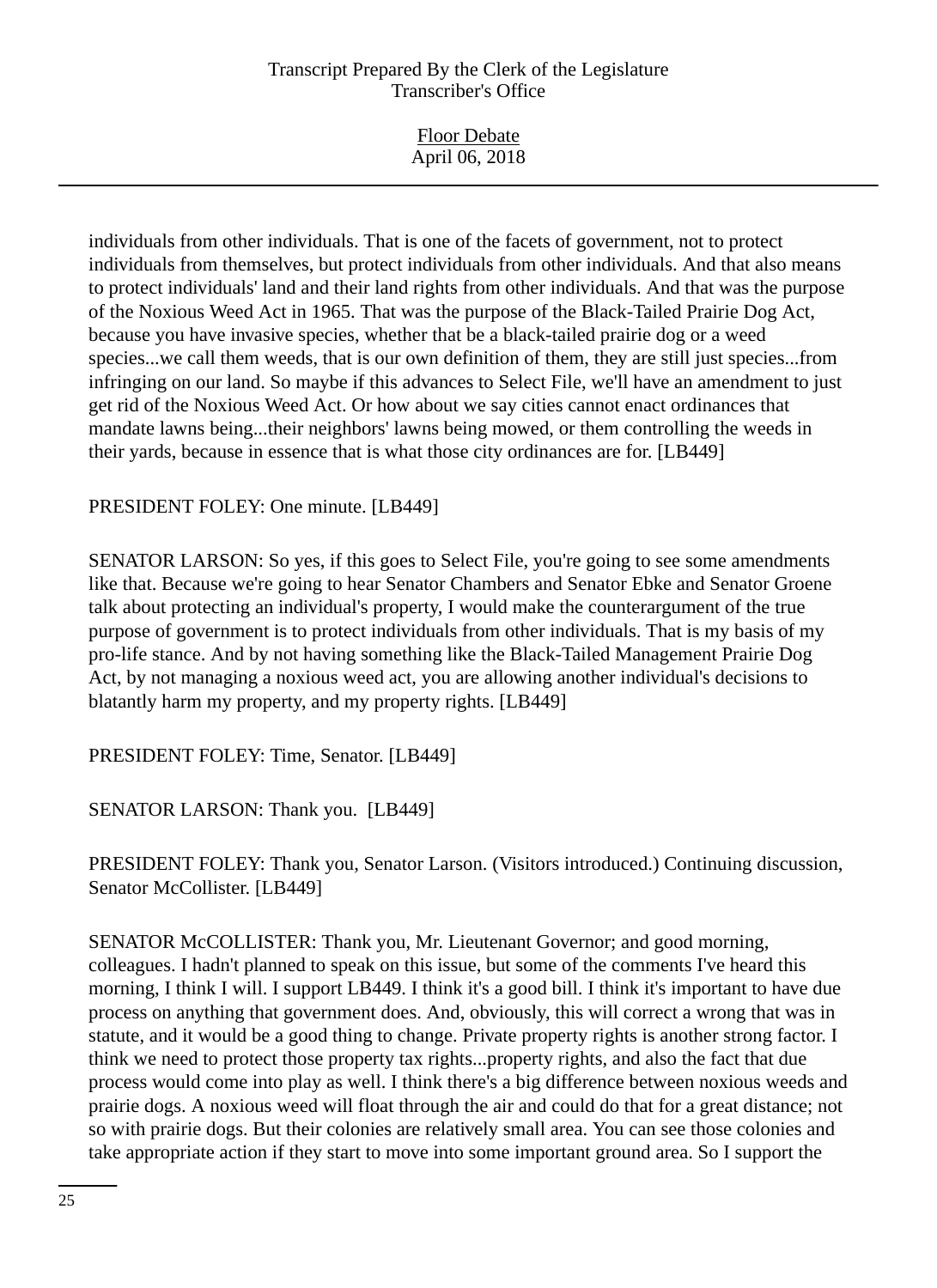bill. I hope my colleagues will as well. I'd yield the balance of my time to Senator Chambers. [LB449]

PRESIDENT FOLEY: Thank you, Senator McCollister. Senator Chambers, 3:40. [LB449]

SENATOR CHAMBERS: Thank you, Senator McCollister. And what Senator Larson just said will underscore why I say I speak for the record. Let me read from the hearing before the Ag Committee on this bill. My testimony to the committee: Some people realize that prairie dogs are what are called keystone animals because they serve a purpose. They are not invasive. They are indigenous or native to Nebraska. It is estimated there may have been 2 billion of them in Nebraska at one time; that over 90 percent of those have been wiped out. Unfortunately, Senator Larson, the model for this legislation was the noxious weed law. And the noxious weed is one which is not indigenous to the state. So the aim of that law is to totally eradicate those nonindigenous weeds on the property where they may be growing, or any other public area because they want to destroy these things completely. When you apply that to animals, especially animals which are not noxious, people may not like them, they do not fit the definition of noxious. And since the purpose of the Noxious Weed Act is to completely eliminate all the weeds, the purpose of this legislation would have to be to exterminate the prairie dogs. I anticipated that reference to the noxious weeds. People like Senator Larson, in trying to find a way to catch me in my words, as it was called when they did it to Jesus, take things out of context. They don't understand the issue. They think they found something, and they speak without knowledge. Anybody who has looked at this matter has drawn a distinction between noxious weeds and prairie dogs and have condemned the use of the noxious weed law as a model for this prairie dog management. Thank you, Mr. President. [LB449]

PRESIDENT FOLEY: Thank you, Senator Chambers. Senator Hughes. [LB449]

SENATOR HUGHES: Thank you, Mr. President; good morning, colleagues. I've been listening with amusement this morning of all the information that everybody knows about prairie dogs. I'm very glad to have Senator Stinner...the students from Morrill County in the balcony. I'll venture to guess that those kids up there know more about prairie dogs than the majority of the people here on the floor. They've dealt with them. They know what towns look like. They know the destruction that prairie dogs wreak in not only range land, but farmland. Senator Blood, the black-tailed prairie dog has never been endangered. I believe you're referencing the black-footed ferret who does live in prairie dog towns and I think they do feed on prairie dogs. Prairie dogs are the carriers of bubonic plague. We've all heard of that and the challenges that brings along. When you have a prairie dog town, there's a good chance you've got rattle snakes. It's not really about prairie dogs for me. They're a pest, they're a nuisance, they can be managed. To me this is one of the greatest laws ever. It has never been used. This is a law that this Legislature put in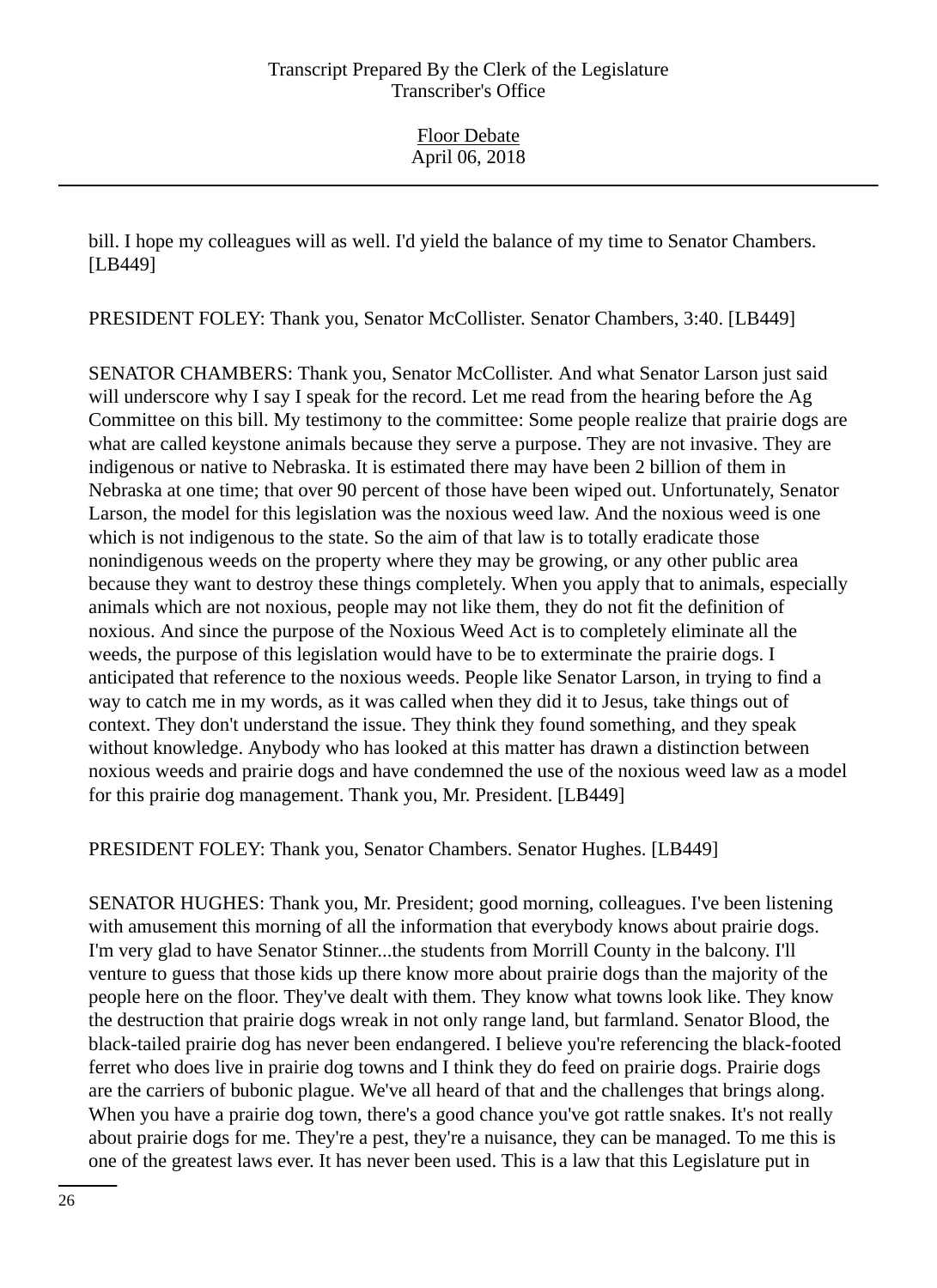|                | <b>Floor Debate</b> |
|----------------|---------------------|
| April 06, 2018 |                     |

place and it has never been used. It's never had to be used. Because it was in place, it forced the adjoining landowners to solve the problem themselves. And I visited, after we had this first round of debate, I made some phone calls and I visited with those ranchers where this law has been used and they told me the story. They had an out-of-state landowner that wasn't taking care of his property. They started the process but did not have to complete it because he knew it had to be taken care of. This is a private property rights issue. I agree with Senator Groene, what he wants to do on his property is fine. But when it begins to encroach upon my property, devaluing my property, which is what prairie dogs do, then I have a problem. It's not any different, prairie dogs, noxious weed, city ordinances, if you have a home in town and your neighbor starts collecting junk cars, there are ordinances against that. That's why we have government. To say we protect ourselves from each other, maybe, in some instances. But it is private property rights. And if you don't take care of your property, then the enforcement of government is on your side to enforce those private property rights. Your neighbor cannot cause the devaluation of your property. That's what prairie dogs do, that's what noxious weeds do, that's what junk cars do, or whatever accumulation of rubbish in your next-door neighbor. That's why we have these laws. And fortunately, this law has never been fully implemented. They've never had to go the full extent of the law to solve the problem. Just having it there as an incentive so the adjoining landowners...and there were several, there were not two...I think there were four landowners that were involved in this. And one of the gentlemen that I visited with, whose property was involved,... [LB449]

#### PRESIDENT FOLEY: One minute. [LB449]

SENATOR HUGHES: ...was not happy, but he understood. He said I had guys from Louisiana and Oregon and Idaho coming to shoot prairie dogs. I got some really nice blueberries because those gentlemen would come and hunt prairie dogs. They don't come and hunt anymore because we've had to irradiate them because they were spreading over too many acres. And they don't spread in just prairie. I've told you before, I've lost wheat crop, corn crop in areas because they filled up the neighbor's pasture and they look for room to go. You know, I've killed prairie dogs miles from any town because they send out scouts looking for more places to go. They're very prolific; they're a rodent, and they're everywhere. They're not in cities because you pave over everything and you wouldn't tolerate that. You have animal control units that come take care of those things when you have skunks and badgers and racoons. [LB449]

PRESIDENT FOLEY: Time, Senator. [LB449]

SENATOR HUGHES: Thank you, Mr. President. [LB449]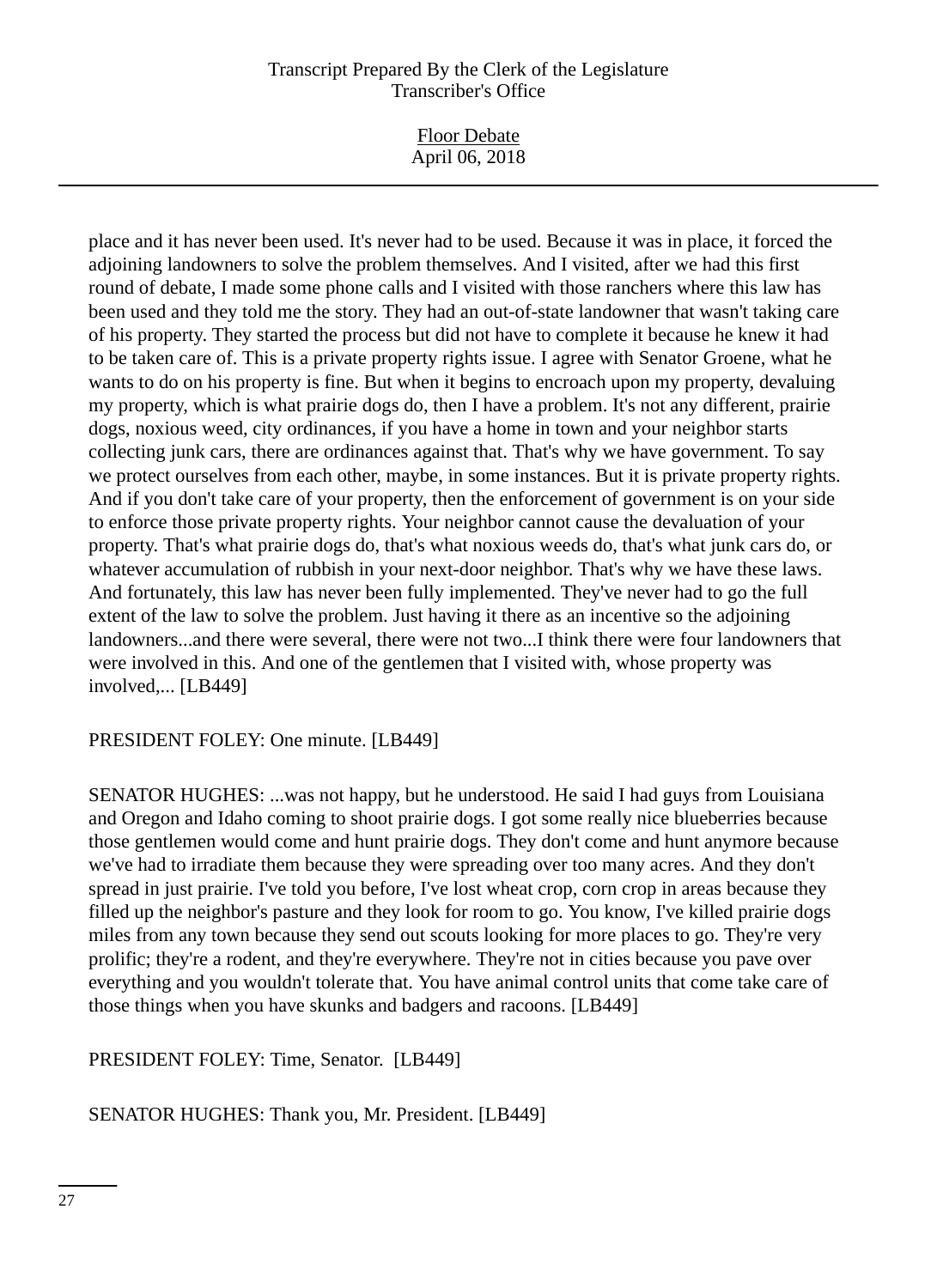Floor Debate April 06, 2018

PRESIDENT FOLEY: Thank you, Senator Hughes. (Visitors introduced.) Continuing discussion, Senator Groene. [LB449]

SENATOR GROENE: Thank you, Mr. President. I stand here...this is odd...I agree 100 percent with Senator Hughes and I agree 100 percent with Senator Chambers. Prairie dogs are a pest. If not controlled, they rapidly reproduce and destroy farm ground, pasture ground; they do. But I disagree with Senator Larson. There is a mechanism in place that works very well and is used all the time. That is the Animal and Plant Health Inspection Service of the United States Department of Agriculture in the management and control of coyotes, bobcats, foxes, and other predatory animals...I'm reading from the statutes, listed in Section 23-358 in this state, that are injurious to livestock, poultry, and game animals, and the public health. Black-tailed ferret, dogs, and other injurious commensal and field rodents, and nuisance birds, and other nuisance wildlife in accordance with the organized systematic plans of the Animal and Plant Health Inspection Service of the United States Department of Agriculture for the management and control of such animals, supervision of the program shall be by the local representatives of the Animal and Plant Health Inspection Service of the United States Department of Agriculture. That works very well in Lincoln County. It works. We have a statute here that the proponents says has never been used. We have a statute here that's used all the time and it's more private property friendly, it's more neighborly, and it works. You open doors because you get mad at your neighbor and a bill gets passed. That takes away rights. I'm not going to support bills or legislation like that or present statutes. We have mechanisms in place that work, work statewide. The coyote problem I told you I had, I could have called the county and they would have came out and they would have talked to me and my neighbor and it would have been solved. This is...I don't know what you call that kind of legislation, get even vengeance, I'm going to prove a point. My ranchers come to me, you're not going to support Chambers, I read your article. I said, well, no, what's Chambers got to do with it? I said, did you know...he said we've got to control prairie dogs. I said, yes, we do. How do you do it? Oh, we call the Animal and Plant Health Inspection Service. I said that's still statute. We are not repealing that. Oh, we aren't? No, I said, this is a deal where your neighbor could complain about you and you could be off somewhere and all of a sudden the sheriff shows up and it goes through a process and you're going to get fined. Oh, I didn't realize that. The mechanism is still there in place. Senator Hughes stole my thunder on the black-footed ferret. But the reason they became extinct is because we poisoned too much, we tried to eradicate the prairie dog which basically came close to eradicating the black-footed ferret. We are stewards of our wildlife. We do not eradicate. We manage. We'd be stewards of it. A few prairie dogs, when I see them, don't bother me at all. A lot of them do, and then we control them. That's being a steward. That is how we should do the assets the Good Lord gave us on this earth. We don't pass laws that eradicate. We'd be stewards. [LB449]

PRESIDENT FOLEY: One minute. [LB449]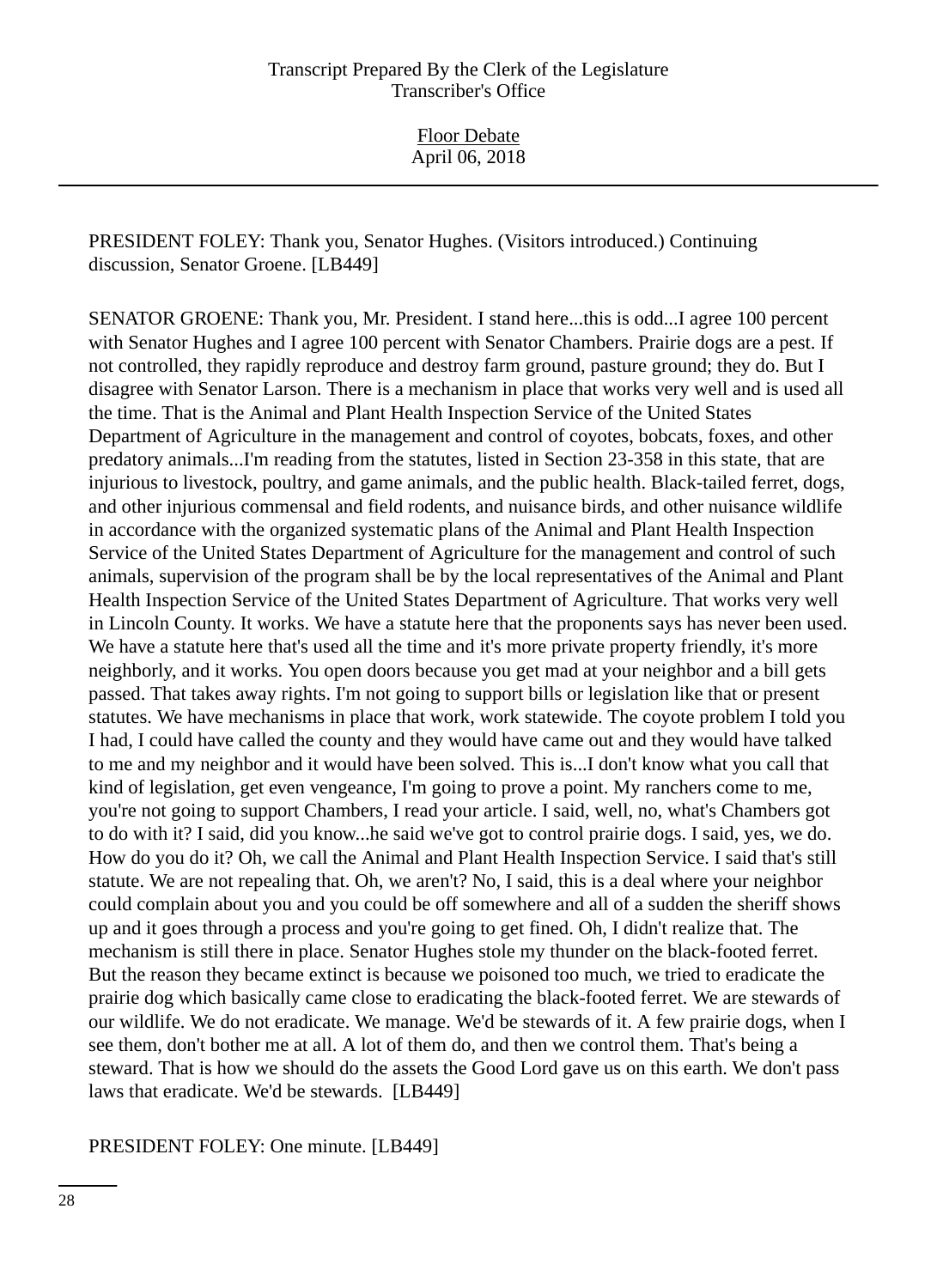SENATOR GROENE: Thank you. [LB449]

PRESIDENT FOLEY: Thank you, Senator Groene. Senator Harr. [LB449]

SENATOR HARR: Question. [LB449]

PRESIDENT FOLEY: Question has been called. Do I see five hands? I do. The question is, shall debate cease? Those in favor of ceasing debate vote aye; those opposed vote nay. Senator Harr. There's been a request to place the house under call. The question is shall the house go on call? Those in favor vote aye; those opposed vote nay. Record, please. [LB449]

CLERK: 22 ayes, 2 nays to place the house under call. [LB449]

PRESIDENT FOLEY: The house is under call. Members, please return to your desks and check in. The house is under call. All unauthorized personnel please leave the floor. The house is under call. Thank you. Senators Hilkemann, Clements, and McDonnell, if you could please return to the floor and check in. The house is under call. Senator McDonnell, if you could please return to the floor and check in. The house is under call. Senator Harr, we're lacking Senator McDonnell, we could proceed or wait. All right. There's been a request to cease debate, and we'll need a roll call vote in regular order, Mr. Clerk. [LB449]

CLERK: (Roll call vote taken, Legislative Journal page 1453-1454.) 32 ayes, 6 nays, Mr. President, to cease debate. [LB449]

PRESIDENT FOLEY: Debate does cease. We're still under call. Senator Chambers, you're recognized to close on the advance of LB449 to E&R Initial. Senator Chambers waives close. The question before the body is the advance of the bill. Those in favor vote aye; those opposed vote nay. Have you all voted who care to? Record, please. [LB449]

CLERK: 25 ayes, 9 nays, Mr. President, to advance the bill. [LB449]

PRESIDENT FOLEY: LB449 advances. I raise the call. Items for the record, please. [LB449]

CLERK: Mr. President, bills read on Final Reading this morning were presented to the Governor at 9:43 (re LB741, LB760, LB903, LB909, LB940, LB940A, LB1008 and LB1091.) An amendment to be printed to LB117 by Senator Hilgers. And Mr. President, Enrollment and Review reports the following bills as correctly engrossed: LB497, LB629, LB682, LB701,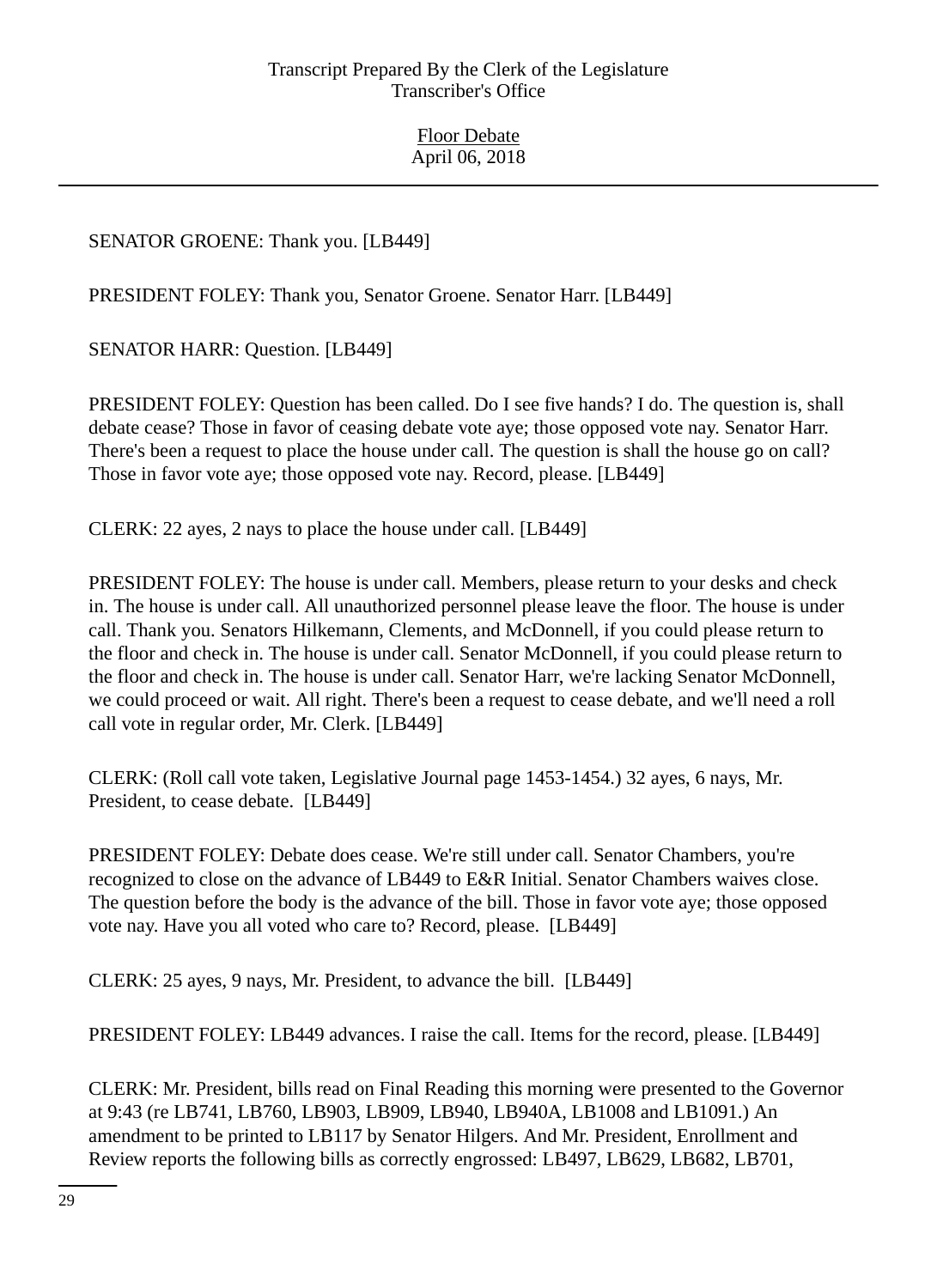Floor Debate April 06, 2018

LB708, LB717, LB732, LB733, LB742, LB749, LB766, LB786, LB799, LB812, LB815, LB840, LB847, LB848, LB859, LB885, LB889, LB982, LB983, LB1000, LB1003, LB1012, LB1030, LB1036, LB1038, LB1052, LB1070, and LB1110, all reported correctly engrossed. Mr. President, an amendment to be printed by Senator Watermeier to LB861. That's all that I have, Mr. President. (Legislative Journal pages 1454-1456.) [LB741 LB760 LB903 LB909 LB940 LB940A LB1008 LB1091 LB117 LB497 LB629 LB682 LB701 LB708 LB717 LB732 LB733 LB742 LB749 LB766 LB786 LB799 LB812 LB815 LB840 LB847 LB848 LB859 LB885 LB889 LB982 LB983 LB1000 LB1003 LB1012 LB1030 LB1036 LB1038 LB1052 LB1070 LB1110 LB861]

PRESIDENT FOLEY: (Visitors introduced.) Proceeding now to General File, 2018 senator priority bill. Mr. Clerk.

CLERK: Mr. President, Senator Larson would ask unanimous consent pursuant to Rule 6, Section 3(f) to indefinitely postpone LB1103. [LB1103]

PRESIDENT FOLEY: Senator Larson, the motion, as you filed it, is unprecedented. You're well within your rights to file a motion to IPP the bill, which would in effect allow you to jump in front of the prime sponsored bill, but the way that you phrased your motion by unanimous consent is unprecedented. So, you may amend your motion. [LB1103]

SENATOR LARSON: To IPP. [LB1103]

PRESIDENT FOLEY: The motion is amended. And Senator Larson, you're recognized to open on your motion. [LB1103]

SENATOR LARSON: Thank you, Mr. President. I understand the need for property tax relief. It is an issue that I'm sure Senator Friesen, myself, Senator Hughes, many of our...many of us hear about over and over. And I understand the want to go through the school funding mechanism to ensure a minimum amount of base aid. I don't think I would choose this model. I think every student should be worth the same, but I understand that the TEEOSA formula is complicated, one that I know Senator Groene and the Education Committee worked a lot on. But in the end as I see LB1103 and the amendments coming down the pipe that give LB1103 the funding mechanism, I see a significant tax increase. And I'm just not sure that is where we want to go. Now, I know Senator Erdman is pushing a ballot initiative. I'm sorry, Senator Erdman, I probably won't sign that ballot initiative. I doubt I'd sign Senator Morfeld's ballot initiative either. There are ways to fix, or ways to work within the property tax system...or work to fix that. TEEOSA is one of them. Is this the way that I think we should fix TEEOSA? I don't think so. I would rather put a specific amount of money into TEEOSA, divide the number of students, and disburse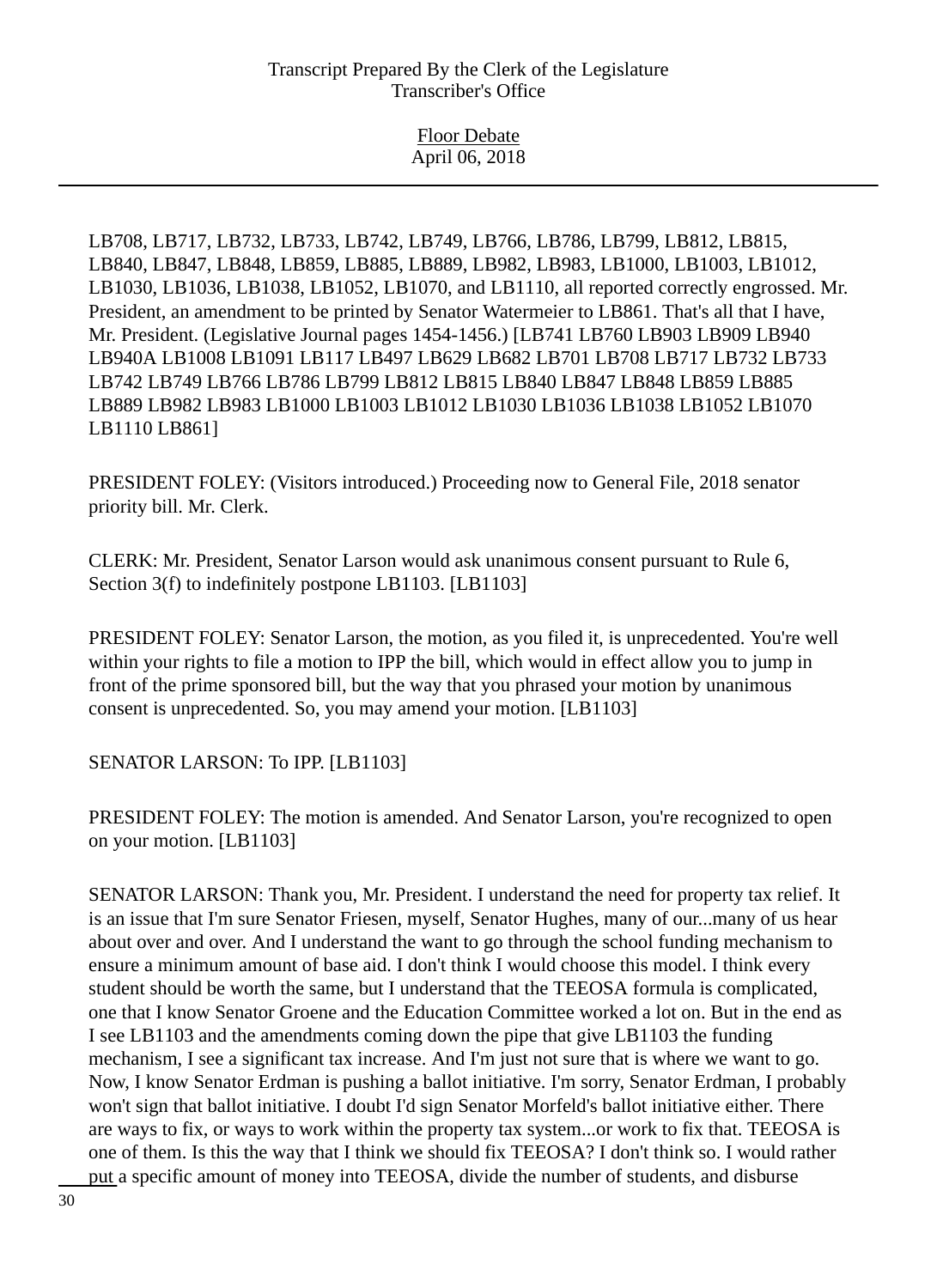Floor Debate April 06, 2018

evenly. I understand that there will be significant loss in many schools and maybe some of my urban colleagues--not that I'll be here--would oppose that. That is the only true and fair way to do that. The Nebraska Constitution says that it is the state's responsibility to provide a K-12 education for every individual. I have made the argument on the mike many times that that is not happening. The state provides a K-12 education for those equalized school districts and the property taxpayers of each other school district provides their education for the unequalized school districts. I do think the state is failing in that. I just don't think LB1103, and the amendments that are coming to fund LB1103, is the right answer. Now, how did the schools get to the point that what I described, what I would like? It would probably take a lawsuit because I don't see this body taking action on it. Do I think the unequalized school districts should band together? Yes. Will they? I don't know. So as we continue through this debate, move forward, we'll see what LB1103 has, if it has the votes, if Senator Briese has the votes on the floor. I was always very open with him that I'd oppose his bill on the floor, and that's what we're doing here. So we'll talk about MO331. I'm sure we'll talk about a reconsideration motion, and then Senator Friesen will be able to introduce his bill, and I think Senator Brasch has the next motion, and then another reconsideration motion, then Senator Smith and another reconsideration motion, so LB1103 will be here for a while. I understand the need. I disagree with the method. Thank you, Mr. President. [LB1103]

PRESIDENT FOLEY: Thank you, Senator Larson. Senator Watermeier, you're recognized. [LB1103]

SENATOR WATERMEIER: Thank you, Mr. President. Good morning, Nebraskans. Well, we finally arrived at a point in time in which we can have an honest debate and honest conversation about school funding and how school funding is actually done in Nebraska. And I really appreciate the effort that Senator Friesen has gone forward through with on LB1103, also the effort made by Senator Briese on LB1084 and the amendment that he's offering here, but I'm a little disappointed in the amendment to indefinitely postpone before the introducer gets to talk on his own bill. I'm very disappointed in that action. I'm going to yield the rest of my time to Senator Friesen as soon as I get done here so he can be prepared, but I believe it's time for Nebraska to consider ways that we fund our schools. Every student in Nebraska deserves our support. Constitutionally, we're required to do that, but to what level? I think it's high time we bring this argument forefront. If we don't get anything done this year, it needs to happen this summer, and I would highly encourage all of us to be involved this summer. I'm going to be going around to the chairman and we're going to be talking about everybody's issues, so be prepared this summer to be involved. But directly on LB1103, I have fully supported this idea when it surfaced four or five years ago. There is no better way to ensure that we get state dollars and we're so far behind the list as far as across the country about the support that we give our students in Nebraska. It's high time that we support all of our students. The poverty, the rural, the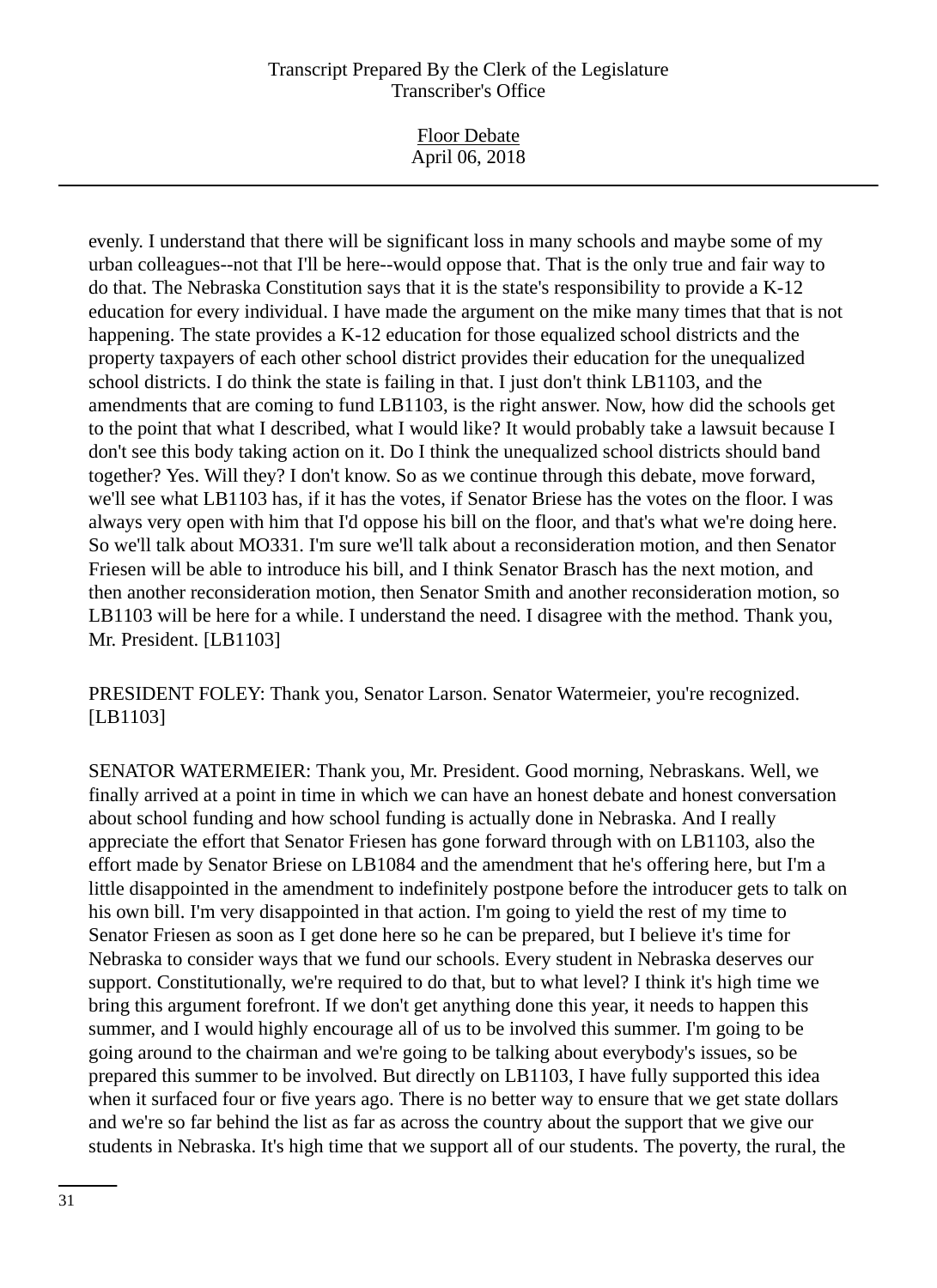urban, it doesn't matter. So with that, I would yield the rest of my time to Senator Friesen. [LB1103]

# SPEAKER SCHEER PRESIDING

SPEAKER SCHEER: Senator Briese, 3:15. I'm sorry, Senator Friesen, 3:15. [LB1103]

SENATOR FRIESEN: Thank you, Mr. President. I guess I expected nonetheless from a senator who doesn't show up in committee hearings to be able to add their input now at the last minute. It's kind of disingenuous at best. We'll deal with that later. Go ahead and kill the bill. I don't care. Nobody, honestly, wants to address the property tax issue head on, and that includes the Governor, and all of you. We've danced around this issue for four years. I plan on coming back, and I'll continue the fight, so go ahead and kill it. We'll have fun the rest of the session. But if we don't start having an honest discussion of how we're going to fund schools, we're never going to address our budget issues that are coming forward. We're not going to be able to address the Advantage Act when it comes up next year, so we might as well get started this year. If you want to just try and kill plans, if that's the idea, I mean, everybody did their best to hold it in committee and then you do your best to try and kill it now, let's just leave one option out there. Well, I will tell you this, I will vote against LB947 as written. I won't hesitate a second. It doesn't do anything. And if we want to try and do this and try and get property tax relief, let's have an honest discussion. Let's actually get to a vote and let's talk about it. This is BS when you pull this kind of crap, but go ahead, I'm fine with it. But I'm not going to talk about that anymore, let's just talk about the bill. And as I get more time, I will go into more detail and what the bill does, and I have allowed Senator Briese to jump ahead of my amendment which would have funded it, and... [LB1103]

SPEAKER SCHEER: One minute. [LB1103]

SENATOR FRIESEN: ...I appreciate his efforts. He's worked long and hard and has his bill blocked in committee to allow the attempts by the Governor and everyone else. The vote trading that goes on here is disgusting. He should have had a chance to get it to the floor. With that, I'll yield the rest of my time to Senator Briese. [LB1103]

SPEAKER SCHEER: I'm sorry, you cannot yield time that was yielded to you. Thank you, Senator Friesen and Senator Watermeier. Senator Briese, you are recognized. [LB1103]

SENATOR BRIESE: Thank you, Mr. President, and good morning, colleagues. Well, here we go. And we can sit here, we can talk about motions to recommit, we can talk about motions to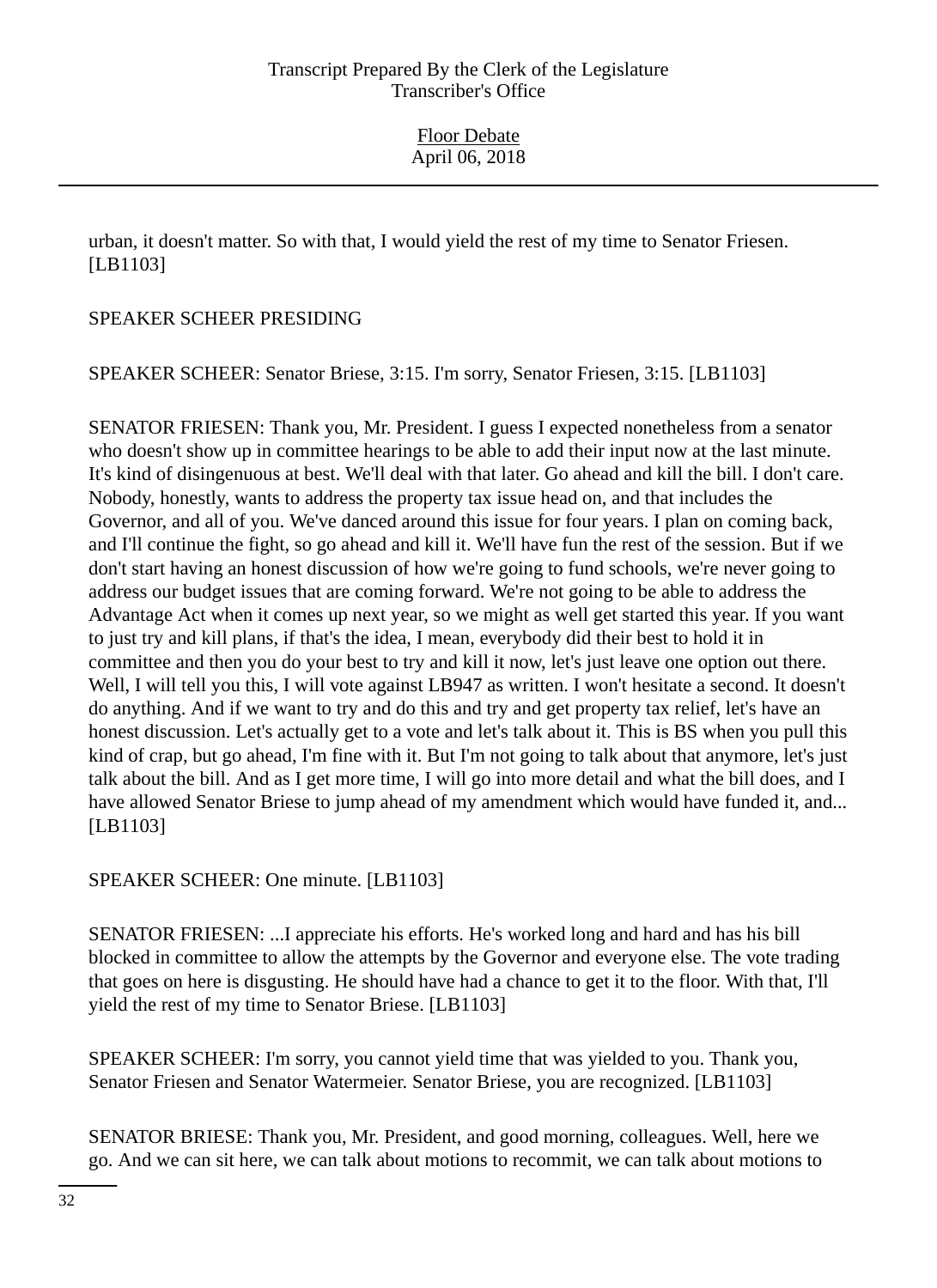Floor Debate April 06, 2018

bracket, we can talk about motions to IPP, or we can talk about what's important to Nebraskans, and that's property tax relief. And as we discuss this, we need to remember and consider that in all likelihood, this is probably the last train out of the station this session. If you want property tax relief, let's pay attention to the debate here because this is probably it. Survey after survey have demonstrated that Nebraskans want us to focus and prioritize property tax relief. Surveys tell us that Nebraskans want a fair and balanced tax structure and for me there's only one responsible way to deliver meaningful and substantial property tax relief that Nebraskans deserve, and that's the concept embodied in LB1084 and the amendment that will be coming to LB1103. This amendment raises new revenue. It directs it to property tax relief and it places soft caps on the ability of local taxing authorities to raise property taxes. It's an amended, revised version of LB1084, and I have outlined what this amendment does in a handout we distributed to you earlier. I'll note that my efforts last year on LB312 and LB1084 this year centered on sales tax exemptions and exclusions. And I will note that AM2808 does not seek to eliminate any sales tax exemptions or exclusions. This was done to simplify and streamline what we're doing here and to bypass the legion of lobbyists and special interests that will show up when you talk exemptions and exclusions, but tax exemptions and exclusions must be on the table. That's why I've introduced the legislative resolution calling for an interim study to evaluate these items for a possible bill next year. And I believe based on the outcome of that interim study, we need to consider eliminating some exemptions and exclusions, expanding our sales tax base, and then bringing the sales tax rate down. So let's talk briefly about AM2808. AM2808 first raises the sales tax rate by one cent. It will raise the cigarette tax by \$1.50. It reinstates the alternative minimum tax, it repeals the personal property tax exemption, and it will impose a surcharge on our high income earners. It will direct these revenue sources to increase the funding of K-12 education, specifically 30 percent allocated income tax which is an offshoot of Senator Friesen's bill from last year, a \$500 per pupil aid amount similar to what Senator Harr proposed in LB1108. Restoration of last year's LB409 cuts which is essentially a one-year outlay and it puts the balance in the Property Tax Credit Fund. But it can also be designed to provide some work force development components. It's my intent to include some of those components in an amendment on Select File. These outlays I've described are accompanied by a property tax spending cap and I've described that cap on another white paper I distributed. This cap is intended to help ensure that additional state dollars directed to K-12 ensure property tax relief. And components of that cap are still subject to some consideration still influx, but that's the general outline of the cap. That's probably what will be on Select File and that cap is an important part of what we're trying to do here. Finally, the bill calls for a Department of Education study to examine school financing in Nebraska. So let's talk about what we're trying to do here. Colleagues, U.S. Census Bureau data indicates we're nearly last in the country in the percentage of K-12 education funded by the state. If we're going to deliver... [LB1103 LB1084 LB1108]

#### PRESIDENT FOLEY PRESIDING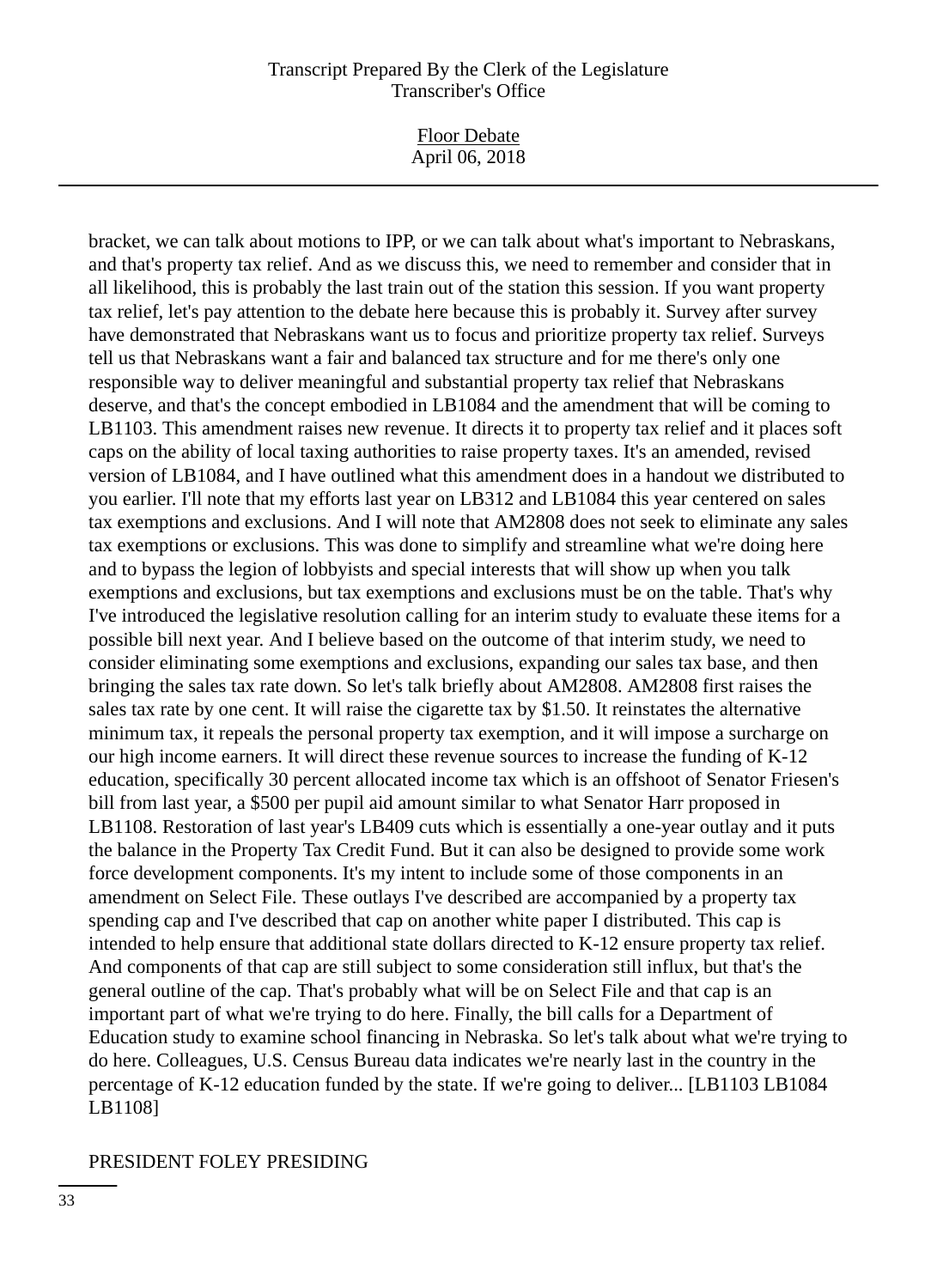## PRESIDENT FOLEY: One minute. [LB1103]

SENATOR BRIESE: ...the property tax relief...thank you, Mr. President...Nebraskans are demanding, that percentage has to change. We have to reduce our reliance on property taxes to fund K-12 education and that's what AM2808 attempts to do. Some outside the glass and some in here will object to the revenue components of this bill. Now, I'll admit, there's something in here for everybody to dislike. But I can almost guarantee you that the average Nebraskan will support this concept. Polls in my district show that, statewide polls show that. And I believe that this amendment simply reflects everyday Nebraskans beliefs on this issue. I'll talk about the individual components later, but first consider what this amendment does. It is the most responsible proposal, it will deliver immediate and substantial property tax relief, it identifies funding sources, it provides a property tax asking cap to ensure that relief. But perhaps most importantly, we need to realize that not only do we have a choice to make here, so do Nebraskans. They have a choice. [LB1103]

## PRESIDENT FOLEY: That's time, Senator. [LB1103]

SENATOR BRIESE: Thank you, Mr. President. [LB1103]

PRESIDENT FOLEY: Thank you, Senator Briese. (Visitors introduced.) Continuing discussion, Senator Smith. [LB1103]

SENATOR SMITH: Thank you, Mr. President, and good morning, colleagues. We're going to be taking a while on this bill, so there's plenty of opportunities to get up and to talk about property tax and explain this bill in more detail, and so I would hope that...to hear more from Senator Friesen and from Senator Briese. And I think that was one of the questions I had was, what was the intent of the funding of this bill and I think Senator Friesen and Senator Briese have addressed that, that it is AM2808 which is a very, very significant tax increase. Senator Friesen did mention that no one wants to address property taxes, and he knows good and well that that's not true. We have other options available to us this session even yet to address property taxes. We did not get into this situation overnight, and colleagues, we're not going to get out of it overnight. If we're going to be responsible and avoid putting burdensome taxes, more taxes on our families and our businesses, it's going to take time to get out of this and we need to do it responsibly. Don't expect it to happen overnight. LB1103 came out of committee with a substantial fiscal note in AM2808, makes several changes...makes several additional considerable changes to the original bill in order to fund it. In reality, LB1103, with AM2808, is a \$486.7 million increase, and those are Senator Briese's numbers. That gets us almost halfway to funding the ballot initiative and it gets us almost halfway to funding Senator Erdman's bill, LB829. That's a tax increase. You read through the handout that Senator Briese gave to us, you read through the bill,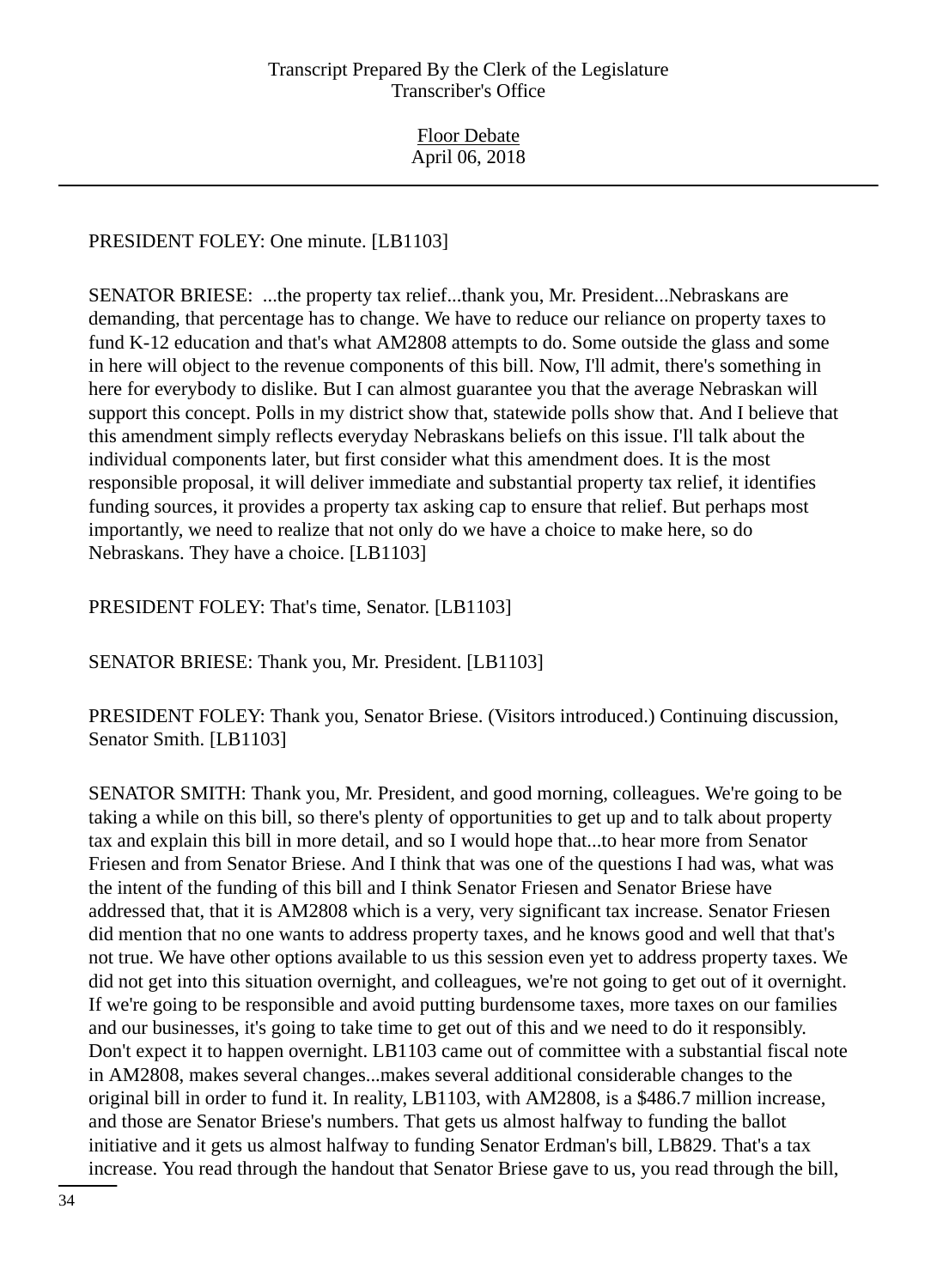| <b>Floor Debate</b><br>April 06, 2018 |
|---------------------------------------|
|                                       |

it looks like it's written by a bunch of Washington, D.C. tax and spend bureaucrats. I cannot believe the language that he's put in there and he's expecting us to swallow that. These are tax increases, friends...tax increases. Take a look at the bill. Look at page 33 of the amendment, AM2808, starting on line 27. I'll be talking about that particular language a little bit further in this debate. I'm looking forward to an explanation of that and an explanation of how that does not raid the Property Tax Credit Fund. We're talking about property taxes here? This bill has been cobbled together to satisfy a lot of folks that want to spend a lot more money and that's how we're getting there with a coalition behind this. This is disappointing, disappointing. Not only does the bill fail to provide real long-term property tax relief, it diminishes the attempt at relief the state already provides. And then we go through the sales tax increases. One-cent sales tax increase. Sales tax, of course, we know is the most regressive of all taxes and we're going to go through a little bit more as to what impact that's going to have. Cigarette tax increases. Ought to be ashamed. Ought to be ashamed. There's a study that was published in 2012 that... [LB1103 LB829]

#### PRESIDENT FOLEY: One minute. [LB1103]

SENATOR SMITH: Thank you, Mr. President...found American smokers making less than \$30,000 a year spend approximately 14 percent of their annual income on cigarettes compared to those earning more than \$60,000 who spend only 2 percent of income on cigarettes. Shame on you for going after the lower income earners to pay for your property tax. Let's do it responsibly, let's do it reasonably. There are options before us. Thank you, Mr. President. [LB1103]

PRESIDENT FOLEY: Thank you, Senator Smith. Senator Friesen. [LB1103]

SENATOR FRIESEN: Thank you, Mr. Lieutenant Governor. So I'm going to talk about my original intent in LB1103, and so I won't be talking a lot about Senator Briese's amendment because I just did that out of courtesy to allow him at least a chance to talk about his bill. LB1103 was originally intended to work with those school districts who don't receive equalization aid. They've lost all of their state aid over the years, so we have schools now that their state aid is less than 1 percent. And other schools who have state aid which makes up over 50 percent of their total budget and so right now, we'll have 67 school districts which receive over \$850 million in state aid and we have 178 school districts who receive none in equalization aid. And what my bill did was attempt to bring together these two differing amounts by providing that each school district would receive no less than 25 percent of their basic funding needs in the TEEOSA formula. The basic funding in the TEEOSA formula is a component of what is needs minus resources. And so within the needs portion of the formula there's a component called basic funding. And so that's the portion that I'm saying that the state should be responsible for to every school district is 25 percent of that basic needs should go to every school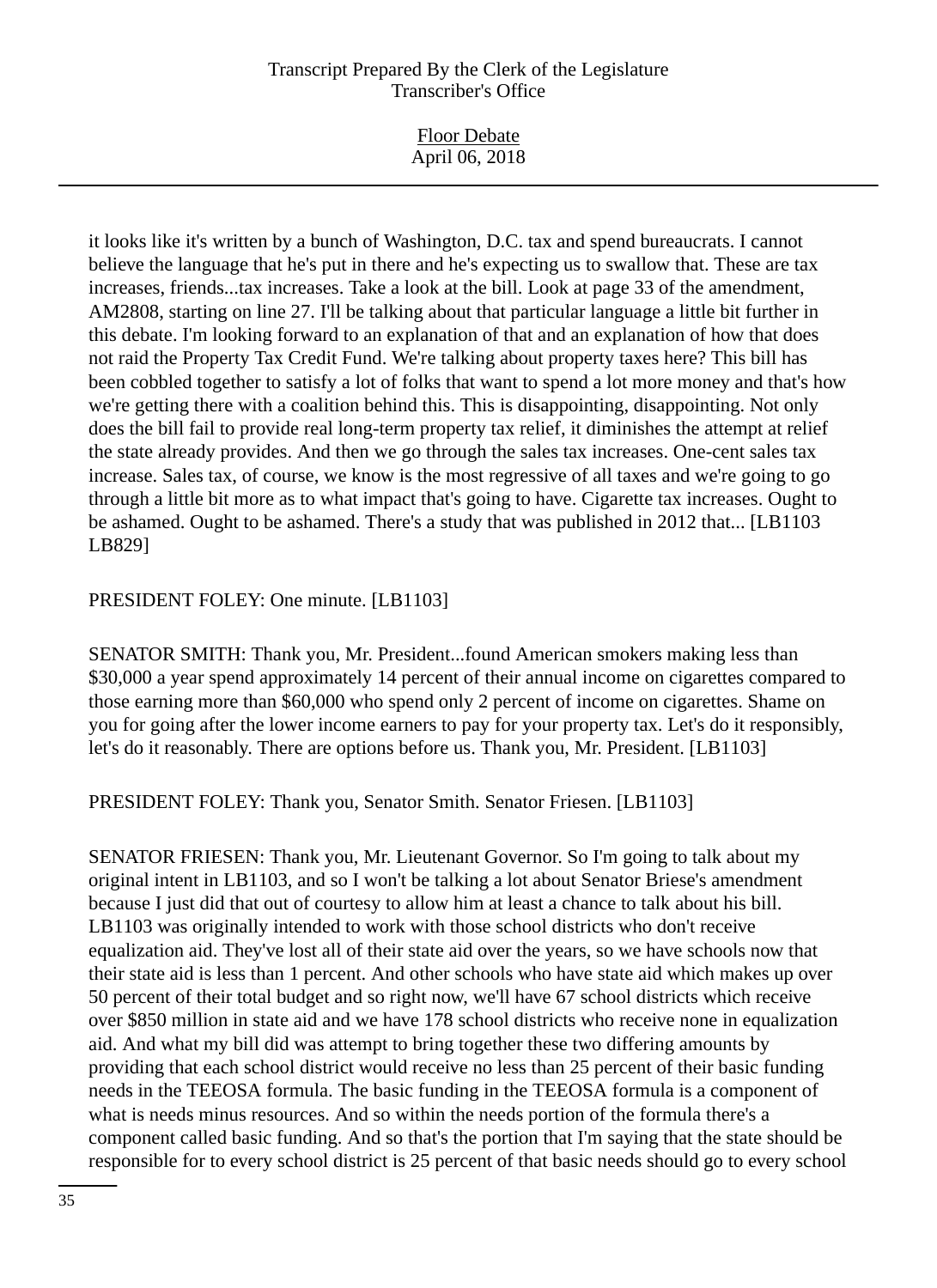Floor Debate April 06, 2018

in the state as a portion of state funding. That was my attempt. The fiscal note on that was around \$197 million, and that would bring every school district in the state to at least 25 percent of their basic funding needs by the state. And so we would be reaching out to all of those 178 school districts that receive no aid, and we'd also be touching some school districts who also receive some equalization aid but has not reached that 25 percent level. That was my initial goal is to get to that 25 percent level. I was going to fund it with a half percent increase in the state sales tax and that would be really close to being able to fund 25 percent. We might have been at 24 percent if we're going to use exact numbers, but I was willing to just fund it with whatever money could be brought into that. And again, I'm very flexible with the funding amount. I know I could start it with less and work it up, and I agree with Senator Smith that we did not get here in one year, and I don't expect to fix it in one year either. I was going to go with modest proposal to move forward to get this funded up to 25 percent. I could take a couple of years, but I think my initial goal, and I think the goal of the state when we look at overall policy of how we should fund K-12 education, I would like to see the state contributing up to 75 percent of every school district's basic funding needs in the state. And with that, if that amount, and we could argue over that amount whether it's 75 percent or 80 or some other number, the state could honestly say that it is being responsible for the free instruction of our K-12 students. We could use property taxes to fund the rest of the programs that they want to have out there. I do think we need to put some sort of lids or spending controls on so we don't get back into the same situation we're in now, but that can be addressed, I think, at a different time. It shouldn't be a component of this. From what I understand and the analysis that we've done is that school districts that this money is going to right now could not consider this any new spending money. [LB1103]

## PRESIDENT FOLEY: One minute. [LB1103]

SENATOR FRIESEN: They're either up against a spending lid or budget authority lid so that they would have to reduce property taxes dollar for dollar. And that's what I would expect and I would welcome any amendments that make sure that they do that. This is meant to be property tax relief. And so LB1103 started out as a very simple bill working with Matt Blomstedt from Department of Education, we came up with this number. And so I think it was a very responsible way to approach how we fund K-12 and provide property tax relief in some fairness throughout the state in how we fund K-12. Thank you, Mr. Lieutenant Governor. [LB1103]

PRESIDENT FOLEY: Thank you, Senator Friesen. Senator Crawford. [LB1103]

SENATOR CRAWFORD: Thank you, Mr. Lieutenant Governor. I rise in opposition to the motion to indefinitely postpone. I think this is a very important conversation and I think it's an important conversation to have in terms of how we fund education across the state and how we address property tax relief. And I just want to thank both Senator Friesen and Senator Briese for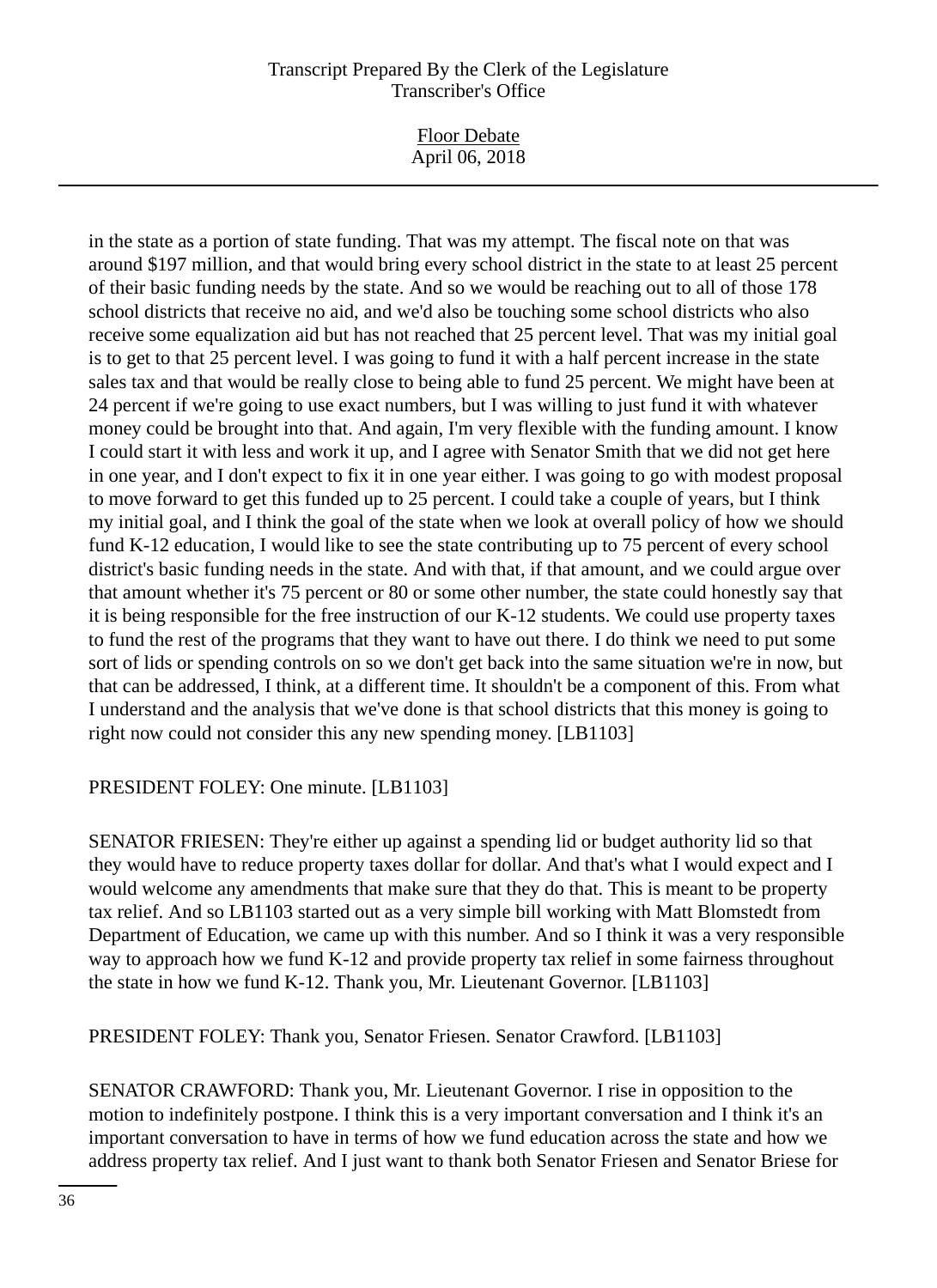| <b>Floor Debate</b><br>April 06, 2018 |
|---------------------------------------|
|                                       |

their work throughout the interim and the summer and meeting with people and pulling together alternatives and pushing those and working with folks to try to pull these alternatives together for conversation and debate on the floor. And I'm grateful that we have an opportunity to have some of that debate here even near the end of the session. And I just think it's important that we make sure that we think about what our alternatives are and what it is that we keep hearing people tell us that they want to see. And I keep hearing people tell us they want to see more secure funding for education and that we want to provide property tax relief and that our property taxes...excuse me, that our taxes are out of balance. And so this is part of that important conversation and I think it's important that we look for alternatives that help us to address those issues and I appreciate Senator Friesen and Senator Briese for bringing those alternatives to the forefront for discussion and I'll yield any of my remaining time to Senator Briese. [LB1103]

PRESIDENT FOLEY: Thank you, Senator Crawford. Senator Briese, 3:30. [LB1103]

SENATOR BRIESE: Thank you, Mr. President, and thank you, Senator Crawford for that. I do want to comment on a couple of things that I heard. I heard someone suggest I ought to be ashamed of myself for wanting to raise the cigarette tax. Well, like I said before, not everybody likes every component of this bill, maybe I don't like every component of this bill, but when we have the 40th highest cigarette taxes and the fifth highest property taxes on ag land in the country, something is out of whack there. What I'm ashamed of is having the fifth highest property taxes on ag land in the country. I'm ashamed of having the sixth or seventh highest property taxes on our urban homeowners. But as I was saying earlier, we have choices to make, but so do Nebraskans. This summer, this fall they have a choice whether to fund and support the ballot proposal or to stand aside. And they may have a choice in November whether to vote for or against that proposal and in making their choices, rest assured, Nebraskans are going to consider what we do in this body today and in the coming days on AM2808. Our debate and vote on AM2808 will tell Nebraskans whether we as a body have the will to present them with significant and substantial property tax relief. Our debate and vote on AM2808 will tell Nebraskans whether they need to take matters into their own hands. So Nebraskans are watching and I would encourage Nebraskans to watch. And someone talked about the idea of a tax increase earlier and that was brought up the other day. It's brought up again and I'm glad they brought it up. So let's talk about tax increases and look at some examples. A tax increase is imposing a statutory requirement on our schools to fund special education for our children slowly and then slowly paying a smaller and smaller share of that cost from the state level and forcing our local entities to increase property taxes to make up the difference. You ask, what's he talking about here? How does that work? Nebraska Revised Statute Section 79-1127 requires schools to provide for special education. The state was once statutorily required to fund 90 percent of these costs. The statutory requirement dropped to 90 percent for level three services and 85 to...80 to 85 for lower services. Then those that came before us in this body saw fit to eliminate those requirements and now it's simply whatever we appropriate. And guess what? We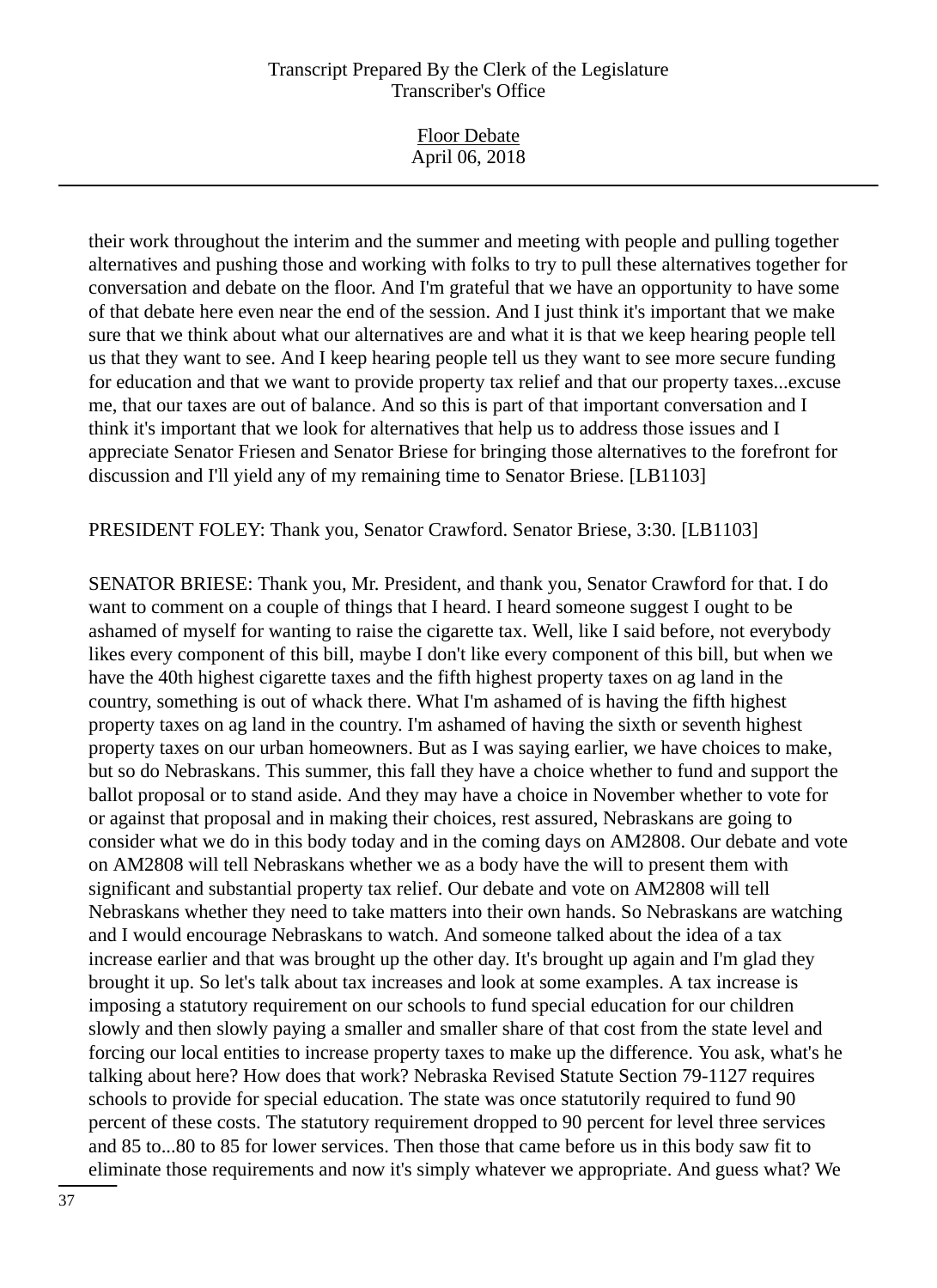Floor Debate April 06, 2018

now provide reimbursement for only 48 percent of the excess special education costs. And while special education cost increase at a rate of about 5 percent... [LB1103]

PRESIDENT FOLEY: One minute. [LB1103]

SENATOR BRIESE: ...a year for our local school districts, I notice in our budget General Fund allocations to special ed are increasing at a rate of 1 percent per year in FY18 and FY19 and only 1.3 percent the year before that, 2.5 percent the year before that. Colleagues, any way you slice it, I described a state-imposed property tax increase. This bill is simply an effort to reverse that. This bill is not a tax increase. Another example, a tax increase is taking away tax dollars we have committed to the funding of K-12 education and essentially forcing property taxpayers to make up the difference. So you ask, how does that work? Well, in 1990 we passed...or they passed LB1059. LB1059 required a 20 percent income tax rebate...income tax rebate. [LB1103]

PRESIDENT FOLEY: Time, Senator. [LB1103]

SENATOR BRIESE: Thank you, Mr. President. [LB1103]

PRESIDENT FOLEY: Thank you, Senator Briese. Senator Brasch. [LB1103]

SENATOR BRASCH: Thank you, Mr. President, and thank you, colleagues, for your attention to this matter today, but I do stand opposed to LB1103. Indefinitely postpone it, I think that's something that we should consider, strongly consider. I am in strong support of property tax relief. I have been since day one. And let me tell you, in 2012, I introduced LB1109 that provided property tax relief for agricultural land that was flooded along the Missouri River, a catastrophic event. In 2013, I introduced LB145 to change ag land value and horticultural land value from 75 to 65. In 2015, LB350 and LB351, I coupled it to change ag land value and to bring back the 20 percent funding for schools that we had seen earlier with an earlier body of legislation. LB1059, I think, was the number. I'm not certain right now. 2016, LB1037. Change property tax provisions relating to agricultural land and horticultural land. 2017, to adopt the Agricultural Valuation Fairness Act. During the year when our economy and years when our economy in this state was the strongest, my pleas, town hall meetings, tax modernization committee, fell on deaf ears. When we had money, we all rallied behind fixing the infrastructure. We have a market. We need to get our produce and our commodities, we need those roads. We applied cash there. We applied cash where it was needed. We are very nervously looking at a cash reserve and when you look at what this bill does, TEEOSA, I had multiple conversations with Ron Withem and others in education when I introduced LB351, and they took two years studying and building and creating that TEEOSA formula and it was...it needs to be studied now. We're not going to do this in the 11th hour of session. We need to have a deliberate plan. And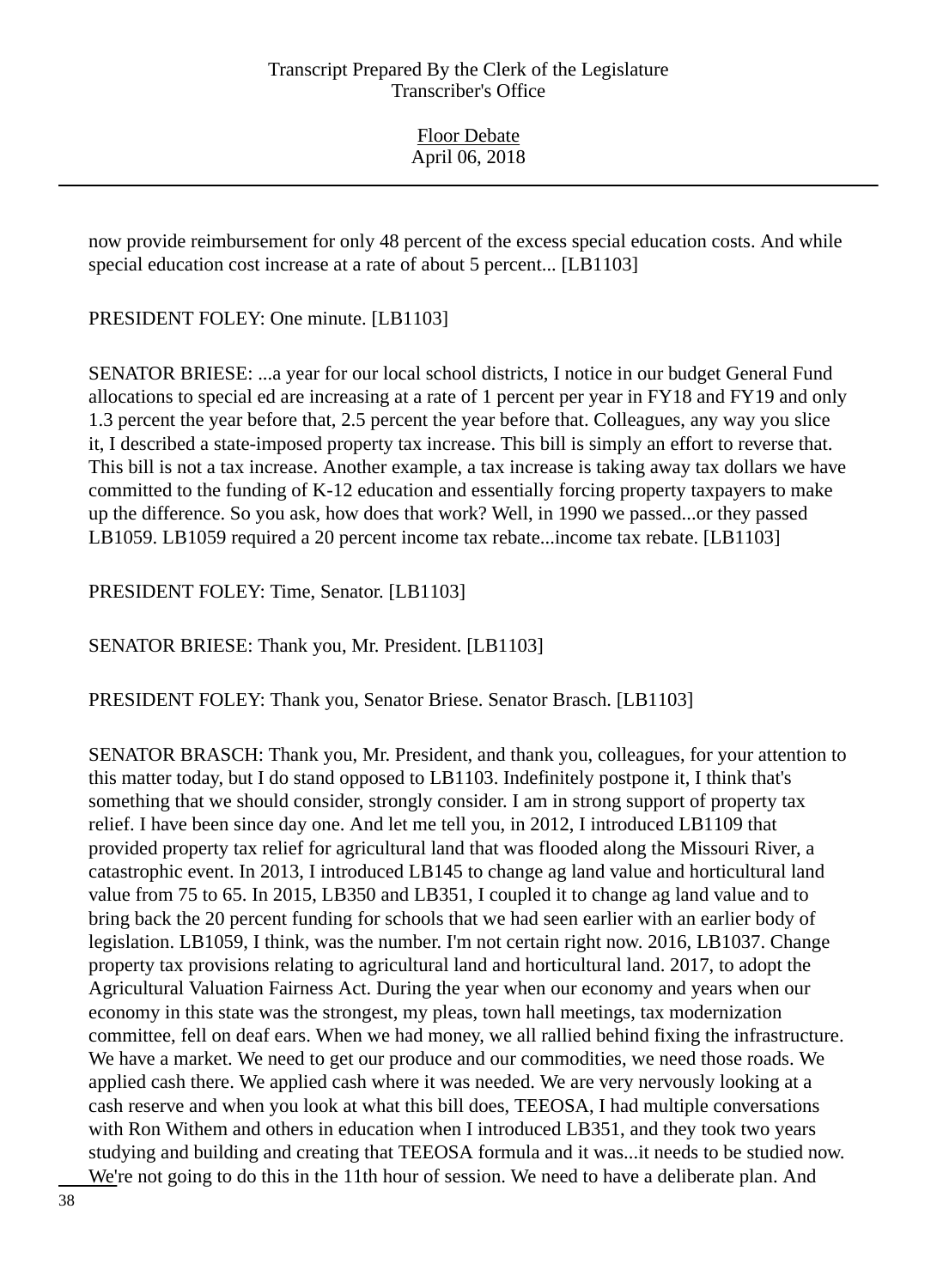| <b>Floor Debate</b><br>April 06, 2018 |
|---------------------------------------|
|---------------------------------------|

everything that we've already done, if you want to talk about education spending and the property tax history that in the 25 years since TEEOSA was implemented, both state aid of which TEEOSA is the largest single part and property taxes have continued to increase while the number of students in Nebraska has grown very little, very disproportionately to what we've been giving and what education has been taking. And in 1991 when TEEOSA was implemented, the state invested back then, this was big money, \$311 million in schools and schools did decrease their property taxes, but only by approximately \$37 million, very disproportionate. But three years later, despite the increases in TEEOSA of 23 percent, property tax spending by schools exceeded, it grew by all prior years, by \$50 million. They took the aid, they dropped it temporarily, and then, boom, it was a gold rush. And in 1999 the state invested an additional dollars in education spending to the tune of \$125 million, a 27 percent increase and they saw property tax spending going down only by \$700,000. And then... [LB1103]

#### PRESIDENT FOLEY: One minute. [LB1103]

SENATOR BRASCH: ...in the year 2000, tax spending grew by over \$25 million. This bill does nothing to control that spending. This bill does nothing to bring TEEOSA formula to solve these solutions. There is nothing here to solve the problems, and it will not provide property tax relief, but increases for the people who can least afford them. And that includes my ag neighbors, brothers and sisters. Be wary. All that glitters is not gold. Thank you, Mr. President. Thank you, colleagues. I will have more to say. [LB1103]

PRESIDENT FOLEY: Thank you, Senator Brasch. Senator Krist. [LB1103]

SENATOR KRIST: Thank you, Mr. President. Good morning, colleagues. And again, good morning, Nebraska. Senator Smith talked about other options. I presented a vote card on LB947 to the Speaker that shows that there are at least 24 people that don't want it to come back and they will not provide cloture for that vote. Plus or minus four or five that are probably still wheeling and dealing on something that they would be bought for or bought off with and I am not begrudging them for standing their ground. The vote trading that Senator Friesen spoke to is alive and well in this Legislature. This indefinitely postpone motion by Senator Friesen accurately captured the absent senator who is very little in that committee and other of his responsibilities. It is apropos. It's expected. We should remove the indefinitely postpone and put all the options up on the board. All the options need to go up on the board so we can talk about them. In ten years that I've been here, we've talked about foundation. We couldn't get...Speaker Scheer had a bill in front of education when I was on the Education Committee to look at foundation funding which basically is the fundamental purpose of Senator Friesen's original LB1103, that is all kids across Nebraska getting a proportionate amount of state aid to pay for their education. I would argue that 25 to 35 percent is too low. I would argue that we are in this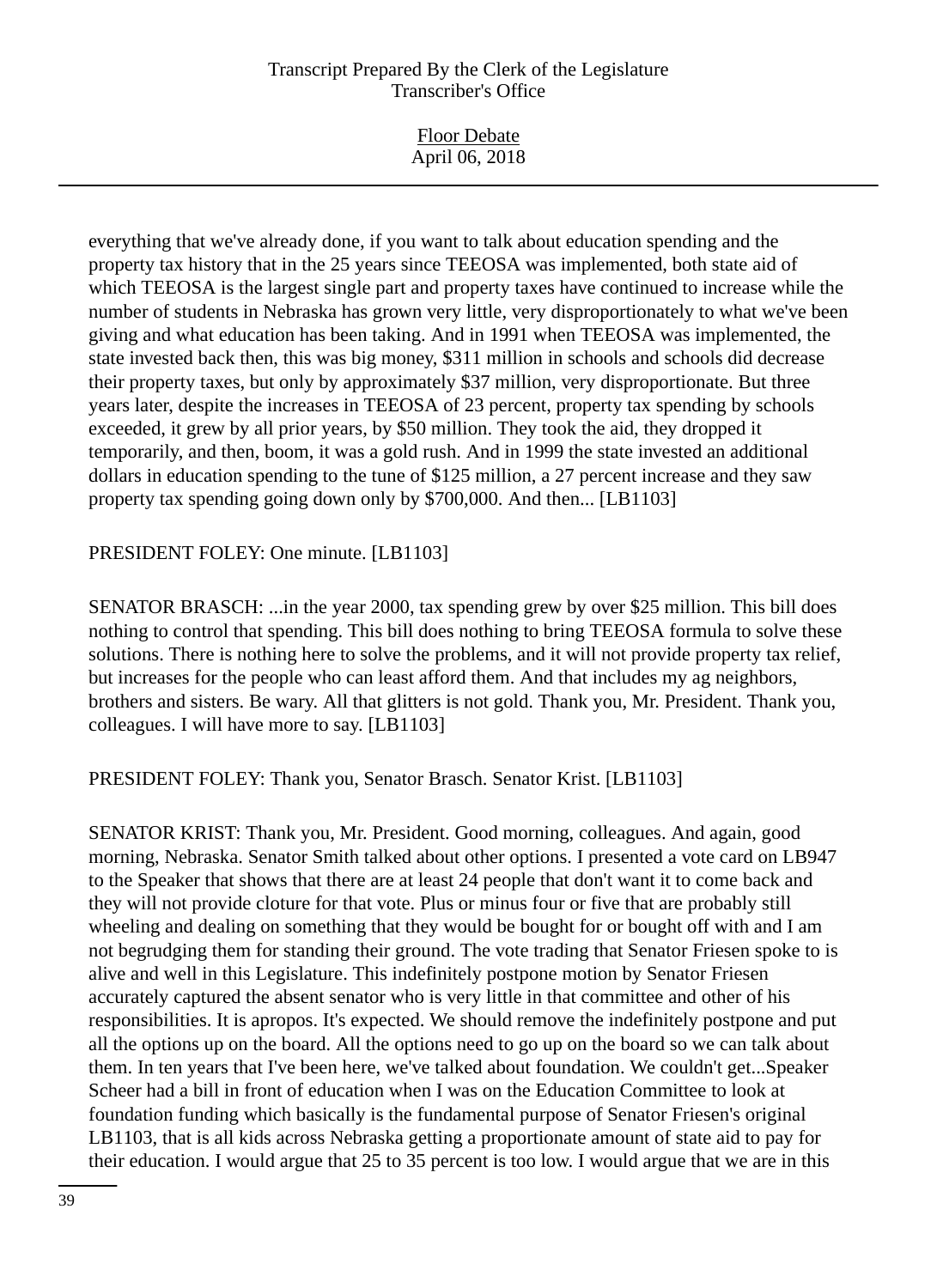| <b>Floor Debate</b> |  |  |
|---------------------|--|--|
| April 06, 2018      |  |  |

mess because we have...Senator Brasch put money in places when times were good that we probably shouldn't have. We should have fully-funded TEEOSA if that was the mechanism that we were going to use. I've had conversations with Matt and in those conversations we know exactly how much it cost to educate a child all over the state from fifty-three or fifty-five thousand dollars in some areas to eight and nine thousand in other areas. What am I talking about? I'm talking about maybe fifty to sixty percent of that proportion, of whatever we're paying, coming from the state. Why did that happen? Because in the past ten years when times were bad, we have robbed Peter to pay Paul and that's why we're in this situation. Didn't happen overnight, it happened over a period of time. But to stand up here and say we are going to fix it next year or we didn't get here overnight so we can't fix things overnight, is by itself disingenuous. There are three things we should have put on the schedule immediately as soon as it was heard in committee. And that was from the Revenue Committee, everything that had to do with tax deductions...tax...remodeling our tax system and funding, properly funding education immediately so we could put those pieces up there and talk about it. This Legislature, and I was part of it for the last ten years, has done nothing to approach even in the semblance of trying to lower property taxes. It has allowed the problem to perpetuate and you all have your opinions, and I'm sure you're going to stand up and say, well, we did this, we did this, you know, and Senator Brasch did. She tried to put a few bills out there that were nickel-and-diming us back into some good shape. We've done nothing fundamentally to rebalance the three-legged stool. And I will say it again and I'll continue to say it, there was a point at which we were giving 30 to 40 percent of our income tax funding education. Look at what we're doing now with income tax. Less than 3 percent. That's one of our fundamental problems. [LB1103 LB947]

# PRESIDENT FOLEY: One minute. [LB1103]

SENATOR KRIST: Well, we're not going to have that discussion again and there will be more in November than just voting up or down on a referendum. There will be a vote up or down on leadership. With the proper leadership, we can change this tax structure. Some of you will be in a position to be reelected. If you can honestly stand up here and vote for indefinitely postpone, or a bracket motion or anything else, I'll tell you where the shame goes, Senator Smith and others, the shame goes on us for putting yet again another year aside. By my calculations, if we spend 14 hours a day in the remaining days here, which we won't, we have 56 hours left, 56 hours of debate that we could honestly talk about these issues. You make the choice. [LB1103]

PRESIDENT FOLEY: Thank you, Senator Krist. Senator Bostelman. [LB1103]

SENATOR BOSTELMAN: Thank you, Mr. President. I yield my time to Senator Friesen. Senator Friesen. Yield my time to Senator Friesen. [LB1103]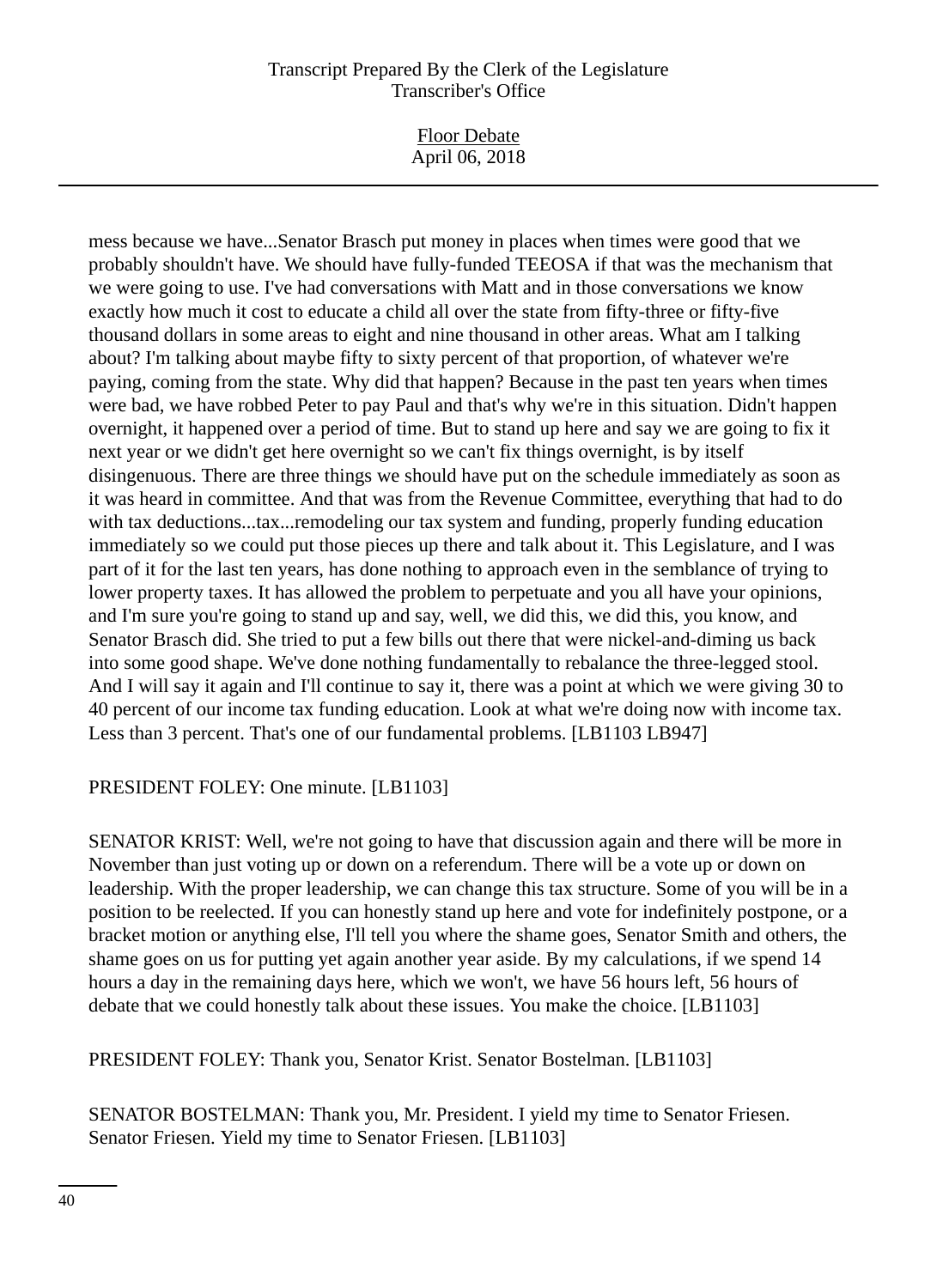PRESIDENT FOLEY: Yes, thank you, Senator Bostelman. Senator Friesen, 5:00. [LB1103]

SENATOR FRIESEN: Thank you, Mr. Lieutenant Governor. So, I'm going to go back to where the problem first started and is when TEEOSA formula couldn't recognize the tremendous spike in ag land prices. You know, and this could have happened to residential homes, it could have happened to commercial properties. For whatever reason, it could have happened to any of the different taxing properties that are out there but it happened to happen to ag land. I did not expect to ever see an increase like this in ag land in my lifetime, but it happened. And the TEEOSA formula couldn't adjust to that. And no one was willing to address it while it was happening. It was a huge tax shift upon ag land. It was a \$1.2 billion shift. And so when that was happening, no one here stood up and said, oh, there's a tax shift happening, we can't have that. And now when we try to shift it back to where it was at one time, oh, we can't have a tax shift, that's wrong. We can't have a tax shift, that just doesn't work. Well, we had a tax shift. Colleagues, it was a \$1.2 billion tax shift and I'm looking at \$192 million to help fund that. It's a small step in getting back to where we belong. And so it's an example of where we put something in place and it runs on auto pilot and the only time we seem willing to touch it is when the state runs short of funds and then we start to tweak the TEEOSA formula. But we don't address the problem and we don't ever restore those cuts. We just nip around the edges whenever we have money and we choose where to place our dollars. Right now, we are not funding K-12 education where we should. To me, K-12 education, it says in our Constitution, it's...we are responsible for the free instruction of our K-12 students and yet we spend more on higher education than we do on our K-12. And so I'll just list some of the schools here that right now what their state aid is as compared to their basic funding. And this is the basic funding component, not their total needs formula, but their basic funding. So like Ainsworth Community Schools get .99 percent of their basic funding in '17-18 of their school needs. Amherst Public Schools gets 31 percent. Ansley Public Schools gets .59 percent. Arcadia Public Schools gets 27.98 percent. Bellevue Public Schools, 66.99 percent of their basic funding needs is provided by the state. And then we drop to schools like Bertrand, 1.75 percent, Calloway Public Schools, .63. We can go down this long list. I've got every school listed here. We're getting a drop in the bucket. It doesn't even pay to send the check. And yet, 27 percent schools get all of our state aid, the basic funding. And that to me has been wrong from the start. The TEEOSA formula has a component in it that addresses foundation aid. It has several components in it that we have not fully funded. The allocated income tax is one. I tried to do that last year. It's just an \$80 million fix, which is a minuscule amount, but at least you're getting your own money back from your income taxes you pay. But I forget that we don't pay income taxes in the rural areas. The allocated income tax is fair enough. It was meant to be in there. [LB1103]

PRESIDENT FOLEY: One minute. [LB1103]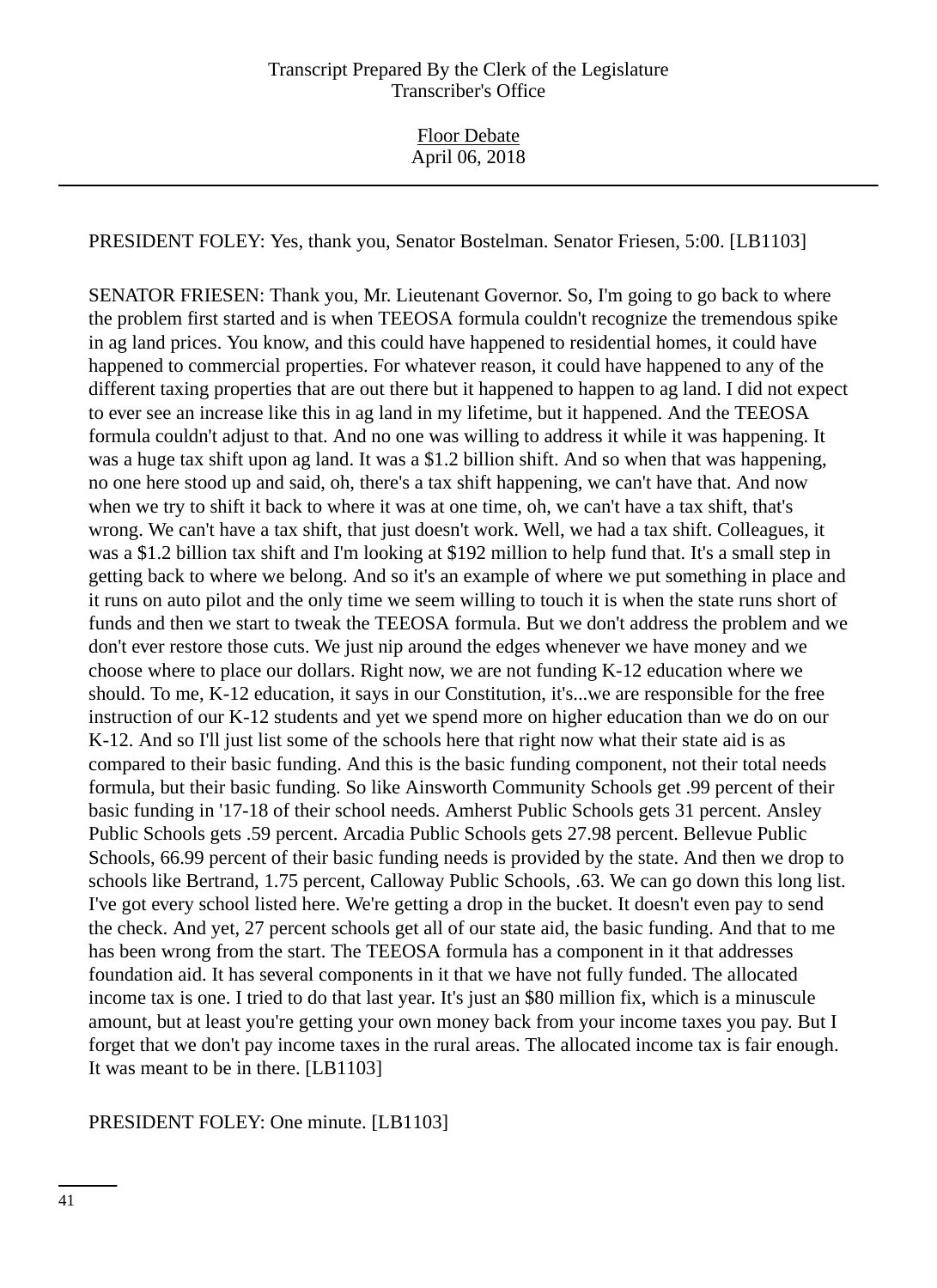Floor Debate April 06, 2018

SENATOR FRIESEN: It was meant to be funded at 20 percent. We capped it at 2 percent. There is a foundation aid component in there and it's not funded at all. Never has been, I don't think. But what I call basic funding is the responsibility of the state to fund at least some portion of every school district's needs in the state which I think we have a strong responsibility to do. Thank you, Mr. Lieutenant Governor. [LB1103]

PRESIDENT FOLEY: Thank you, Senator Friesen. Senator Pansing Brooks. [LB1103]

SENATOR PANSING BROOKS: Thank you, Mr. Lieutenant Governor. I rise today to, number one, stand against the motion to indefinitely postpone. I didn't like it when it happened the last time with Senator Smith's bill. I don't like it this time. I think it's bad form. I hope that we don't have to jump people's ability to be able to introduce a bill as they would choose. So, I hope we can pass over this and get moving on to the discussion of the bill, LB...the amendment and the bill, LB1103. So I am rising today to discuss one of the provisions in this bill and this amendment that I fully support, an increase to the earned income tax credit to help working families. I introduced LB69 last session which provided for a more robust increase in our EITC from 10 percent to 20 percent of the federal credit allowed. This session I discussed with Senators Briese and Friesen this issue and they agreed to include a modified version of LB69 in their tax proposal. They had proposed an increase to 13 percent and I asked them to raise it to 15 percent because I was concerned about some of the more regressive tax...sales tax elements in the amendment. The increase to 15 percent would definitely help offset those elements so that the working poor are not adversely impacted. I want to thank Senators Friesen and Briese for agreeing to the 15 percent. I also want to thank them for their commitment to property tax relief and working to ensure that our state works to fulfill its obligation to fully fund public schools. The EITC is one of the most effective antipoverty programs in the country. It guarantees added spending in our local economies and creates residual benefits for our state's revenue base. The earned income tax is a refundable credit, meaning that in order to receive it, the taxpaying family must file a federal return establishing eligibility and then claim the credit. In December 2016, the Legislature's special Intergenerational Poverty Task Force released its report which highlighted some startling statistics. In 2015, 18.1 percent of Nebraska's families with children under five years of age were in poverty, 18.1 percent. Single mothers had a poverty rate of 38 percent compared to a 5.8 percent rate for married couples. The report highlights the study from the National Center for Children and poverty that shows 42 percent of children born to parents in the bottom 20 percent of the economic distribution remain at the bottom as adults. At the other end of the income distribution, 39 percent of children born to parents at the top stay at the top. As a result of these findings, the Intergenerational Poverty Task Force recommended a two-generation approach to poverty that improves child well-being while increasing family economic security. The task force recommended an increase in the earned income tax credit because these investments work. A study from the Aspen Institute found that children in low-income families that received an additional 3,000 a year...\$3,000 a year earned 17 percent more as adults than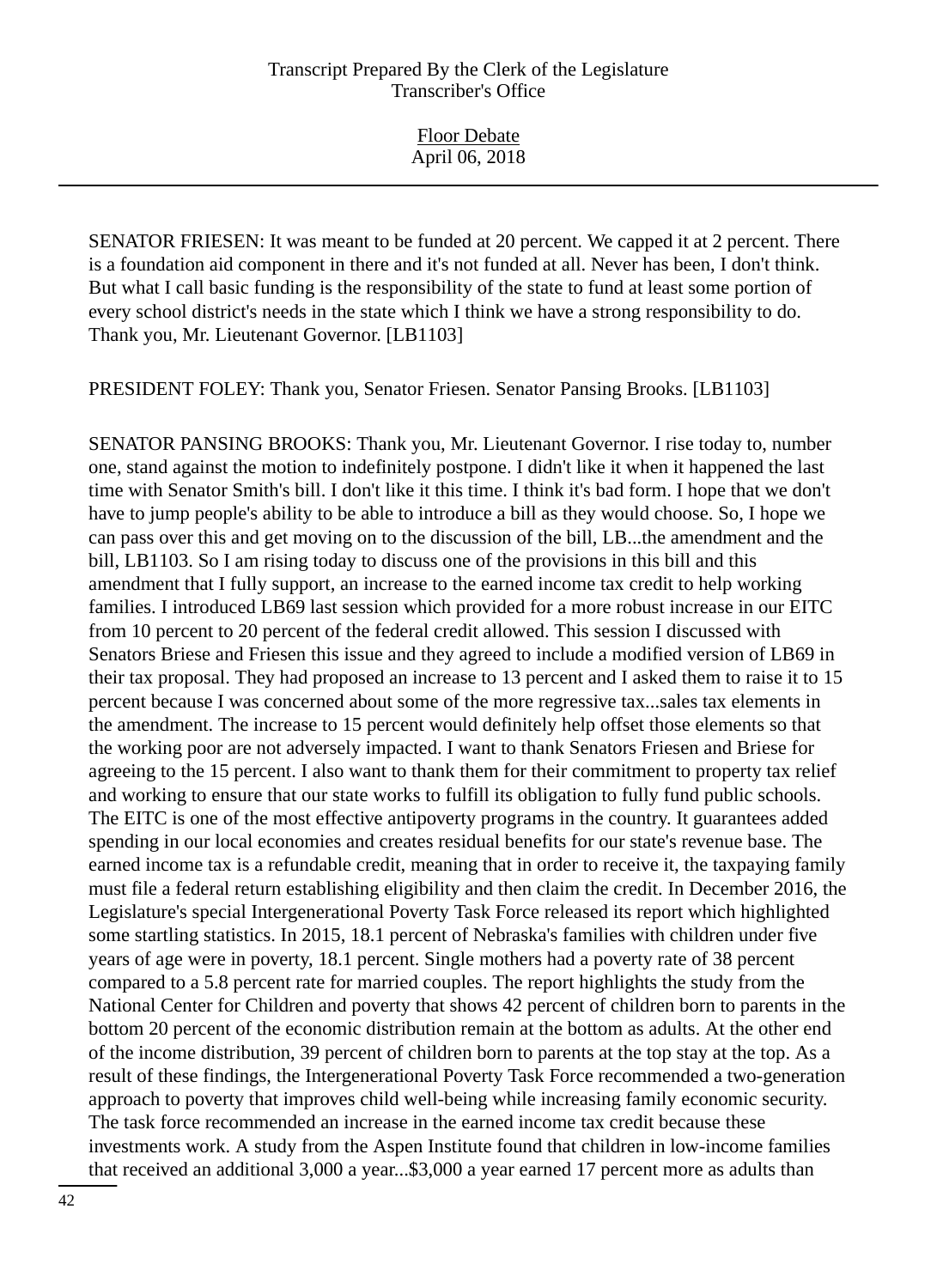Floor Debate April 06, 2018

children and families that did not receive that added income support. The earned income tax credit helps poor, working families who are struggling to get by. In Lincoln, the center for people in need provides an annual Face of Poverty report that offers important demographics about the working poor. In the last Face of Poverty survey, 63 percent of respondents indicated that they had a job at the time of the survey. [LB1103]

PRESIDENT FOLEY: One minute. [LB1103]

SENATOR PANSING BROOKS: The survey also shows that 65 percent of respondents earn less than \$1,250 a month for a family of four. For a family that size, \$1,250 does not go far. These are people living paycheck to paycheck. They're trying to stay afloat and provide for their families. When we put money into the hands of these wage earners, they spend it in our local economy. Iowa offers a credit of 15 percent, bright red Kansas 17 percent, Minnesota 25 percent. To make a difference in our state's tax system and to ensure fairness in equity, the Nebraska taxpayers must have a bipartisan approach like this. The Senators, Briese and Friesen, have understood. Other efforts seem to be tone deaf to the need for that bipartisan effort. And I want to thank them, but the inclusion of the EITC gives recognition of the fact that many whom we serve have needs that should be considered in these tax proposals. And AM2808 is not perfect, but it doesn't demand my way or the highway. [LB1103]

PRESIDENT FOLEY: It's time, Senator. [LB1103]

# SENATOR PANSING BROOKS: Thank you. [LB1103]

PRESIDENT FOLEY: Thank you, Senator Pansing Brooks. Senator Blood. [LB1103]

SENATOR BLOOD: Thank you, Mr. President. Fellow Senators, friends all, I stand very opposed to Senator Larson's motion, and in support of Senator Friesen's bill, and hope to stand eventually in support of Senator Briese's amendment. I wish Nebraskans could see what happens in this Chamber when Senator Larson brings an IPP forward. For the farmers, if any of you have banty roosters, that's exactly what's going on here. He walks around like he's the cock of the walk, and quite frankly, it's one of the banty hens. I'm sick of it. This is a good bill. This motion is inappropriate. Shame on Senator Larson. And so let's start shaming some people unfortunately right now because I'm sitting here listening to words coming out of senators who I respect, the words coming out of their mouth, but I can't believe they're saying on the mike today. When somebody calls my good friend, Senator Briese, a tax and spend bureaucrat, that is someone who makes policy at the expense of other...of people's needs. He is doing the opposite. I would like to see every senator right now sitting on that three-legged stool that Nebraska has because you'd be all falling on your bums right now. That three-legged stool is not balanced. One of the things that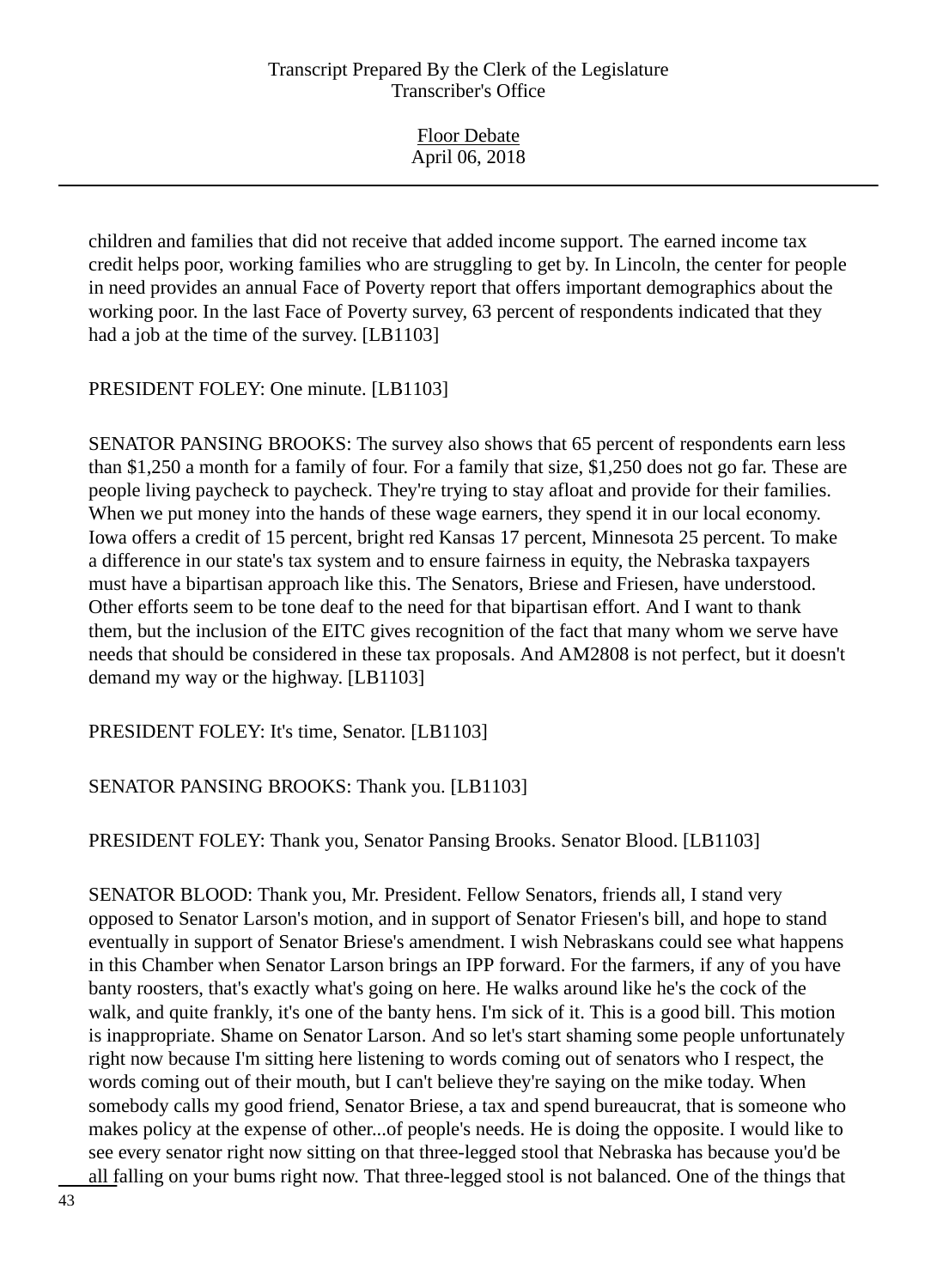Floor Debate April 06, 2018

I was so disappointed in when I became a state senator was how I heard how we are going to be doing evidence-based budgeting. Evidence-based budgeting is so important to the state of Nebraska and we all need to participate in it. And coming from a community that had big financial problems before I became on the city council, I knew how evidence-based budgeting could save a community or a state's budget. And then I found out that as senators, we don't participate in strategic planning. Do you know what that's like? That's like taking a trip without GPS, without a map. It's signing a lot of checks but you are not all on the same page, and this is a really good example of it, by the way. We're not on the same page. We're not all going in the same direction. So what happens when we have budget issues? I'm going to talk over the loud voices to my left. When we have budget issues, you know what happens? We cut. We cut, we cut, we cut. That is not how you do a business for those who say run the government like a business. I heard Senator Murante on the radio this morning saying that he wants to be elected to higher office and he wants to run it like a business. Well, guess what, Senator Murante? The state is not being run like a business right now as the state senators. We don't have a strategic plan. All we do is cut. All we do is tread water. And every year I hear senators, prior to me, bragging about how they balance the budget. We're not balancing anything. We're digging a hole and digging a hole, taking credit for what a great job we do, but we are not planning for the future. And we are headed for a lot of trouble. And I respect the heck out of Senator Friesen and Senator Briese and I know we don't always agree, but we still respect each over and these are great bills that are trying to help Nebraskans. And to be said otherwise on the mike is outright lie. And then when I hear, you're going to raise taxes on cigarettes and poor people won't be able to smoke. Well, I don't see these senators that are saying that, worrying about the 39 clinics for poor people that are going to be shut down so they couldn't get services. You weren't worried about them getting ovarian cancer. You weren't worried about them being treated for rape and sexual assault, and I find that hypocritical. And let's talk about taxes on cigarettes because you know what the cost to taxpayers is for Medicaid for people who smoke? \$162.3 million, Nebraskans. How about productivity losses? Those people that are constantly leaving their desk to go outside and smoke in Nebraska? That costs people, business owners... [LB1103]

# PRESIDENT FOLEY: One minute. [LB1103]

SENATOR BLOOD: ...\$605 million. And how about the annual healthcare costs because this effects your pocket too, \$795 million. So what a bunch of brouhaha. I have great respect for Senator Briese and Senator Friesen. Keep up the good work and keep fighting this fight. Thank you, Mr. President. [LB1103]

PRESIDENT FOLEY: Thank you, Senator Blood. (Visitors introduced.) Continuing discussion. Senator Watermeier. [LB1103]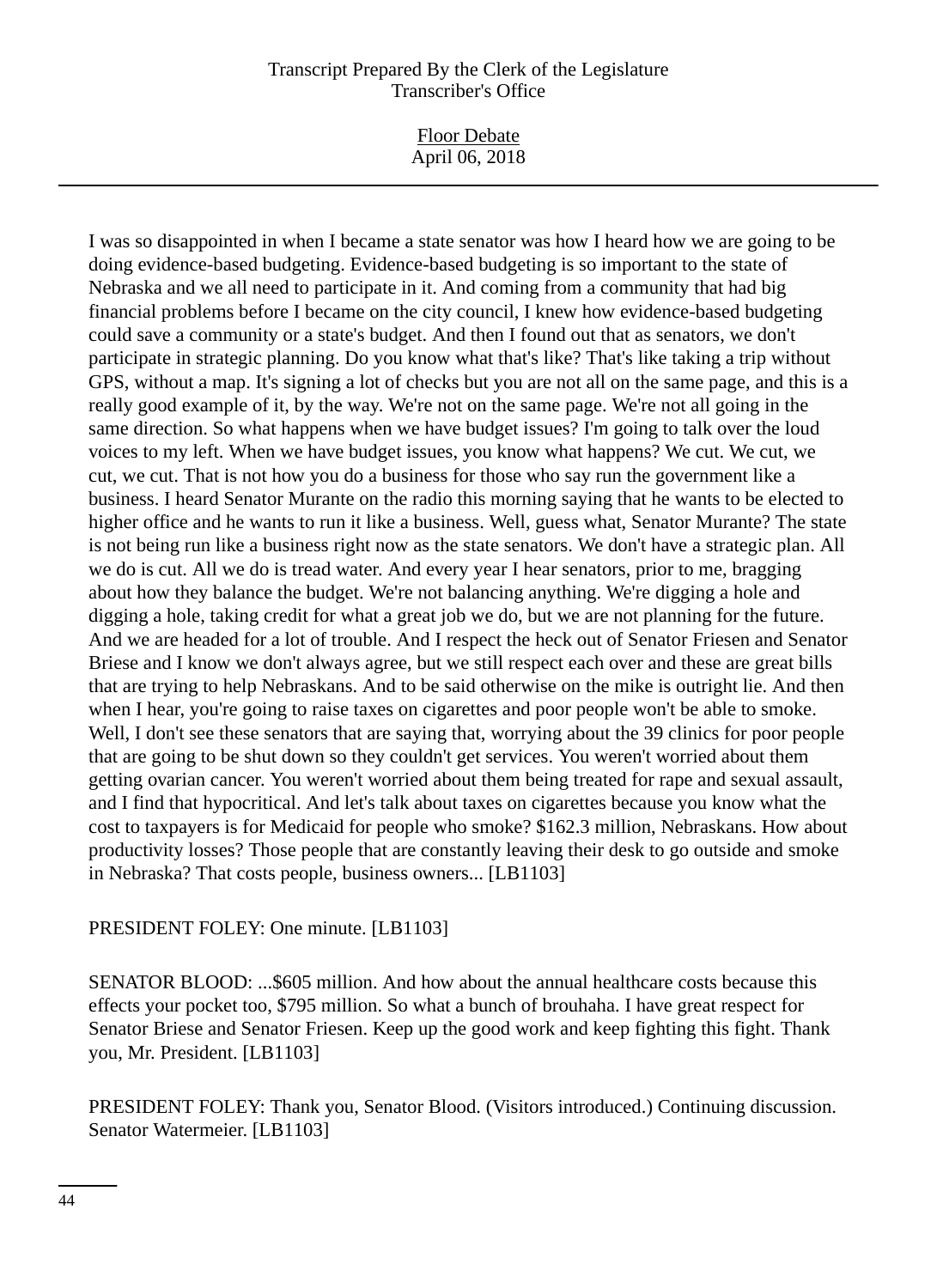Floor Debate April 06, 2018

SENATOR WATERMEIER: Thank you, Mr. President. Good morning again, Nebraskans. I think we're going to have a good debate on this today and hopefully until 3:30 or so, like this afternoon. I think back to when I was elected in 2012 and I came in the body in 2013. In January of that year, Governor Heineman introduced a couple of bills that kind of turned the body upside down, LB405 and LB406, and they dealt with sales tax exemptions. And I forget the exact numbers, but I think were collecting \$2.4 or .5 billion a year, but were exempting almost three billion. Ag is a big part of that. We have some exemptions that we qualify for, and every one of those exemptions have been earned for. Manufacturing has some that's been qualified for. But the state of Nebraska is different today than it was in the '30s and '40s. Certainly, we're an agricultural state and the fact that we rely on the economy of it, but the dollars that have generated government dollars are quite different. We are really truly more of a service industry state than we really want to admit. Ag will generate the gross dollars in certainly in the property taxes, and ag will generate the dollars in the livestock and crop industry, but the service industry is what drives and needs the services of the county roads, fire, and school, NRDs. Indirectly, LB405 and LB406 in 2013 was ahead of its time. It went down in flames. I remember very well at that time, I think it was Senator Ashford and Senator McCoy that introduced it along with the Governor. It went down in total flames. Maybe that was by design because it certainly wasn't sold to the ag industry, wasn't sold to the manufacturers, wasn't sold to the school districts. It set everybody on edge because it was going to put up for sale, put up for conversation all the exemptions that we have in the state. And I think we're going to finally come full circle and have to go over that conversation again. And I would encourage us all this summer to remain vigilant and I'm going to encourage us all to get together a couple of times in the summer, and we need to knock this out, talk about it, keep it right in front of us and be focused on this issue because this school funding issue is not going to go away. We've got to talk about it, and what's really a priority in the state of Nebraska. So with that time, Mr. President, I'll yield the rest of my time to Senator Friesen. [LB1103]

PRESIDENT FOLEY: Thank you, Senator Watermeier. Senator Friesen, 2:30. [LB1103]

SENATOR FRIESEN: Thank you, Mr. Lieutenant Governor. You know, in my...ever since I ran for election, I have told people that I'm willing to raise taxes to fix the property tax problem. I ran unopposed. I'll say it again. I'm willing to raise taxes to fix the property tax problem, and if you want to talk to me about it, I'm more than happy to discuss that. I'm willing to raise taxes, but it's going to be for property tax relief. If you want to paint me as a spend and tax and spend liberal, go ahead. I'm running unopposed again. We have got schools who have over the last four or five years have continued to lose their equalization aid. York Public Schools is one. They lost the last of theirs, I believe about two years ago. They're at their \$1.05 limit. They've cut staff, they've cut some programs, and they're going to, at some point in time, have to decide whether they want to do a levy override. LB1103 would help them out considerably. It would lower their levies quite a bit under the \$1.05 and allow them to... [LB1103]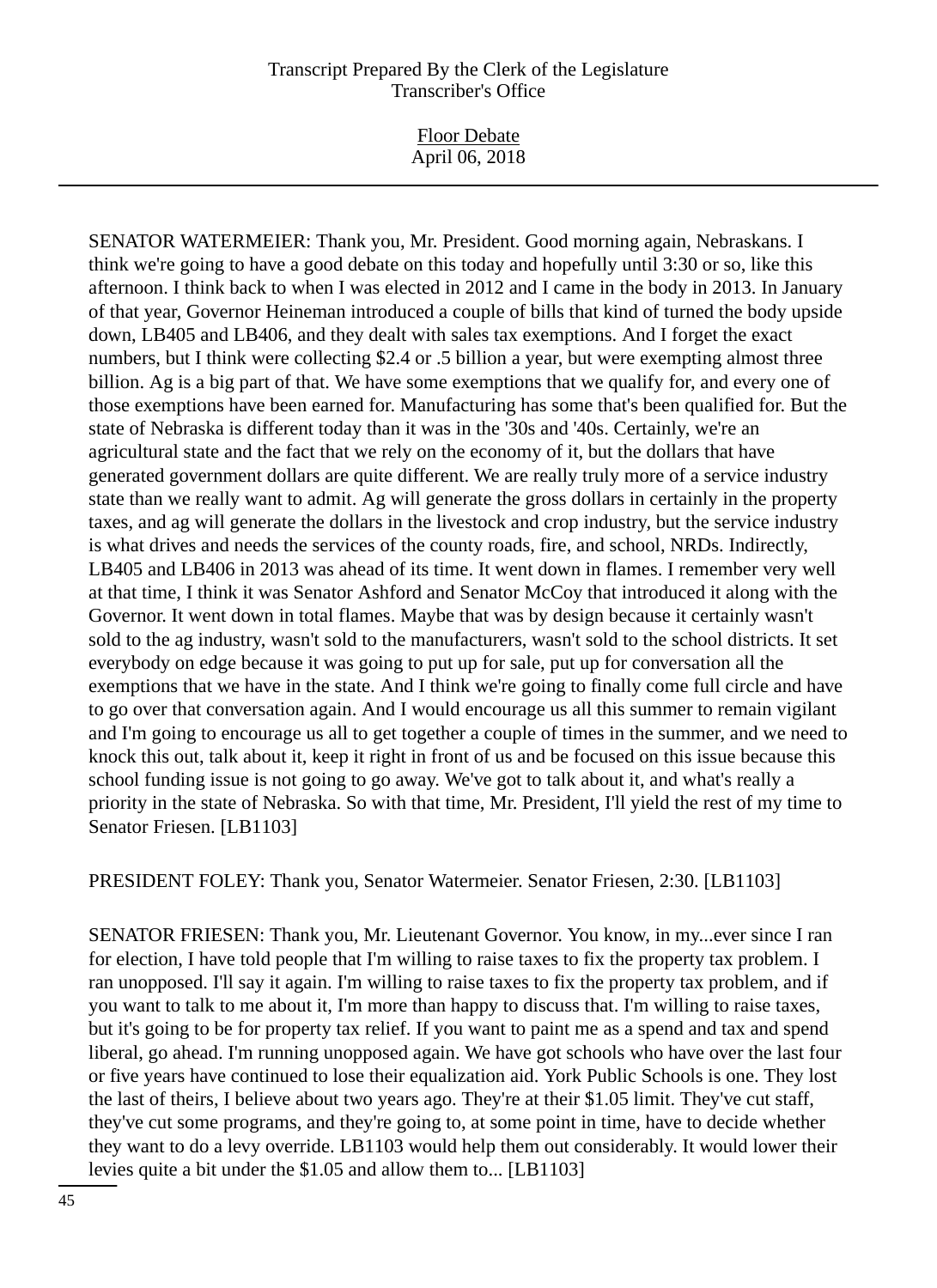# PRESIDENT FOLEY: One minute. [LB1103]

SENATOR FRIESEN: ...continue with their programs and not have to have the levy override limit. I exceeded. They have farmers in that area, ag landowners in that area are paying well over \$100 an acre in property taxes. Across the fence in centennial school districts, it's at \$40. Huge disparity in the profit margins from one person to the next because of what school district they live in. That is unacceptable to the number one industry in the state. We can no longer let that disparity be there. We have to start funding our schools in a different manner. And so far, none of the bills out there help do that. We have to address this and if all we want to do is try and repurpose money that we have now, it always hurts someone. [LB1103]

PRESIDENT FOLEY: It's time, Senator. [LB1103]

SENATOR FRIESEN: Thank you, Mr. Lieutenant Governor. [LB1103]

PRESIDENT FOLEY: Thank you, Senator Friesen. Items for the record, please. [LB1103]

CLERK: Yes, Mr. President. Enrollment and Review reports LB953 and LB807A to Select File. New resolution, LR482. It's offered by Senator Riepe. It will be referred to the Executive Board, Mr. President. Just an announcement. The Rules Committee, Mr. President, will meet at 2:30 underneath the south balcony. The Rules Committee at 2:30 underneath the south balcony. Name adds: Senator McCollister would like to add his name to LB738; Senator Larson to LB989. (Legislative Journal pages 1457-1461.) [LB1103 LB953 LB807A LR482 LB738 LB989]

Mr. President, Senator McDonnell would move to recess the body until 1:30 p.m.

PRESIDENT FOLEY: Members, you heard the motion to recess until 1:30. Those in favor say aye. Those opposed say nay. We are in recess.

RECESS

# PRESIDENT FOLEY PRESIDING

PRESIDENT FOLEY: Good afternoon, ladies and gentlemen. Welcome to George W. Norris Legislative Chamber. The afternoon session is about to reconvene. Senators, please record your presence. Roll call. Mr. Clerk, please record.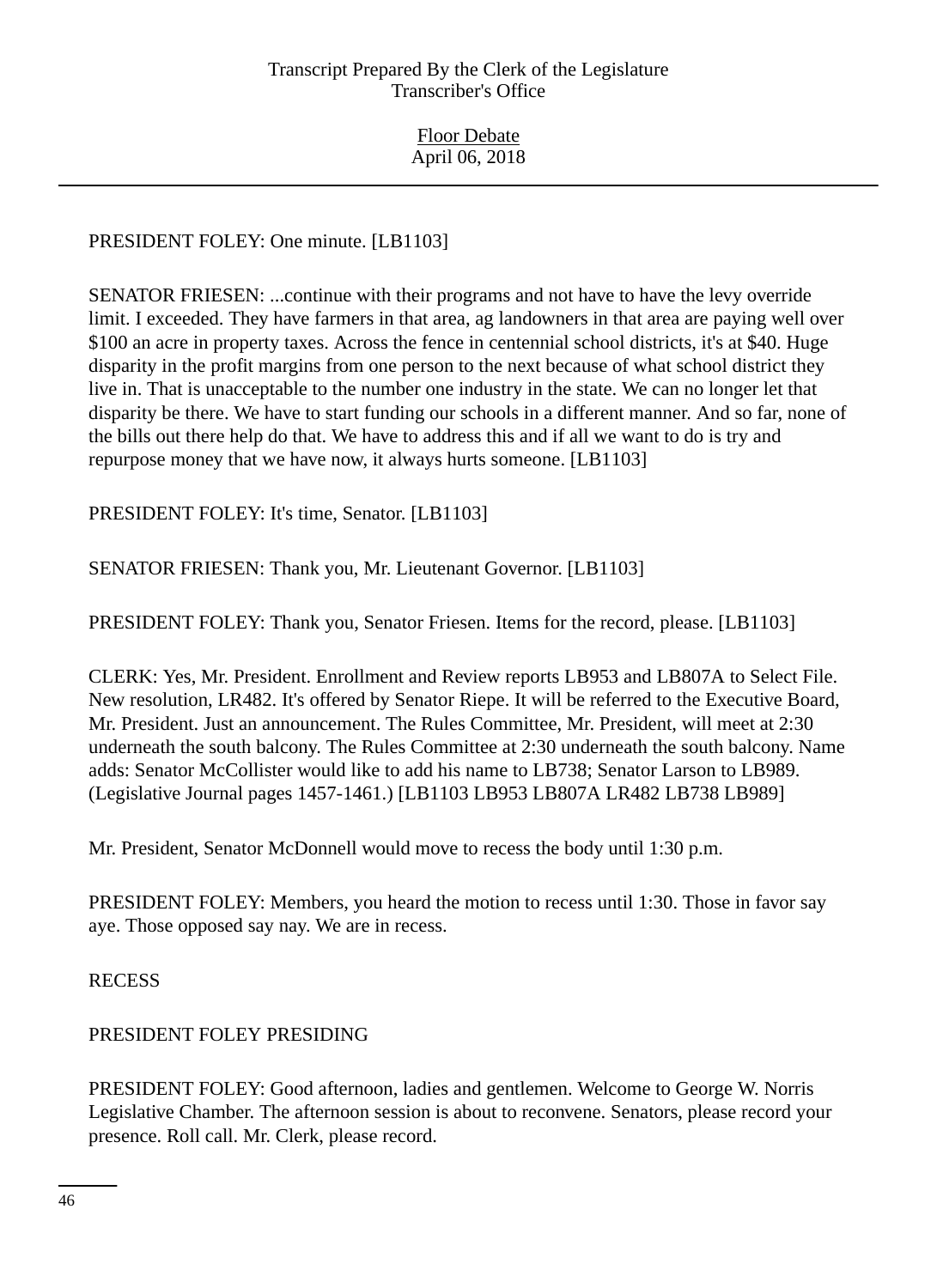CLERK: I have a quorum present, Mr. President.

PRESIDENT FOLEY: Thank you, Mr. Clerk. Do you have any items for the record?

CLERK: Mr. President, I do. Enrollment and Review reports LB1065 and LB1065A to Select File. That's all that I have, thank you. [LB1065 LB1065A]

PRESIDENT FOLEY: Thank you, Mr. Clerk. Members, we're going to pick up right where we left off this morning. First in the queue for the afternoon is Senator Halloran. [LB1103]

SENATOR HALLORAN: Thank you, Mr. Lieutenant Governor. I'd like to yield my time to Senator Briese, if he wishes. [LB1103]

PRESIDENT FOLEY: Senator Briese, 5:00 if you care to use it. [LB1103]

SENATOR BRIESE: Thank you, Mr. President, and thank you, Senator Halloran, I appreciate that. We were talking earlier about tax increases, and again I'm glad the people brought up the notion of tax increases. Another example is taking away income tax dollars we've committed to funding K-12 education, and essentially forcing property taxpayers to make up the difference. So you ask, how's that work? In 1990, LB1059 was passed. LB1059 required a 20 percent income tax rebate to be sent directly to each school district. The Legislature capped these dollars at a set amount in 1996 with LB1050, and now pursuant to Nebraska Revised Statute 79-1005.01, the allocated income tax is a mere 2.33 percent. So as we the state reduced the allocated income tax component of state aid from 20 percent to 2 percent, who was required to make up the difference? Our property taxpayers. That is a state-imposed property tax increase. AM2808 will simply attempt to reverse that tax increase. AM2808 is not a tax increase. Earlier Senator Brasch made a few comments here, I'd like to address, and Senator Brasch indicated that she's in strong support of property tax relief. And I agree, Senator Brasch, you are and I applaud your efforts directed towards property tax relief over the years. That's appreciated. The difference is simply that, you know, you and I have a different approach to property tax relief. Senator Brasch also indicated that we need a deliberate, well-thought-out plan for funding K-12 education, and I agree wholeheartedly. That's why this bill calls for a study by the Department of Education, a comprehensive study of education funding and finance in Nebraska going forward. And that study is going to look at a lot of things, and part of that study can include an examination of Senator Groene's education-funding formula. It could look at Senator Friesen's formula as found in LB1103. It can look at Senator Wayne's ideas for education funding, but that is what we need, a comprehensive study on education funding, but in the meantime, while we're waiting for that, Nebraskans need property tax relief. And I...and Senator Brasch also indicated that...or suggested there's nothing here to control spending, and I think there is some material distributed by the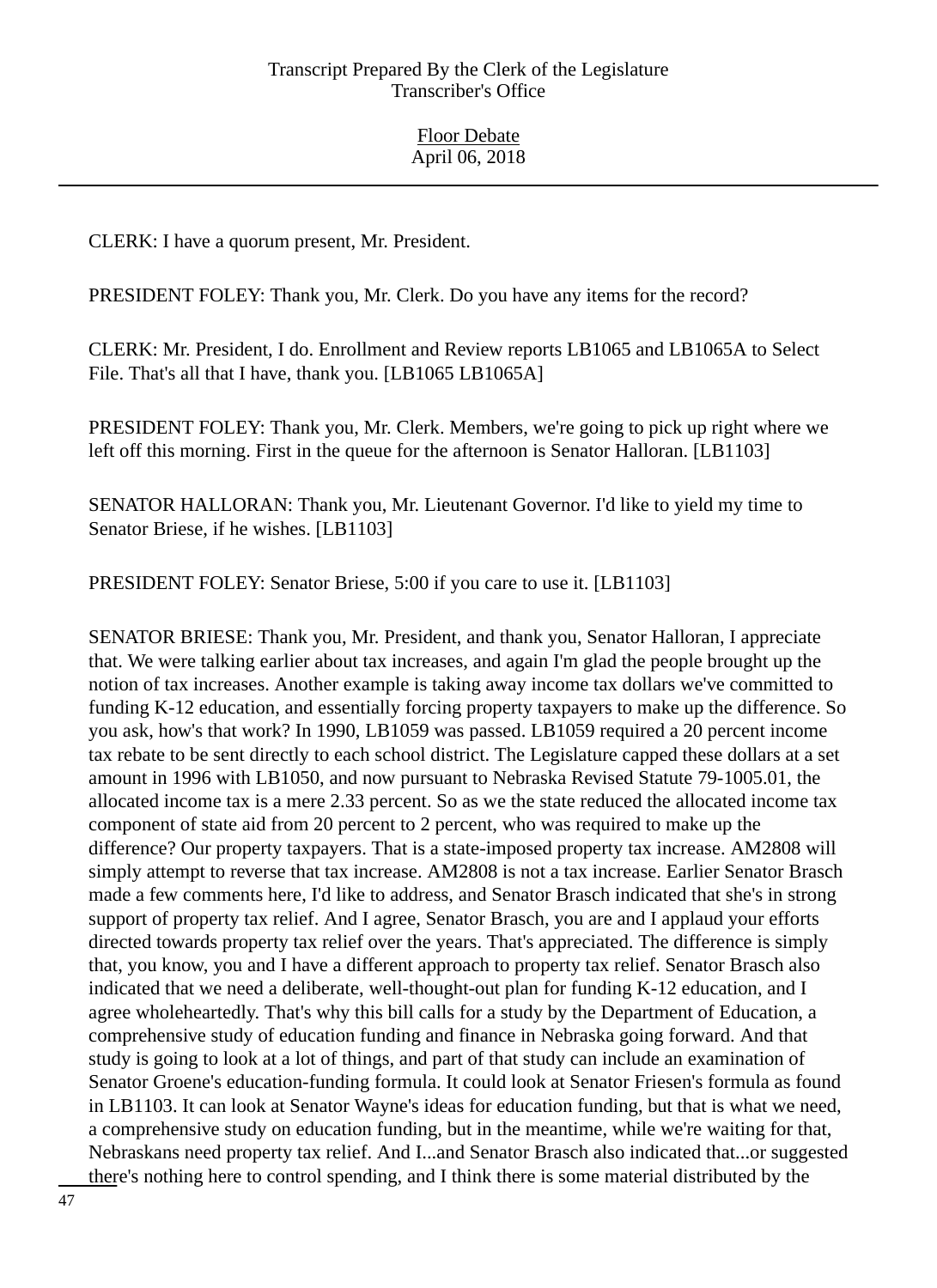Floor Debate April 06, 2018

Chamber of Commerce saying there's nothing we're doing here to control spending. We're not controlling taxes. I beg to differ. That's why we have a tax-asking cap component to this bill. The tax-asking cap is a key component of any effort to inject new revenue into education. We've developed a cap here that I believe will help to ensure that increases in state aid will yield property tax relief, but at the same time we do have to allow for growth. This cap accomplishes both goals. So what does it do? It first limits the annual increase in property tax-asking authority to the greater of 2.5 percent. The increase in the consumer price index, student growth or growth in LEP students, or poverty students as a percent of total enrollment. And this amount is then decreased by an amount equal to the net increase in nonproperty tax dollars or conversely the taxing authority has increased by the net decrease in those dollars. So in other words, if state aid to education is increased, the ability to levy property taxes is decreased. But these limits can be exceeded by a super-majority vote of the school board, or a public vote at a special election. As now set up, this cap in the amendment will sunset in two years, but this is put...the sunset provision is put in place with the understanding that we conduct a study relative to education funding. So for those folks that are weary of injecting new dollars into education, this cap is designed to alleviate those concerns. And again, the concept of a cap is not... [LB1103]

PRESIDENT FOLEY: One minute. [LB1103]

SENATOR BRIESE: ...an easy...thank you, Mr. President...is not an easy thing. You have to allow for growth, inflationary pressures, and things of that sort. But this cap that we've developed comes as close as we could to try to accomplish those goals. And I think I said earlier, there could be an adjustment to that cap, but I think the cap as proposed provides a template for the future. We'll know more in two years. And as I look at...on my computer here what's been filed, you know there's numerous motions filed towards this bill. We have one to indefinitely postpone. We have one to bracket. We have one to recommit to committee, and I think there's another one here recently filed, and I object to trying to thwart and smother discussion on property tax relief and property tax reform for Nebraskans. We need to move on to discussing the amendment, discussing the bill, and do what we were sent down here to do. [LB1103]

PRESIDENT FOLEY: Senator Briese, that's time, but you're next in the queue, you may continue. [LB1103]

SENATOR BRIESE: Thank you, Mr. President. Question. [LB1103]

PRESIDENT FOLEY: The question has been called. Do I see five hands? I do. The question is, shall debate cease? Those in favor of ceasing debate vote aye; those opposed vote nay. Senator Briese. There's been a request to place the house under call. The question is, shall the house go under call? Those in favor vote aye; those opposed vote nay. Record, please. [LB1103]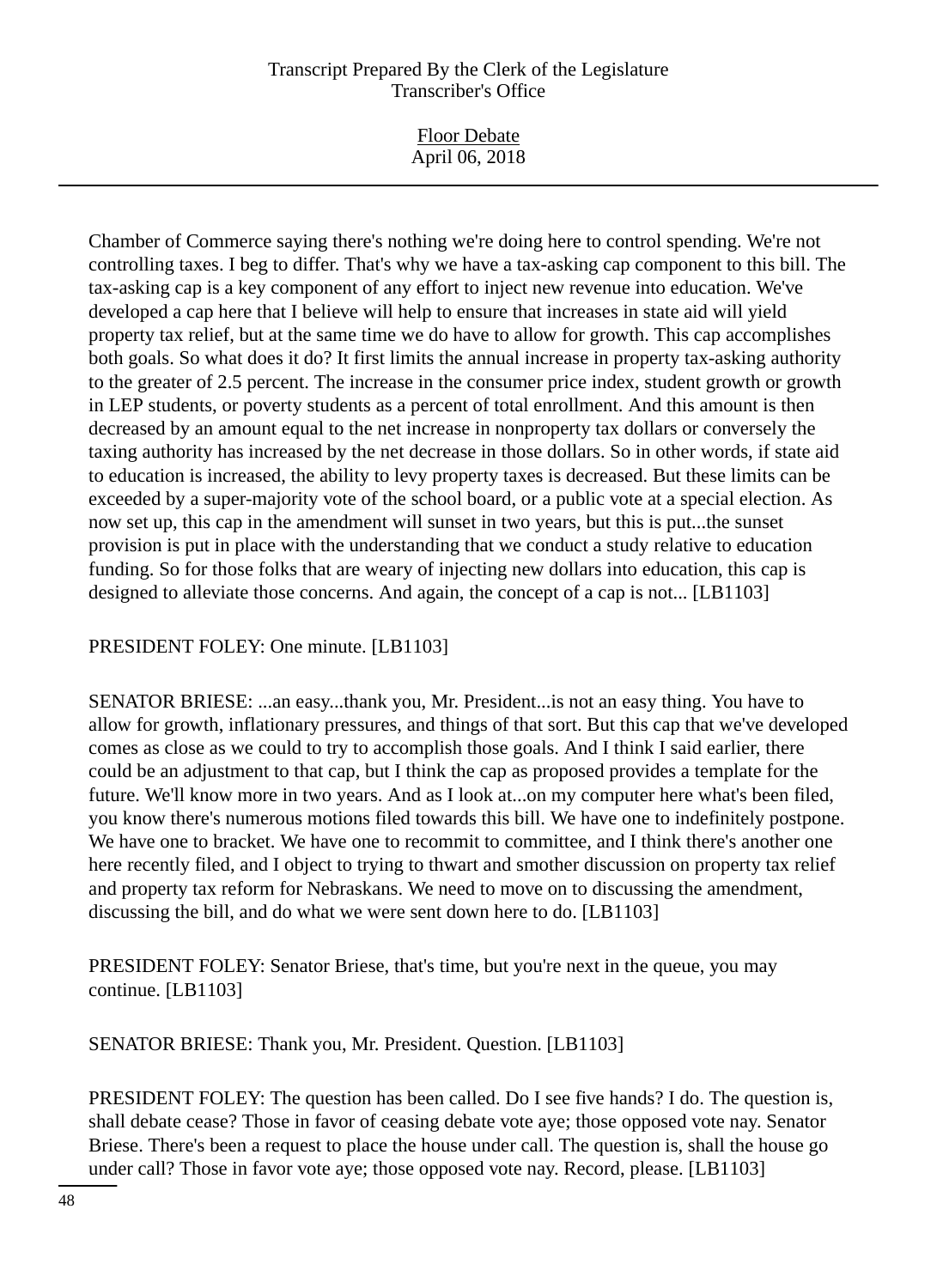CLERK: 23 ayes, 0 nays, Mr. President, to place the house under call. [LB1103]

PRESIDENT FOLEY: The house is under call. Senators, please return to your desk and check in. The house is under call. All unauthorized personnel please leave the floor. The house is under call. Waiting for Senators Murante and Wayne. Senator Briese, we're lacking Senator Wayne at this point. We could continue to wait or we could proceed. All unexcused members are now present. The question for the body is whether or not to cease debate. Senator Briese, you could accept call-in votes. Senator Briese will authorize call-in votes. The question is whether or not to cease debate. Record, please. [LB1103]

CLERK: (Roll call vote taken, Legislative Journal page 1462-1463.) 26 ayes, 8 nays, Mr. President, on the motion to cease debate. [LB1103]

PRESIDENT FOLEY: Debate does cease. We're still under call. Senator Larson, you're recognized to close on your motion. [LB1103]

SENATOR LARSON: Thank you, Mr. President. Obviously, we're moving towards the time, and I understand that some were upset that this was filed before the bill was introduced. I took my lesson from Senator Harr with LB947. He was a very good teacher in that, so I appreciate Senator Harr letting us know on that important bill that was where we were going and I took my lesson there, and sure we'll see how this turns out and we'll move forward with LB1103 and the process that's going to play out. Thank you, Mr. President. [LB1103 LB947]

PRESIDENT FOLEY: Thank you, Senator Larson. The question for the body is whether or not to indefinitely postpone the bill? Those in favor of the IPP motion vote aye; those opposed vote nay. Have you all voted who care to? Record, please. [LB1103]

CLERK: 6 ayes, 25 nays, Mr. President, to indefinitely postpone. [LB1103]

PRESIDENT FOLEY: The IPP motion is not successful. I raise the call. Mr. Clerk. [LB1103]

CLERK: Would you ask Senator Larson to come up, please? [LB1103]

PRESIDENT FOLEY: Senator Larson, could you come to the desk, please? Senator Larson, did you have a point of order? [LB1103]

SENATOR LARSON: I believe I have a motion on the desk that is in order. [LB1103]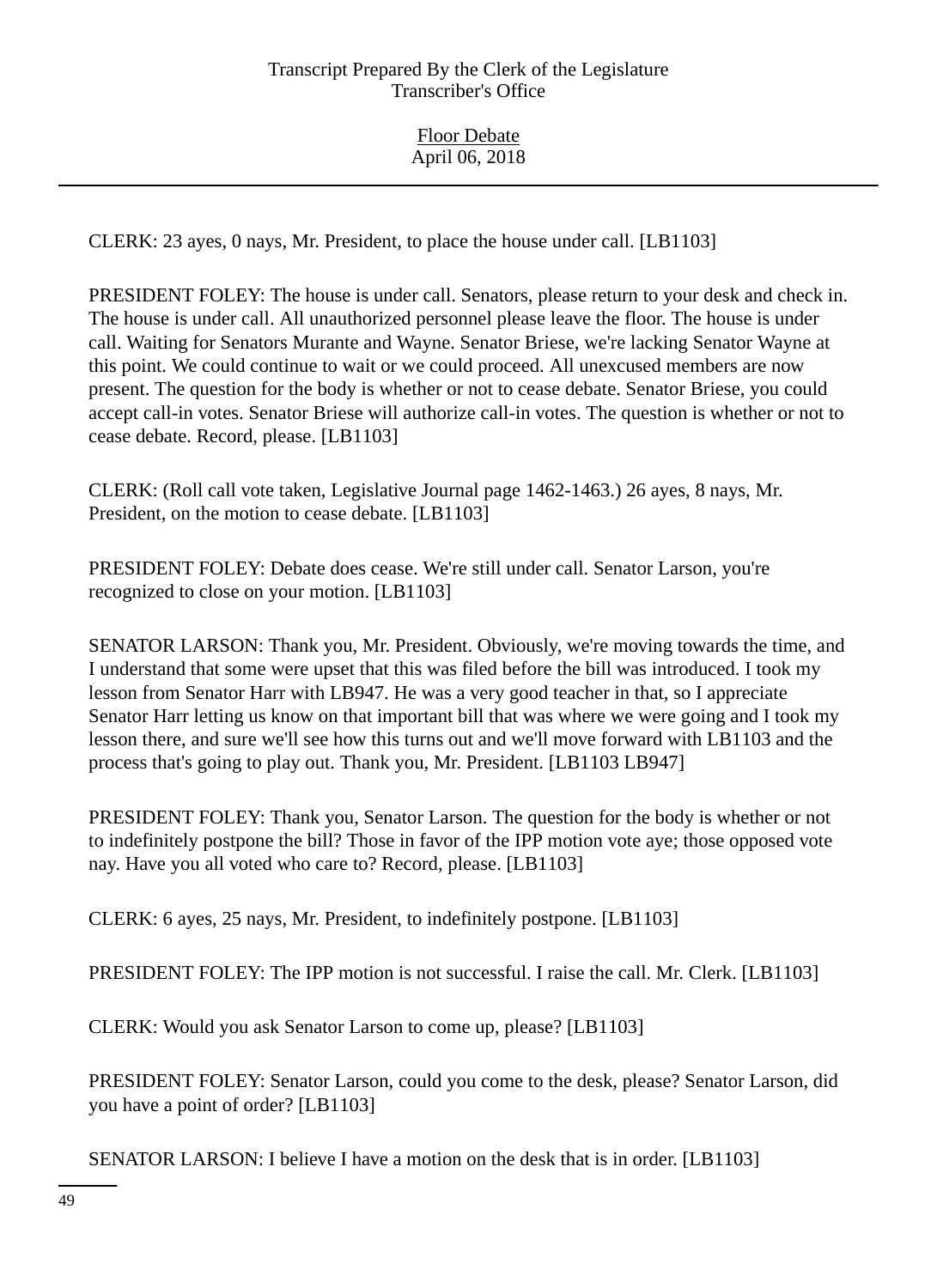Floor Debate April 06, 2018

PRESIDENT FOLEY: Thank you, Senator Larson. I will confer with the Clerk as to what that motion is. Mr. Clerk, please read the motion. [LB1103]

CLERK: Mr. President, I believe the motion Senator Larson is referring to asks to pass over pursuant to Rule 6...pass over LB1103 pursuant to Rule 6, Section 3(d). [LB1103]

PRESIDENT FOLEY: Senator Larson, I'm going to offer you a couple minutes to explain to the body why you believe this motion is a priority motion. [LB1103]

SENATOR LARSON: Thank you, Mr. President. I make MO332 to pass over LB1103 pursuant to our rule book. The motion to pass over is a motion to lay aside, or according to Masons, the motion to lay aside or temporarily pass over a bill or measure in the course of consideration on the calendar. Continuing into Masons, this motion is an incidental main motion. These motions, although they have procedural elements, have the principle characteristics of main motions to lay over and pass on the calendar, can be taken up when there is nothing...when there are no other motions before the house and there are no other motions before the house currently. Therefore, MO332, and I can go a little deeper into it if...I guess I have a few minutes, since there's no other business before the house. You can do other motions such as reconsider, resend, adjourn sine die, fix a time of which to recess. All of those would be ahead of my motion and an incidental main motion, and Masons on page 151, paragraph 34, to lay aside or pass on calendar is listed as an incidental main motion, and with nothing else being before the house, this motion is in order and a priority motion. [LB1103]

PRESIDENT FOLEY: Thank you for that, Senator Larson. Let me confer with the Clerk. It's the ruling of the Chair that the motion is out of order. Senator Larson, you're recognized. [LB1103]

SENATOR LARSON: I move to overrule the Chair. [LB1103]

PRESIDENT FOLEY: There's been a motion to overrule the Chair. Pursuant to the rules, the senator may speak first and last, may open on his motion, then close. Every other member can speak one time only and you may not yield time. Senator Larson, you're recognized to open on your motion to overrule the Chair. [LB1103]

SENATOR LARSON: Thank you, colleagues. In our Rule Book, Rule 6, 3(d) it says: During the consideration of bills on either General or Select File, any member may move that the bill be passed over once and if the motion is carried by a majority of those voting, the bill shall be passed over and shall retain its place in file. That's where we're at. We're on General File and all it takes is a majority of those voting to pass over. According to Masons, so that's our rule book,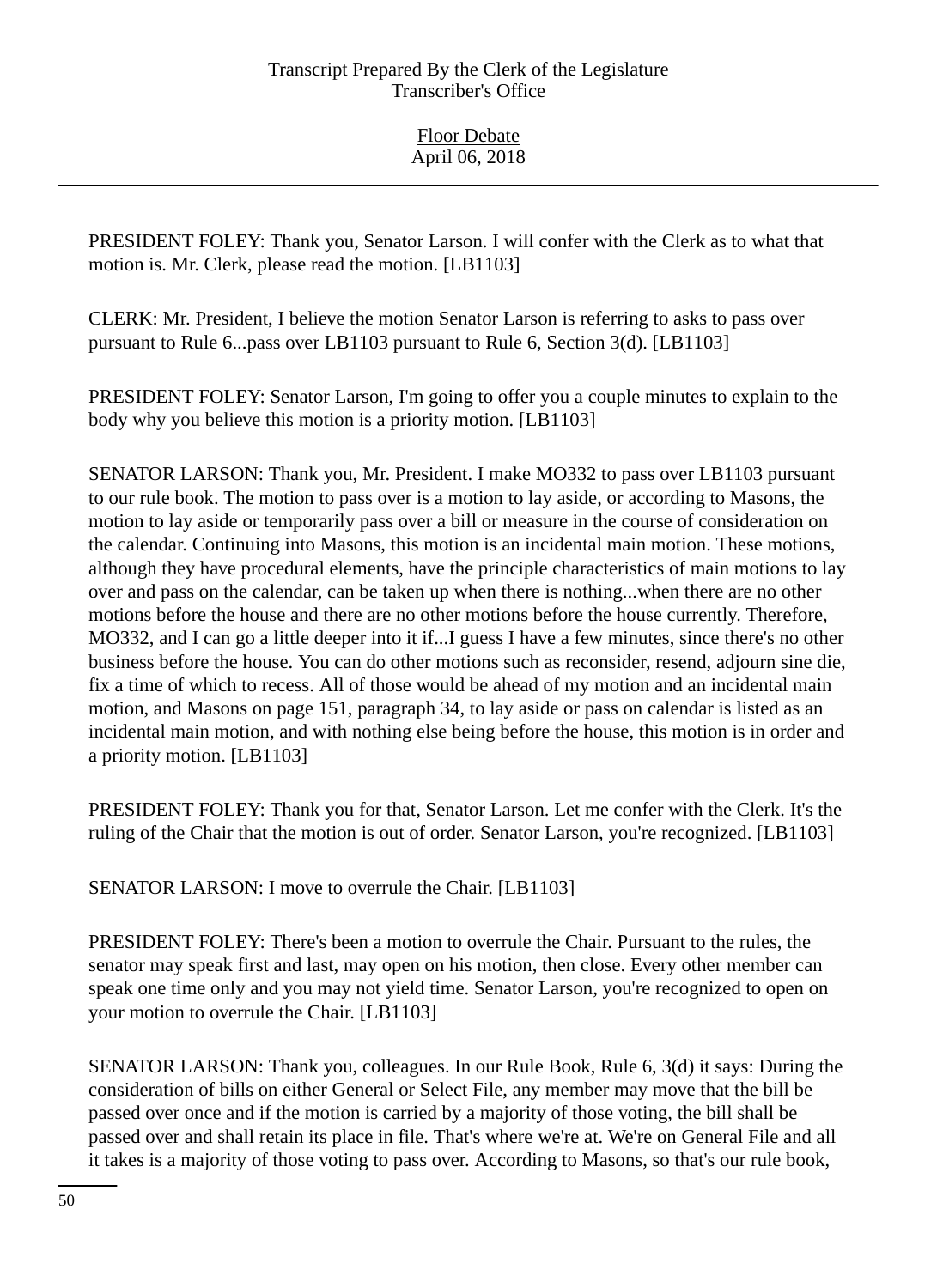Floor Debate April 06, 2018

this is a valid motion that is in our rule book. So it comes now as when can this motion be made because we are a body of rules, so when can this motion be made? The President said this is not a time in which this motion can be made. We weren't given why he didn't feel like this motion could be made, but let's go into Masons. Incidental main motions. The following motions, although they have procedural elements have the principle characteristics of main motions and take precedence in the same order. These motions are usually called incidental or specific main motions to distinguish them from substantive propositions, which they rank in precedence. Any main motion or question is in order during the appropriate order of business when nothing is before the house. These motions take the same rank. So these motions take the same rank as main motions. That's very important. No one is...no one is in order when another is before the house. So essentially now that I had this before the house, none of these other incidental main motions can be in order, and anyone is in order in the proper order of business when no other business...when no business is before the house. So we have no other motions before the house. Therefore, this order, this motion is in order. There's no amendments before the house. There's no motions before the house. And according to our Rule Book, we are on General File, in which this motion can be made, and there's nothing else there. Colleagues, I can understand that you might not like me. You might not like this motion, but the motion is in order. The rule book, our rule book, doesn't discuss it. It just says we can make this motion. Now, if you're going to say that this motion can't be made now, if you're going to sit with the chair, you might as well just get rid of this motion out of our Rule Book because then, when else are you going to use it? It is very clear when incidental main motions can be made. I understand that it hasn't happened, but that is why we have a rule book. That is why we fall back on to Masons when these types of things happen. So I understand you may support LB1103, but that doesn't mean that this motion isn't in order. And what this motion is, if you go back into Masons...it's on 151 of Masons, but it's in Section 494, this specific motion. And we can get in...if you want to read it, we can get into whether or not we want to debate that motion next. But, colleagues, the motion is in order judging by our rule book. I see a rush to the rule books, a rush to Masons, but the question here is, it's not whether you like LB1103, it's not whether you want the bill to pass, the question before us right now is whether the motion is in order. And, colleagues, yes, the motion is in order by our rule book and by the definition of Masons in terms of incidental main motions. And colleagues, if we had had a motion to adjourn sine die, that motion would have been in order. That's a main, incidental motion. If we had had a motion to rescind, that is a main incidental motion. It would have been in order. Colleagues, all of those motions would have been in order, so why isn't this one in order? It is. And it's just a motion to pass. If the motion fails, then we'll move forward. So, again, I understand that many of you might want to vote against me just to vote against me, but you're setting a terrible precedent by saying that the rules don't matter, that we shouldn't follow Masons, that we shouldn't follow the rule book, because that's what we're doing here today. What does a Rule Book matter if we're not going to follow it? What are the list of motions that we follow in Masons matter if we're not going to follow the rules? I think I've said it before. This isn't Nam, we have rules, and it's our job to follow those rules. It's our job to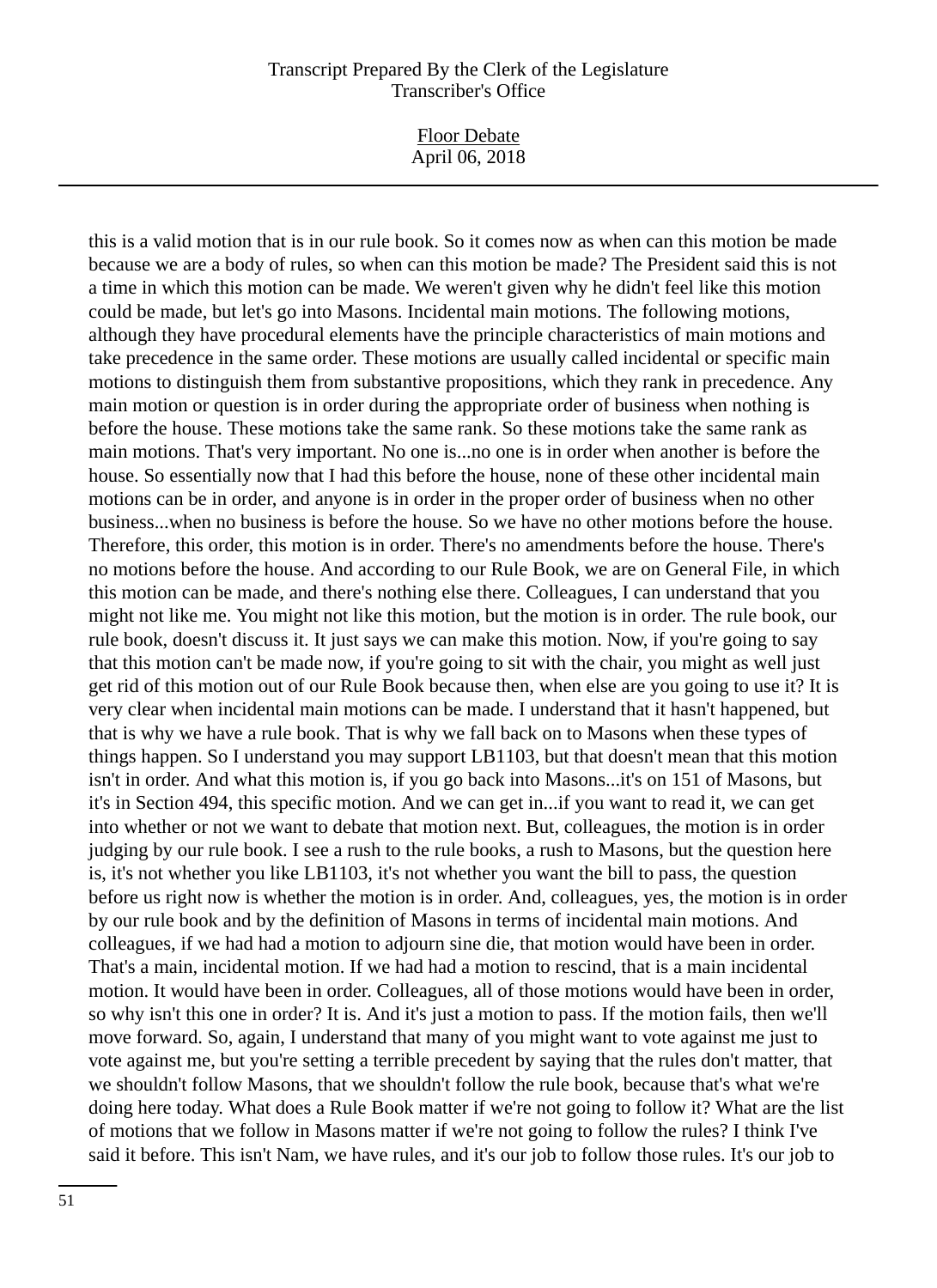Floor Debate April 06, 2018

look at the Rule Book, to go into Masons to understand what main incidental motions are, or subsidiary motions are, and apply them correctly. Our President did not apply those rules correctly today. So, again, I understand...Senator Briese, he's probably going to stand up and say why this motion is out of order, but in the end that's what individuals are going to do because they support the bill, and that is devastating to the institution of this body if that's what we're going to say, we follow the rules, we follow the motions. That's where we are. That is the truth behind it. Are we going to follow the Rule Book? Are we going to follow Masons? Are we going to go through the natural order of progression that we're supposed to go through, or are we just going to do whatever we like? Because if that's the case, if we're just going to do whatever we like, then fine. Just do whatever you like. I won't be here next year. We might as well set a...have a rules...Rules is meeting at 2:30 under the balcony, we might as well just get rid of the Rules Committee. Sorry, Senator Hilgers, let's just get rid of it because it doesn't matter. Rules don't matter. So that's the true question. Do the rules matter? Do you care about what's in Masons? Do we care about the subsidiary motions, the main incidental motions, the main motions? That's the...those are the questions that you have to ask yourself. If you don't, that's fine. Don't vote to overrule the Chair. But some day, colleagues, you may be in this position of having a motion that is valid in an attempt to do something that you would like to do on a bill and be overruled just because people don't like what you're doing. That's not right. Thank you, Mr. President. [LB1103]

PRESIDENT FOLEY: Thank you, Senator Larson. (Visitors introduced.) Members, we have a very extensive speaking queue in front of us. We're going to preserve that queue just as it is. I'm thinking that many of you may want...or some of you may want to speak simply to this question of whether or not to overrule the Chair. If you want to speak to the question whether or not to overrule the Chair, simply raise your hand, and as I see you, I will recognize you, you can speak one time, and when we dispense of that, then we'll come back to the queue. Senator Krist. [LB1103]

SENATOR KRIST: Thank you, Mr. President. As a matter of clarification for those things that are already filed and in front of me, us, today, I was wondering if the Clerk could verify, besides this particular item, what would be the next item that has been filed in line? [LB1103]

CLERK: Are you asking me what's been filed, Senator, I'm sorry? [LB1103]

SENATOR KRIST: Yes. If we...besides this particular motion, which is out of order, what would be the next item we would go to? [LB1103]

CLERK: Senator Friesen would be allowed to open on his bill followed by the committee amendments. There is an amendment, as most of you know, by Senator Briese. There are priority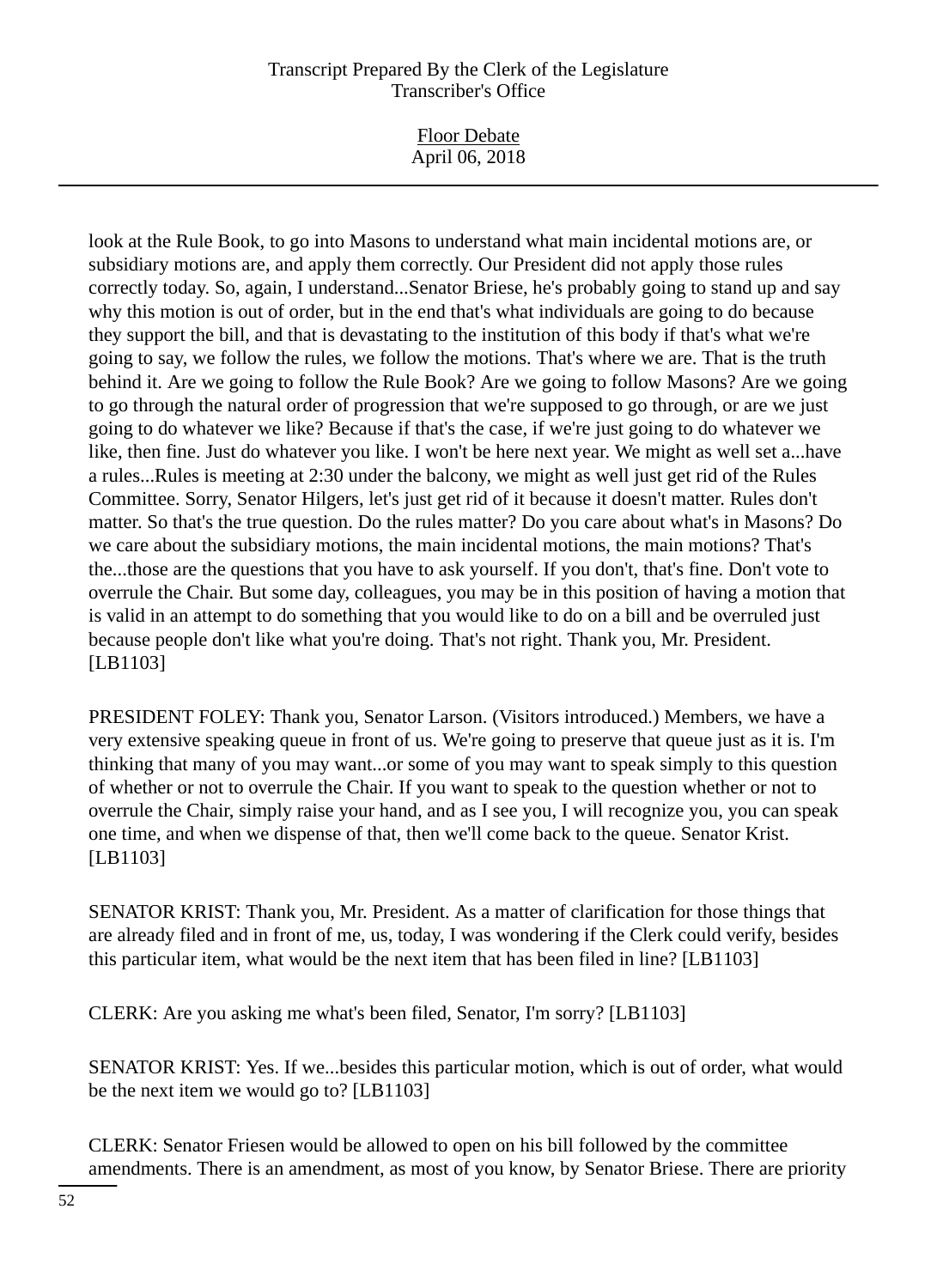motions that have been filed but I've been asked to hold on those until Senator Friesen presented his bill. [LB1103]

SENATOR KRIST: Okay, colleagues, my...thank you, Mr. Clerk. My point is simply this. Senator Briese tried to push the wake-up call for all of us a little earlier calling the question on a stall tactic, an IPP motion. This is why we haven't been able to get anything done in the ten years I've been here on property tax relief and taxes in general because we've not had a discussion on this floor about substantive matters. And what's in front of us should be an opening from Senator Friesen for his bill and then we should have had an opening from Senator Briese...sorry, Friesen and then Briese on the substance matter that we need to discuss. So once again, we're talking about some dilatory motion that is going to delay us from getting to the actual dialogue of the substantive matters in front of us. I think it's wrong, but I also agree with the Chair, and to the senator in question to be talking about following the rules and preserving this legislative process in this Legislature, I find comical, if not outright laughable. We need to vote to uphold the Chair's ruling on this, and we need to move forward with all haste and have a discussion on the substantive matters in front of us. Thank you for listening. [LB1103]

PRESIDENT FOLEY: Thank you, Senator Krist. Other hands that I saw raised were Senator Hilgers. Senator Hilgers, you're recognized. [LB1103]

SENATOR HILGERS: Thank you, Mr. President. I just want to speak briefly to Senator Larson's motion that he has offered, and the reasoning under which he is underlying the motion and why it's a priority motion, and this is how I sort of see the analysis right now and I haven't reached a conclusion, but I think we've identified, and I've had a conversation with Senator Wayne, what exactly this issue will ultimately turn on. So, Senator Larson is right in a couple ways. One is that this does...it is a motion in our Rule Book in Rule 6. That is true. It is also true that we do look to Masons when certain questions are not answered. That is also true. However, the converse of that is also true which is when our Rule Book does speak, we don't look to Masons. And so the question, I believe, is going to ultimately be answered by Rule 7, Section 3, which is what we often refer to as our priority motion rule, and I think the language is important. It says, when a question is under debate, no motion shall be considered except one of the following, which motion shall take precedence in the order stated. None of the motions that are referenced are the one that Senator Larson has referenced or has put on the board. So, the real question here is, when a question is under debate. When a question is under debate. If we are debating a question, this motion is out of order. If we're not debating a question, then arguably...and I haven't looked at the Masons section that Senator Larson has referenced, arguably it is in order and we would...we could take it up. But the conversation I briefly had with Senator Larson is that he believes that it not...we are not debating a question because we're not debating the bill. Would Senator Larson yield to a question? [LB1103]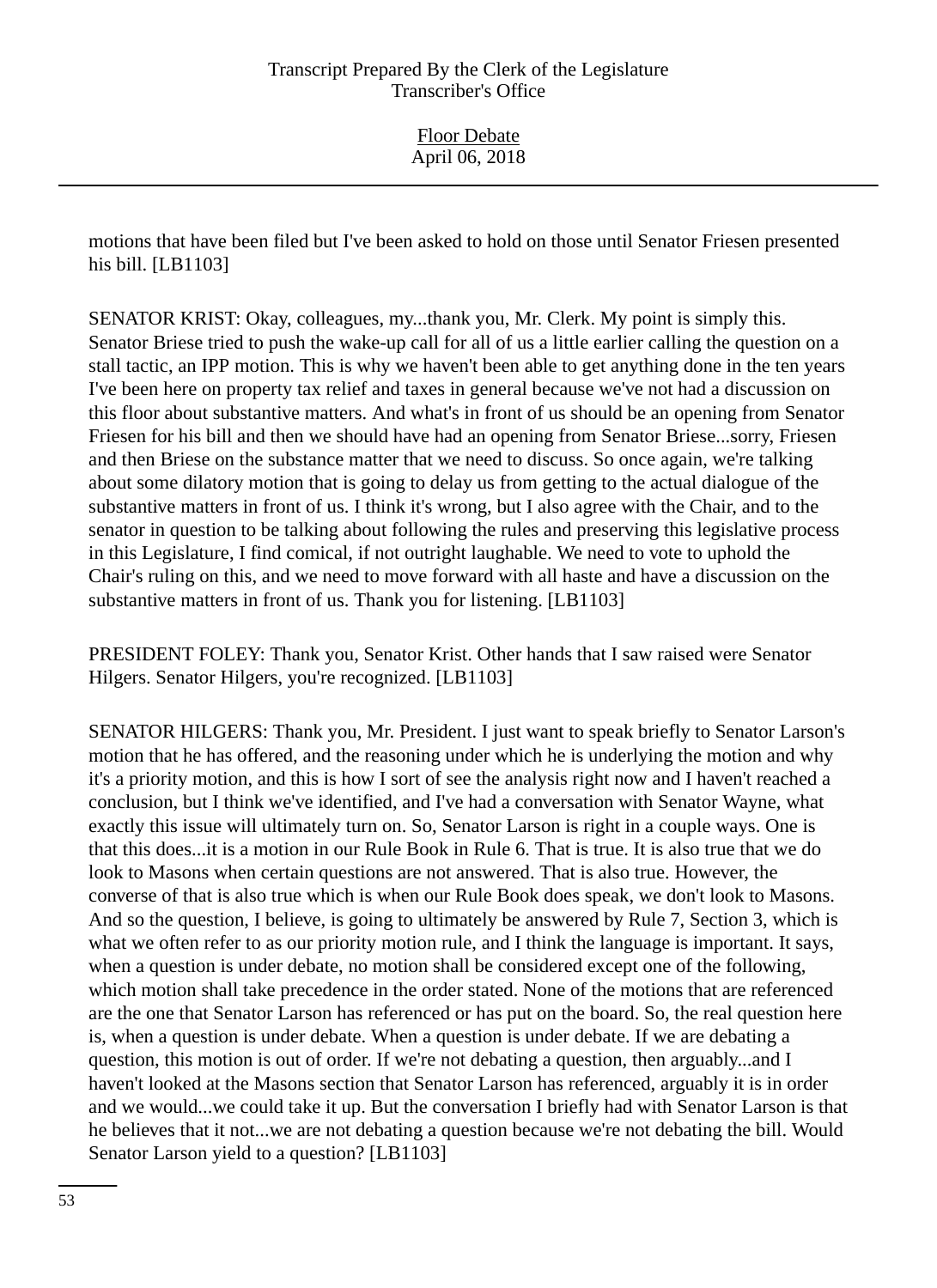PRESIDENT FOLEY: Senator Larson, would you yield, please? [LB1103]

SENATOR LARSON: Yes. [LB1103]

SENATOR HILGERS: So your argument is that...is that right that your argument is we're not...because we're not debating the bill, we're not debating a question. [LB1103]

SENATOR LARSON: Exactly. The introducer has not been...has not introduced the bill yet, nor has the title been read is my understanding, therefore, we are not...how did you phrase it? We are not under the question. How did you phrase that? [LB1103]

SENATOR HILGERS: Debating a question. [LB1103]

SENATOR LARSON: Yeah, we are not debating a question. We are...since none of that has happened, the question has not happened yet, therefore, this motion is in order via Masons, because I would actually say if we had read that, then you could say that almost that it wouldn't be a priority motion as you analyzed, but we aren't debating LB1103 yet. [LB1103]

SENATOR HILGERS: Thank you, Senator Larson. I appreciate that rationale. I'll tell you that I disagree insofar as you're equating question with bill. I mean, I think in other instances, including Rule 6, Section 9, we talk about the question after Final Reading of a bill. I think question is much broader than just the bill. It's hard for me to see that we're not debating a question. We haven't been debating a question but I will continue to listen to this on debate. I am, I think, second in the queue on the substantive matter and I also look forward to talking about the property tax issue here, I hope, pretty soon. Thank you, Mr. President. [LB1103]

PRESIDENT FOLEY: Thank you, Senator Hilgers. I saw Senator Smith's hand raised and then Senator Wayne. We'll go to Senator Smith, then Senator Wayne. [LB1103]

SENATOR SMITH: Thank you, Mr President. And colleagues, I stand in support of Senator Larson's interpretation, and, you know, Senator Krist made a point that this was a stall motion, and every time someone rises to speak on this microphone, it's a potential stall motion, whether you're talking about a bill or you're debating an issue or you're filing a motion, those are all potential stall motions. Look around this Chamber and look at the number of rule books that are out, and if for nothing more than people getting engaged and understanding the rules of this Legislature, that's a good thing. I believe that, you know, Senator Larson's interpretation is wellfounded. I support that motion, and I don't want to speak any further on this. I do want to speak further on the underlying bill, but I support Senator Larson. Thank you. [LB1103]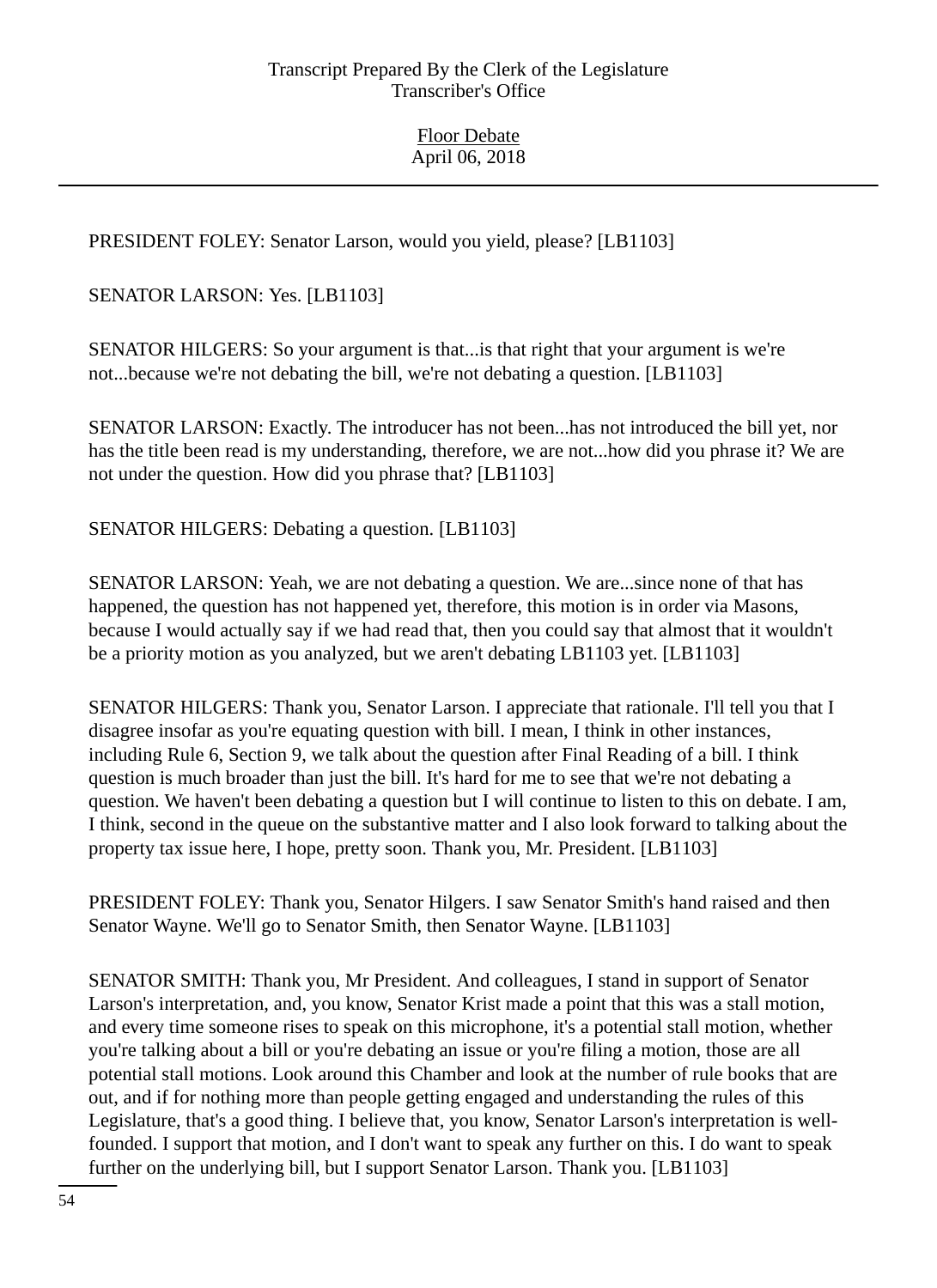PRESIDENT FOLEY: Thank you, Senator Smith. Senator Wayne. [LB1103]

SENATOR WAYNE: Thank you, Mr. President. As we...rules are fun sometimes, the review. The question, I think this is what Senator Hilgers and I are struggling with is Rule 7 says that when under a question...when a question is under debate and the question is, are we in a question, or at least under a question? And I think the answer is, yes, and Masons doesn't apply in this particular predicament because if you look at rules, Rule 2, Section 1, the only time Masons applies is when it's not specifically outlined, or the situation is not specifically outlined in our Rule Book. In this case, I think it is outlined that only certain priority motions are priority motions. So at this time I'm inclined not to support Senator Larson's motion. I think it's not appropriate at this time. I think it's, at a minimum it should be taken up, or at least on the agenda, if it was to be taken up, but I'm going to continue to listen, but I'm not inclined to support Senator Larson's position at this time. [LB1103]

PRESIDENT FOLEY: Thank you, Senator Wayne. Were there other senators wanting to speak to this matter of overruling the Chair? If not, we'll move to Senator Larson for a close. Senator Larson, you're recognized to close on your motion. [LB1103]

SENATOR LARSON: Thank you, Mr. President. Colleagues, I think what you have to realize is there's a simple...obviously, we're in the weeds of the Rule Book, and the question is, no pun intended, whether or not we have started the question. Now, let me lay this out for you. How many senators in here, and we never do it formally like I'm offering to do here, but we ask the Speaker or the President to pass over our bill. That happens all the time. We ask the Speaker to pass over the bill, and that is announced either by the Clerk, or our Speaker will say, we are going to pass over that. Now, that is allowable in the rules. Maybe we haven't been taking the voice vote that is necessary to do that under our rules because we should be at least doing a voice vote, if not a board vote, to get the majority of those voting to pass over. But maybe...I'd assume that's why that motion to pass over is there, so we don't have to make a motion to change the agenda. Now, I know the Speaker can change the agenda, but every other time that that has happened on the floor, I think that we just say, I'd like to pass over it, and we do. Whether that's before the bill starts or in the middle, and if it's in the middle...if there's already questions up there, and we make that motion and we move past it, then that wasn't in order. Every other time we did that in the past, but it's happened before the bill and our President and our Speaker and our Clerk has let us do that. Now, I understand that now is a controversial time to do that, but now it's not allowed. So it's allowed when it's not controversial, but when it's controversial it's not allowed. There's no consistency. And if you're going to say that it's allowed in the other times because we haven't come to the question yet, the bill hasn't started being debated yet, then we aren't on the question. Senator Friesen hasn't opened on the bill. I don't believe the title has been read. How can we be on the question if neither of those two things haven't happened? The title hasn't been read. How can you be on a question of something that hasn't been read? Now I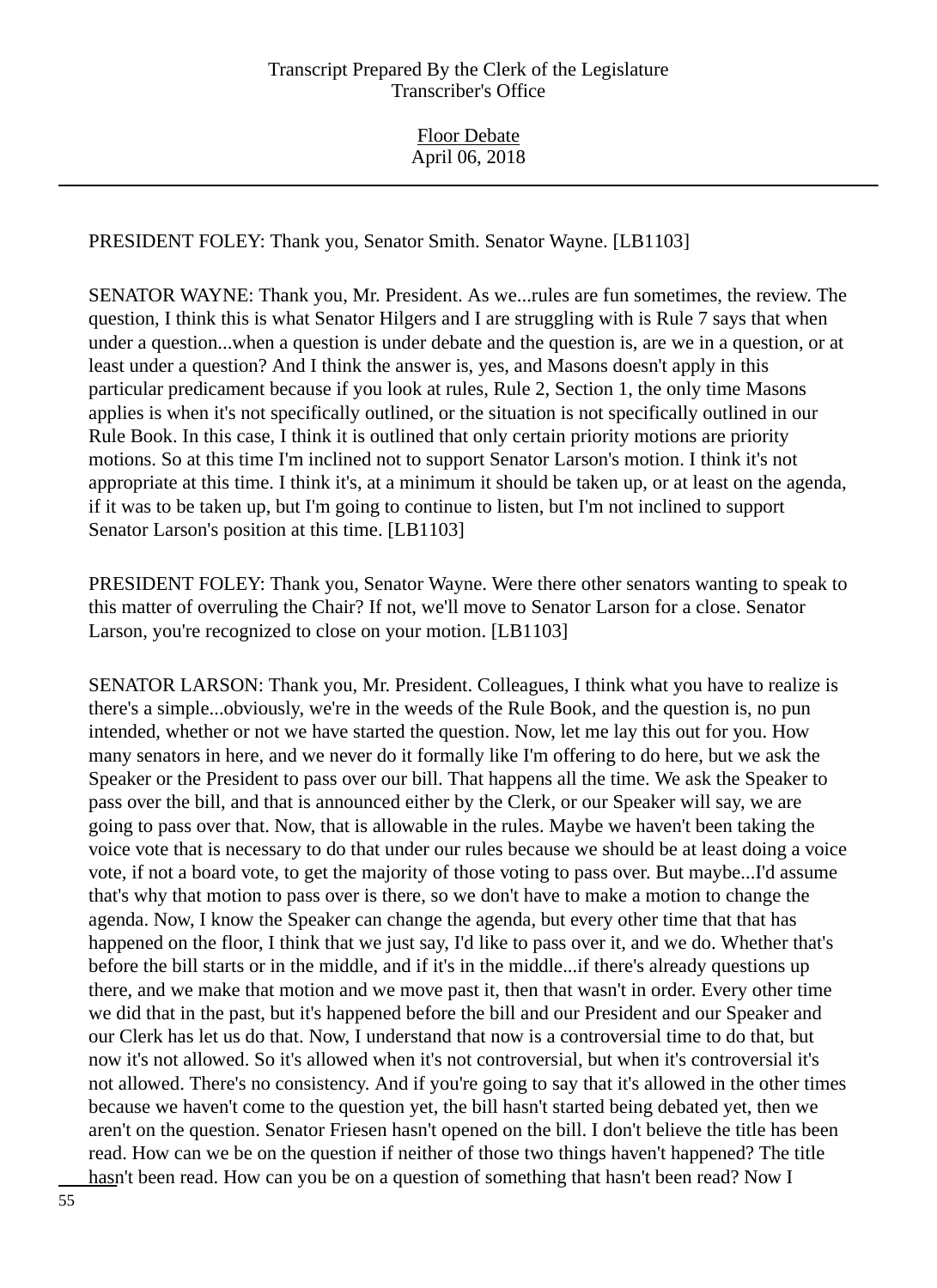| <b>Floor Debate</b> |
|---------------------|
|                     |
| April 06, 2018      |
|                     |

understand that it gets to come on the board, visually we see that, but parliamentary-wise it hasn't happened. So are we going to go kindergarten visual, yes, yes, I see it on the board, or are we going to follow parliamentary procedure of what is the correct way to go about this? I have a feeling I know where this is going to end up, but I would strongly disagree and be saddened by the precedent that that will start. Like I said, we have the visual, yes, we've started the question, but by parliamentary rules have we truly started that question? [LB1103]

PRESIDENT FOLEY: One minute. [LB1103]

SENATOR LARSON: I don't think so. How can you start something if it hasn't been read across? You can't. It's not before us yet. Thank you, Mr. President. [LB1103]

PRESIDENT FOLEY: Thank you, Senator Larson. The question for the body is whether or not to overrule the Chair. Those in favor vote aye; those opposed vote nay. Have you all voted who care to? Record, please. [LB1103]

CLERK: 3 ayes, 29 nays to overrule the Chair. [LB1103]

PRESIDENT FOLEY: The motion is not adopted. Senator Friesen, you're recognized to open on LB1103. [LB1103]

SENATOR FRIESEN: Thank you, Mr. Lieutenant Governor. We finally get to my bill. So now I'm going to continue to talk about school funding, K-12 funding, and I'm hoping that down the road we can have this really good discussion, finally, about property taxes. And the problems it's causing and, finally, I think, a solution to fix it. We have the property ballot...or the ballot initiative going forward to fix property taxes with a 50 percent of your common levy refundable tax credit. It's not my favorite way to fix it. I don't think it's the responsible way to fix it at this time, but if this Legislature doesn't have the guts to do it, then the people will need to speak and tell us to do it. We have avoided this conversation for four years. You could say 30 years. Since I've been here, we've avoided it for these four years. This is really the first time we've had a bill, I think, on the floor where we're actually talking about a bill on property taxes and school funding. Again, my bill is very modest compared to the shift in funding that has gone to schools. We now have 70-some percent of schools who receive no equalization aid whatsoever from the state, and yet, we spend \$850-some million in equalization aid which goes to 20-some percent of schools. And I'm not saying that some schools don't deserve what they're getting, I'm just saying that there's schools out there that deserve more than they're getting. You have schools that are funded less than 1 percent of their basic funding needs comes from the state. And you have other schools that are well over 50 percent of their funding, their basic funding comes from state aid. To me that discrepancy is what's causing us problems. If we had funded schools from day one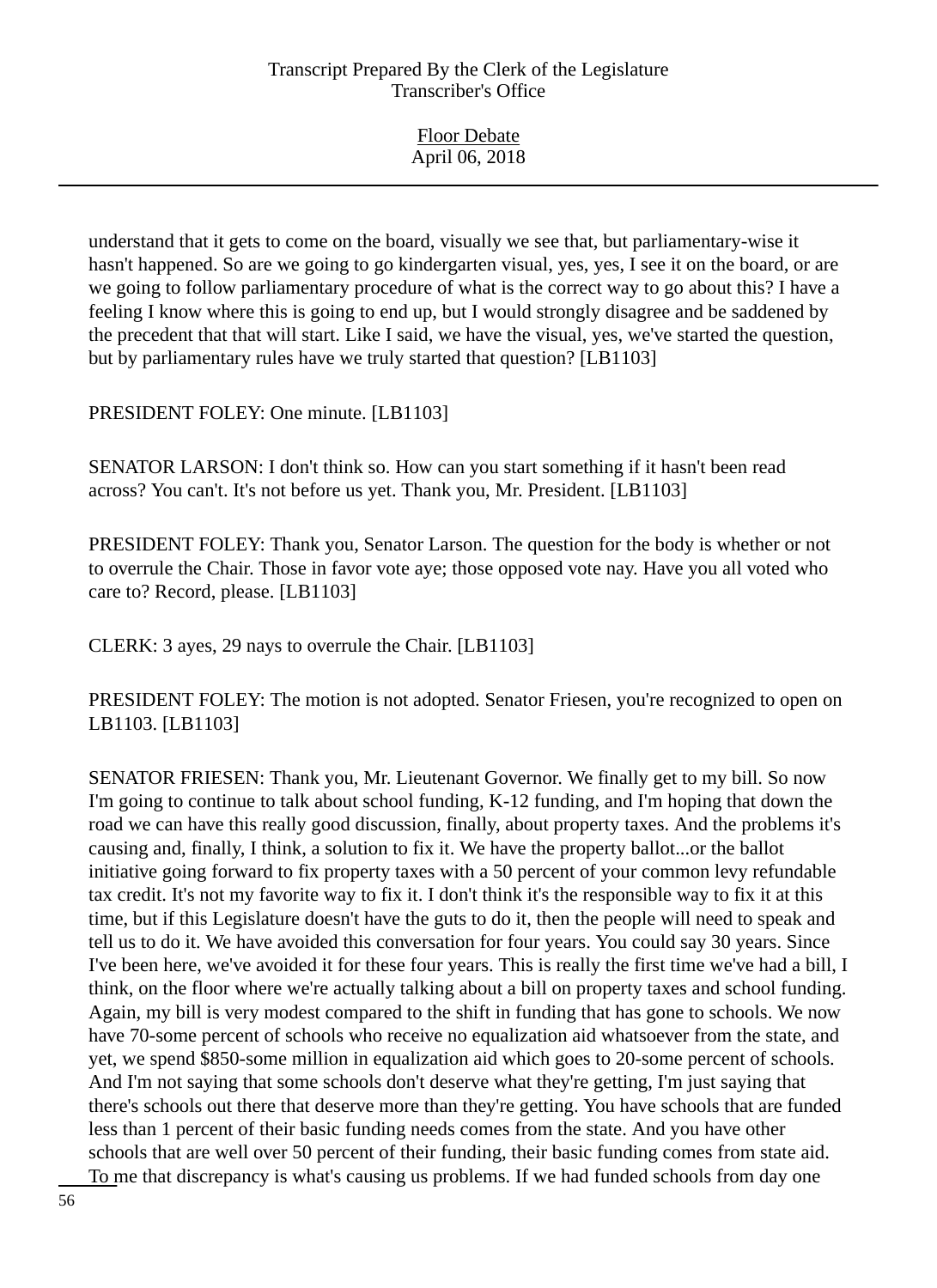Floor Debate April 06, 2018

with General Fund dollars and never done property taxes to fund our schools with, we wouldn't be comparing levies, somebody being at \$1.05, somebody being at 40 cents, somebody being at 60 cents. Instead, we'd be looking at how do we properly fund our education? Is it properly funded? Is it adequately funded? And now we have urban schools looking out in the rural areas and say, well, you guys are only at 60 cents in your levy and we're at \$1.05, you don't need anything, you don't deserve anything, and yet our tax dollars are subsidizing that. And we have a real need in the rural areas for some tax relief right now. For the past 100 years, we've had a population shift into the eastern parts of the state, and it's going to continue to happen if we don't turn this around. And high property taxes are one thing that is causing some of this. It's just hard to sustain a business when you have a tax level like this. And I can put it in real simple terms. You can take a very simple grain farmer if he's growing corn, if you take and add his property tax obligation for an average-sized farm, the property tax obligation he has, and you add health insurance that he has to purchase for himself, and you have just taken up 22 percent of his gross revenue to fund those two things. That isn't the business model that anyone can sustain in any business. We're out of whack. We're trying to compete...our number one industry is trying to compete with Iowa where taxes are \$20 an acre. Missouri, they're at \$8 an acre and we're at \$50 to \$100 an acre. That is our competition, and now we're supposed to compete on the international level when we're fighting over NAFTA, the TPP, China trade negotiations. We are going to be in trouble if any of these things happens. And right now, the ag economy is taking a big hit, and yet we continue to increase the property taxes that we're subject to. And 68 percent of it in my county is school districts, and unless the state meets its obligation to fund at least some portion of the basic funding needs of a school, we're going to continue to see this increase. We have property taxes overall increasing anywhere from 3.5 to 4.5 percent a year. So when you want to give me a 2 percent refundable tax credit, that's not a tax break. You're slowing down my increase. We have a tax problem, and we're not going to address it if we do not raise some dollars. Whether this was the right number in Senator Briese's bill, or funding LB1103 in mine, or at some other number, we need to pick a number. I'm open to suggestions. I've always said I've been open to working with the Governor. I'm open to working with anybody that honestly wants to address our property tax problems. So far, we don't seem to have that ability to do that yet. We talk about a lot of things here. We talked about property taxes. Have we done anything? Not really. We've put a little bit money in the Property Tax Credit Relief Fund. That's something. But we are having a crisis, and it's how we fund our K-12 education, and who has to pay that bill. And so when I continue to look at how we're going to address this, I'm open to any suggestions. I'm open to any levels, but at some point we have to come up with a number. We have tried modeling in numerous different ways taking the Property Tax Credit Relief Fund, and when I do that, I either hurt an urban district or I don't help the rural districts. So I've said I won't do that. So I'm committed to raising funds for LB1103, whatever it takes. It gets fully funded at 25 percent of basic funding needs, which is what I call a modest \$190-some million dollars out of a \$1.2 billion shift that's happened over the last ten years. So I think it's a very modest solution yet, but I think it's a viable solution, and I'm not afraid to say that I'm willing to raise some taxes.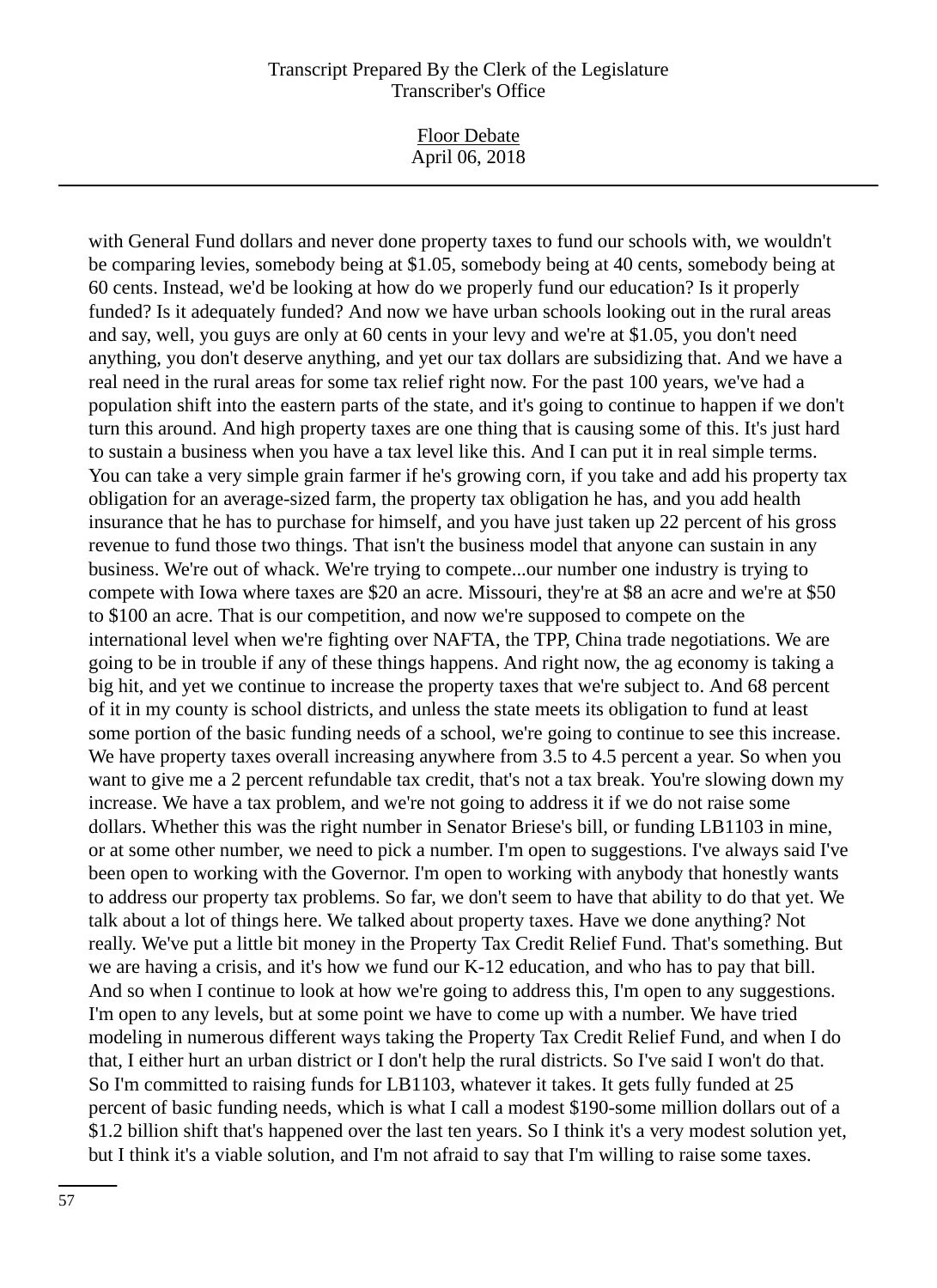And if we don't want to address property taxes, then that's a question that should be answered. But we can't address this without raising some funds. We've all...we've been cutting our spending. We've been cutting budgets these last two years. We've tried to be responsible. We've held state spending down, but we have not done anything in the last two years for property taxes. And our property tax costs continue to go up for the urban as well as the ag districts. The same problem is happening in the urban areas now with land values slowly dropping, that tax shift is coming back your way. So you've got young people that you're trying to attract back. They're coming in and buying a house, and if their property taxes would go up at the rate mine did, ten years ago, they would lose their house because of property taxes. We need to address how we fund K-12 and the state needs to accept more responsibility in that effort. We can talk about spending efficiencies, making some cuts somewhere, but that's not part of this discussion. We can have that discussion some other time. Right now, I just want to see the shift happen so that it gets back to where it should be. I'm not asking for more. I'm not asking it be done in one year. Senator Briese's proposal doesn't even accomplish it in one year. If you look at LB1103 on its own, it would still take a lot of years to accomplish even if we continued funding it. [LB1103]

PRESIDENT FOLEY: One minute. [LB1103]

SENATOR FRIESEN: Thank you, Mr. Lieutenant Governor. So if we fully funded LB1103 to where my intent was to go, it would end up costing around \$1.1 billion. That's where we would be funded at 75 percent of every school's basic needs, and at that point I think that shift that we've had would be corrected, and the state would finally be accepting its obligation for K-12 funding. Thank you, Mr. Lieutenant Governor. [LB1103]

PRESIDENT FOLEY: Thank you, Senator Friesen. Mr. Clerk. [LB1103]

CLERK: Mr. President, the first amendment to the bill, Senator Friesen, I have AM2439 with a note, Senator, that you wish to withdraw that and offer as a substitute AM2808 by Senator Briese. (Legislative Journal page 1404.) [LB1103]

SENATOR FRIESEN: Yes, that's correct. [LB1103]

SENATOR SMITH: Object. [LB1103]

PRESIDENT FOLEY: Objection has been heard. Senator Friesen, at this point it would be appropriate if you would make a motion. [LB1103]

SENATOR FRIESEN: What was that? [LB1103]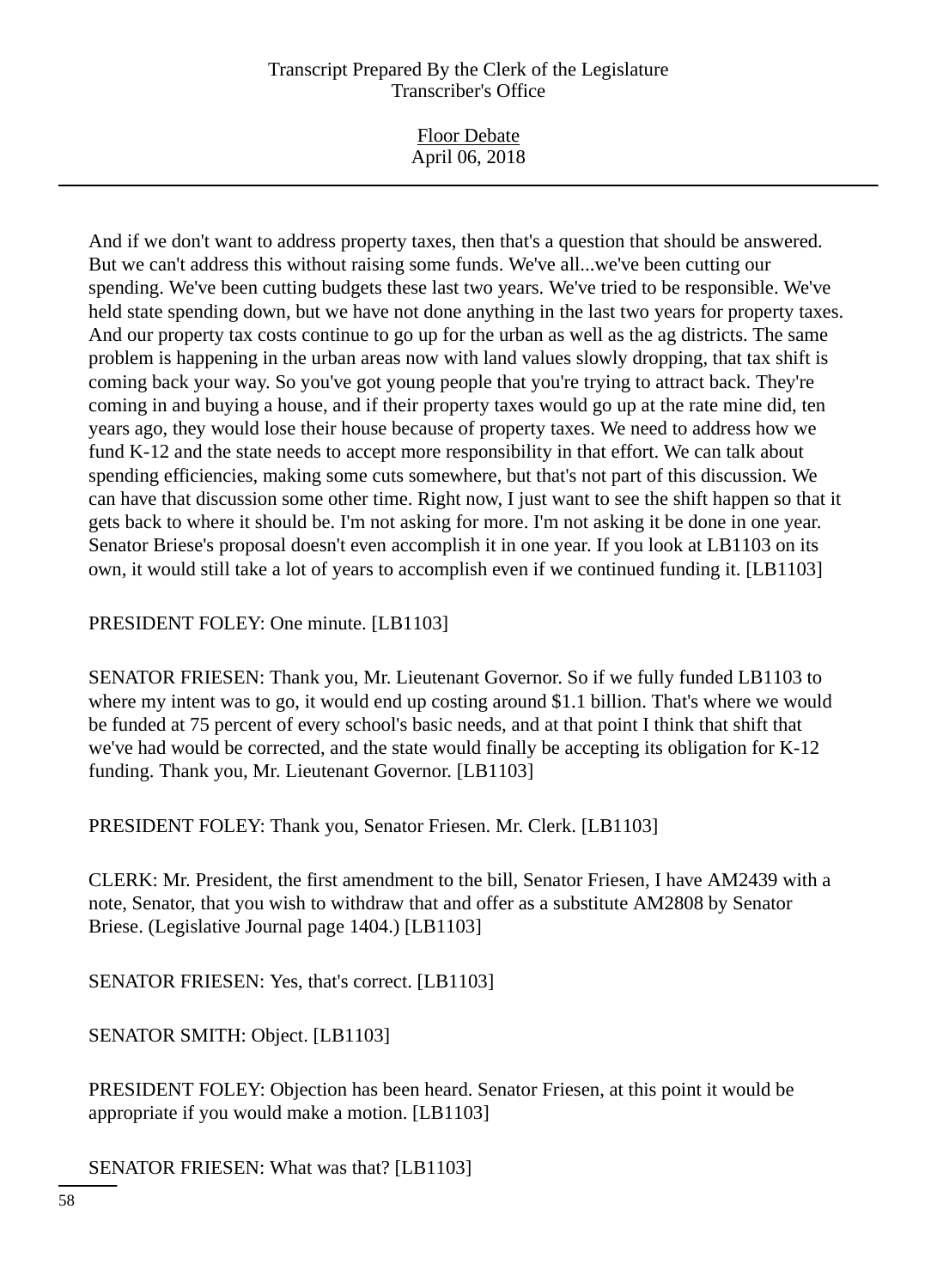PRESIDENT FOLEY: In order for that amendment to be substituted, you now must make a motion to do so and it must...it would have to go to a vote. [LB1103]

SENATOR FRIESEN: I say... [LB1103]

PRESIDENT FOLEY: I'm sorry, Senator Friesen. [LB1103]

SENATOR FRIESEN: Repeat what you asked me. [LB1103]

PRESIDENT FOLEY: Would you come to the desk, please, Senator Friesen? Senator Friesen, you're recognized for a motion. [LB1103]

SENATOR FRIESEN: I would move that we substitute Senator Briese's amendment for mine. [LB1103]

PRESIDENT FOLEY: Thank you, Senator Friesen. The motion is to make a substitution of AM2808, Senator? Is that the one you wanted to...? [LB1103]

SENATOR FRIESEN: Yes, sir, that's the one. [LB1103]

PRESIDENT FOLEY: AM2808. Mr. Clerk. Members, what's up for debate is whether or not to substitute AM2808 for the amendment that Senator Friesen had filed. We're going to proceed to debate that by using the queue that's in place. Senator Hilgers, you're first in that queue. [LB1103]

SENATOR HILGERS: Thank you, Mr. President. This might be my only time, opportunity to speak, so I'm not going to speak on this particular motion to substitute. I'm going to speak as to the merits of the issues before us which I see are two. One is, LB1103 which is Senator Friesen's underlying bill as well as LB1084 which is, I guess, the motion to substitute would substitute that bill into this particular amendment or substitute the amendment. I have problems with both. I mean, I think fundamentally I believe we're taxed too much here in Nebraska. Our property taxes are too high, as Senator Briese knows, Senator Friesen knows. Our income taxes are too high. Our wireless telephone taxes are too high. Everything is overtaxed here in Nebraska. So, fundamentally, when I ran for office when I hear from my constituents and they talk about economic anxiety, they're talking about jobs, wages, and taxes. Their ability to feed their family, save for the future and help do what's best for them, their family, their communities. And I think when we take more of their dollars, I think we ought to do it very rarely, it would mean increase that tax burden. We ought to do it very thoughtfully, and the way that I sort of approach this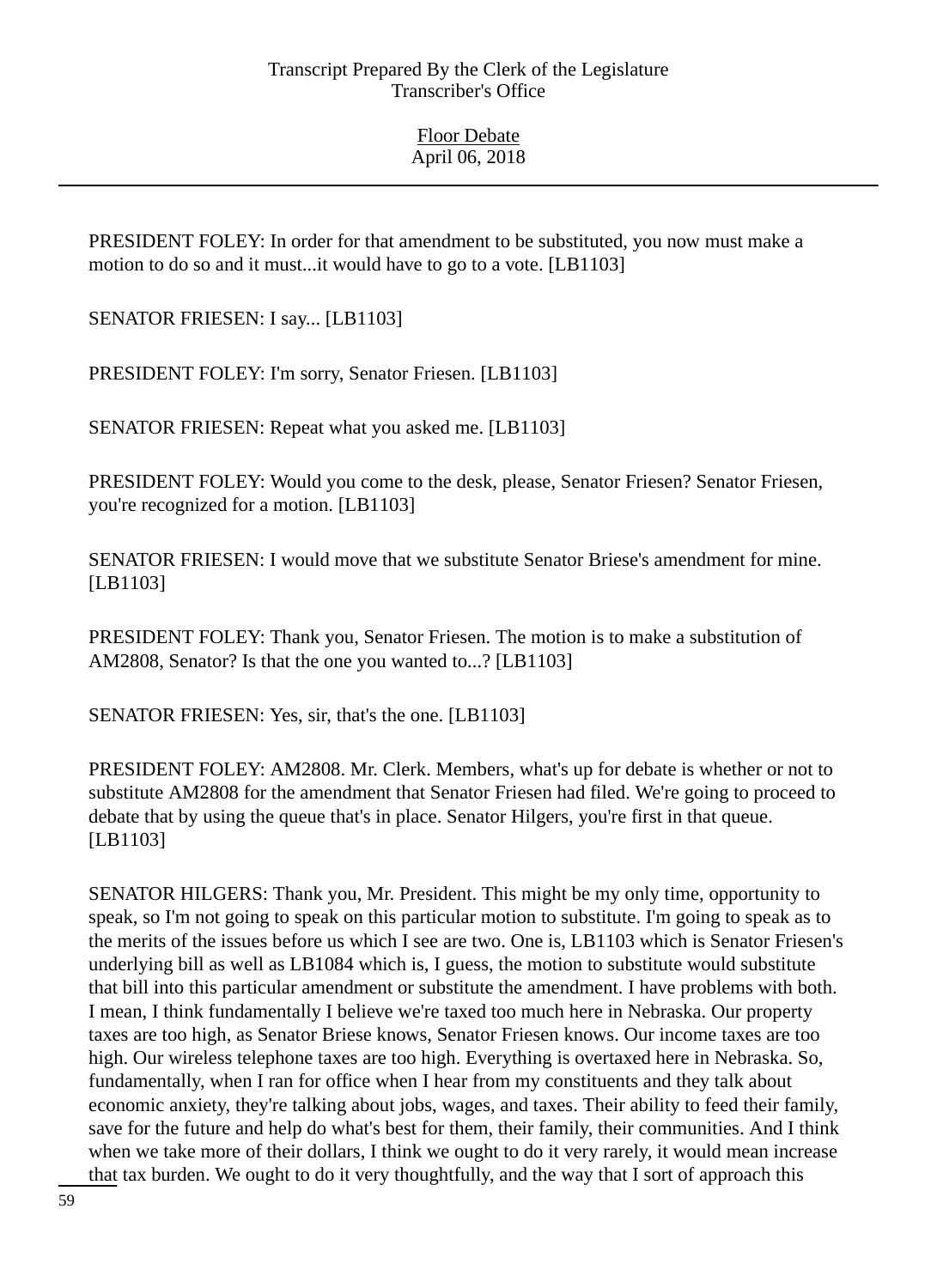Floor Debate April 06, 2018

problem of property tax burden and some of the rising costs of the local spending that we have, is sort of very similar to how any business owner or any family might approach a particular issue. I think it's a very simple or straightforward decision tree, that albeit in this particular context, is complex to apply, but it's a pretty simple decision tree. I mean, first you want to determine what is it exactly that we're trying to do? What is our mission? First-class education is part of it, protecting our water rights is part of it. But what are we trying to do is the first question. The second question is, what does it cost to get there? What do we need to spend to get there? And as part of that we need to understand where are our tax dollars going? The dollars that we're currently collecting. And understanding, are they going to our mission? Are they going to things that they ought not to go to, so as part of that discussion from a state perspective, thinking about unfunded mandates. Right? What impact does that have on our local property tax burden, thinking about how many taxing authorities we have. Do we have too many? Seems to me that we probably do. And how does that drive the property tax problem that we have? The problem that Senator Friesen has noted, and I agree with the problem with our state aid formula insofar as over 100 of our school districts aren't receiving state aid for a constitutional obligation that we have. Those are real problems, and they're real questions that we ought to address. But the last question is, how do you raise the money to meet the mission that you've set? But I think those go in a particular order. You don't start, in my view, going towards the dollars and how do you raise them first. You need to understand what is it going to take to get there, and how are you wasting money, and how can you streamline things? In other words, if I'm in my own particular family, if my wife and I if we're struggling to pay our bills, the first thing we don't do is just go out and grab the credit card. We understand what we're spending our money on and where we can do better, where we can spend our money more wisely and what priorities we have and what things we can cut our dollars on. We don't go straight to the credit card. So here, I completely understand where Senator Briese's coming from on LB1084. I deeply appreciate the work that he has done. I know he's worked with a number of stakeholders. I know he hears, like I do, from my constituents, the problem of property tax. But in my view, the question has to be answered in a particular order. And the first...and we are skipping to the last part of this particular analysis. We're skipping to say, let's put more money into the system without understanding where it's going, where we're wasting money, where the inefficiencies are. And the problem is that when we start to do that, one, we've added an additional tax burden on our citizens, which I believe is unfair. But two, when you don't solve those first-end problems, we're going to be back here in a couple years from now. If we're not understanding the drivers or the cost increase... [LB1103 LB1084]

PRESIDENT FOLEY: One minute. [LB1103]

SENATOR HILGERS: Thank you, Mr. President...we're not understanding and appreciating the cost drivers, if we're not actually making priorities, if we're not cutting where we could cut at the local level, then we will be...we are more likely than not and almost certainly going to be back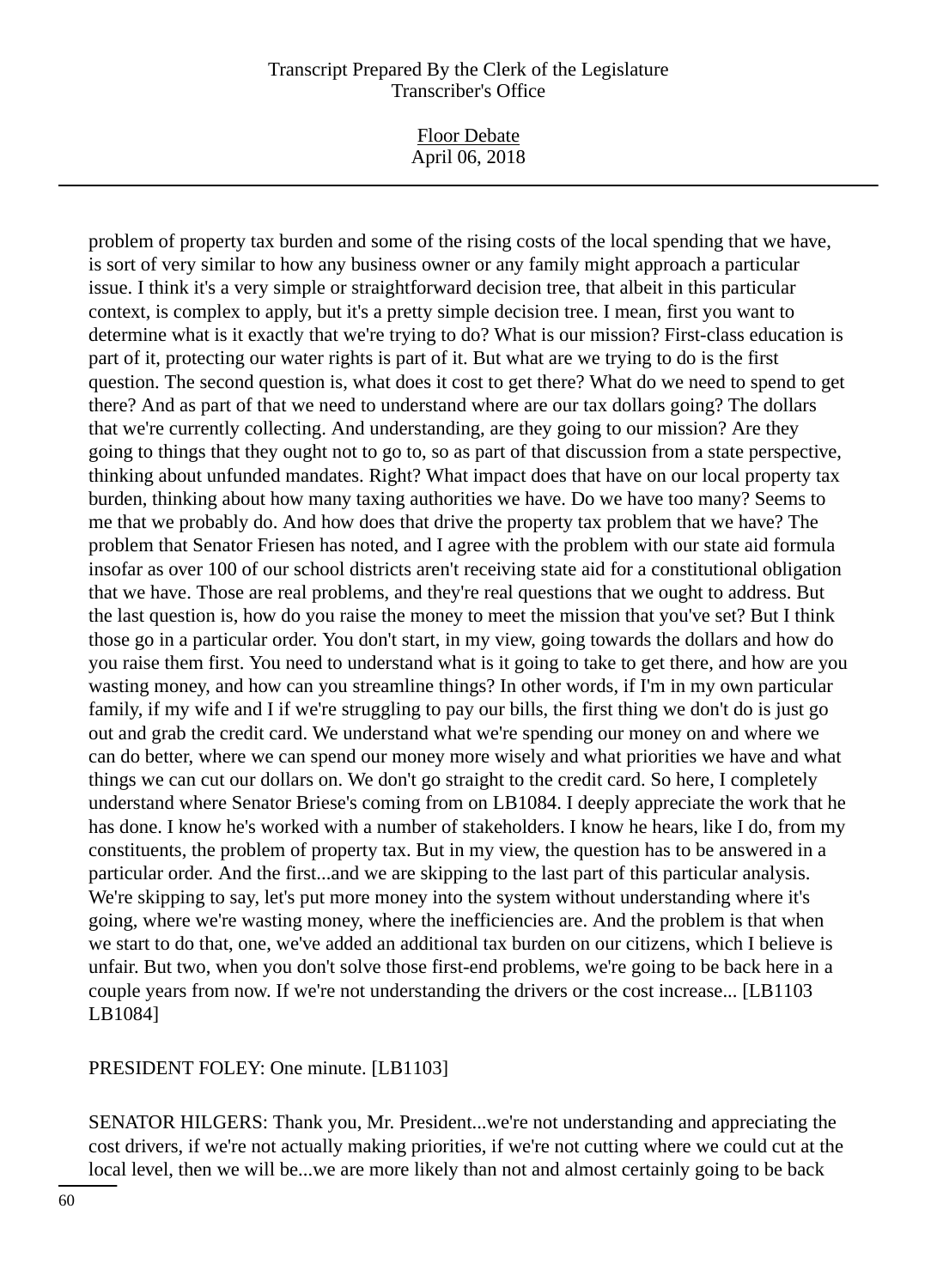| <b>Floor Debate</b><br>April 06, 2018 |
|---------------------------------------|
|                                       |

here some day. And then what do you do then? You raise more taxes, force more people to think about leaving the state of Nebraska? In my district there are a number of retirees on fixed incomes, many of whom are thinking about leaving the state because they're taxed too high. Let's have a conversation about the local spending, how we can make it work better and be more efficient. How we can remove some of those burdens, but let's start there. Thank you, Mr. President. [LB1103]

PRESIDENT FOLEY: Thank you, Senator Hilgers. Mr. Clerk. [LB1103]

ASSISTANT CLERK: Mr. President, I now have a priority motion. Senator Brasch had moved to bracket the bill until April 18. [LB1103]

PRESIDENT FOLEY: Senator Brasch, you're recognized to open on your bracket motion. [LB1103]

SENATOR BRASCH: Thank you, Mr. President, and colleagues, we have a situation happening here. And I'm not going to reread every single property tax reduction bill that I have attempted to. I've attempted to go into education and trying to work with my colleagues both urban and rural. It's been done before I was even here. And I feel like this bill basically, you know, we're being led down a path to believe that something great is about to happen for property taxes in our rural communities. I highly doubt it with this bill. It's basic economics 101. If you look at what the underlying bill here, the proposal to raise taxes, to lower taxes, it's not there. Every time you raise someone's taxes, at the end of the day the consumer, we, the people, will make up the difference. We want to end sales tax exemptions on so many things, and guess what, ag producers, I'm one of you. We will probably see it first. If you look at the little chart we have when you first came here on who the senator is and where they're from, and you take a look at rural senators and urban senators on where they're from, I've counted at least 22 or more nonag senators. So at the end of the day when you decide to erase the board, start at the beginning, take away exemptions, raise sales taxes, and you look at a drastic going from 0 to 60 or 60 to 0, I think there's going to be collateral damages. And I'm just so afraid it is going to be rural Nebraskans, like myself. I live and feel your pain. We live and feel your pain. In our district, it's happening. But the property taxes that we tried to shift and to realign eight years ago, it didn't get any traction. And now you believe that by increasing, you know, these taxes, removing exemptions, I do believe at the end of the day, sad to say, and I...not sad that I won't be here, but the people who are going to fill these seats next year in this body are going to look at how will that shift take place? And I believe it will take place where the majority, and I learned this going to...toe-to-toe with the NRDs, where the majority of people live, that's where the wherewithal follows. When you have a minority of individuals, 1 percent of the population is rural in our state. One percent and when it comes to going to the polls or going to the floor, I believe we have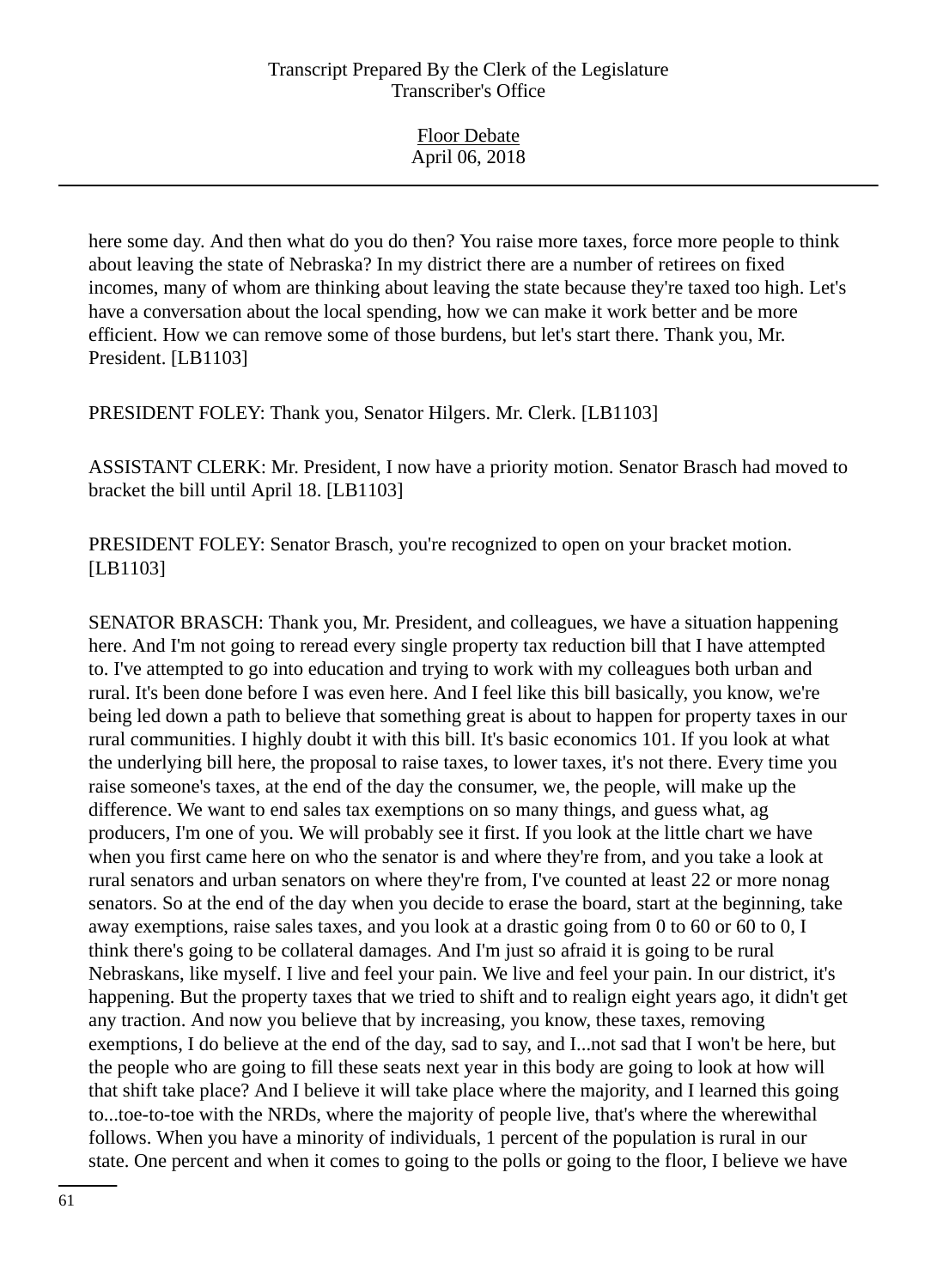Floor Debate April 06, 2018

a huge, steep, uphill climb on this, and that's what's been happening, year after year. And plus for our 19 rural senators, or whatever number we have, in my experience we've all been like herding cats. This group thought that first there was the gang of 12 and then the gang of ten and numbers shifted and who knows, you know, what the next body will see, but we couldn't get together on one page. Now, getting together on one page saying remove exemptions, tax services, let's do everything we can so it will come back to property tax, which will solve the problem, I believe if we would have done something, what I did was too little too late is what I've been told. Well, I believe if you do a little and eventually you'll get to the place where we need to be, and if...perhaps we would have done this when the then Appropriations Chair, Lavon Heidemann, and those before him, Senator Kremer, was trying to make corrections in the system, no one followed their course. So I don't expect anyone to follow my course here, but in my eight years I have not voted for a tax increase, and I do believe that eventually this will all come back to agriculture. And as Ag Chair, I cannot see that we will be able to get ourselves out of the ditch on this one. And you look at everyone that's going to be affected this. We tried to work with, and I've said it before, we have the Tax Modernization Committee. We met multiple times in joint committees with the Department of Revenue, with the Revenue Committee, with the Education Committee, with the Appropriations Committee. We met with others ongoing, specialists, experts, town halls, trying to solve something that eventually always pushes away at the end of the day for the needs of agriculture. It just doesn't make sense to me. You know, where were the people in here then voting for 75 to 65? I couldn't get it out of committee. I was then...I believe, Speaker Hadley was Revenue Chair, and you could...he said, my bill wasn't the only bill that wanted property tax relief. There were others, I believe Senator McCoy. There were countless others that asked for the same thing, and now what we're saying is we're going to grow our tax base, grow the tax base by simply digging deeper into the pockets of the people we serve to pay for all this at the end of the day. I believe a study comes before increasing taxes to know what we need to ask for. And again, I have not seen historically where any time we've fed TEEOSA, that it has made a permanent fix in the increasing of property taxes. It has gone up. The facts, the figures are there. The history's there. The dynamics of rural Nebraska and of the urban, the metropolitan side, you know, Omaha and others is, yes, we can work well together, but when it comes to doing the math and doing the votes, that's why this is moving ahead is because the farmers are going to end up paying for it. The end of the day we will, guaranteed. We always have, we always will. You think when you take away an exemption we're not going to be paying for that? You think by increasing our taxes we're going to be attractive to others to come to Nebraska when we're already taxing veterans and our retired people, our seniors, more than others in our surrounding states? Yes, we are, you know, next to states that tax less, but we tried to introduce a bill last year, I did, LB338, where we would adopt taxes for income based, but no, you couldn't get people behind that either. But now everybody, you know, wants to join in and let's increase taxes here. Let's...sales taxes, exemptions, and you're not recognizing that's out of your own pocket, that's out of the pockets of the people you serve. Taxing services is...services are income. So you're paying an income tax and another tax. When we need to address property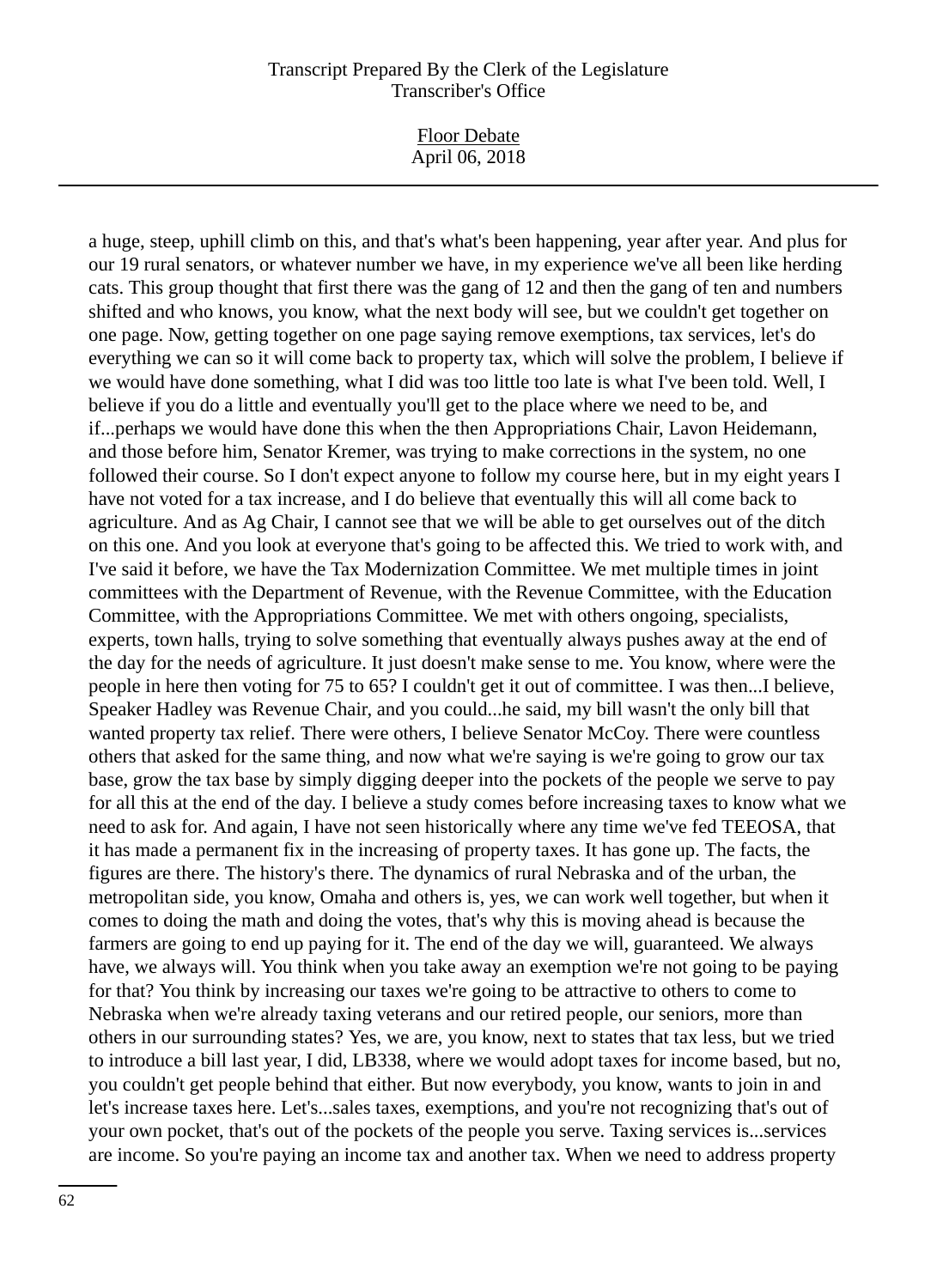| <b>Floor Debate</b> |  |
|---------------------|--|
| April 06, 2018      |  |

tax, we need to reduce spending. And we just have not made enough cuts yet. And when you look at the taxes you pay on your statement, individuals need to look at where is that money going. We tried to reduce spending. We had a bill also to cut...restrict people to 3 percent, but, no, you couldn't get the community colleges to go behind it. No, you couldn't get municipalities to go behind it. No, you couldn't get the...you know, and you look at every one of those taxing entities, and they only want more. So that's why I object to this bill... [LB1103]

PRESIDENT FOLEY: One minute. [LB1103]

SENATOR BRASCH: ...because I love agriculture. Because I know at the end of the day the numbers aren't there for us to end out on top, and that's why I do support the slow and steady 10 year plan to where we get into a better situation with our cash reserve, and we can do more. And I challenge this body to do more, but don't do more taxes. Thank you, Mr. President. [LB1103]

PRESIDENT FOLEY: Thank you, Senator Brasch. Mr. Clerk. [LB1103]

ASSISTANT CLERK: Mr. President, the Rules Committee will meet now under the south balcony. [LB1103]

PRESIDENT FOLEY: Thank you, Mr. Clerk. Proceeding to debate. Senator Baker. [LB1103]

SENATOR BAKER: Thank you, Mr. President. I oppose the bracket motion, and I support LB1103 as well as the impending AM2808, which has elements from LB1084 on which I was a cosigner. I don't know how I'm categorized, but I'm categorized as one of the urban senators and one of the rural. I think I probably have one foot in both of them. I represent part of Lincoln, but also represent all of Gage County and a good part of southern Lancaster County. Most of my career was spent in areas that I would describe as rural. We all pay taxes. We pay sales taxes, we pay income taxes, we pay property taxes if we own any property, and even those who don't are probably impacted by property taxes if they're a renter and that's going to be reflected in their rent. So it's a question of proportionality. How do we want things ideally be paid, in what balance between sales, income, and property. What do we hear from people on the campaign trail? You know, listen to the people who are running for reelection or those who are running for open seats, and what are they going to say almost invariably, they believe the biggest problem is property taxes. There's a party-line slogan that goes that a tax shift is a tax increase. That's not necessarily true. I think Senator Friesen alluded to that. If you'd increase two of those things and reduce one, and the net balance is zero, you know that could be considered to be a neutral measure. Since early 1990s people in Nebraska have talked about the three-legged stool with regarding the funding for public schools. That idea of a balanced-legged stool was, really has never been achieved. It was an ideal, a goal to move toward, but whenever any kind of adversity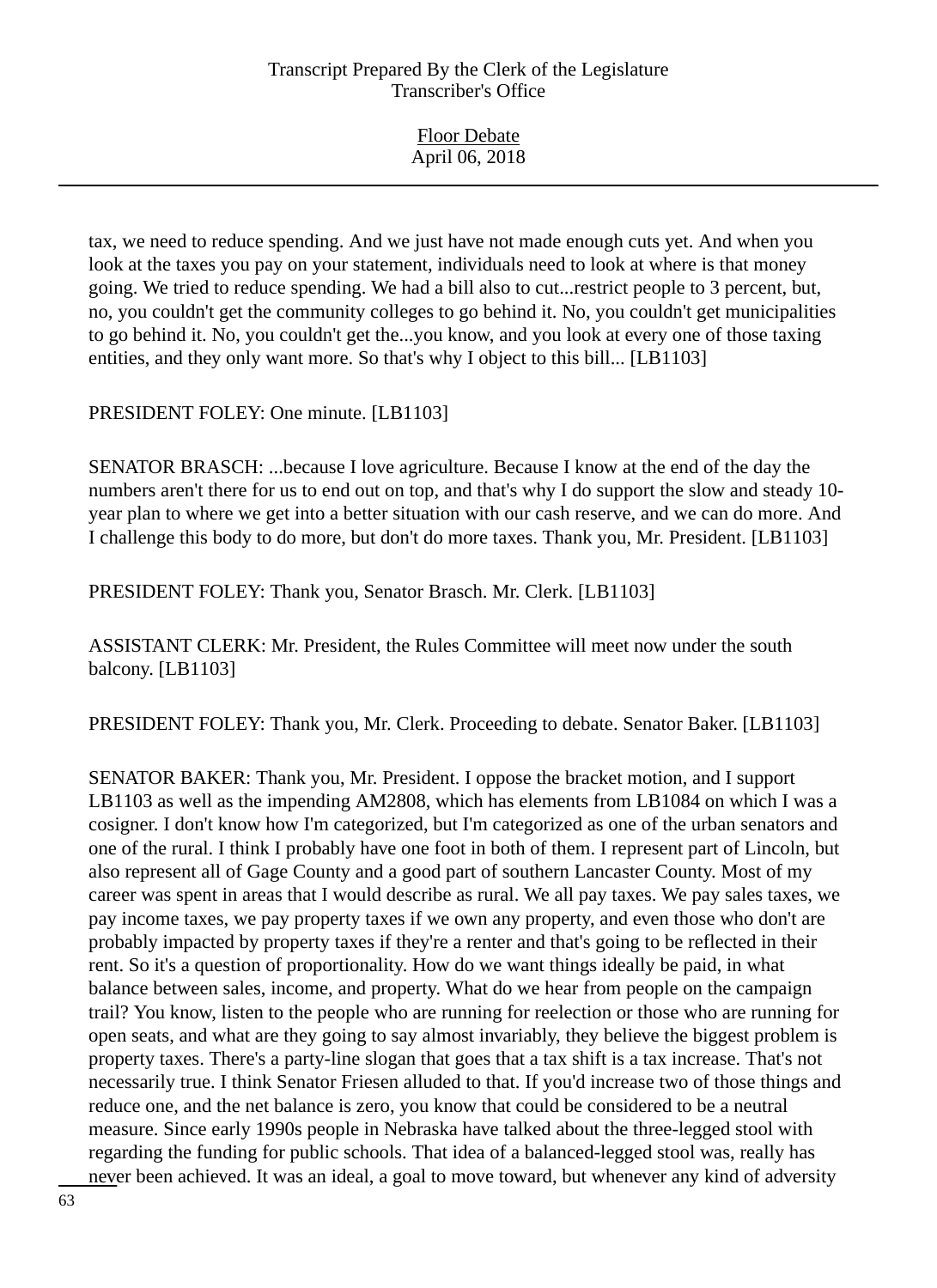came up, whether it was the dot.com versed in the early 2000s, the recessions later in the first decade of this century, things fell apart as far as moving toward the three-legged stool. Reference was made in earlier testimony about, hey, we've increased TEEOSA, and yet school spending continued to increase. Remember, there's two kinds of caps. There's a property tax lid and there's a spending authority lid. I've seen years when there was zero basic allowable growth rate. Some districts are backed up against a property tax cap. Some are backed up against the spending lid, and some backed up against both. So what happens in which there was not 2.5 percent growth, basic allowable growth rate, and then that went off and people had money. What happened? Well they've been deferred spending. You know, repairs. I said, we'll have to put that off for a year. Purchasing school buses. I know the school district just south of here that has 24, 71-passenger buses. They run out the routes every day, plus a number of special ed, smaller vehicles. So you can't go very many years without purchasing a bus until you've got a real problem. Things like advancing in technology, oftentimes will be put on hold. Textbook purchase would be deferred. What I like about LB1103 as amended by AM2808... [LB1103 LB1084]

PRESIDENT FOLEY: One minute. [LB1103]

SENATOR BAKER: Thank you...does not wreak havoc with regards to the funding for our public schools. Other tax relief measures have been introduced this session. One would drastically reduce state revenue, and the other makes the assumption that tax cuts will bring on such prosperity that our state revenues will increase and pay for the tax cuts. I don't see either of those proposals working. You know, if I were to look at this cynically, I would say that the real goal here is to drastically restrict local spending. And we looked at our budget process looking at what the Appropriation's Committee did, there's not much left to do in cutting spending at the state level. We dipped into the cash reserve, so the bulls eye is on local spending. Few people have been honest enough to admit that openly. Senator Linehan has alluded that. [LB1103]

PRESIDENT FOLEY: Time, Senator. [LB1103]

SENATOR BAKER: Senator Hilgers did. [LB1103]

PRESIDENT FOLEY: Time, Senator. [LB1103]

SENATOR BAKER: Senator Brasch did. Did you say time? [LB1103]

PRESIDENT FOLEY: That's time, Senator. [LB1103]

SENATOR BAKER: Thank you. [LB1103]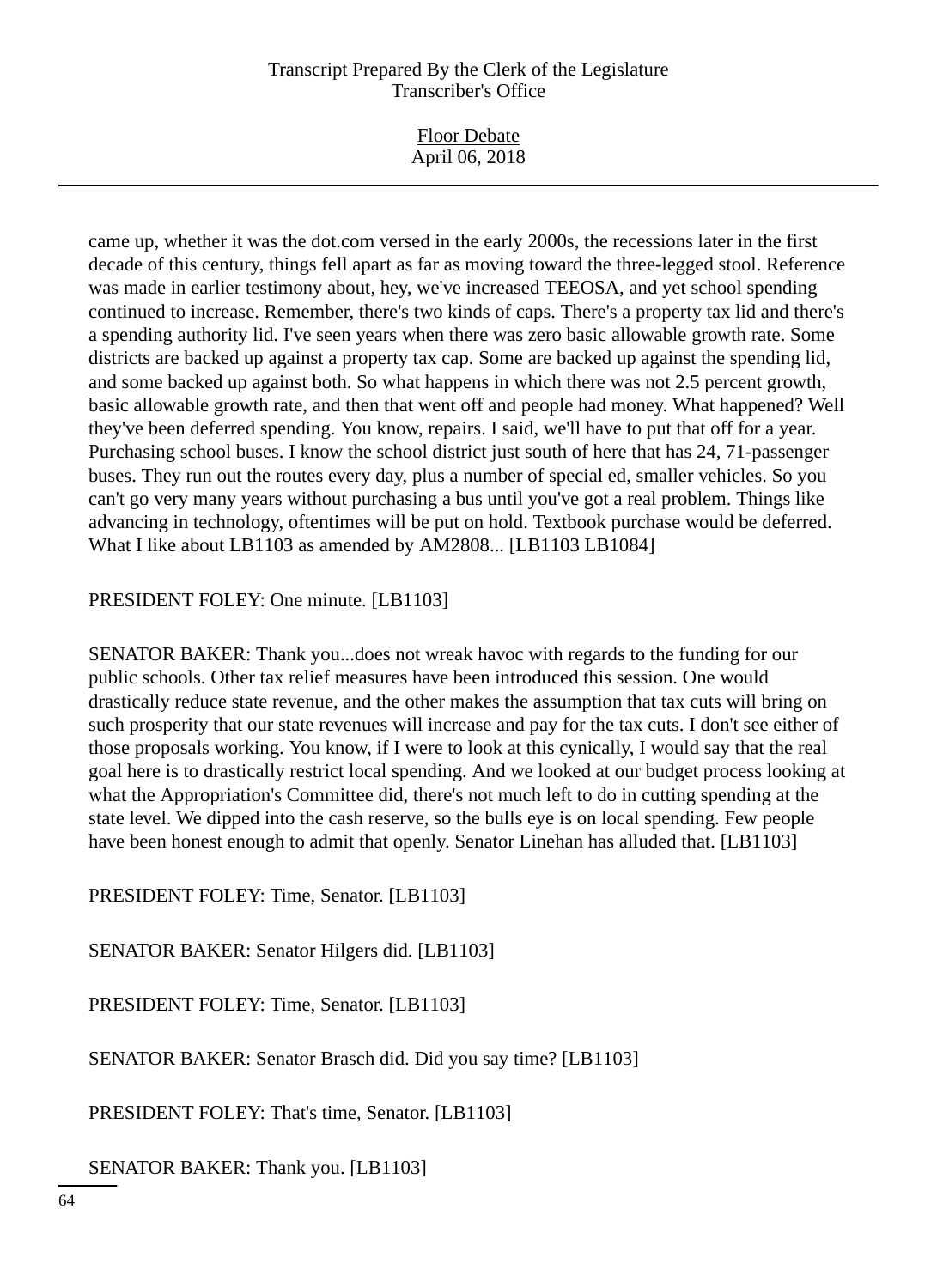PRESIDENT FOLEY: Thank you, Senator Baker. Senator Kuehn. [LB1103]

SENATOR KUEHN: Thank you, Mr. President, and thank you, colleagues. Here we are on day 56, our second day of actually discussing the property tax issue, which by the way was on day 53. I continue to be amazed and frustrated and annoyed by the fact that for this year we can get a budget to the floor by day 40, arguably, the most complex piece of legislation and the most complex policy issue that requires the greatest amount of diligence and work by a committee that meets five days a week. We can get to the budget to the floor by day 40, but here we are in my fourth year in the final days of a session trying to cobble together some sort of property tax plan that nobody likes, has enough for everybody to hate something, nobody's really in love with it, and then the rhetoric starts. So we're back to the same old game. So just like any good strategist on the field, you run out the clock and you force the hand. You hope to force an error of the opponent. You hope to force a play that will give you just a little bit of an advantage so that you can achieve and advance your own individual parochial interests at the cost of somebody else. So if it sounds like I'm not saying a lot other than platitudes, it's because I'm not. Because I don't have anything to say in terms of support or opposition. We all know there's plenty of people in the queue to talk for the next 45 minutes. We'll never vote on this bracket motion, so frankly it's a waste of breath to take a position on it. It will disappear. We'll all go home frustrated, and nothing will happen again. And so we trot out the same old axioms that we heard a few days ago which is, this is the last train out of town for property tax relief. I don't understand why. Everybody walked into this session knowing that property taxes were the number-one concern of constituents, rural and urban. Why it took this long to get anything to the floor, why these weren't the first hearings scheduled, why these weren't the first things advanced to the committee, and mine is working on our state budget, this wasn't one of the top priorities we were all collaborating on again is absolutely beyond my comprehension. And there's blame to go around. There's blame within this Chamber. There's a lot of blame outside the glass. I'm tired of getting e-mails from constituent groups that say, well, a vote against this is a vote against property tax relief. I've been around cattle for 43 years and I know BS when I see it, and I'm tired of it. Vote for this is a vote against schools. Really, come on. We don't get anywhere because we go down to bumper sticker, political platitudes and try to outgame each other on a vote that may or may not be for this political constituency or group. And we look at policy breach, quite frankly, the stuff coming out of Platte Institute is just about as bad and biased as the stuff coming out of Open Sky and I don't know who the heck to believe. It's all garbage. We're not talking to each other. We're not putting aside our own individual parochial interest. I'm a farmer, I pay property taxes, too, but I also use emergency services. I also want a good school. We act like money is the equivalent to everything, and nobody is listening to what Senator Linehan is talking about the fact that our kids are coming out of high school and they can't do basic math and read. I don't have to deal with this on the legislative level anymore, and there's a part of me that is really relieved to look at the calendar. I know that I only have to listen to this for five more days. But the people of Nebraska expect something, and so I'm sitting here on my high horse with the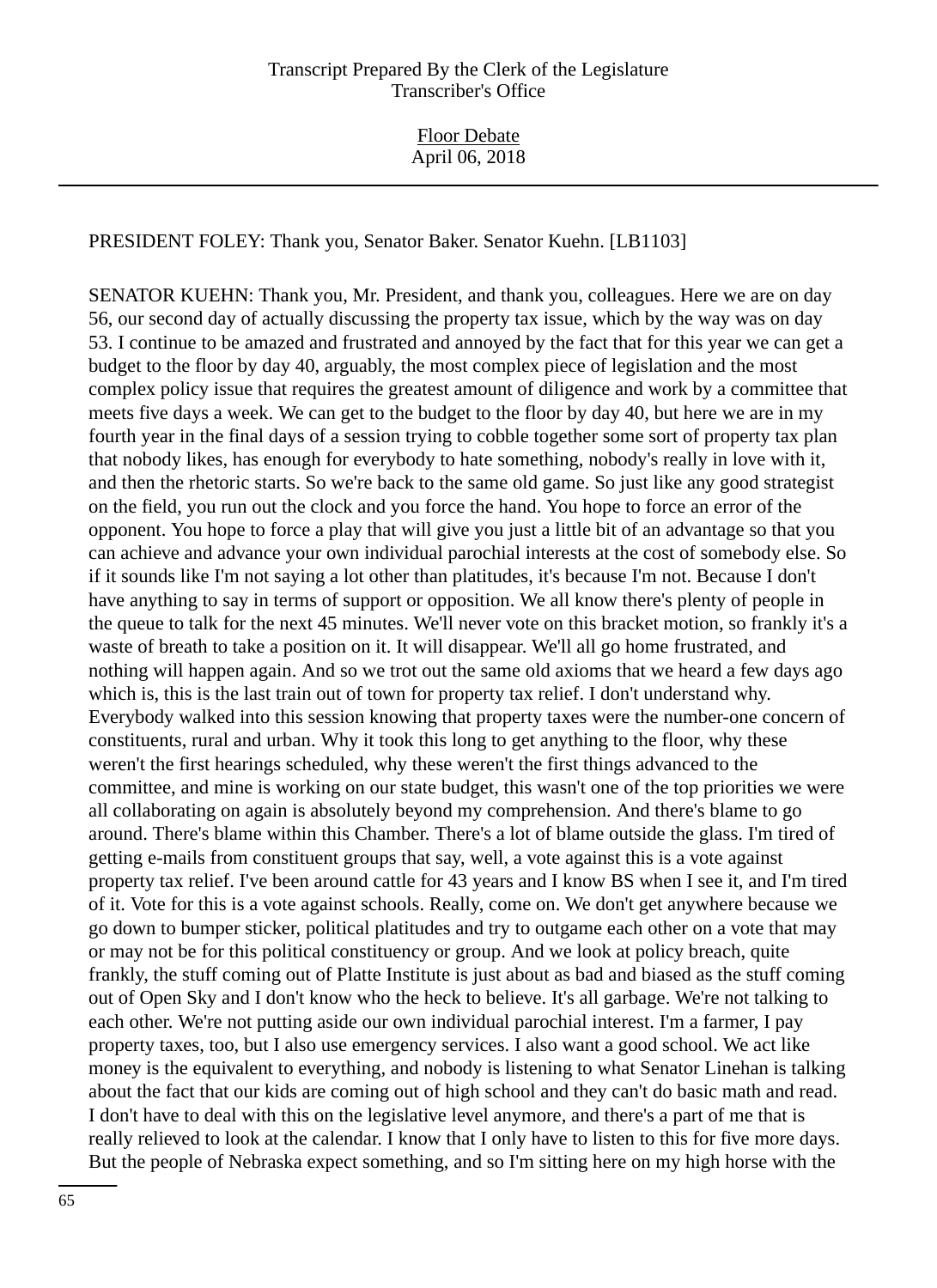advantage point of having nothing to lose, and I am preaching, and I'm aware of it, but I hope to God that we are able... [LB1103]

PRESIDENT FOLEY: One minute. [LB1103]

SENATOR KUEHN: ...to look and come together as a body. I know it's not going to happen in the next five days, but maybe over the interim, maybe going forward, people will quit trying to represent their individual constituencies and buckle down and solve a really big problem because we're losing senior homeowners, we're losing farmers. Our schools aren't adequately funded in some aspects. In some aspects they're lavish and wasteful, and all we're doing is defending our little piece of turf. Voters don't have confidence in us anymore and they shouldn't because we're not doing our jobs. So let's talk for the next 40 minutes. Let's all be frustrated. We'll all go back to our corners and we'll have an election. But I hope when the session starts in 2019, the first ten days show a lot of bills with a lot of solutions and this body is willing and able to move forward on them. Thank you, Mr. President. [LB1103]

PRESIDENT FOLEY: Thank you, Senator Kuehn. Senator Linehan. [LB1103]

SENATOR LINEHAN: Thank you, Mr. President. I'm against LB1103. I do have great empathy for what Senator Friesen is trying to do. I have, for the last year and a half, looked at how unfair I believe the TEEOSA formula is. It does send, ship money to the big schools, and many of the smaller schools who seem to be fiscally responsible are getting short-shifted, they are. But I don't know how we're going to address the property tax problem or school financing from here when we also believe in 100 percent local control. We're talking about here is 75 percent of the funding coming from here, but we're going to let the people we send the money decide how they're going to spend it. That's irresponsible. You can't pay...who would go in business with somebody and say, don't worry. I'll pick up...I'll give you 75 percent of your budget but you don't ever have to check in with me. I can't...I won't ever tell you what to do or suggest anything or ask for any accountability, I'll just send you 75 percent of your bill. Now nobody's going to do that, and we shouldn't even be talking about it. The only way we're going to control property tax, we have to have a big discussion. The state's going to pick up the bill, then the state is going to have to have something to say about how we're spending the money, and that's a hurdle we're going to have to work with the education community to overcome. They love the idea the schools that are getting 50 percent of their budget, and yet tell us to get lost when we have some suggestions at how they're doing their jobs. And we have to talk about how much money we're spending. I'm going to read our bordering states and how much they spend per student. Colorado, this is from 2015, the U.S. Census data. It's not from a think tank. It's not politically motivated. It's just facts that we can all Google on the Internet and get. Colorado, \$9,245. Iowa, \$10,944. Kansas, \$10,040. Missouri, \$10,147. South Dakota, \$8,937. Nebraska, \$11,946. So even our next highest state,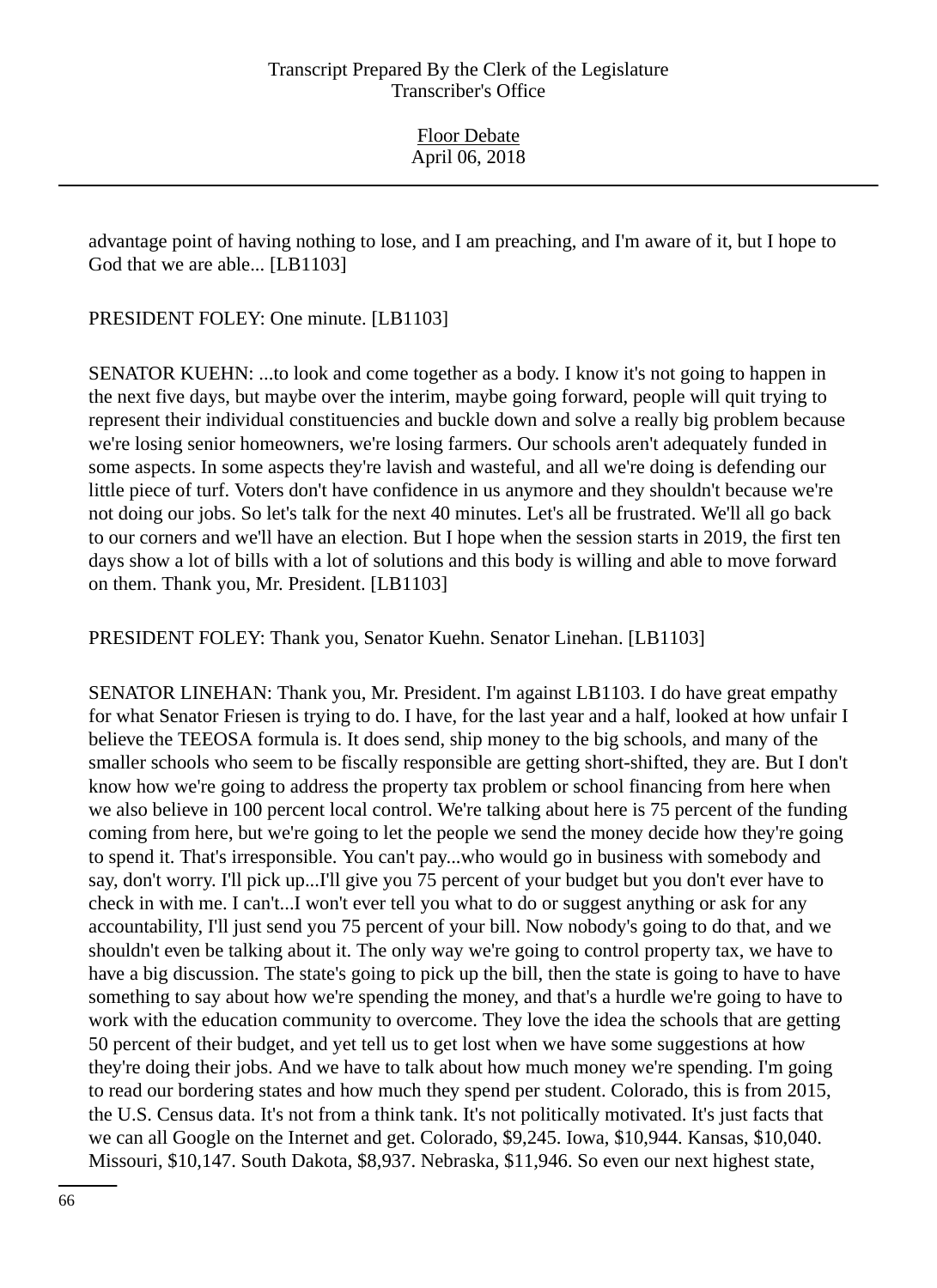we're a \$1,000 more per student. A thousand dollars more per student times 300,000 kids is \$300 million. Go down another step. Two thousand dollars more per student than our bordering states. Two thousand dollars times 300,000 dollars, \$600 million. Now, how can we stand here even talk about raising taxes, a lot of taxes, half a billion dollars, and we're not addressing the spending side. And I know that Senator Briese has got a cap, but even by their own descriptions, an Open Sky is a soft cap and we've tried caps and they don't seem to work. I just...we can't just keep throwing money without any accountability, without looking around at other states, what are they doing. How can South Dakota...we talk...you hear all the time, well, it's so high per student because we don't have many people. Well, really? Last I checked, South Dakota had a lot less people than we do and they're spending less than \$9,000...now there probably are more now. This is 2015 data. But they're spending almost \$3,000 less per student than we are. [LB1103]

#### PRESIDENT FOLEY: One minute. [LB1103]

SENATOR LINEHAN: And I looked at NAEP scores. Maybe somehow NAEP scores being National Assessment of Progress and Education, maybe somehow we're doing lots, less better. No. We're all basically in the same ballpark. We have to get a handle on spending and we have to have a real conversation if we're going to pick up this much of the tab, which I understand and agree that we need to look at, but not if we don't have any controls on spending. Thank you, Mr. President. [LB1103]

PRESIDENT FOLEY: Thank you, Senator Linehan. Senator Smith. [LB1103]

SENATOR SMITH: Thank you, Mr. President. I just want to make a couple of comments here regarding Senator Kuehn. He made a comment about why didn't we have these bills up earlier? If you go back and look at the committee amendments, or the committee statements on LB947, LB829, LB1084, which this is a component of LB1084. In the Revenue Committee, we put all those priority revenue bills up early. They didn't have the votes to get out of committee. LB947 did. So they did come up early in committee, so. And if Senator Kuehn is frustrated after four years, Senator Kuehn, you ought to try it after eight years. We have been working on trying to get tax relief for all of...every session I've been here, I've carried or I've prioritized a bill to provide tax relief. And quite a few of those included property tax. Senator Krist, you've been here ten years. You tell me of a bill that you've brought for property tax. You can throw stones, but I don't recall you being a champion of property tax relief on this floor. Senator Brasch, you have. And you've had some pretty good ideas, and hindsight being 2020, I sure wish that we had gotten some of those bills through. So this is not new, colleagues. This is a half billion dollar tax increase. That's not a bumper sticker. That's Senator Briese's numbers. This is a half billion dollar tax increase. Senator Briese, would you yield to a question, please? [LB1103]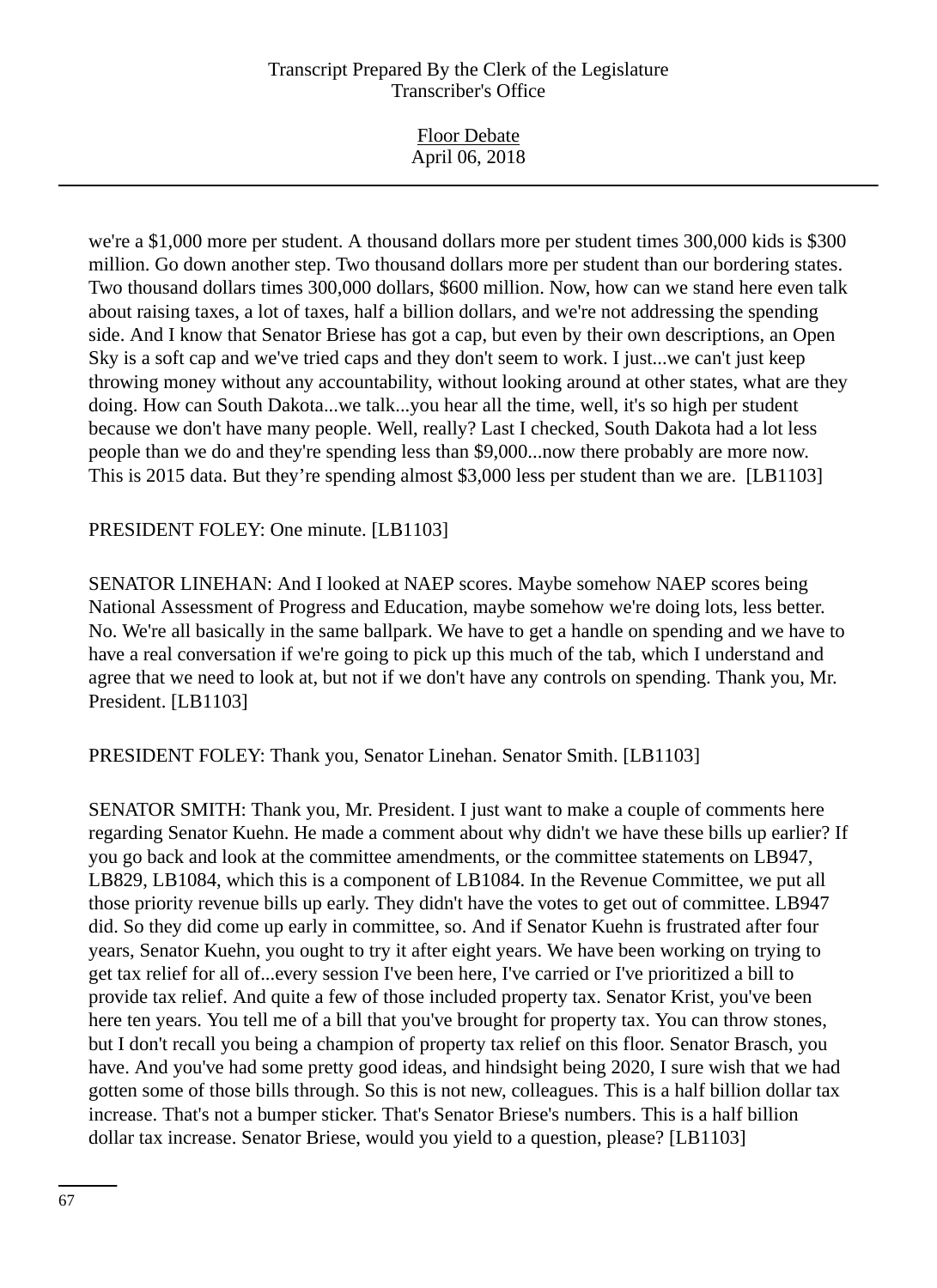PRESIDENT FOLEY: Senator Briese, would you yield, please? [LB1103]

SENATOR BRIESE: Yes, I will. [LB1103]

SENATOR SMITH: Let's get into the bill, the amendment that Senator Friesen is attempting to substitute because I understand that that is the intent of LB1103 to have your amendment. So let's go to AM2808, AM2808, page 33, line 27. Are you there? [LB1103]

SENATOR BRIESE: Getting there. [LB1103]

SENATOR SMITH: Mr. President, how much time do I have? [LB1103]

PRESIDENT FOLEY: 2:40. [LB1103]

SENATOR SMITH: Okay. Well, I'm not going to have you read that, but I'm going to ask my colleagues to read that. [LB1103]

SENATOR BRIESE: I'm there, Senator. [LB1103]

SENATOR SMITH: No, no, I'm going...and I'm going...I don't have the time for you to read that, but colleagues, read that. That does away with your Property Tax Credit Fund. That leaves you about \$43 million in your Property Tax Credit Fund. You have \$224 million plus this, minus that, minus that, minus that. What you end up with is depleting your Property Tax Credit Fund. You get farther, farther behind than where you are today with property tax relief in this bill. This bill is riddled with problems. The amendment is riddled with problems. And if we need to continue...I would really like to have an opportunity to have an exchange with Senator Briese and go through this because there's some problems in this amendment. I don't...I hope they're not intended, but we have serious problems. This is put together quickly. It came...it was filed a day and a half ago. It's complex. Shouldn't be up here. And there has been a lot of promises made to get this amendment on to LB1103. And we need to take some time or really go through this and understand what this amendment is. I don't think it's Senator Friesen's intent. I don't want to speak for Senator Friesen, but I've had a great time of working with Senator Friesen and I don't believe that that's his intent. [LB1103]

PRESIDENT FOLEY: One minute. [LB1103]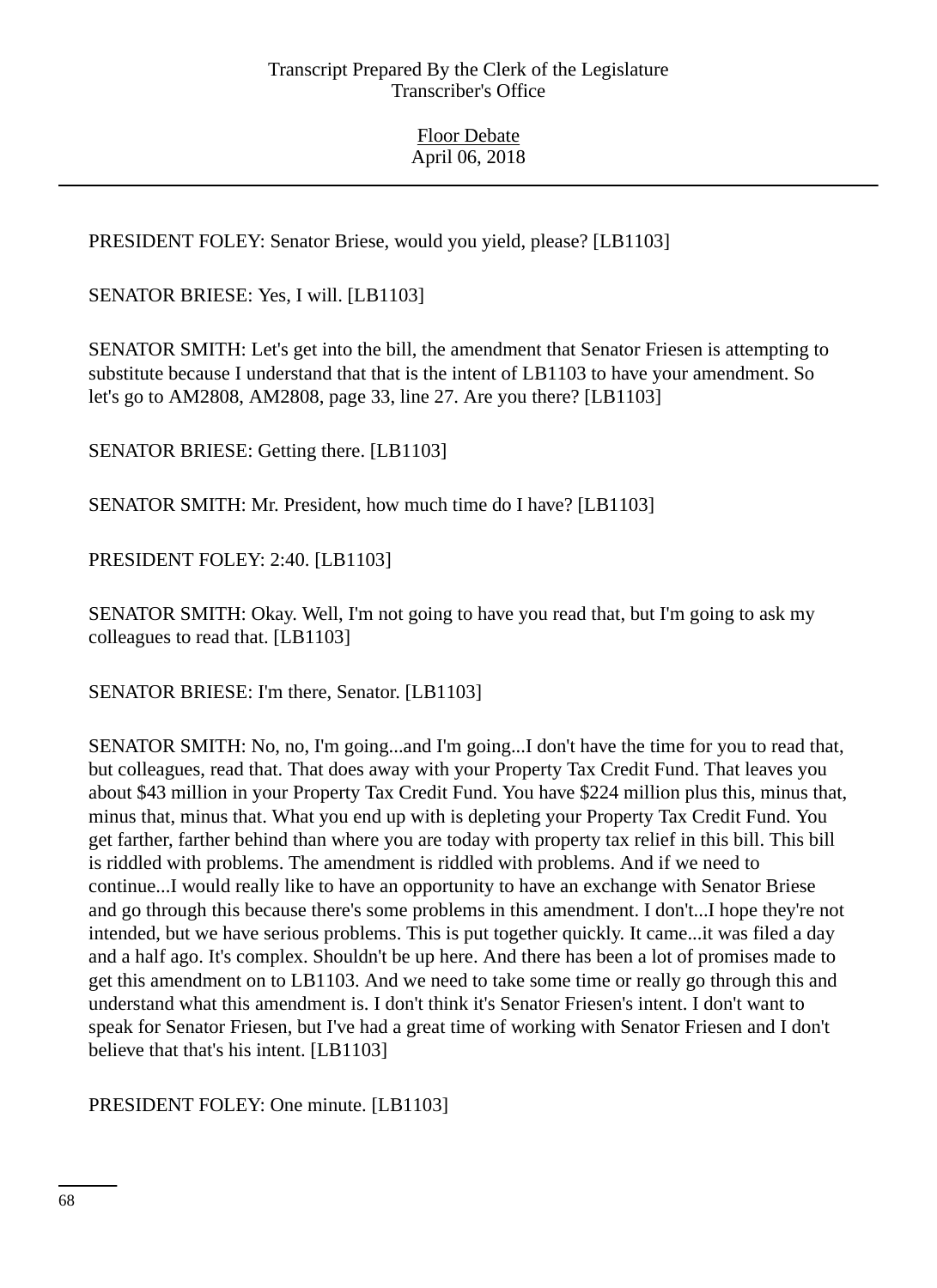| <b>Floor Debate</b> |
|---------------------|
| April 06, 2018      |

SENATOR SMITH: That's one. Here's another one. The way Section 16 is worded on page 18, Senator Briese, take a look at that. How does that work? Does it apply to each individual or each household? If I'm a married, filing jointly and each person earns \$400,000 a year for a total of \$800,000, would that household not have to pay the surcharge? Your tax on a tax. Your double taxation that's in your bill. While a married couple with only one income earner making \$500,000 would then have to pay that surcharge. Take a read there. I'd like for you to explain that. Why would that...why would it work that way? Not well thought out. I know that's not the intent, most likely. Maybe it is. I don't know. But, you know, having a high income surcharge, a tax on a tax, that's not right. [LB1103]

PRESIDENT FOLEY: Time, Senator. [LB1103]

SENATOR SMITH: Thank you. [LB1103]

PRESIDENT FOLEY: Thank you, Senator Smith. Senator Wayne. [LB1103]

SENATOR WAYNE: I'll yield my time to Senator Pansing Brooks. [LB1103]

PRESIDENT FOLEY: Thank you, Senator Wayne. Senator Pansing Brooks, 5:00. [LB1103]

SENATOR PANSING BROOKS: Thank you, Senator Wayne, and Mr. Lieutenant Governor. Well, I just...you know, we have heard so much about this, this incredible need to lower our property taxes, to work on this and, you know, after hearing this discussion, heh, I don't believe anybody anymore. Don't come to me anymore and whine about the property taxes when you have an actual legitimate effort to find a solution and then because it's not exactly perfect in what you want, forget it. We're going to do everything to create a blockade about this. We're going to do every single thing. This idea is not perfect, but it's something. No one has come to me in my district to say lower income taxes. I will not support that. I will not go forward on that. I presume there's not 33 to bring it back because with this cluster that's going on, I don't see it happening. So I don't get it. And you know what's bright enough, what's really bright about Senator Friesen and Senator Briese is that they get that they need a coalition moving forward, which the other people have not really caught on to. There has been no attempt to work to protect the public schools. There has been no attempt to give some coverage to how we can protect low-income people. But boy, these property taxes, no matter what, they need to be cut. That's it, and tone deaf to income taxes. Tone deaf. That is something that I'll tell you what, not only am I not hearing about the decrease of property taxes, but I'm sitting here willing to learn. I'm agreeing to bring this out on the floor. I was one of the votes that brought this bill out from Education because everyone said it needs to be addressed and discussed. And, huh, silly me. Many of the rural people have put up every barrier they can to discuss this. So clearly, as I said last time, it's either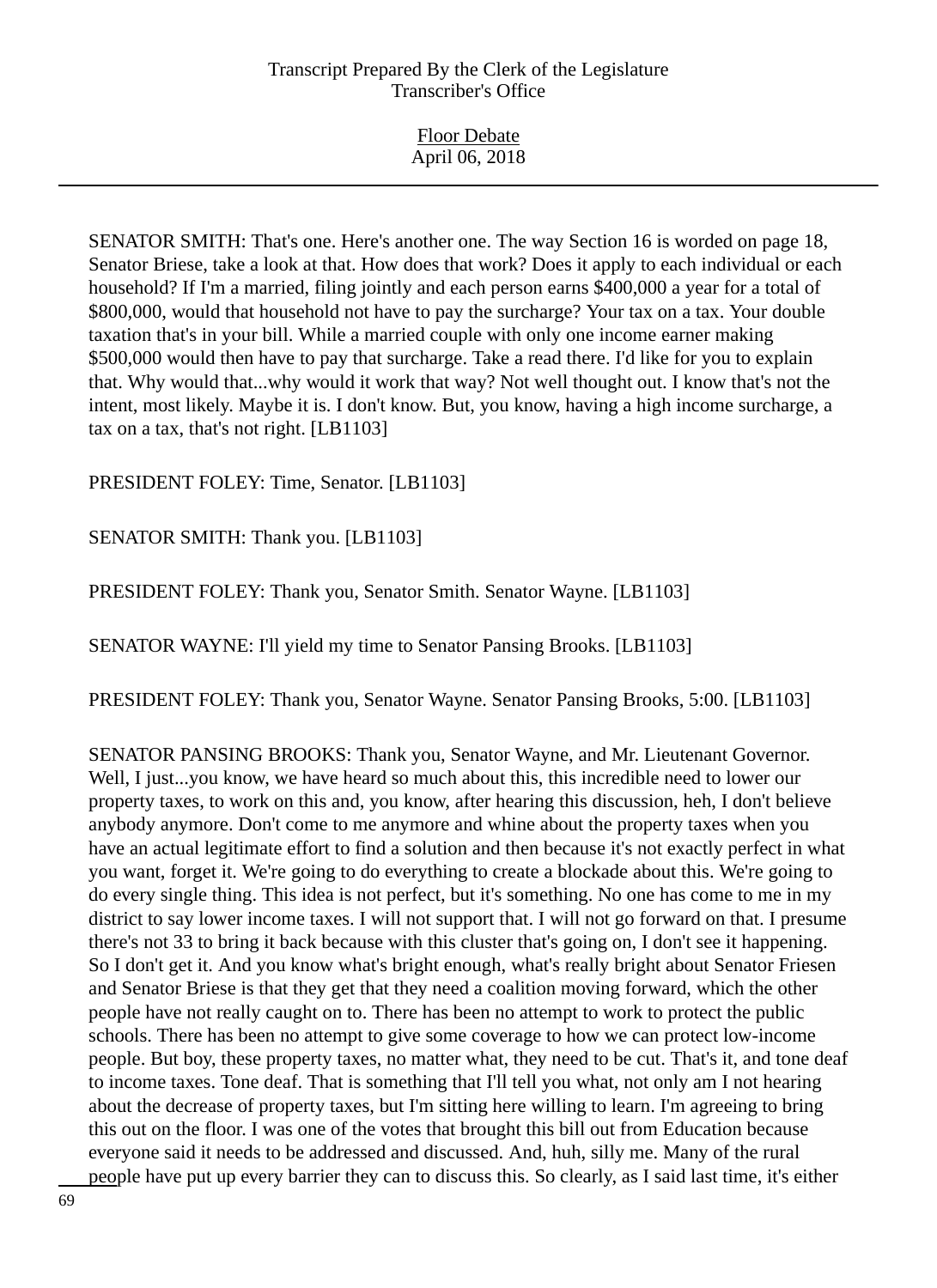| <b>Floor Debate</b><br>April 06, 2018 |  |
|---------------------------------------|--|
|                                       |  |

my way or the highway. So Nebraska, huh, you wonder what's going on in this body? Look at this. Senator Erdman might as well bring his constitutional amendment because there is no way that I can see this moving forward. There is no way. I have no idea...I'm hearing rumblings that the Governor's proposal is coming forward on Monday. I can't imagine what 33 that is. I don't see it in here. I'm seeing shaking heads in here. So I don't know why that's coming back. And I clearly see this is going down. Where is your willingness...huh, the moderates are coming forward and saying, okay, we're listening. We're going to work with you. And instead, oh, no, all the conservatives are fighting against each other. We can't possibly do it this way. Well, what way then? And please figure it out before you come to us. It's clear there needs to be a broad coalition. [LB1103]

#### PRESIDENT FOLEY: One minute. [LB1103]

SENATOR PANSING BROOKS: I don't like every single thing in this bill in the amendment, but there's been a lot of work to try to find something where we could all move forward for Nebraskans as a Legislature. I've heard you loud and clear. I've changed my position since I came into this body. So what the heck is going on? If it's not your perfect way of doing it, then it's over? Fine. It's over, Nebraska. That's what you're hearing from this body. People unwilling to move. I'm in my corner. I'm in another corner back on the corner of this building, and that's it. We're not moving. You got the moderates to move. Isn't that worth something? Senator Friesen and Senator Briese have thought so. And it's a really good idea. So I don't know. [LB1103]

PRESIDENT FOLEY: Time, Senator. [LB1103]

SENATOR PANSING BROOKS: I mean nothing else is happening, I think at this point, Nebraska. [LB1103]

PRESIDENT FOLEY: Time, Senator. [LB1103]

SENATOR PANSING BROOKS: Thank you, Mr. Lieutenant Governor. [LB1103]

PRESIDENT FOLEY: Thank you, Senator Pansing Brooks. (Visitors introduced.) Continuing discussion. Senator Brasch. [LB1103]

SENATOR BRASCH: Thank you, Mr. President, and those of you watching today. This is a prime example of an old expression I read of, is that you can't get a longer blanket by cutting one end of the blanket and sewing it on to the other end of the blanket. This isn't reducing any of our spending. This is purely increasing taxes by removing exemptions and taxing services. When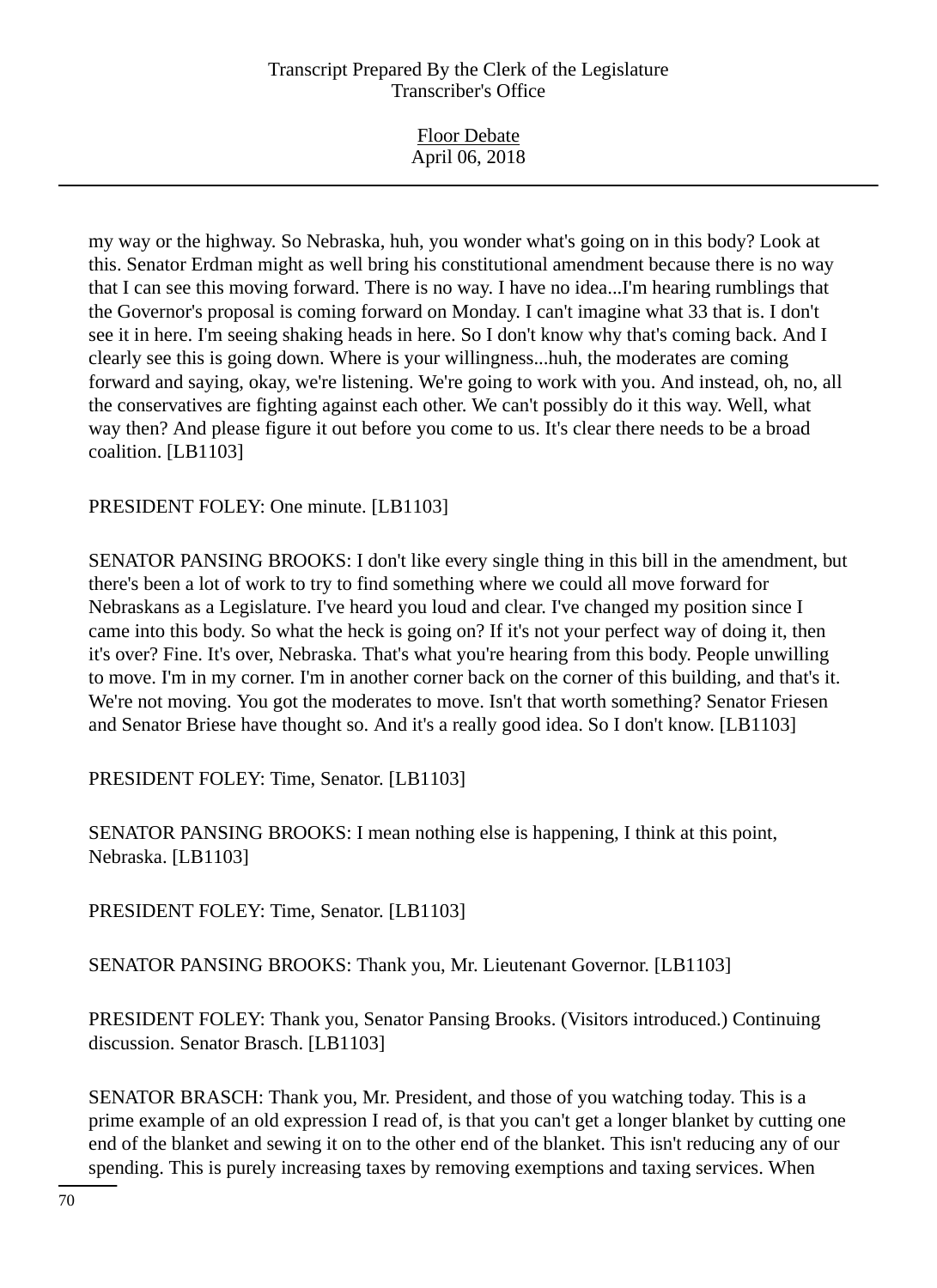Floor Debate April 06, 2018

you...it's not solving the TEEOSA problem by putting it into a bill that we will fix it, we'll study it. That doesn't solve that. And, you know, it is disappointing. And again, as Senator Smith had said, just, you know, God willing, wait eight years and see what you think about it. After every single meeting, every single bill, every priority I've laid on reducing this, and you go home to your district and you go home to your loved ones and they ask, well, did you get anything done down there? We've been asking. And now we're getting momentum, just because we think by increasing some sales taxes, and we think by removing exemptions, by digging deeper into our pockets that it's going to come back to agriculture? I would be aware of strangers bearing gifts because we're not 99 percent of Nebraska. We're just a handful, 19 at best, rural senators in a Legislature that are going to come back and fix it, folks, next year, after the petition is done. I couldn't get a vote for eight years to shift it over to showing a little empathy and help on property taxes that are escalating, and I get it. We only have barely two million people and we have so much geography. We have so much infrastructure. We have so many needs for education, for our elderly, for our children, for our corrections, for everything. And agriculture is one out of every four jobs in our state. But to get it to come back our way, it's kind of like it's your way or the highway. And folks, you know, I'm getting on the highway before too long, and it will come to you. But I don't think less of what I haven't done because 40 years...you know, Senator Kremer, God rest his soul, used to come to room 1529, not sure who is in there, but that was his office. And him and his wife would come in and I told them they brought good vibes. He got the Silver Eagle Award from Farm Bureau and he was a good person for me to visit with over my first two years about agriculture. And when you look at how you are not reducing any true taxes because at the end of the day, we pay every tax, plus the local property tax burden. This isn't fixing it. This is just built on false promises of where we hope the dollar will go, how we hope things will turn out. We need more than just hope because at this point, I think we're being fooled. And colleagues, I do say, you know, it needs to be bracketed. We need to come, you know... [LB1103]

# PRESIDENT FOLEY: One minute. [LB1103]

SENATOR BRASCH: ...this is not a short cut that agriculture will fair well on. Thank you, Mr. President. Thank you, colleagues. [LB1103]

PRESIDENT FOLEY: Thank you, Senator Brasch. Senator Bostelman. [LB1103]

SENATOR BOSTELMAN: Thank you, Mr. President. Tuesday, Tuesday, early Tuesday, maybe it was Tuesday afternoon, LB947 came to the floor. Three hours of debate. Today, LB1103 comes to the floor. Haven't got to it hardly at all. We're going to bracket it, we're going to IPP it, we're going to stall it. We're going to do whatever we can to keep it from coming to the floor so we can have a discussion about it. That's not right. We need to have that time. For those that did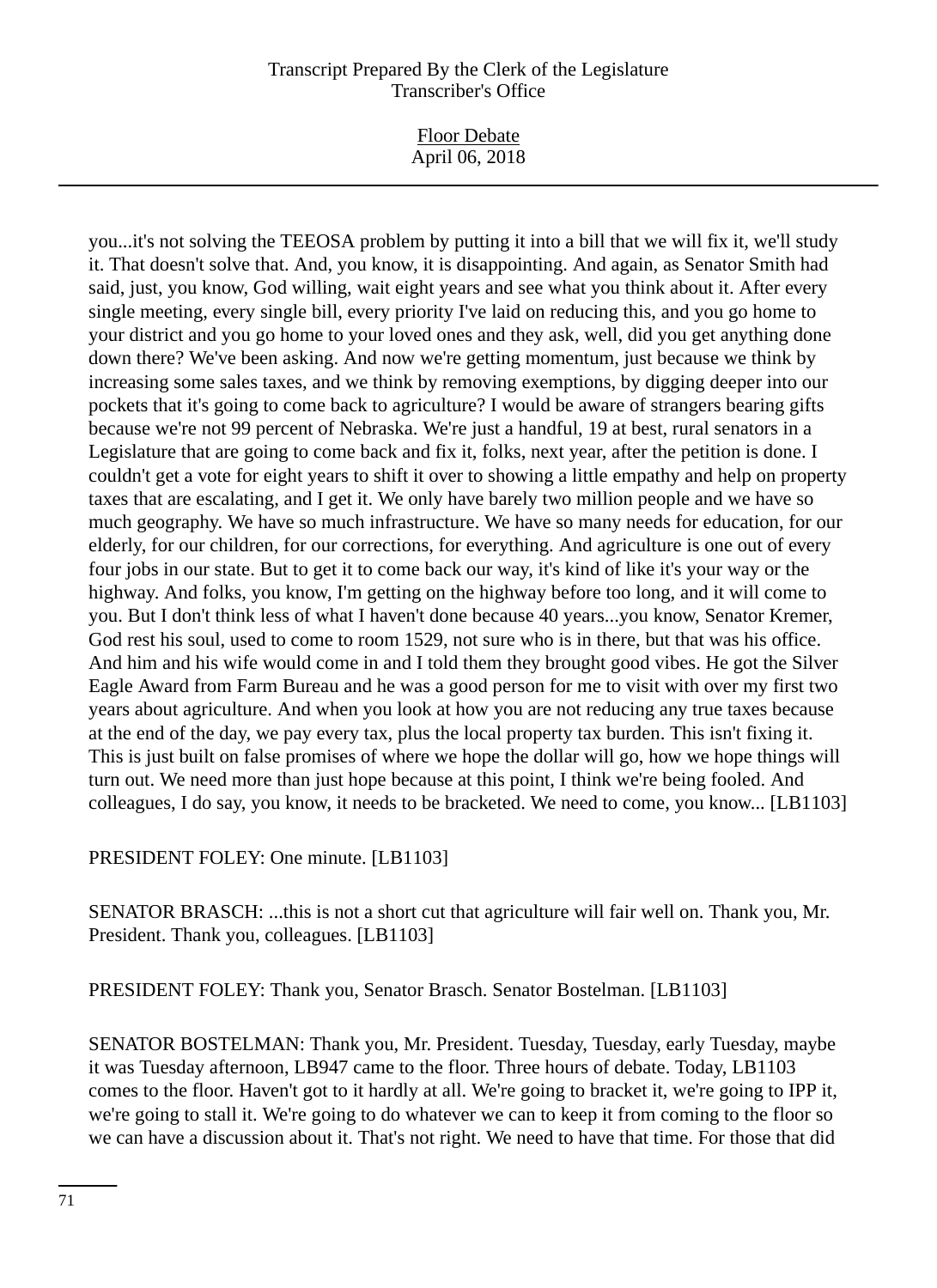that, I don't think it's right. This should have had a fair debate just like LB947 did on Tuesday. I give the rest of my time to Senator Briese. [LB1103]

PRESIDENT FOLEY: Thank you, Senator Bostelman. Senator Briese, 4:20. [LB1103]

SENATOR BRIESE: Thank you, Mr. President, and thank you, Senator Bostelman. And going back to what Senator Bostelman said about efforts to thwart this bill and smother discussion on it, earlier we had a motion to overrule the chair and I didn't speak on that. While Senator Larson was studying the rules and technicalities, I was looking at tax policy. I think it's a sad day when we have to resort to motions and technicalities to try to overcome a debate on the most important issue of the day, a debate that Nebraskans deserve. And I really hope Nebraskans are watching us here today because we are...I talked earlier, Nebraskans have a decision to make in the upcoming months and into the fall, and we're making that decision a whole lot easier for them. And earlier Senator Hilgers mentioned taxes are too high and I agree, taxes are too high. You look at any study and statistical information, Nebraskans pay way too much in taxes. But the question here, we're not talking about the overall taxes, the question here today is the balance in our tax structure. Nebraskans want a fair and balanced tax structure and we don't have one. I've talked numerous times about how much more we pay in property taxes than sales and income taxes and that's not right. That's the problem. And the suggestion was made somewhere here earlier, well, you should figure out what the problem is before you raise any revenue, raise any taxes. Well, I disagree. I think what we're trying to do here with the amendment is the responsible approach to tax policy. We're identifying where this revenue is coming from before we commit that revenue somewhere else. And that's the difference between this amendment and LB947. And someone suggested, maybe a couple folks suggested, we need to solve the problem first before we try to do something. We need to study the problem, solve the problem, then approach it. Well, I'm sorry, colleagues, Nebraskans can't wait. They're getting smothered by their property tax burden. And you go out and talk to young farmers and ranchers out there, you talk to young urban homeowners and they need property tax relief and they need it now. Somebody else said we need to reduce spending. That's the key to property tax relief. And I agree, that is part of the solution. The key to property tax relief is changing how we pay for things and controlling spending. Both of them, it has to be a multipronged effort, both aspects of it are a part of the solution. But in answer to that, though, you cannot slash and burn your way to property tax relief. That can't be the only way to property tax relief. You're not going to have a K-12 education system that will prepare our children for the jobs and careers of the 21st century. Some have suggested that what I propose in AM2808 is too much too fast. But you talk to Nebraskans and it's not too much too fast. This is what they're demanding, this is what they deserve. They need relief, they need it now. And if you think this is a lot to do at once, what do you think next January is going to be like when that freight train called the ballot initiative arrives here with a big thud? Now you talk about too much too fast, we're going to have a lot in our lap when that happens. And as I compare... [LB1103]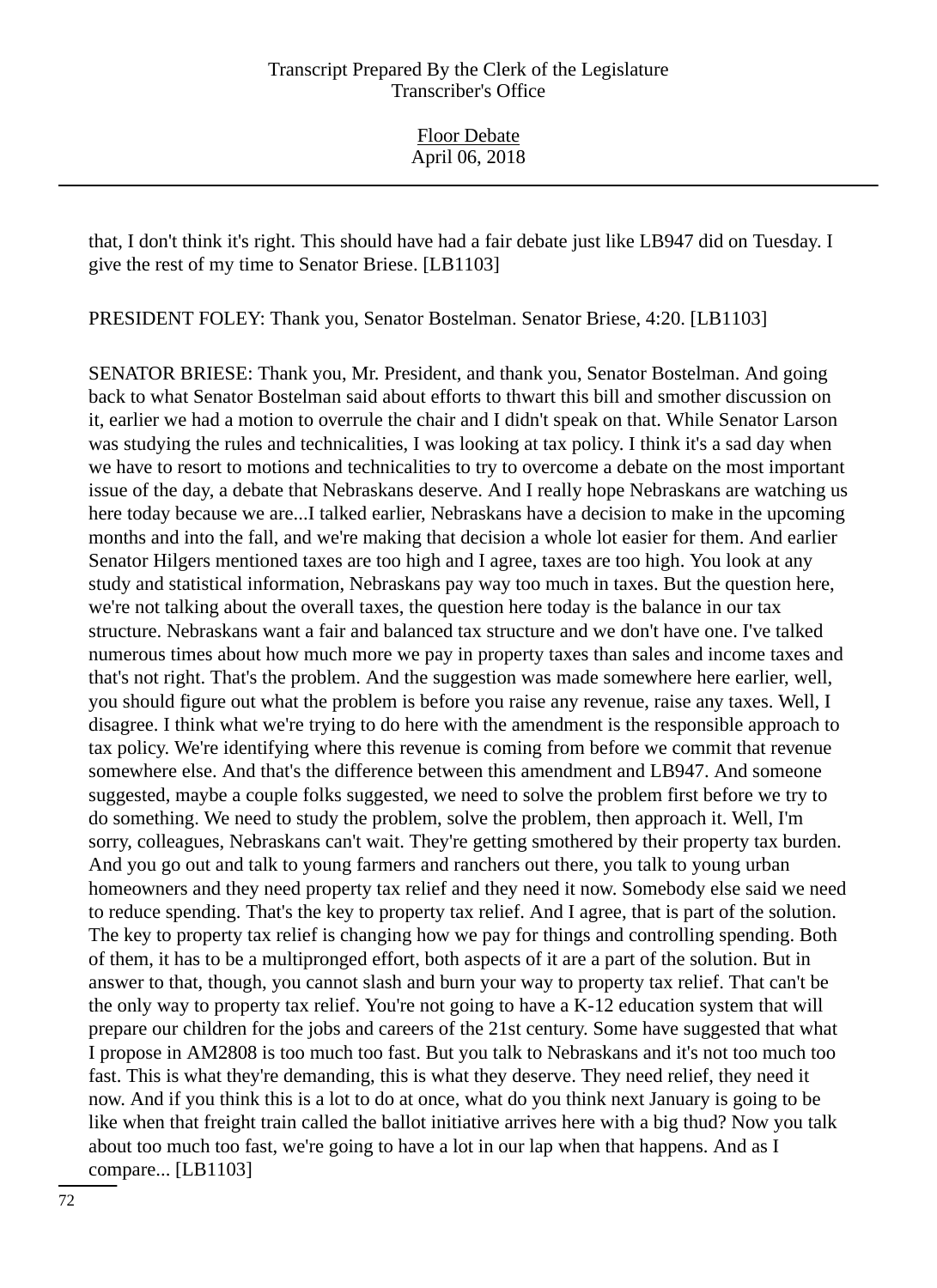# PRESIDENT FOLEY: One minute. [LB1103]

SENATOR BRIESE: ...the proposals that we talk about, LB947 with this amendment, we have to ask ourselves, you know, which one provides immediate substantial relief that Nebraskans need? Which one defers that relief to years down the road? Which proposal identifies the means of paying for it? Which proposal does not do that and leaves it up to future leaders, future generations of Nebraskans to figure out how it's going to be funded? And which...we keep talking about spending and trying to control levying property taxes at the local level. Which proposal has a cap that can help us control property tax levies at the local level? Again, we talk about spending all the time, but where is the proposal out there to control property tax levies? I haven't seen one. We spent a lot of time developing this proposal. Some have suggested it's too soft. There's too many ways around it. But that's a difficulty in a cap. You still have to allow for inflation and growth in K-12 education. It can't be a hard cap. [LB1103]

PRESIDENT FOLEY: Time, Senator. [LB1103]

SENATOR BRIESE: Thank you, Mr. President. [LB1103]

PRESIDENT FOLEY: Thank you, Senator Briese. Senator Schumacher. [LB1103]

SENATOR SCHUMACHER: Thank you, Mr. President, and members of the body. Senator Pansing Brooks asked a question. What in the heck is going on? What is going on is reality. Let's review some reality. I think most of you know this already because we've been over it once or twice. Reality is we passed budgets and then two years in a row had to go back on those budgets because the money wasn't there. Reality is we've deferred all kinds of expenses that are going to have to be paid later. Reality is we've left positions needed in state government unfilled. Reality is we've lowered our cash balances from the traditional 3 percent to two and a half percent. That's a 16 percent decrease. Reality is that while the sun was shining, we have taken our rainy day fund down from \$730 million to less than \$300 million in three years. And the sun was shining. Reality is that we, you, are on the fast track to insolvency. That's reality. Reality is that these hundred million dollar, roughly, some more, some a little less, magnitude storm clouds are on your horizon. Prison and prison programming, preschool and after-school programs, retiring private sector baby boomers that don't have a...I was going to say something about a pot, but I won't. Reality is underfunded public school retirement plans. Reality is that in an agriculture economy, there could accidentally be a drought. Reality is all kinds of federal aid cuts that could come out of an unstable administration. Reality is economic downturns due to federal policies such as military base closings or tariffs. Reality is a mental health crisis that we haven't tended to in over a decade and a half. Reality is healthcare for working poor. Reality is local government debt bailouts that may be on the horizon. Reality is funding incentive programs and buyouts of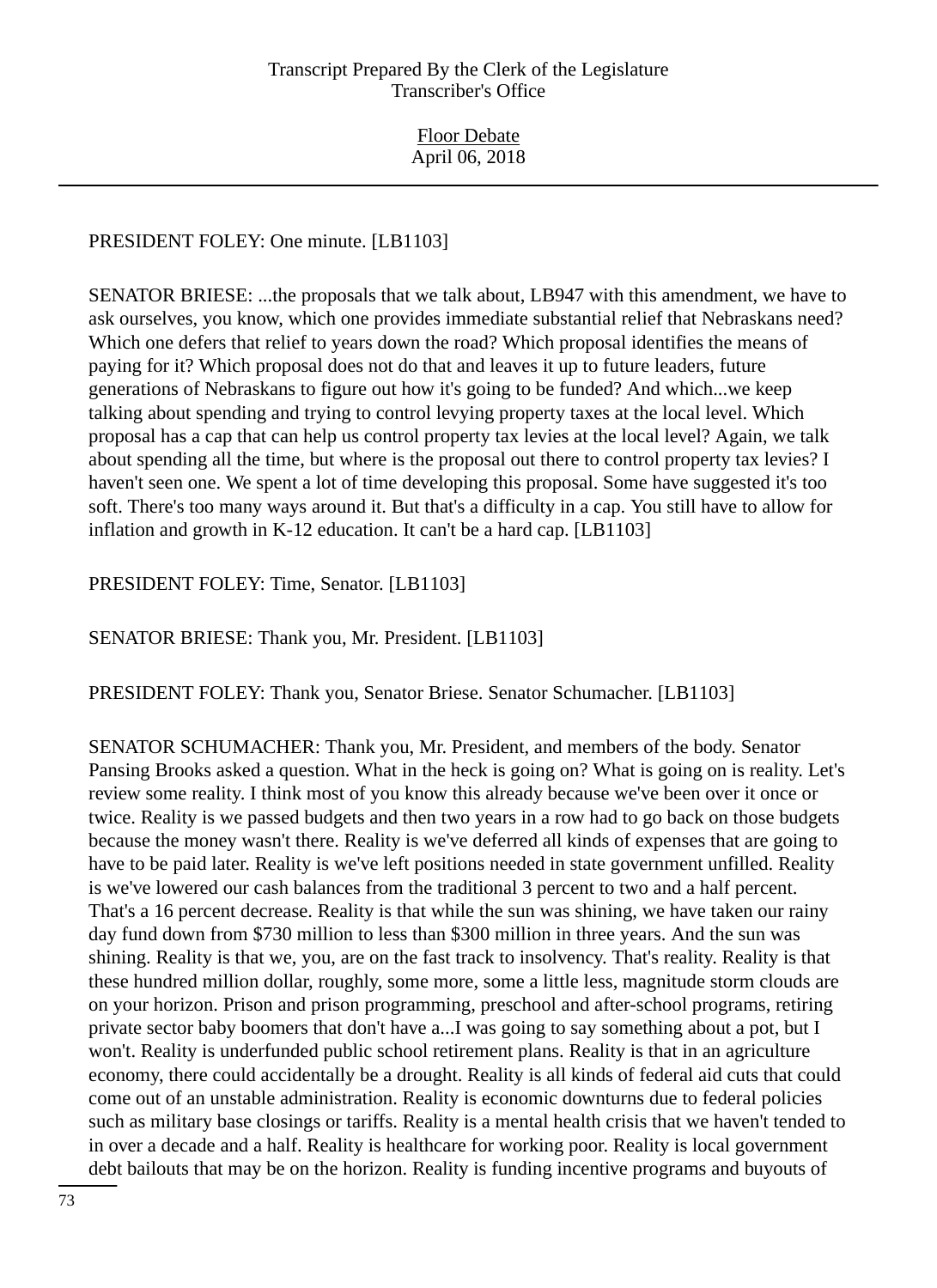vested incentive program beneficiaries. That's reality. It's not just K-12 education and a few perks that can be traded around. Senator Briese taps into our last reserve and that reserve is a marginal pockets of tax base that remain untaxed. And most of those are sales tax and remain untaxed because of two reasons. Number one, they're highly regressive. They burden the poor people disproportionately more. And number two, studies, including one by our Tax Commissioner Doug Ewald, indicate that sales tax can be leveraged either way. Yep, sales taxes you throw a drag on the economy, you reduce sales tax, you stimulate the economy. Well, that's why they've been untapped. Now Senator Briese would take those sources of revenue and deploy them in a way that in years largely to the benefit of the agricultural states in proportion to their size. And that's problematic for me. Bottom line, I will not support any tax increase unless the revenue stream from that tax increase goes first to replenishing the rainy day fund to at least the two times a month revenue or about \$750 million and maintaining it there. Any other deployment of new taxes would be totally suicidal and nonsense. Without the rainy day fund being at that level, you will not have the flexibility to govern for very long. Finally, we've heard a little static about a petition program, a petition drive that's out there. I know about petition drives. I've spent over a million dollars of my own money or my company's money on petition drives and they're awfully poor bets. [LB1103]

PRESIDENT FOLEY: One minute. [LB1103]

SENATOR SCHUMACHER: Number one, it only has a remote possibility of clearing the multitude of hurdles it has to go through in order to become law. Number two, if it passes, it can and likely will be funded in part by a decrease in the agricultural sales tax exemptions and by a tax on irrigation water or something very similar. The notion that somehow the sales tax and income tax sector is going to fund massive property tax relief is simply not real. And number three, the people have told us in our Constitution that the Legislature by a two-thirds vote is permitted to and may alter, repeal, or modify a statute passed by initiative. We're not dealing with constitutional amendment. We're dealing with a mere statute that 33 votes can change. That's the filibuster rate. Historically, that's already been done. Precedent has been established. That petition drive is nothing at all to worry about. It's a bunch of hype and certainly if I were behind it, I wouldn't want to invest any money in it. Thank you. [LB1103]

PRESIDENT FOLEY: Thank you, Senator Schumacher. Senator Walz. [LB1103]

SENATOR WALZ: Thank you, Mr. President. I look forward to continuing our discussion on LB1103. I want to thank Senator Briese and Senator Friesen for all their hard work on this bill. I think it's crucial that we keep the discussion of property tax relief in the forefront of our debate. I do have to say I was very disappointed that LB1084 did not come out of committee and I, like Senator Briese, don't like every component of that bill, but I think that that's something that is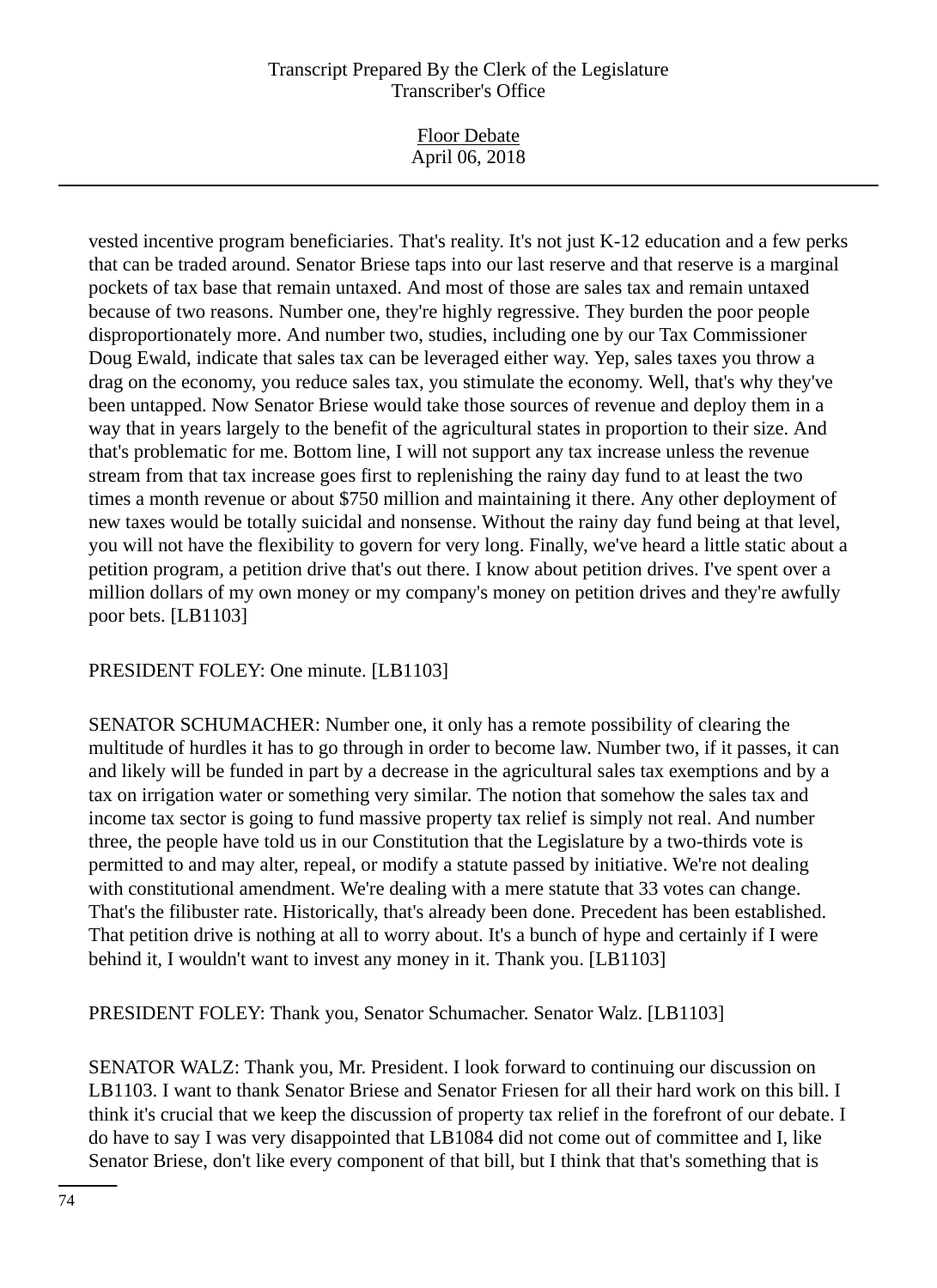| <b>Floor Debate</b> |
|---------------------|
| April 06, 2018      |

important, that we work together to come to a compromise. I also have attended a lot of the meetings and have been a part of the conversation on this bill. Everyone had a seat at the table in the discussion, including Democrats, Republicans, rural and urban senators, the Ag Committee and the Education Committee...or education community. This is exactly what needs to happen. Groups coming together to form a compromise and putting politics aside because that is what the people of Nebraska so desperately need. Now property tax relief is being held hostage in the name of income tax relief by this administration. A few days ago I stood in opposition to LB947. I did not think that it was a plan that prioritized property taxes and I feel it's a reckless plan that puts us down a dangerous path that we have seen in other states like Kansas and Oklahoma. This bill would have relied on 3 to 6 percent projected growth. Our President has already begun a trade war in which there is no sight in end. More than likely these tariffs will negatively affect the economic welfare of farmers and ranchers in our state. Even in stable years, we can't predict an accurate state revenue from year to year. It is especially worrying that China has started implementing tariffs on pork, further straining our ag economy. We don't know what impact this will have and it makes the bill extremely dangerous. It also prioritized corporate income taxes. It is important that Nebraska stays competitive. I agree with that. But we have got to do it in a smart way. We can't completely cut our rates. But LB947 cuts it enough to jeopardize public schools and other vital services while creating little meaningful difference. It should be our goal to grow the tax base and stay strong in the areas to keep us competitive. But people here love Nebraska because they love the strong public education, the work ethic of our people, the low cost of living, and the high quality of life in Nebraska. That is how we sell Nebraska. If we don't have those important assets, we are not going to sell Nebraska. We all know our property taxes are especially burdensome in our ag community. LB1103 with the amendment is a step in the right direction. There have been discussions that a sales tax is regressive, but so is property tax. And I want to talk to you real quick about the three-legged stool. In the last ten years, sales and use tax has gone up 17.64 percent. Individual income tax has gone up 32.78 percent. The total of all property taxes, 44.08 percent, and ag real estate, 102.44 percent. If you really want to balance the budget... [LB1103]

#### PRESIDENT FOLEY: One minute. [LB1103]

SENATOR WALZ: ...we need to look at all three sources of revenue. We all...there are measures in AM2808 that help address the regressive nature of the sales tax increase like the earned income tax credit that keeps muddying the hands of hard working Nebraskans who need it most. This bill would also create meaningful property tax relief to the tune of \$500 million. Some of this money goes directly to property tax relief, and some would go to our education system so that schools are less reliant on property taxes. This bill might not be perfect, but it is a step in the right direction, and it's urgently needed to ensure the welfare of the ag community and the hard working families in Nebraska. If it needs to be adjusted, we can do that. But this is a plan that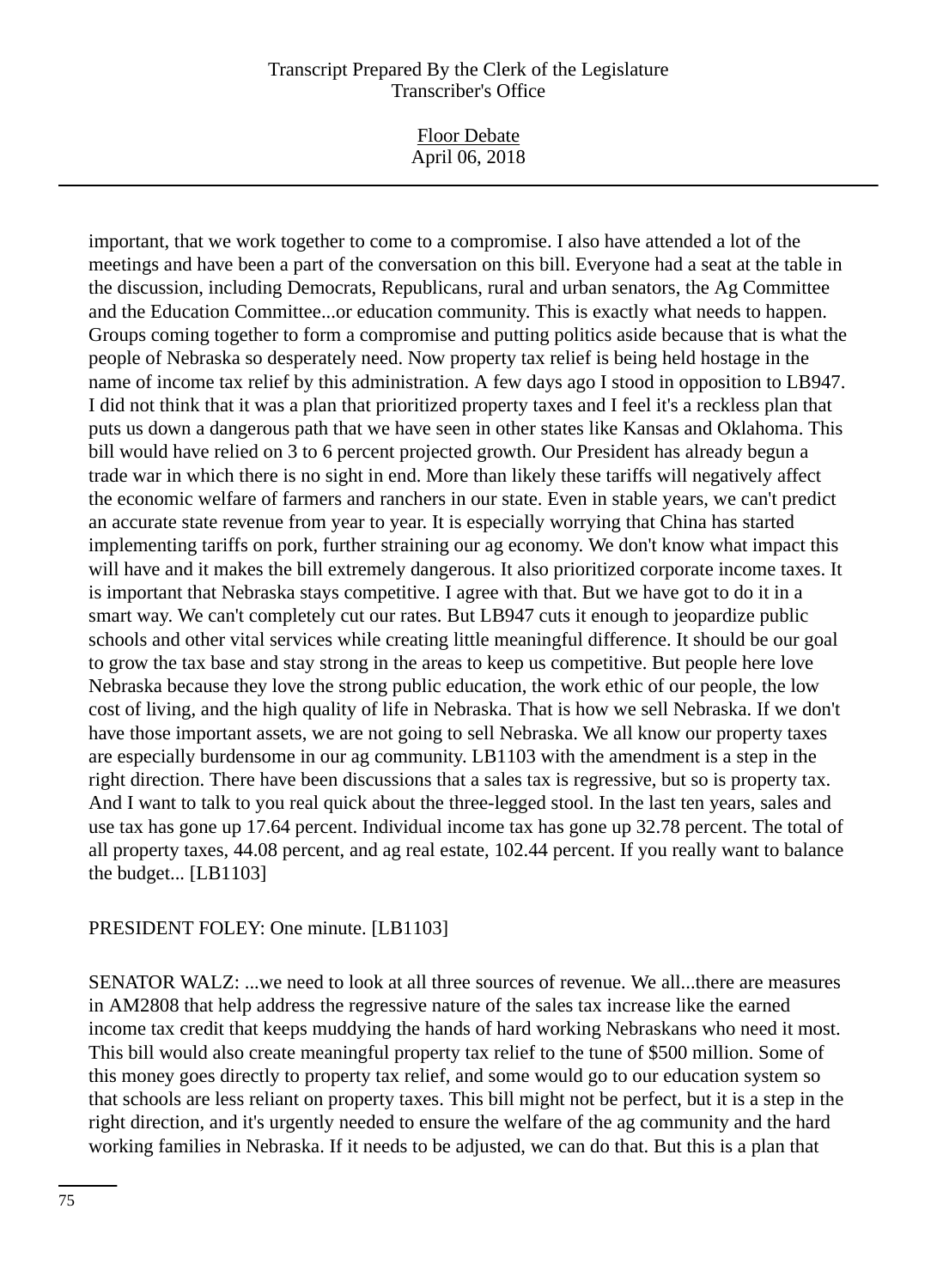Floor Debate April 06, 2018

has been vetted, been vetted by numerous stakeholders, and we need to pass this bill. I would yield the rest of my time to Senator Briese if I had any. Thank you. [LB1103]

PRESIDENT FOLEY: Time has expired. Senator Lowe, you're recognized. [LB1103]

SENATOR LOWE: Thank you, Lieutenant Governor. Well, here we are at the end of a day and, well, end of a topic, anyway. Taxes. Taxes and what can we do about them? We've been doing things about our taxes for a long time now. In good times, we put money toward things that we feel good about. And we forget that sometimes we go through bad times and there won't be money for what is needed, education, running our government, doing things right. We've been doing this for a long time now and we're trying to solve it. And I commend Senator Briese and Senator Friesen and Senator Erdman for trying to come up with great ways we can help out and dig us out of this hole we're putting ourselves in for the last 100 years. You know, taxes are something that can't get over with in one day, especially when you're trying to come up with that kind of money. Senator Chambers, would you yield me a minute? [LB1103]

PRESIDENT FOLEY: Senator Chambers, would you yield to a question, please? [LB1103]

SENATOR CHAMBERS: Yes. [LB1103]

SENATOR LOWE: I wanted to do this when you weren't in the room and I'd wait for you to get back up here, but you beat me to it. You've been here the longest of anyone. How many times has property tax relief or tax relief come up? [LB1103]

SENATOR CHAMBERS: I can't begin to give you a number, but it's something that is perennial. So that means all the time it's coming up, over and over and over. [LB1103]

SENATOR LOWE: And how many times have we solved that problem? [LB1103]

SENATOR CHAMBERS: I don't even pay attention to it anymore because it's like the gingham dog and the calico cat. One on this side, one on the other and when it's over, they've eaten each other up and the only thing left is the table like it was, but a few dog hairs here, a few cat hairs over there, but the problem is basically what it was. And then the next year if they had offspring, we'll have another gingham dog and another calico cat doing the same thing. So what I try to do is wait until I see that there is at least some discernible direction that it's going, then I pay attention to see whether I agree with that or not. [LB1103]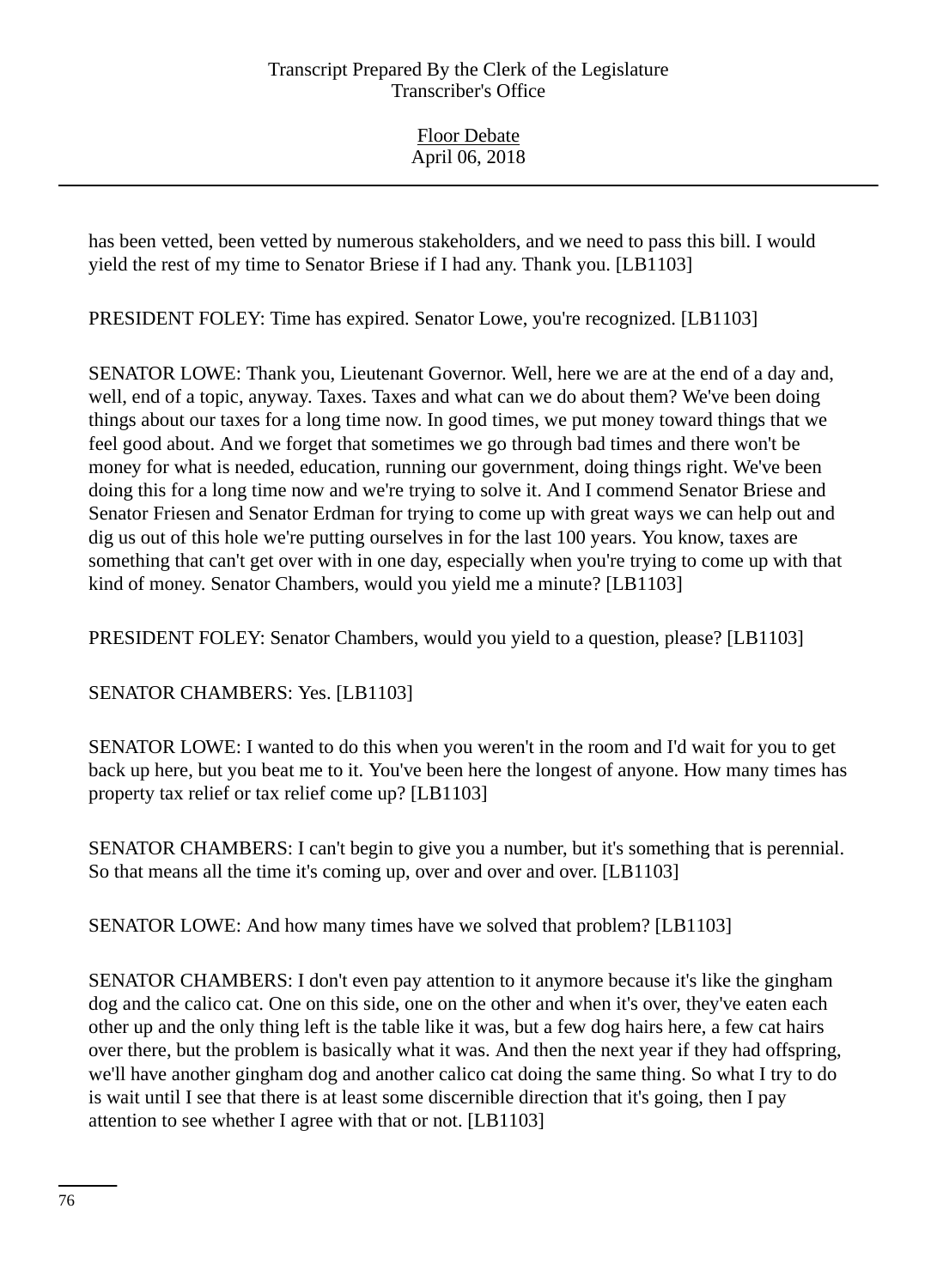| <b>Floor Debate</b><br>April 06, 2018 |
|---------------------------------------|
|---------------------------------------|

SENATOR LOWE: Thank you, Senator. As you can see, this is not the last time we can solve our property tax issue. We still have a chance. But we need to take that chance and we need to make it a priority. Senator Briese tried to make it a priority this year to solve our property tax. I don't agree with it because it raises taxes. I'm not for that. We need to look at still consolidating some of our government. We need to look at maybe not spending so much on those little pet projects that each and every one of us have. You know, my priority projects this year were ones that didn't deal with everybody in the state, and maybe I'm wrong there. Maybe I should have made property tax my priority. So you can all blame me for not making that priority. I have shoulders, I can take the load. But we need to handle this. Senator Wishart was just talking with me and she says maybe we ought to go back to special session. Maybe we ought to make this a priority and do it in special session where we can find the money, where we can actually do things and just concentrate on one subject and not concentrate on parks and the watering... [LB1103]

PRESIDENT FOLEY: One minute. [LB1103]

SENATOR LOWE: Thank you, Mr. President...and watering gardens and motorcycle helmet laws and credit cards and things like that. Maybe we need to concentrate. Maybe instead of taking 30 days with rules next year, maybe we take 30 days with property tax...or with tax relief. Maybe we take 30 days with revenue and try to come up with a way to get more business into Nebraska. And while I'm on the subject, you know that Internet sales tax is out there. Let's go about that a different way. Let's not buy things on the Internet. Let's buy from the mom and pop stores. Let's support our brick and mortar. Let's pay taxes in Nebraska. And that's one way we can gain some more tax money right off the bat today. Thank you, Mr. President. [LB1103]

PRESIDENT FOLEY: Thank you, Senator Lowe. Speaker Scheer. [LB1103]

SPEAKER SCHEER: Thank you, Mr. Lieutenant Governor. Wanted to first share I am reversing a couple items on the agenda as we move forward. I am going to reverse LB793 and LB1115. My intent would be to go to probably about 5:30 if the time works out correctly and we will get about an hour into LB1115. Like to talk a little bit about what has happened in the last ten days. I met with all of those that were involved with any type of property tax bill six weeks ago. I asked them to sit down and work on something that they could all agree to because, if they didn't, we would come to the floor and, one after one after one, we would kill each bill. Why? Because I don't like Patty's bill and hers is up first so I'm going to kill it. And Brett's is up last, so he's going to kill it. Mine comes up next. Well, now Patty doesn't want mine because I killed hers so she kills mine, and Brett's going to be the last man standing so he sure as hell is going to kill mine. And Brett gets up and guess what? Patty and I sit down, we're not going to let him have his. His is bad, too, so we kill it. We've killed everything that's came in front of us and why? Because we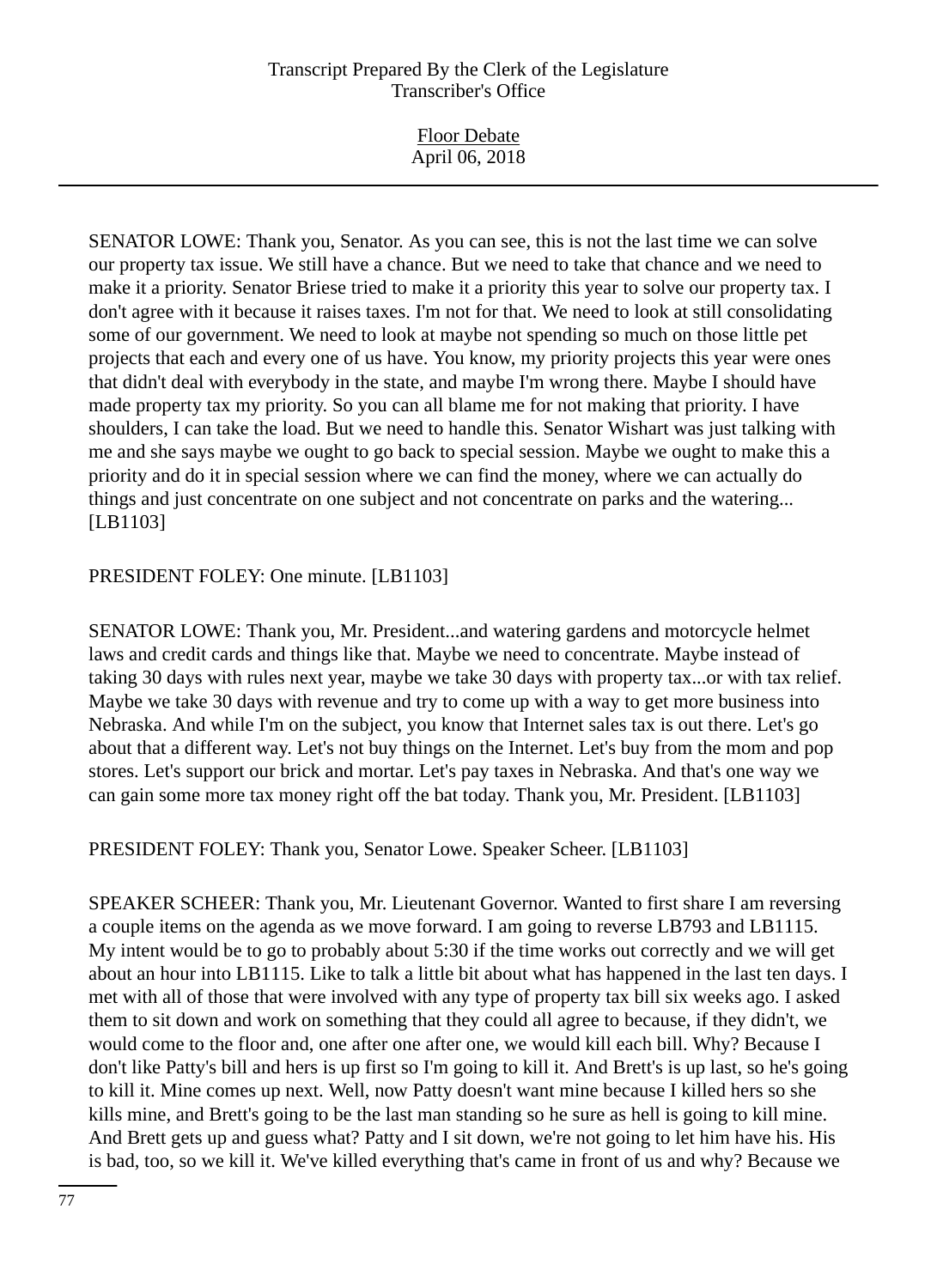Floor Debate April 06, 2018

didn't take the time to determine if we could find something that everyone could agree with. We all had out own individual items that we had to have and no one, and I mean no one, was willing to compromise. Everybody wanted what they wanted; they wanted it now. It doesn't happen that way. It takes time to work together, solve the problems. We haven't done that. I've been here six years now. Six years I've been trying to figure out some way to work to reduce the plague of property taxes. Is it an easy solution? Heck, no. I'm not stupid but I'm not brilliant and I haven't been able to think of it. But we had five different types in front of us and no one was willing to meld them to try to get something that was amenable to everyone. The discussion we just had on Senator...a partial discussion...let me back track. A lot of complaining this afternoon--we need to talk about these bills, this is the best bill. Really? Because we killed Mike Groene's two weeks ago, took three hours, and that was fine. A week ago we had Jim Smith's bill up, put a bracket on it before it ever got a chance to talk about it. The bracket was still there when we closed on it three hours later. Was that fair? What did we do today? Friesen brings up his bill. We screw around talking about other things, but, you know, we could have talked about the tax bills. No one stopped us from talking about it. We just didn't. We have a referendum that has the potential of being on the ballot in November. The price tag to that would literally be almost three times the cost of Senator Briese's, three times. We can't even agree on what Senator Briese was proposing, let alone spending three times that. Where does it come from? Now it's a dual-edged sword because I will tell you ag people, go ahead, put that on the ballot. But if it fails, when you come back to this body in January, conversely to what Senator Briese thinks about, if that wins, yeah, we got a big problem. If it loses, they have a gigantic problem because no one will care anymore. You want to go ask the people to vote on it, then let them vote on it. But if they turn you down, don't come back and say, well, it's still too high, we've got to work on it. You're the ones that said we want the people to decide. If they decide, by God, you're done. Do we really want that? I am asking for all five of those sponsors to meet with me this weekend, my office, tomorrow morning, 9:00. We'll shut the doors. I don't care what the lobby says. I don't care what the Governor says. We should be working for something that benefits the state of Nebraska, not next year, this year, not two years, not two years ago, because why not two years ago? Every time that anybody comes up with something, it's not enough. When is it not enough? You can never get there if you never start. I'm going to put the bills that came out of committee on the agenda for Monday. That's the only way we have an opportunity to look at them. I'm going to put LB1103, LB947, and LB640 on the agenda. If we can come up with something, and I don't care what number it is and neither should you, none of you that have a bill out there, there should be no pride in ownership, it's the solution we're after. Let's work on this. Let's come up with something. It doesn't have to be perfect. It doesn't have to spend \$500 million. But we should be doing something. And I want to tell you right now, if you...there's five of you. If all you're going to do is come say no to anything but what you want, then let me know because then we're doomed before we start. If you're really willing to look at the problem, come up with a solution, and turn your nos to yeses and agree to take something instead of everything that you have to have, which means we get nothing, because that's where we're at right now. Not one of those bills has 33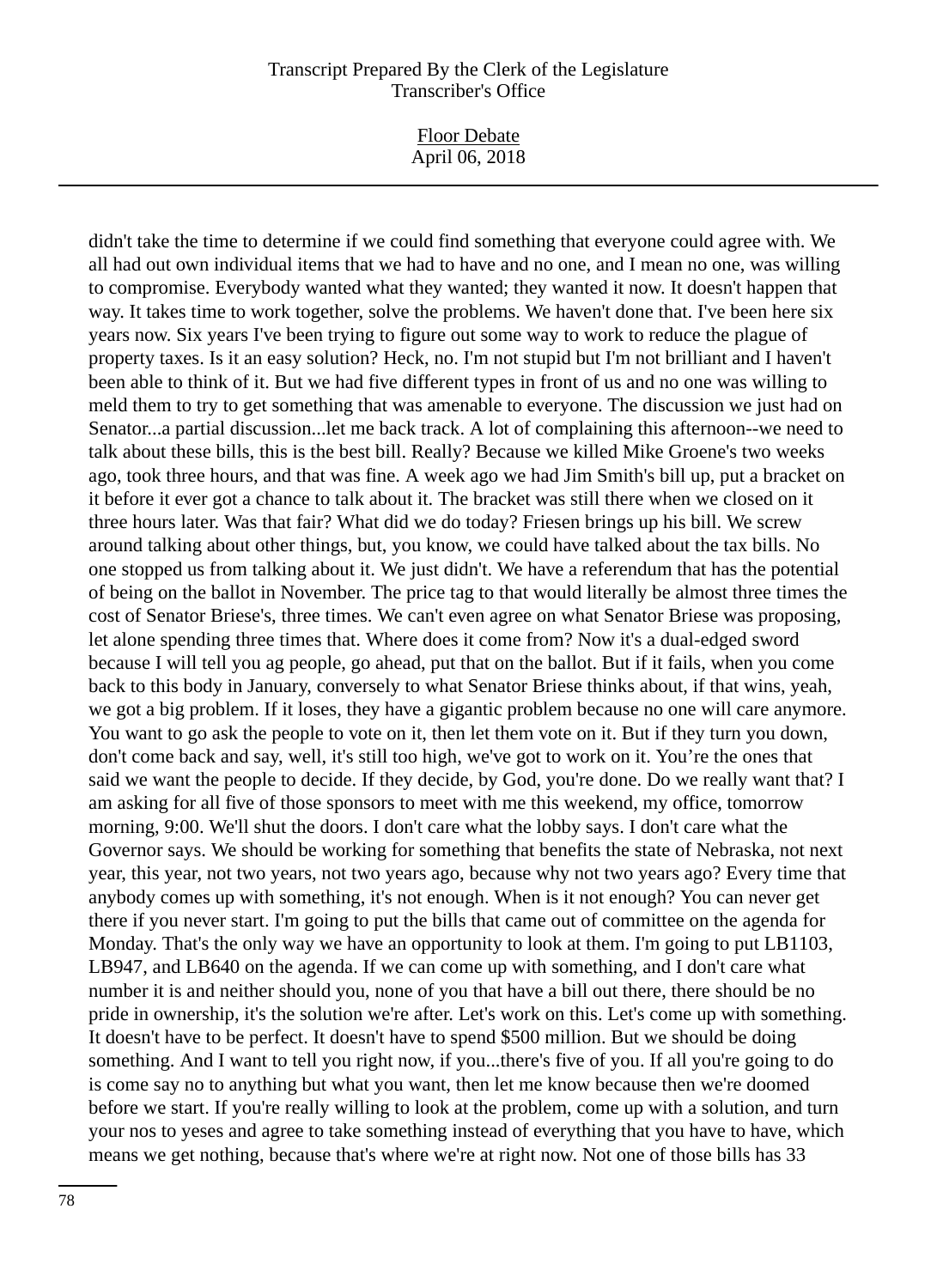| <b>Floor Debate</b><br>April 06, 2018 |  |
|---------------------------------------|--|
|                                       |  |

people that are willing to sign on. Your property tax is dead. Unless we find 30...a way to revive something that will allow us to attract 33 people, we are done. We leave it to the voters if they want to adopt the referendum, that's their choice, that's why it's on the ballot. If they are successful, we've got a big problem that we have to solve. If they're not, agriculture just put a nail in your own coffin by doing this. It's that simple. This isn't a godsend for agriculture. This is a high-stakes gamble. So I'll be looking for a text from each one of you. If you're willing to get together, I'm willing to sit down. I'm not trying to push one thing or the other. I'll help try to mediate if that's what we need, but we need to have open and fair discussion on what we can all agree on and bring it back and hopefully that the rest of the body can do so as well. This is an important issue. It has been in front of us for years. We have eight people that are going to be leaving. They're going to leave with their pockets empty and have talked about it. I've got two years left. I'll leave in eight years because, believe me, unless we put ourselves in a position where we have to do something, it will never get done. So I'll be looking at my phone. You let me know. Mr. Lieutenant Governor, we will move past this and we'll move to the next item on the agenda. Thank you.

PRESIDENT FOLEY: Thank you, Mr. Speaker. Items for the record first.

CLERK: Mr. President, thank you. Senator Brewer offers LR483. That will be laid over. Senator Watermeier, LR484. Likewise will be laid over. Amendments to be printed by Senator Kuehn to LB117. Mr. President, the next bill is LB194, a bill by Senator Vargas relating to interest loans and debt. (Read title.) Introduced on January 10 of last year. At that time referred to the Banking, Commerce and Insurance Committee. The bill was advanced to General File. There are committee amendments, Mr. President. (AM2587, Legislative Journal page 1315.) [LR483 LR484 LB117 LB194]

PRESIDENT FOLEY: Thank you, Mr. Clerk. Senator Vargas, you're recognized to open on LB194. [LB194]

SENATOR VARGAS: Thank you very much, Mr. President. Good afternoon, colleagues. I am very excited to have LB194 on the floor and to have the opportunity to talk about payday lending reform in Nebraska. First, I do want to preface this. What you will see come down the line is an amendment that the Banking Committee is bringing forward, that I'm in support of, that many individuals are in support of, that was voted out 8-0. So I want to preface that as Speaker Scheer mentioned, that through hard work and through negotiations, sometimes we're able to take steps forward. I've been working hard on this bill for the last two years, building on the work that senators in the decades before me began. I introduced LB194 because it is critical that the Legislature work to reform payday lending law. Now, AM2587 is this one step towards that goal. I'm thankful to be making the changes in the amendment now with the help of so many others,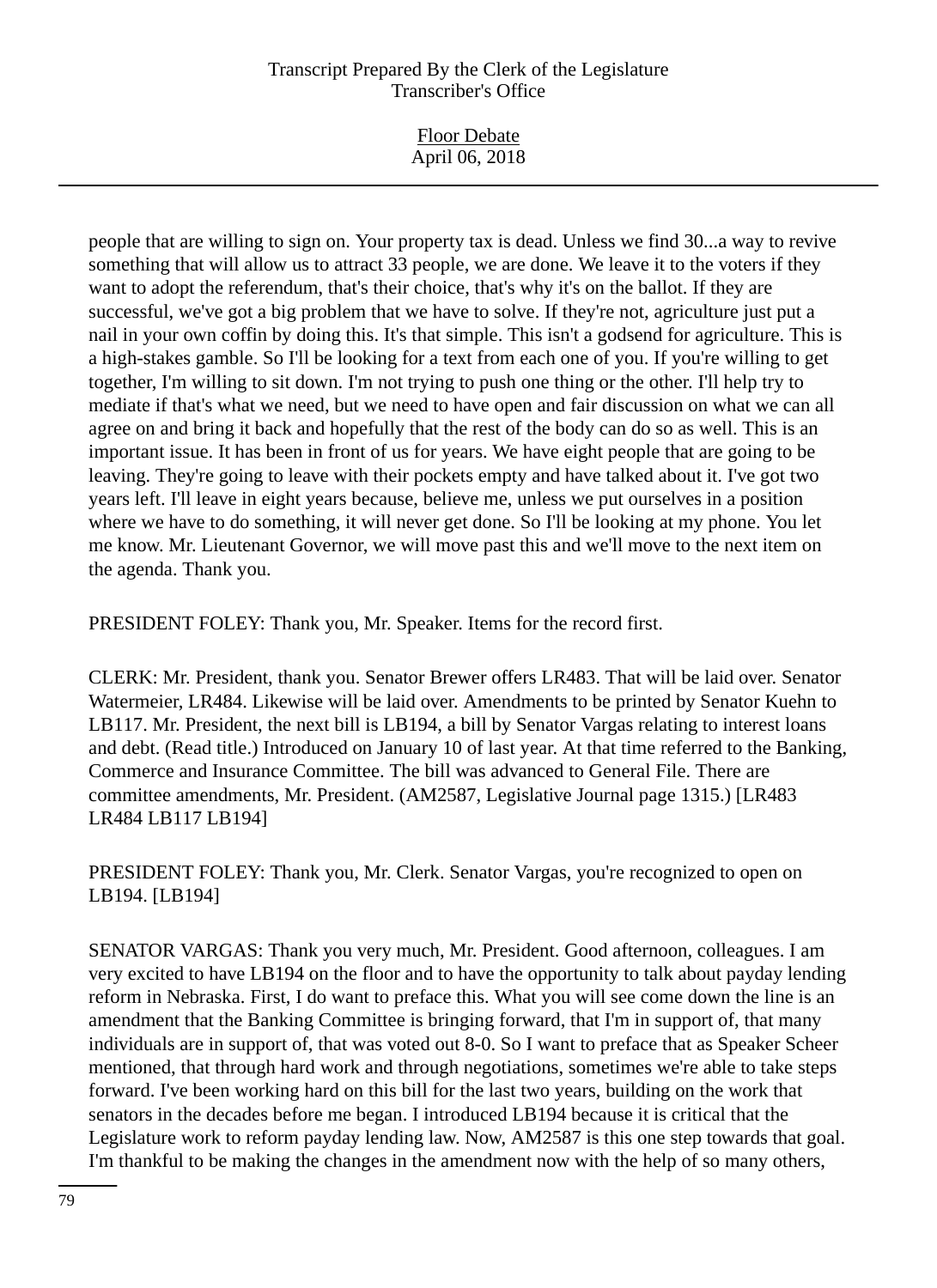Floor Debate April 06, 2018

but there is still work for us to do. That before I talk about the amendment, AM2587, I want to talk about Nebraska's payday lending issue and the people that I believe are most heavily impacted are our financially vulnerable consumers. I believe that the laws that the Legislature enacted in the 1990s were well-intentioned. These laws created the \$425 loan product that we still have today. Lenders can charge us \$75 in fees on that \$425 loan, which means that the borrowers check for \$500 becomes due in a lump sum payment on the date of the borrower's next payday, which is typically between 14 and 30 days. While the original intentions may have been good, we have seen some of these effects in the state laws in how it has impacted working people. Now, too often, sometimes we see this APRs that exceed 400 percent that can trap borrowers in a cycle of debt, which is incredibly difficult to escape. Sometimes they're unable to make lump sum payments in two to four weeks and borrowers are forced to take out another loan to cover the payment of the first loan and that's when the cycle of debt starts. And it can go on for months, even years. But a financial impact to tens of thousands of borrowers isn't where the problem necessarily ends. There are measurable negative impacts and this is something that we've studied and we want to continue to study. One study in 2008 showed that the economic impact of lenders in the Omaha metro area shows that \$19 million and 180 jobs are foregone from local economy from excessive fees. And that much of that \$19 million could be spent back in neighborhood associations in goods and services and that that money doesn't just represent money taken out of the economy, but it represents wealth that is lost to the community. Now I'm going to tell you during LB194 last year, the committee was able to hear from real people who have taken out payday loans. Testifiers included: a mother who needed money to put new tires on her car so she can get her kids to school, and get herself to work; a bank employee who didn't have health insurance and needed money for his epilepsy medication; a college graduate who was laid off from her first job and needed money to cover living expenses and pay back her student loans; and a young minister who had to cover hospital expenses for her two daughters who became suddenly ill. We even had a story about a JAG lawyer who testified to issues of payday lending to active duty militaries and their dependents. And what we heard is that people had a reason to utilize these, but that were real instances according to our law that were making them use usury loans taking advantage of people. Now my goal in introducing LB194 was to reform payday loan products. It was to cap fees, extend the length of the loan, time monthly payments the borrowers ability to repay. And LB194 also contained a number of other provisions which AM2587 does include. I've spent the last couple of years learning about this issue from both the borrower and the lenders' perspective. I think that's what we should be doing and I applaud those that go around that route. I want to thank both the national chain lenders and the independent lenders for coming to the table over the last couple of months to discuss what we can move forward on this year. The result of those conversations and negotiations is what is contained in AM2587. AM2587 does not reform the payday loan product itself, but it does the following: It increases information and notification about the terms of payday loans to consumers; it codifies in state statute that these cannot be charged to active duty military or their spouses or dependents in excess of what is federally allowed; it provides the ability for a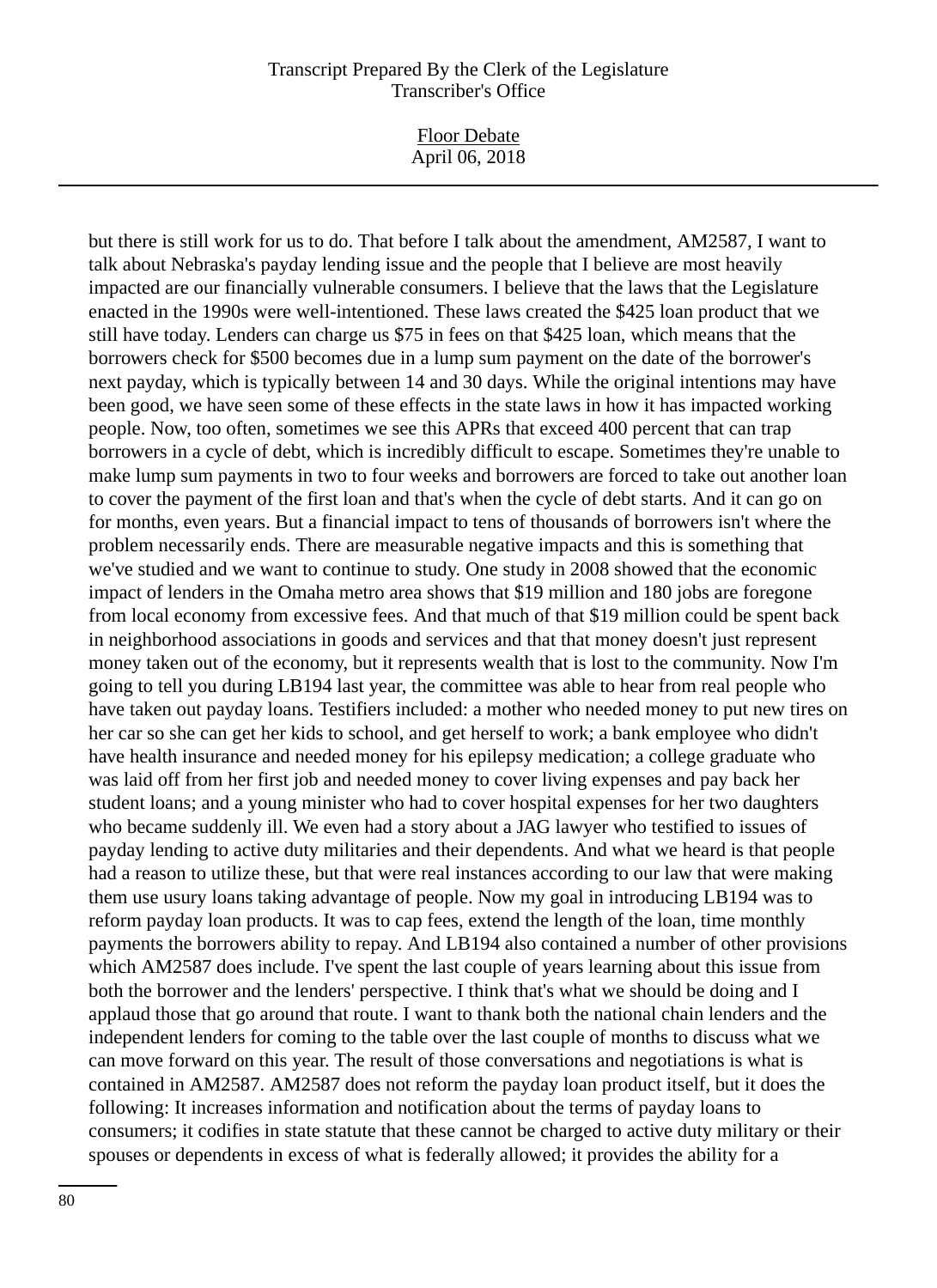| <b>Floor Debate</b><br>April 06, 2018 |  |
|---------------------------------------|--|
|                                       |  |

consumer to rescind their loan by the next day with no penalty; it creates the standard for payday lenders to follow the Uniform Deceptive Trade Practices Act making unfair deceptive practices or advertising illegal; it limits the dollar amount and the number of times a payday lender can collect a fee for nonnegotiable payments; it creates an extended payment plan with no additional fees or charges which consumers may elect to do once per 12-month period that divide the outstanding balance into at least four equal payments that coincide with the consumers pay dates. And it requires reporting of information about consumers and payday loans from each payday lender to the Department of Banking and the Legislature. The reporting provision is especially important because for the first time we'll get actual information about payday loan consumers and loan defaults which will allow us to have real data as we continue to move forward on addressing Nebraska's payday lending issue. There's still a lot of work to be done to truly reform payday lending in Nebraska, but with those individuals that worked alongside, on all sides of this issue, I'm confident that AM2587 is a positive step in the right direction and I'm thankful for that. First off, I'd like to thank Chairman Lindstrom for his initiative guidance and partnership on LB194. President. [LB194]

PRESIDENT FOLEY: Members, please come to order. [LB194]

SENATOR VARGAS: First, I'd like to thank Chairman Lindstrom for his initiative guidance and partnership on LB194. I'd like to thank Senator Williams as well, and members of the Banking Committee who voted this amendment out with an 8-0 vote, the introducing cosponsor of LB194, Senator Lou Ann Linehan and the following cosponsors, Senators Albrecht, Blood, and Pansing Brooks. Many thanks to the broad coalition of partners that have been working so hard on this issue for years, the Women's Fund of Greater Omaha, Nebraska Appleseed, Voices for Children, AARP, Habitat for Humanity, the Pew Charitable Trusts, the Heartland Workers Center, the Catholic Conference, Omaha Together One Community, the Center for Rural Affairs, Nebraskans for Peace, St. Vincent de Paul, Legal Aid of Nebraska, and the city of Omaha, and the large lenders and the independent lenders for making sure that we can come together to something that's a step forward. And finally, I'd like to thank the diverse group of Nebraskans who came to the hearing on LB194. They showed so much courage by sharing their stories with the Banking Committee. My promise to all of you is that I'm not done working on this issue. I believe we can continue to push forward for reform together, but we are taking a step in the right direction and I'm appreciative of all the partners that have worked alongside in the spirit of collegiality and collaboration because I truly believe that that is the spirit of this body in the Legislature in what we do. With that, I want to thank you. And I (inaudible) and vote for LB194 and the corresponding amendments. [LB194]

PRESIDENT FOLEY: Thank you, Senator Vargas. As the Clerk indicated, there are amendments from the Banking Committee. Senator Lindstrom, you're recognized to open on the committee amendments. [LB194]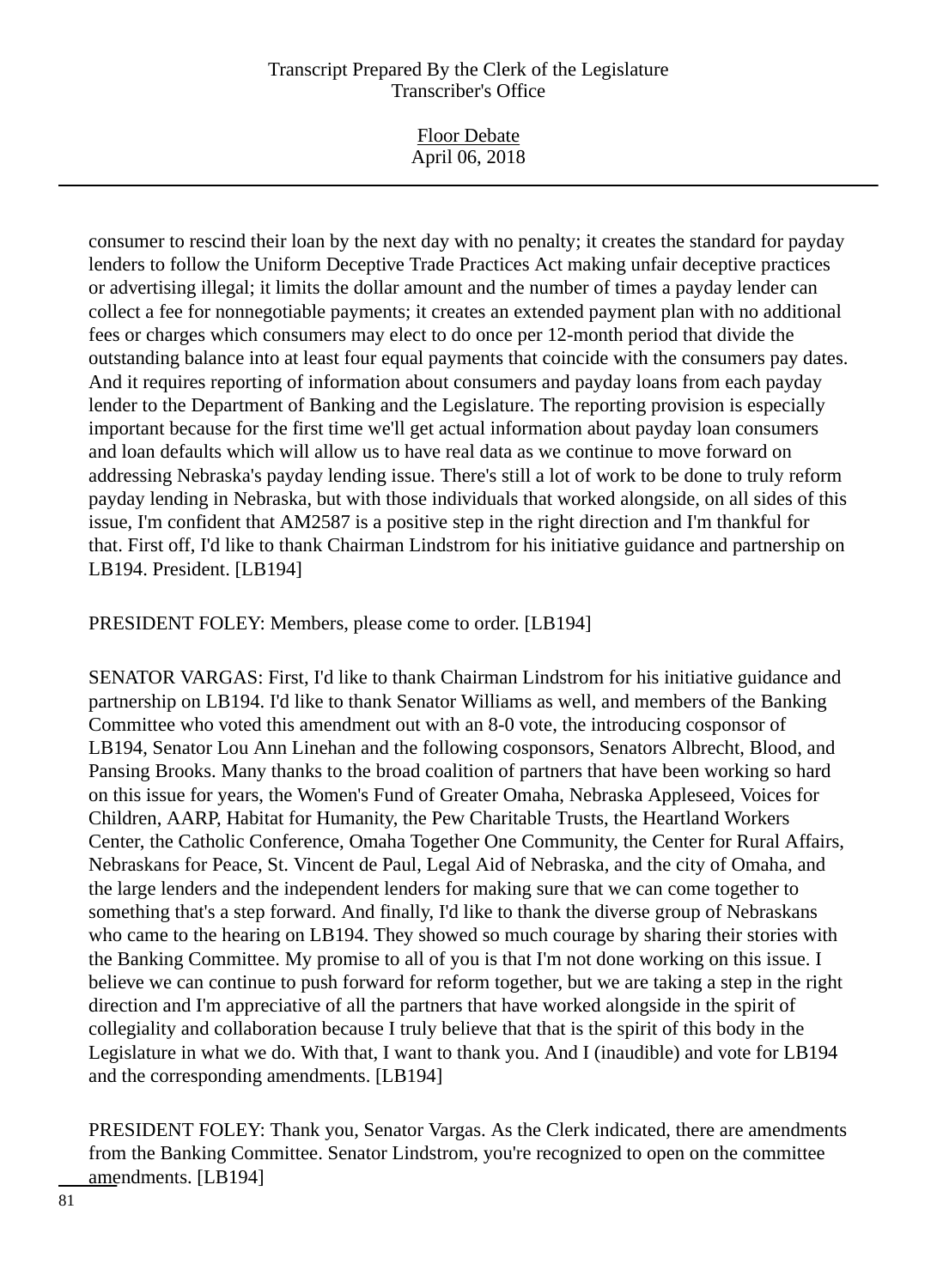Floor Debate April 06, 2018

SENATOR LINDSTROM: Thank you, Mr. President. The committee amendments become the bill. They came to the Banking Committee from Senator Vargas, spent a lot of time working with the interested parties to come up with a compromise package that would be mutually agreeable. LB194 advanced from committee with these amendments on an 8-0 vote. The bill as introduced would restructure how a payday lender would have to do business, the nature of the product would be completely changed. However, the committee amendments would take a different and simpler approach. They would go back and start with the existing Delayed Deposit Services Licensing Act and plug in various consumer protections. The amendments would restore the existing terminology with a basic outline of the product being offered. Most of the protections appear in some form in the bill as introduced. The amendments would expand the definition of check to include an authorization to debit an account electronically. This is a significant...this is significant. The amendments that would allow a licensee to use electronic payments to withdraw funds directly from the consumer's financial institution account, they could only be done with a written authorization of the consumer. However, the transaction could not be initiated in this manner. The consumer still need to give a check to the licensee in order to receive an advance. The amendments would further provide that the consumer has the right to rescind his or her authorization for electronic payment to the licensee. The amendments would expand what must be in written notice that a licensee is required to furnish to a customer. The notice would have the disclosure, one, the name of the customer, transaction date, and transaction amount, the payment date and total payment due, and the total fees on the transaction expressed as both a dollar amount and an annual percentage rate. The amendments would contain provisions that mirror the restrictions in federal law that cap fees that can be charged to an individual on active military duty and their spouses and dependents. The amendments would provide that the licensee may contract for the collect...and collect one return check charge for each transaction not to exceed \$15 plus court costs and attorney's fee. Such attorney's fees could not exceed the amount of the check. The amendments would provide that the customer has the right to rescind the transaction by the end of the next day of business. Licensee shall not negotiate a check for payment unless the check is endorsed with the actual business name of the licensee. Licensee shall not attempt to negotiate a check after two consecutive failed collection attempts unless the licensee has obtained a new written payment authorization from the consumer and a licensee shall not engage in unfair, deceptive practices or advertising under the Uniform and Deceptive Trade Practices Act. The amendments contain an all-new section that would provide that a customer who cannot pay back a transaction when it comes due may elect once in a 12-month period to repay the transaction to the licensee by means of an extended payment plan. The plan would have to allow the customer at no additional cost to repay the outstanding transaction including any fee due in the last four equal payments that coincide with the customer's periodic pay dates. Finally, the amendments would require licensees annually to provide specific detailed information about their businesses to the Department of Banking, which in turn would compile the information in the total number of licensees operating in the state by location and to report to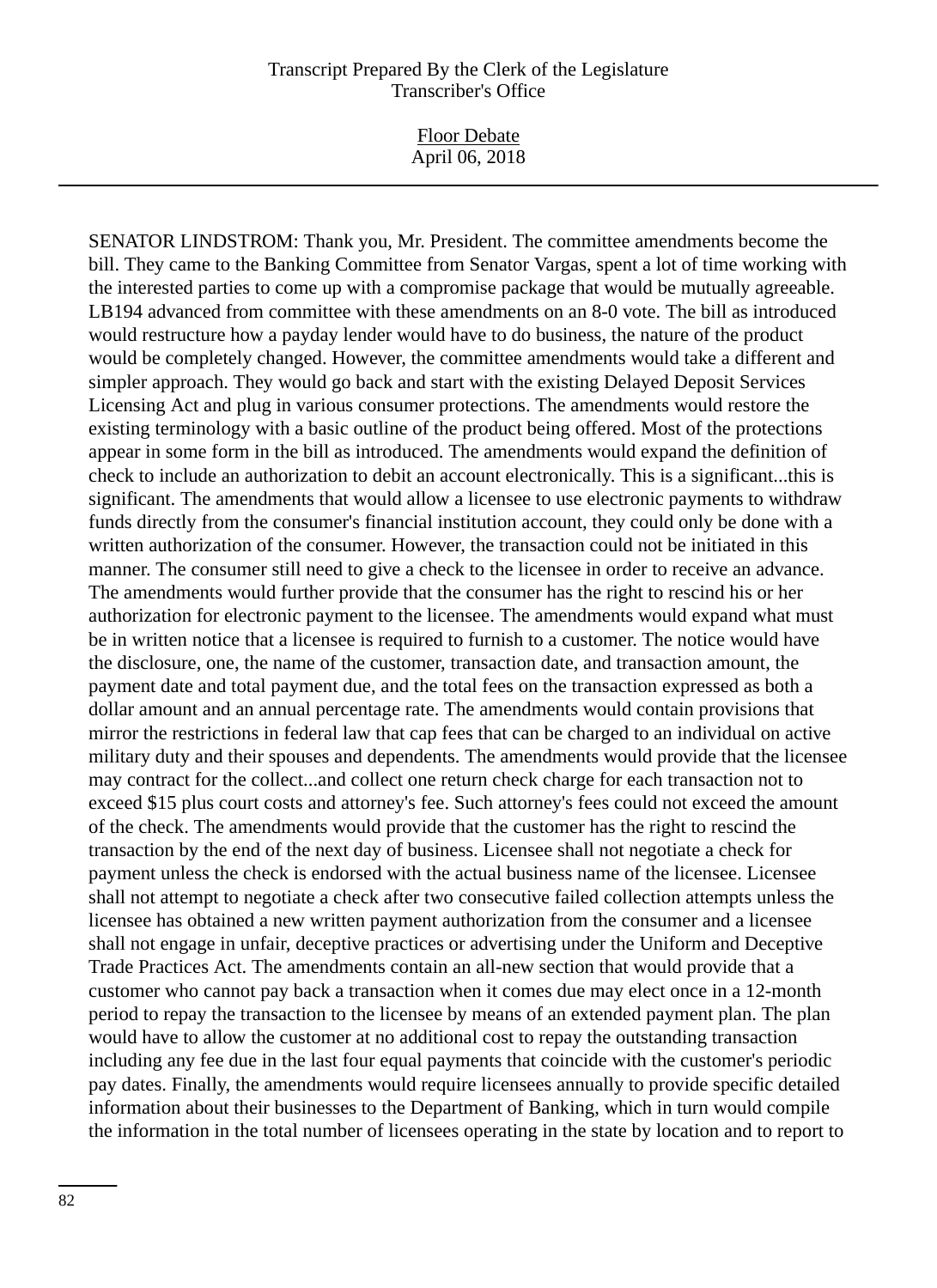be submitted to the Legislature annually. Those are the committee amendments, and I would urge the adoption and advance on the bill. Thank you, Mr. President. [LB194]

PRESIDENT FOLEY: Thank you, Senator Lindstrom. Mr. Clerk. [LB194]

ASSISTANT CLERK: Mr. President, two amendments to the committee amendment. The first, Senator Lindstrom, AM2792, but I have a note to withdraw that one. In that case Senator Lindstrom would offer AM2872. (Legislative Journal pages 1465-1466.) [LB194]

PRESIDENT FOLEY: Senator Lindstrom, you're recognized to open on AM2872. [LB194]

SENATOR LINDSTROM: Thank you, Mr. President. AM2872 contains technical tweaks to the committee amendments as recommended to us by the Department of Banking and Finance. The amendments would clarify the definition of maker, that is the term that has been employed in this act to describe the customer. The amendments would harmonize language in two sections regarding the time in which a customer may rescind a transaction. The amendments would add language in three places to block ways to which a licensee could possibly use a business affiliate to skirt consumer protections that would be in place...put in place by the committee amendments. These are sound improvements in the bill. We can be grateful to the department for suggesting them to us. The amendments would add clarifying language to make certain that current provisions of law do not get in the way of customer's ability under the bill to authorize an electronic debit of his or her account. The amendments would amend the bill's changes in a director of banking, cease and desist authority to make sure the bill would actually expand, and not unintentionally restrict the director's authority. Finally, these amendments would change the licensees and customers would be subject to the bill's changes. At the urging of the Department of Banking these amendments would add a delayed operative date of January 1, 2019, to the bill to provide time for the licensees and the enforcement folks at the department to get themselves and their forms and electronics up to speed. There's one exception to this that Senator Vargas asked for, that is that the delayed operative date would not apply to Section 19 of the committee amendments. That section contains two requirements. First, licensees must annually report specific data to the department, and second, the department must compile the total number of licensees in the state along with the data reported by licensees in a report submitted to the Legislature by December 1 of each year. Section 19 of the committee amendments would become operative on the bill's effective date which will be in mid-July. This way, the first report from the department will be due on December 1 of 2018, rather than December 1 of 2019. Those are the technical amendments to the bill from the Department of Banking. They will put us...they will put the bill in good order and I would urge the adoption of the amendments and the bill and I would just like to thank Senator Williams and his staff, Senator Kolterman, my staff, Bill Marienau, and Senator Vargas and his staff. This has been a long process and endeavor and a lot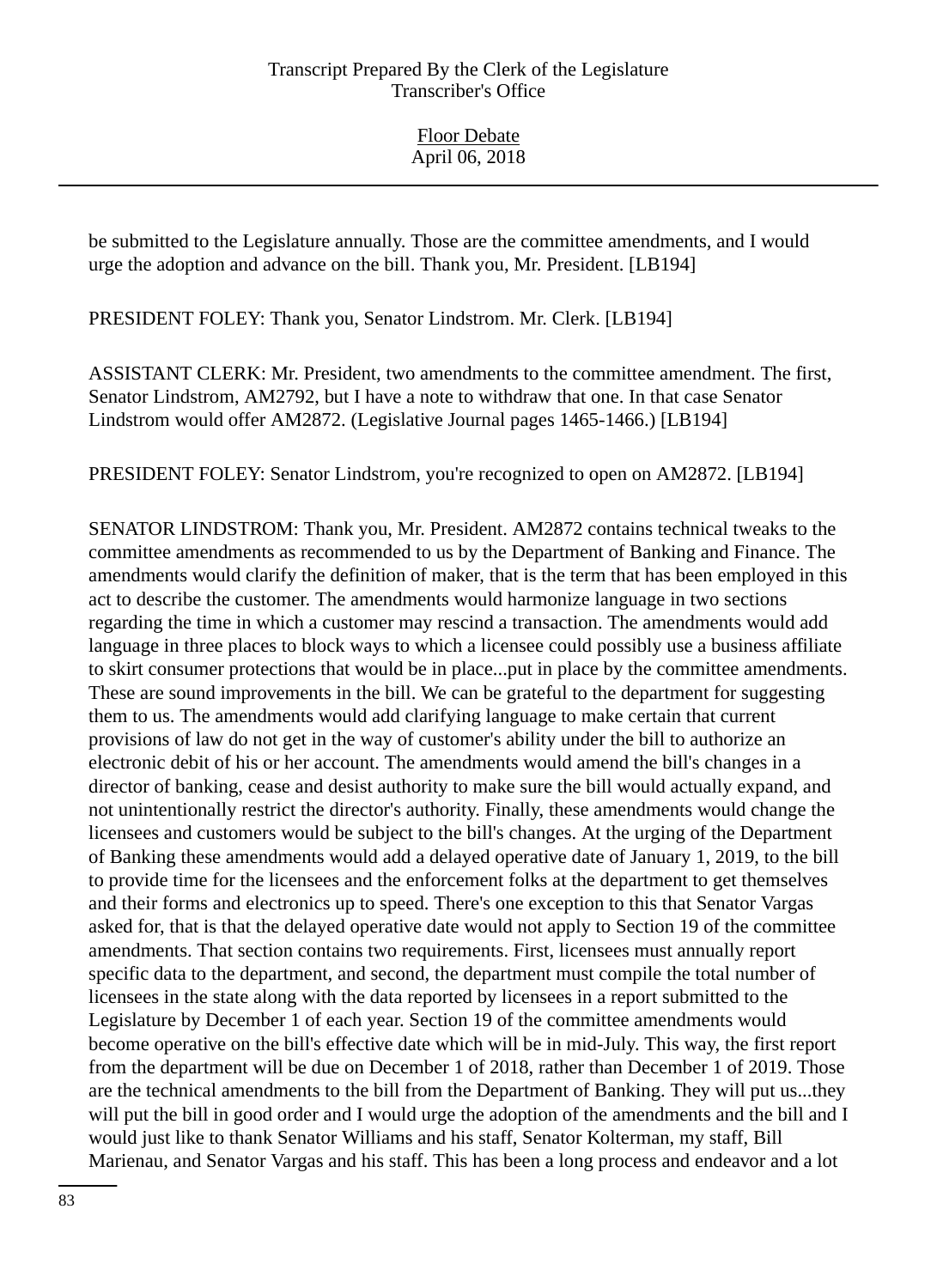of back and forth and to the folks in the lobby as well, we spent quite a lot of time on this, and I just appreciate the effort and the persistence of Senator Vargas. Thank you, Mr. President. [LB194]

PRESIDENT FOLEY: Thank you, Senator Lindstrom. Debate is now open on LB194, and the pending amendments. Senator Harr. [LB194]

SENATOR HARR: Thank you, Mr. President. So this is my first and only year on Banking, Commerce and Insurance, and one of the reasons I wanted to go on that committee is because everyone gets along so well and everything comes out okay, and then we had payday lending. And let me tell you, that was a hard, arduous task, and I want to thank Senator Vargas, Williams and especially Chairman Lindstrom for their hard work to get a compromise worked out. It is nice to see compromise worked out. It's nice to get the parties together, the relevant parties together. And so that leaves me to the last lecture that I just received where I was told that there will be five people, senators getting together tomorrow morning. I don't know who those five senators are. I was told it was senators who got bills out of committee. I went and looked. I don't know who got five property tax bills out of committee. Is it Senator Briese? His isn't out of committee. Is it Senator Erdman? His isn't out of committee. I prioritized a property tax relief bill, didn't make it out of committee. I won't be involved. Who are the five? And why won't we know it? I'd ask the Speaker but he's not on the floor right now, but let me tell you something, folks, if this is so important there needs to be some thought that goes into this, not just throwing five people in a room together. You need to figure out how to build a coalition, who are those five? Why are we going outside the Revenue Committee? Why...what, I should ask, is a property tax relief bill? Who determines what it was? Do the five members, whomever they may be, even want to be in the room together? I don't know. You know, last week, we did a lot of hard work and we got a compromise worked out on the budget. But we thought about it beforehand and we created ground rules. None of that's going into this. Folks, we're going to be here on Monday and Monday is going to be the same as this afternoon, Festivus, airing of the grievances, telling the other side why they're wrong and maybe some people for the first chance getting a chance, an opportunity to talk, because apparently there's going to be a meeting tomorrow morning. Mr. Speaker, would you yield to a question, please? [LB194]

PRESIDENT FOLEY: Speaker Scheer, would you yield, please? [LB194]

SPEAKER SCHEER: Certainly. [LB194]

SENATOR HARR: Thank you, Mr. Speaker. Who are the five that you plan to get together tomorrow? [LB194]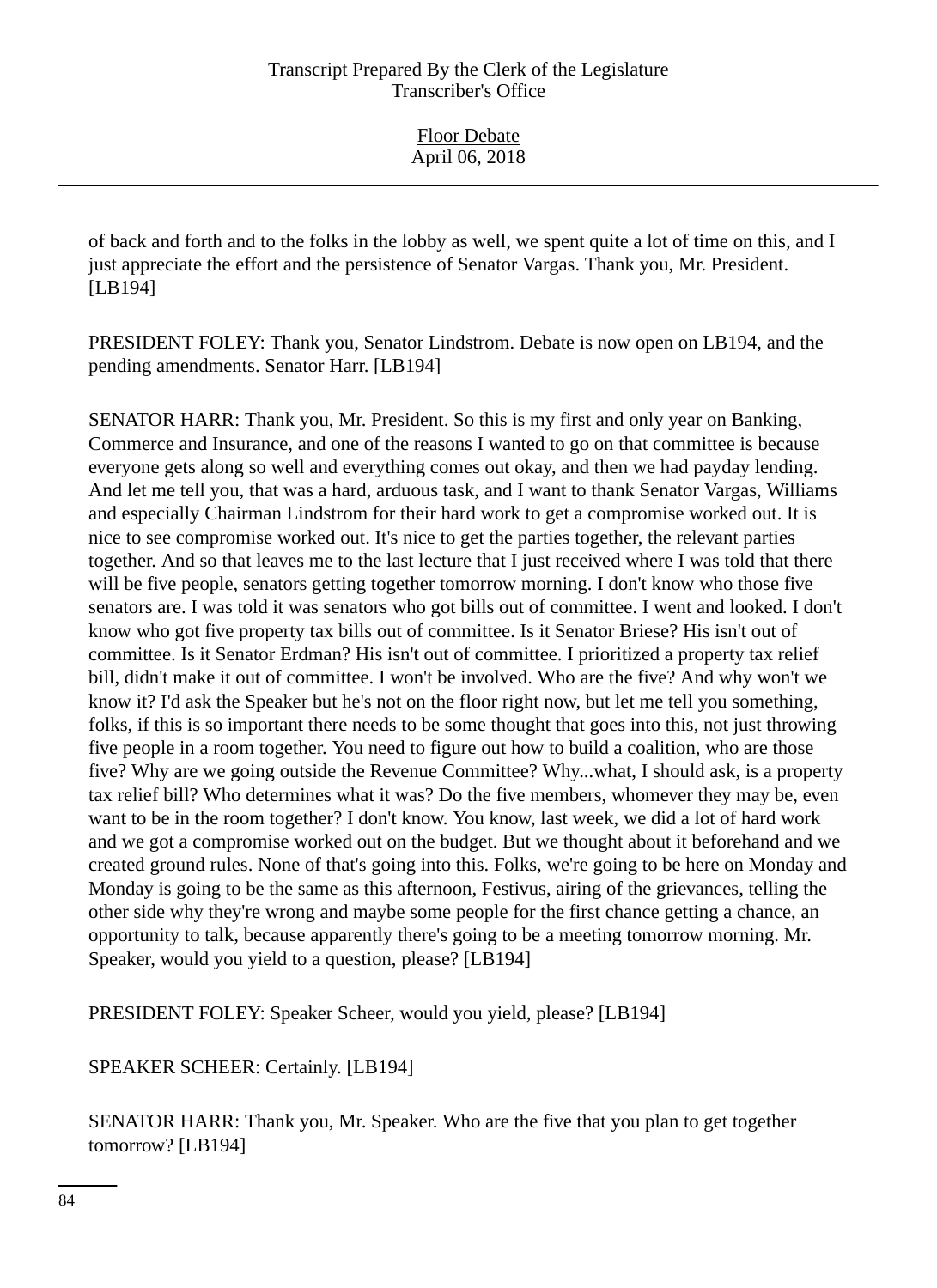SPEAKER SCHEER: The five that I mentioned, there were three bills that were received out of committee and the other two that were backlogged that I'm aware of, and that would be Senator Briese, Groene, Smith, Erdman and Friesen, yes. Was that five? [LB194]

SENATOR HARR: There you go, folks, five. [LB194]

SPEAKER SCHEER: Did you want to ask me any other question? [LB194]

SENATOR HARR: Nope. [LB194]

SPEAKER SCHEER: Because I would be glad to respond. You asked why...I was watching on TV, Senator Harr, so I guess I should get an opportunity to discuss the question. Those five were asked by myself because they have all been working with different coalitions, and I thought they were able to represent those that they had been dealing with. And if we're going to come to a solution, it's easier to work with five people that have been working with others... [LB194]

PRESIDENT FOLEY: One minute. [LB194]

SPEAKER SCHEER: ...than try to get a multitude in. [LB194]

SENATOR HARR: Okay, thank you. I have one minute. Thank you. I have been working on this issue, folks. I don't mean to interrupt you, Mr. Speaker, but I only have a certain amount of time, so I don't get unlimited. I have been working on this issue. Property tax has been important to me. Tax policy has been important to me. I've served on the Revenue Committee for the last six years. You can't just pluck one part of this off, folks. I'm going to have a tough time. I'm going to listen on Monday, but I'm going to have a tough time when the Revenue Committee is usurped, when my hard work is usurped and I'm even determined that my property tax bill, my tax policy bill, doesn't count. I'm not sure if I agree with that, but that's fine, we can be...we can do that. I mean, heck, I only have, Senator Kolterman will tell you, four more days. So that's fine. I get it. Thank you. [LB194]

PRESIDENT FOLEY: Thank you, Senator Harr. Senator Schumacher. [LB194]

SENATOR SCHUMACHER: Thank you, Mr. President, and members of the body. I, too, have to express the same sentiment as Senator Harr expressed. I've spent seven years on the Revenue Committee, introduced the tax modernization thing, innumerable hearings over the years learning about the complexities and the tos and the fros when you start to deal with tax policy. Issue upon issue we've come to learn. It is not just as simple as saying, oh, this tax is more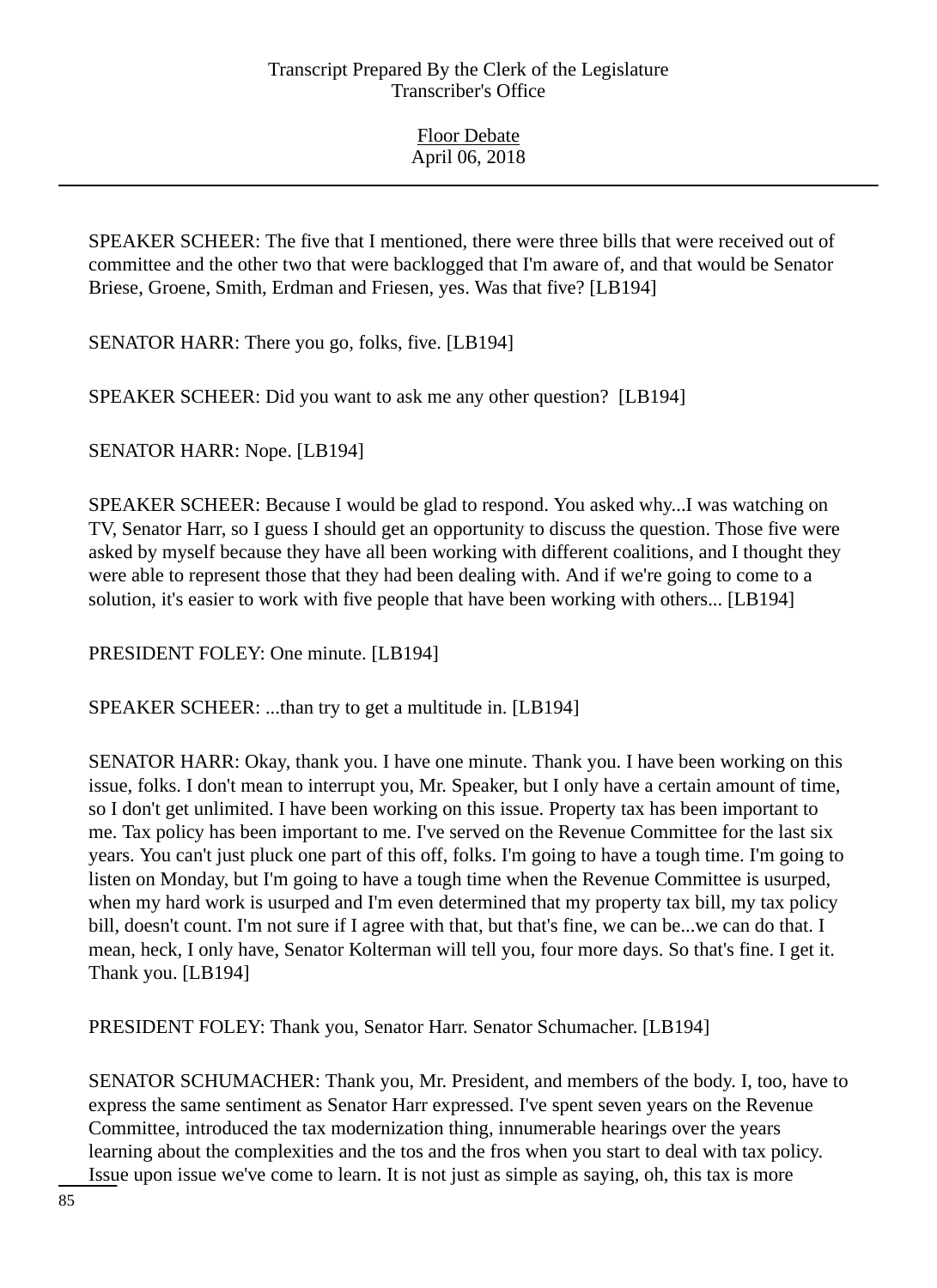| <b>Floor Debate</b> |  |
|---------------------|--|
| April 06, 2018      |  |

important to address than anything else and let's get a group of people together to come up with an agreement on that. Things have not happened because this is a complex issue. And anytime you push on one part of the balloon, the other part of the balloon pops out. Why would anyone want to waste time on a committee and seven or eight years of their life serving and...that may be going to something that might be a more interesting and pleasurable committee in order to serve a Legislature to be told that, well, this person who has no breath at all, a narrow tunnel vision, and less than two years experience is the one that counts. Bypass all the procedures. Senator Briese's bill is not out of committee. I've got three bills set in committee, some of which could raise hundreds of millions of dollars. It's not part of the discussion. What about the income tax folks? Who have been barking at Revenue Committee for at least all the time I've been there, about needs to adjustment. The corporate tax folks. The people who say our incentives are too high or too low. Any of these decisions made to deploy these kind of resources are going to impact everything across the board. Am I going to say the Revenue Committee has done the best job in the world of trying to integrate policies? Has been terribly productive? No, I'm not. We did do \$750 million dollars of tax reductions. Over the time that...that I've been there and about three years before that that nobody has thanked anybody for. I have to strongly object to any procedure that is concocted at the very last minute with a very narrow scope simply trying to accommodate a very noisy group. The business sector, the sales tax sector, the income tax sector, the give me incentive sector, all of those people have a right to be heard in not some railroad car launched at the very last minute that can produce nothing but bad legislation. I want to register my objection to this abrogation of procedure and this abandonment of work and knowledge in favor of a very narrow interest. Thank you. [LB194]

#### PRESIDENT FOLEY: Thank you, Senator Schumacher. Senator Bolz. [LB194]

SENATOR BOLZ: Thank you, Mr. President. My apologies to Senator Vargas, I don't think that I have ever done this before which is speak about process on a senator's priority bill. So my apologies, Senator Vargas, but this is too important not to speak to. The announcement we just heard is not the process that is typically used for making decisions of this scope. And I have to rise with particular concern because the group that is being brought together is not diverse and does not represent diverse perspectives. And specifically, if we are making choices of this scope about our future fiscal sustainability, it may make sense to have an individual from the other side of the ledger, from the appropriations side of the house, to think about the fiscal consequences here. I have served on the Appropriations Committee for six years. I served on the Tax Modernization Committee and I, too, brought a bill to the Revenue Committee that did not get out of committee that was addressing property tax relief. When we negotiated the impasse on the budget, we had individuals from Health and Human Services, Education, Judiciary and Appropriations coming together to try to find a way forward. Compromise is only truly compromise if we have fair representation, and I would offer to participate. I'd be more than happy to clear my weekend schedule. Thank you, Mr. President. [LB194]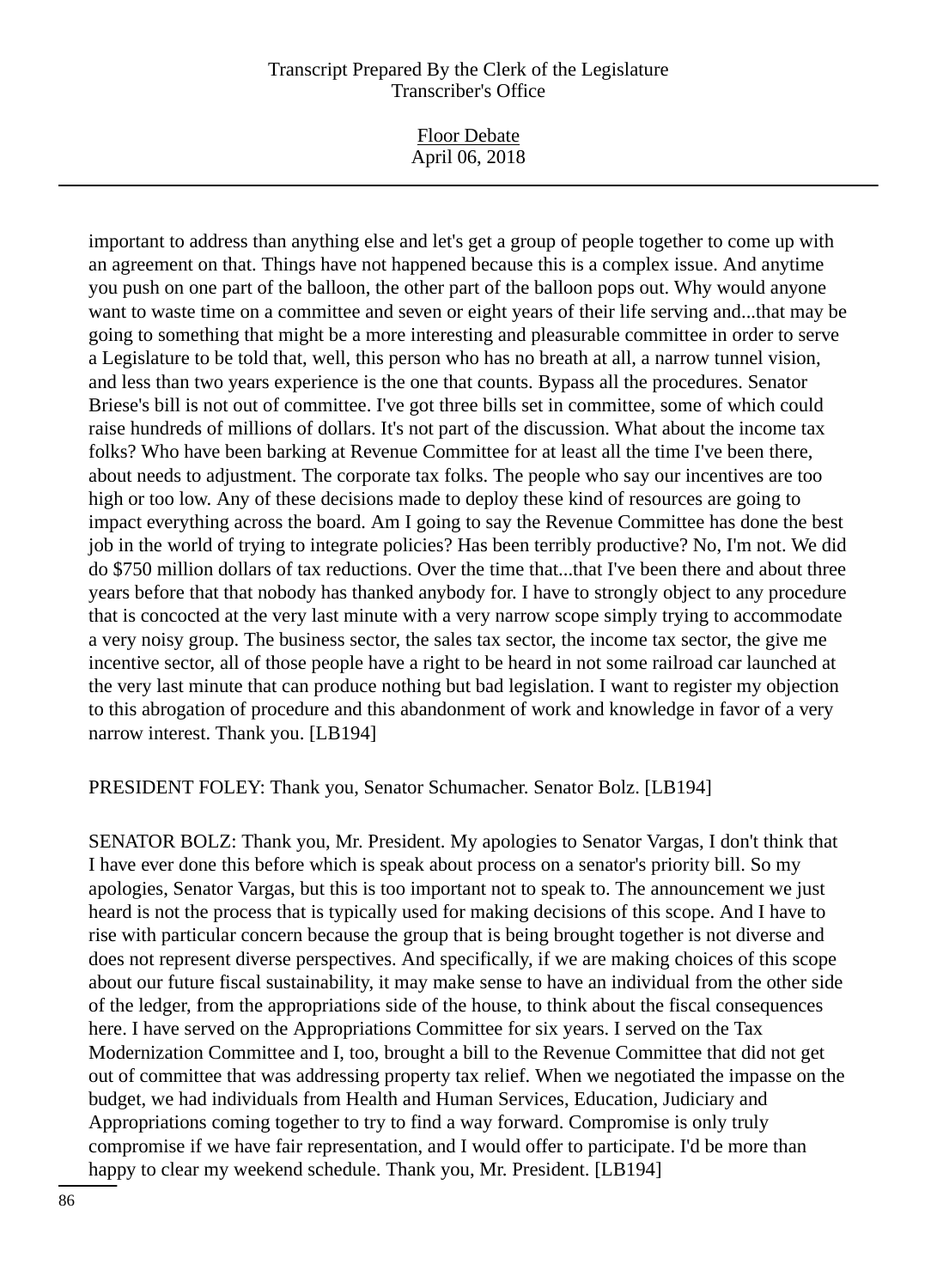PRESIDENT FOLEY: Thank you, Senator Bolz. Speaker Scheer. [LB194]

SPEAKER SCHEER: Thank you, Mr. Lieutenant Governor. And I will respond. What I am simply trying to do is facilitate some type of a response, a package that people have an opportunity to vote up or down. We have not had that yet. Yes, in talking with Senator Harr, he had a program that from our discussions could be considered a property tax bill. And, no, Senator Bolz, I'm not trying to exclude anyone or any part of the floor. And, Senator Schumacher, I'm not trying to exclude and abrogate this process. Is this unheard of? Not at all. One of my predecessors actually took a group of senators probably about ten years ago to a small bank and put them in the "fricking" vault and shut the door until they could come up with a compromise. Yep, that happened. We didn't argue about who was there. We didn't argue about...we knew the...we knew what was trying to be accomplished and the people that were there were the ones that had been involved earlier. That's all I'm trying to do here. Are they diverse? Well, I think so. Senator Briese has a completely different process than Senator Groene or Senator Smith. Senator Friesen's is somewhat different than those as well. All of them have worked with different groups and different organizations. They have a good idea of what will and won't be acceptable. But we have one weekend to do something. I have no illusions. Are we going to be able to accomplish something? Maybe not. Is it worth a try? I'm willing. Am I trying to hurt feelings? Absolutely not. But I also know from past history, and I'm old--I'm not as old as Senator Chambers, I get that, but I'm about the age of dirt--and I do know that smaller sometimes works better than larger. A group of 20 has a much harder time reaching consensus than a group of 5. I'm not trying to exclude anyone. I'm trying to come up with something that at least we can look at and vote on. We haven't had that opportunity. I don't know that whatever...if--that's a big, big "if," folks--but if we have the opportunity to have something that comes back, if you don't like it, vote against it. It's not brain surgery here. It's not being exclusive. If there's something that you can modify it with that no one else thought about, fair enough, at least it's in front of us. But right now we don't have anything left. So isn't it worth a try to come up with something rather than nothing? Maybe I was wrong. I thought that's what we came down here to do is to try to finish things that we start. This is something that's been trying to be finished for a long time. My hope is that we would get to that point. Maybe we won't. But it was not my intent to try to minimize anyone's input or any group's input but everybody...there's been a large group that's already been involved. Those people that are sponsor of the bills know that. I've...and I will publicly tell Senator Harr, which I did personally, he's more than welcome to come if he'd like. It wasn't an intentional snub. Every time I've talked to Senator Harr about his bill it has been reformed to me as a work force development bill. So again, if I offended people on this floor, I'm sorry. But I think at some point in time we have to try to get something done. Maybe we won't. That's okay. But at least we should try. And right now I don't have everyone trying so maybe nothing happens at all. It was just an idea, may not amount to anything. Thank you, Mr. Lieutenant Governor.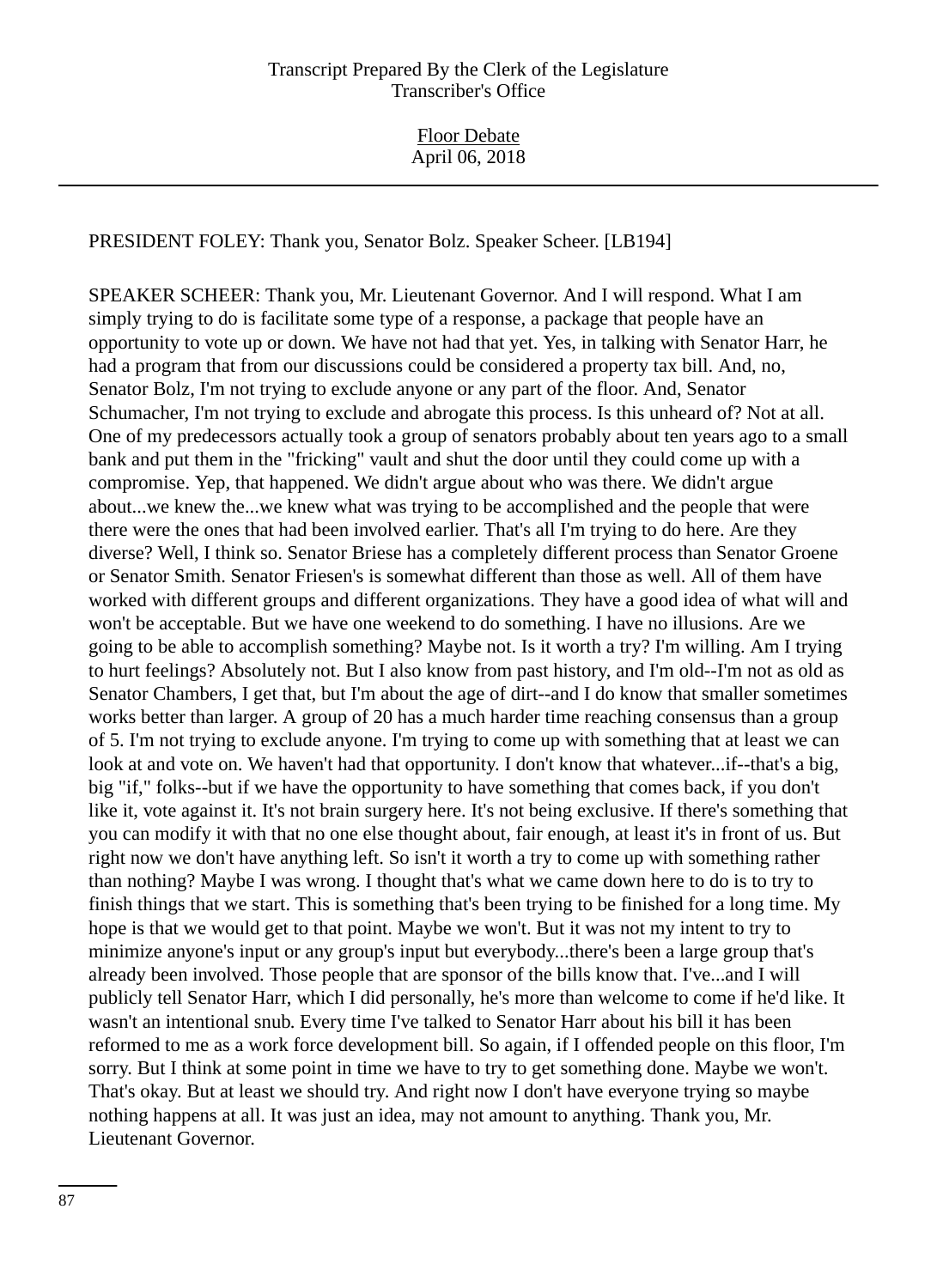PRESIDENT FOLEY: Thank you, Mr. Speaker. Senator Pansing Brooks. [LB194]

SENATOR PANSING BROOKS: Thank you, Mr. Lieutenant Governor. I am rising just to reiterate just a bit of what Senator Bolz said about the diversity of that group and the fact that...and now you can all roll your eyes because there are no women involved and there are no people from the progressive side of the aisle involved. And you may all think, well, that doesn't matter, and you shouldn't have your voices heard, but I'll tell you what, we should have our voices heard. And to come out with some sort of agreement, it has to be an agreement that makes everybody hurt a little bit, or makes everybody happy a little bit. So I get what Senator Scheer...or Speaker Scheer is trying to do and I appreciate that effort, but again I would say that there are very knowledgeable people who have not been included in the process. My main concern is something like the earned income tax credit, which Senator Briese and Senator Friesen decided to add in order to get the progressives involved. But again that isn't necessarily what the others are going to be interested in. But there's nobody there to argue or support that idea that brings so many more of us along. So I'm not happy about this. I can see that everybody's going to come back with five...five people are going to try to come back and just like we had on Title X and everybody feels like, oh, if we come out of there, we have to be together. And so five people are going to say, well, here it is. We're going to do this. And if you don't stand with us, then you're against property tax adjustments and help. So I get what you're doing, but it seems to me there are key people that have been excluded and not included in this process. Key people with particular knowledge. Senator Schumacher, Senator Harr, people who have been fighting for this for a long time. So I...that has one Democrat. What about people from Appropriations? What about Senator Walz who has particular interest in property tax cuts as a Democrat and as a woman? I think that this group is basically a good idea. I do not like how the makeup is so skewed to white males that are very conservative. Just said it right there. There needs to be more breadth and diversity in this group. And again, when they all come back because they've come to some kum ba yah moment, and everybody's decided, oh, well, okay, this isn't good for anybody, who's really going to be cut? How are the low-income people going to be treated? Because we're starting with cut income taxes for the wealthy. That's where we're starting. Unfortunately, Senator Briese and Senator Friesen caught that it was important to bring us along with some of those...with some of those proposals. So, anyway, thank you, Mr. Lieutenant Governor. I just wanted to voice my concern about the makeup of this group. Thank you. [LB194]

PRESIDENT FOLEY: Thank you, Senator Pansing Brooks. Senator Smith. [LB194]

SENATOR SMITH: Thank you, Mr. President, and I was listening downstairs and I understood the conversation continued from Senator Scheer. I didn't hear what led up to that. I actually went down to my office, Senator Scheer, and I...or Mr. Speaker, and started talking with others to find any path forward just as I have been working on for two years. And so I, for one, Mr. Speaker,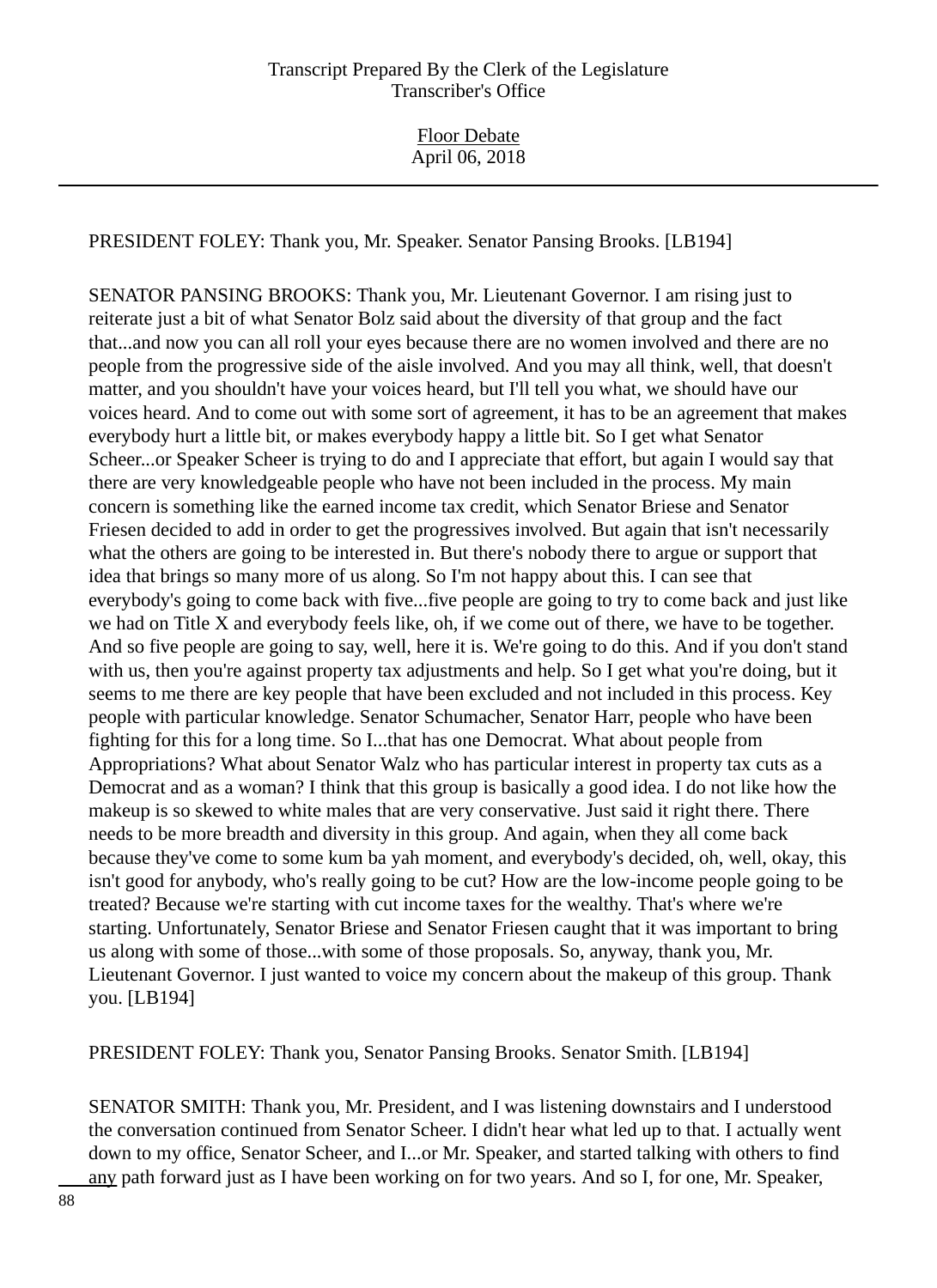| <b>Floor Debate</b><br>April 06, 2018 |  |
|---------------------------------------|--|
|                                       |  |
|                                       |  |

resent you suggesting that I have not worked to find a compromise. And I think all of you should resent it as well. I don't know what you were saying, Senator Pansing Brooks, but if you want to take my place in the meeting, you can take my place because I'm not going to be at a nine o'clock meeting tomorrow morning. That was dropped on me. I have business appointments tomorrow. I have a business to run. And so Senator...Speaker Scheer did not have a courtesy to ask me of my availability. I'm the Revenue Chair. I'm not any better than any of you, but I'm the Revenue Chair. The agenda shows that we're going to be here until ten o'clock tonight. Why are we going to adjourn at 5:00? I'll be here until ten o'clock. Anyone want to talk? I'm here. You want to...you want to find a compromise? I'll continue to work until the end of my career here, but don't tell me that I'm going to be here at nine o'clock the night before. Oh, and by the way, whenever I tell you I'm not available, you said you're going to have the meeting anyway, with or without me. So I guess it's going to be without me. Thank you, Mr. President. [LB194]

PRESIDENT FOLEY: Thank you, Senator Smith. Senator Williams. [LB194]

SENATOR WILLIAMS: Thank you, Mr. President, and good afternoon. We are here for a reason. We are here to represent our constituents in the state of Nebraska. And when we get into discussions that become personal and ego-laden, we are not doing that to the best of our ability. There's a poem written by Wallace Stevens that it starts out with maybe the most important line of poetry that I have ever read in my life and I hope you will listen to what it says and think about what it means to you. And it starts out, after the final no, there comes a yes. And on that yes, the future world depends. We have got to quit saying no to everything and start saying yes. And I want to fully defend Speaker Scheer and his reaction to the hard work that he has put in over his two years as Speaker and the years coming into that and working behind the scenes to bring people together, many times that were saying no, no, that final no. And tomorrow what he has asked is for a group of people to come together and say yes. Stop just saying no. I don't particularly care who's in that meeting, and I know Senator Pansing Brooks, it makes a difference to you. I don't care myself if that group is all male and it's all Republican, as long as they come into that meeting with the right spirit and then we look at doing what's best for our people. I thank Senator Scheer. I applaud his last-ditch effort here to bring us back to something that matters and makes a difference. Because as the poem says, on that final yes, the world depends. I would also like to remind you that we are talking about Senator Vargas' bill, and talk about someone that has committed himself to extremely hard work on a very delicate and sensitive issue. And I hope that we will not get sidetracked and that here before we are finished we pass the Lindstrom amendment, the Banking Committee's amendment, and Senator Vargas' bill, and move that industry forward. Thank you, Senator Scheer, for your work, your commitment to this body, and your willingness to give of your time and your effort. Thank you, Mr. President. [LB194]

PRESIDENT FOLEY: Thank you, Senator Williams. Senator Crawford. [LB194]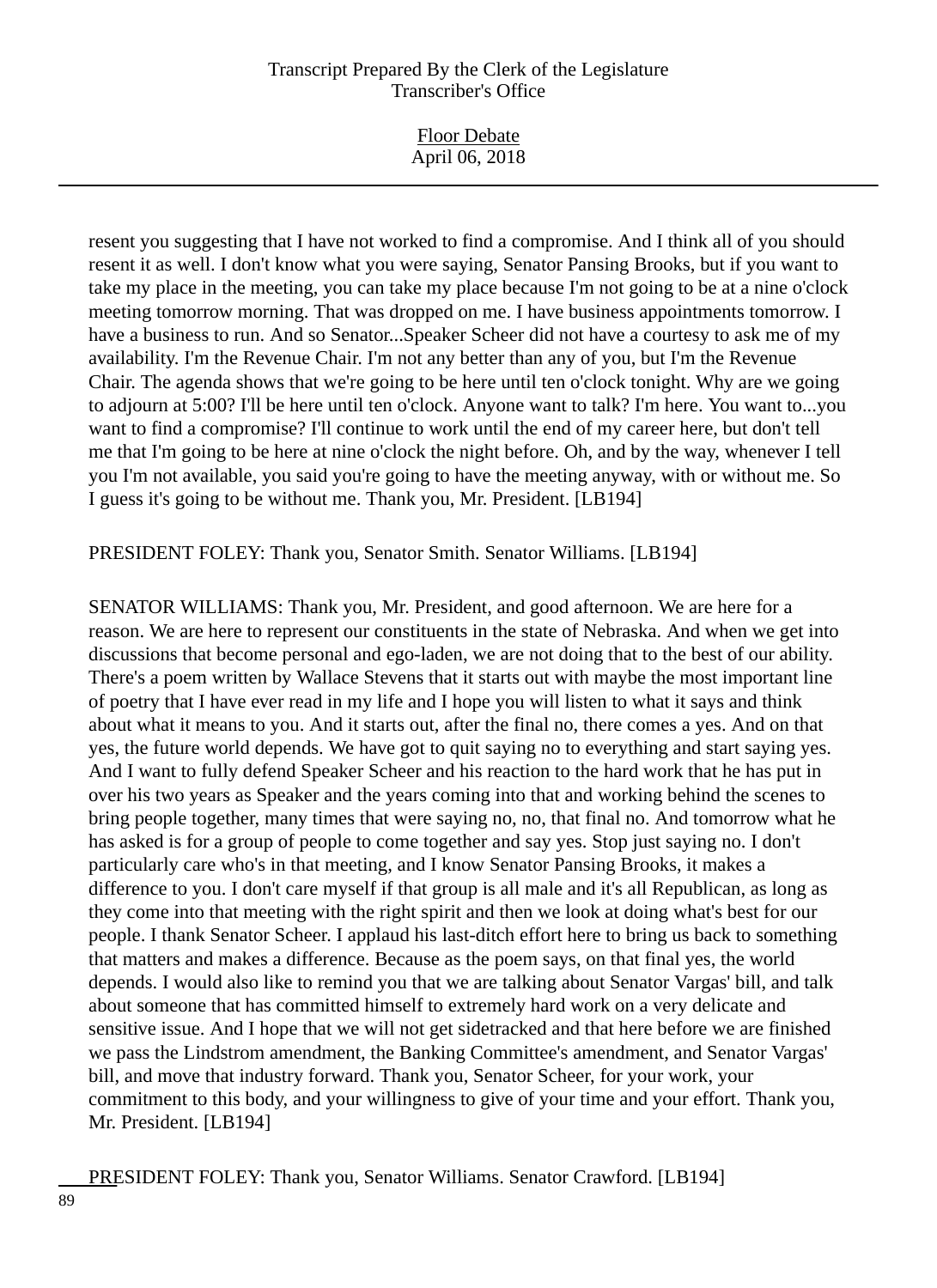Floor Debate April 06, 2018

SENATOR CRAWFORD: Thank you, Mr. Lieutenant Governor. I do rise in support of Senator Vargas' bill and the accompanied amendments and urge your support of that. But I...and I do want to just empathize the importance of the conversation having a diverse mix of people and I just want to echo that concern of not only different backgrounds, but also expertise. And so I certainly hope that in the room there will be someone like Senator Schumacher who has extensive experience in revenue, and so I just urge some thought about considering who's all in that room. From that perspective, and from the perspective of having a mix of people from different genders, different perspectives coming into the room. I do know that part of the concern was that I think brought five people together and hadn't gotten to a resolution. And so I would just raise the issue that repeating that again may be...result if a similar result. And someone else in the room from different perspective, with appropriations perspective, revenue perspective, may help in that conversation. And I again, I thank the Speaker for his concern about trying to move forward, but I do also know that as Senator Schumacher raised, there are tough and complex issues here. And so to narrow...to put the focus on a narrower slant of that and not being attentive to making sure those people in the room are covering that different perspectives is something we just need to be concerned about. And I just felt it was critical to have that on the record. It is something that is an issue here. We have 30 percent...less than 30 percent women in the body. And so I think it's really important that we be attentive to recognizing who's in the room and pushing those conversations forward. And so I wish this group all the best as they examine these issues, and I do hope there is conversation that provides some fruit. But I...again, I think it's always...we always have to be cautious about getting at this point when the ideas have not been vetted by people who are on a committee and have that kind of expertise. And so we just...or just to proceed with hope and...but with some caution as well on those fronts. Thank you, Mr. President. [LB194]

PRESIDENT FOLEY: Thank you, Senator Crawford. Senator Hughes. [LB194]

SENATOR HUGHES: Thank you, Mr. President. I want to echo the sentiments of Senator Williams. I, too, appreciate very much what Speaker Scheer is trying to do. The last couple years I've had the opportunity to sit in on some of those meetings where he has tried to bring the sides together. We have noticed it again earlier this year when we were struggling with our budget. You know, he is trying to facilitate. And as far as who's in the meeting, I don't care. I really don't want to be in there. But whatever comes out of that meeting all 49 of us get to talk about. So where's all this indignation about, I'm not involved? Whatever...if anything comes out of there, we all get to talk about it. What's the big deal? Let them try and work out something. They're the ones who have shown the initiative to tackle the problem, because they're R's or D's or conservatives or liberal, they're the ones that are willing to tackle that problem. They spent this whole session working on it and probably even before the session started. Why not get them in the room? I have a tremendous amount of respect for Senator Schumacher and Senator Harr and Senator Smith for the work they put in on the Revenue Committee. It's not an easy committee.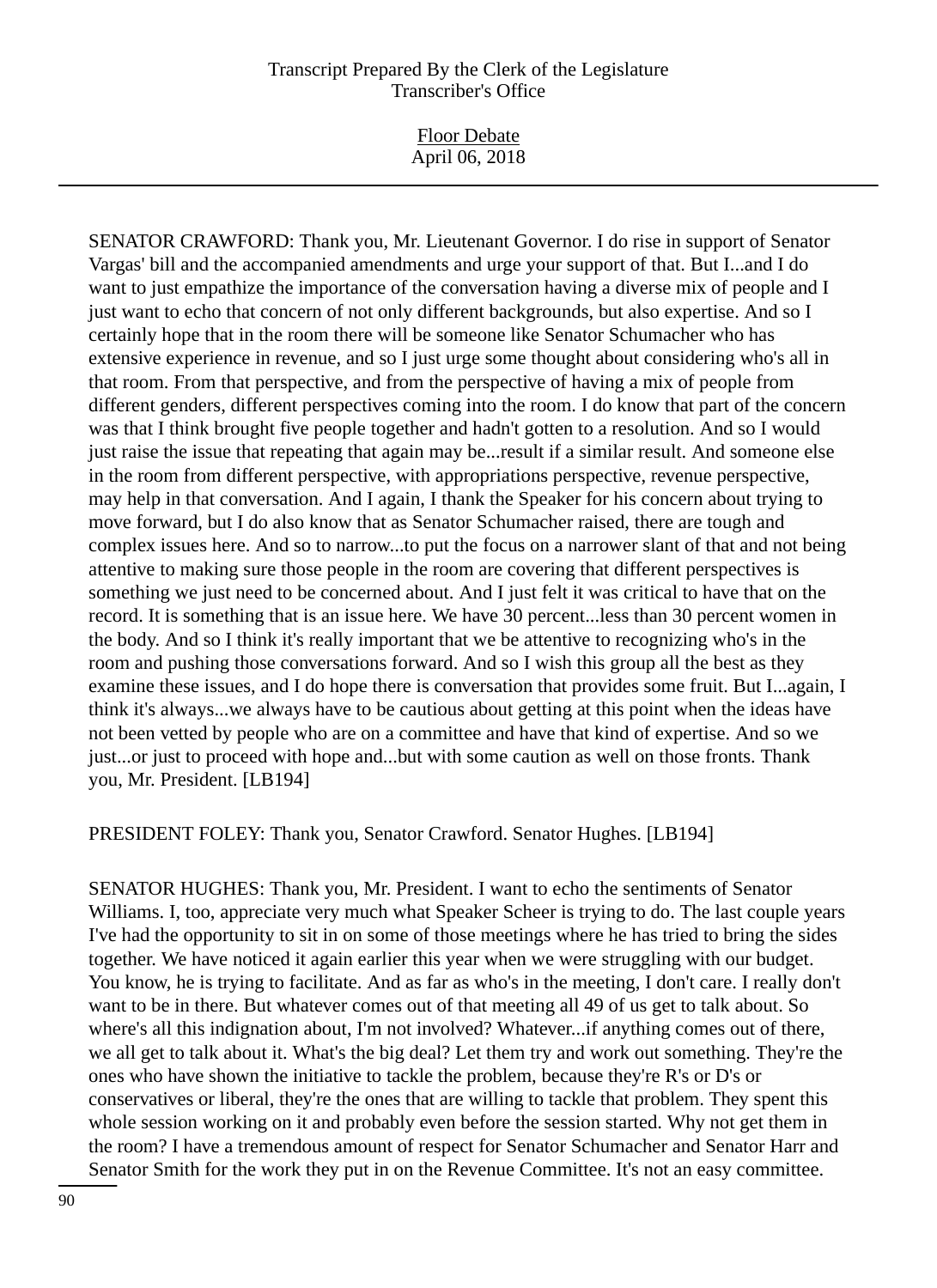Most of our committees are not easy at times. But the indignation of, well, it didn't come out of our committee, so therefore it can't be good, give me a break. Let's grow up. Senator Williams showed us what statesmanship looks like. Senator Scheer has showed us what statesmanship looks like. That's what we're supposed to be doing. Not me,it's not my idea, therefore, it's not good. Let's step back. Take a breath. We've been working hard the last two or three weeks. We put in some late nights. We've accomplished some things. And it always gets a little crazy this time of the year. All of us have been here before. Let's just reassess where we're at. What is it our constituents want us to do? Is property tax on the top of everybody's list? No, it's not. For some it's income tax. For some it's increased spending on schools. But our job is to get together, talk about the issues, try and find a compromise that a majority of us can live with. Does everybody get everything? No. Not even close. Do we get sometimes what we can live with? Yes. That's our job. Government is about compromise. There are some things that I will not compromise. There are some things that I will compromise. Speaker Scheer is doing a good job of trying to help us get to that point of something that we can move forward and take to our constituents and say, yes, we have made progress. They didn't waste another 12,000 bucks a year on each of us to get nothing done. We need to step back and take a break. Take a breath. Hopefully, next Monday, Tuesday, there's something we can vote on. And whatever comes out of that meeting, I may not like. I may vote against it. It may not meet the criteria that I need to take back to my district to get reelected. [LB194]

PRESIDENT FOLEY: One minute. [LB194]

SENATOR HUGHES: But at least I get to talk about it. And I think it's more important that we be statesmen and stateswomen because that's, I believe, the standard that is expected of us. That's what our constituents want to see happen in this Chamber. Thank you, Mr. President. And thank you, Speaker Scheer. [LB194]

PRESIDENT FOLEY: Thank you, Senator Hughes. Senator Watermeier. [LB194]

SENATOR WATERMEIER: Thank you, Mr. President, and good afternoon, Nebraskans, again. I want to start my conversation off here that I am in support of the committee amendment and the amendment from Senator Lindstrom for Senator Vargas' bill so we don't lose track of what we're talking about here on LB194. So I do stand in support of that. I understand the conversation and the frustration among us as well and Speaker Scheer I think is completely justified in calling us together, call us out on the table and insist we get together. We did this two or three weekends ago on Title X and the budget. It took a lot of time and it was productive. We need to do that again now. It's fine. I think the Speaker is completely in his realm to call for that. I support the idea of that, who's on that and who can participate, who can't. But I also would defend in many ways what Revenue Chair, Senator Smith, had said, he had been working hard. I've been working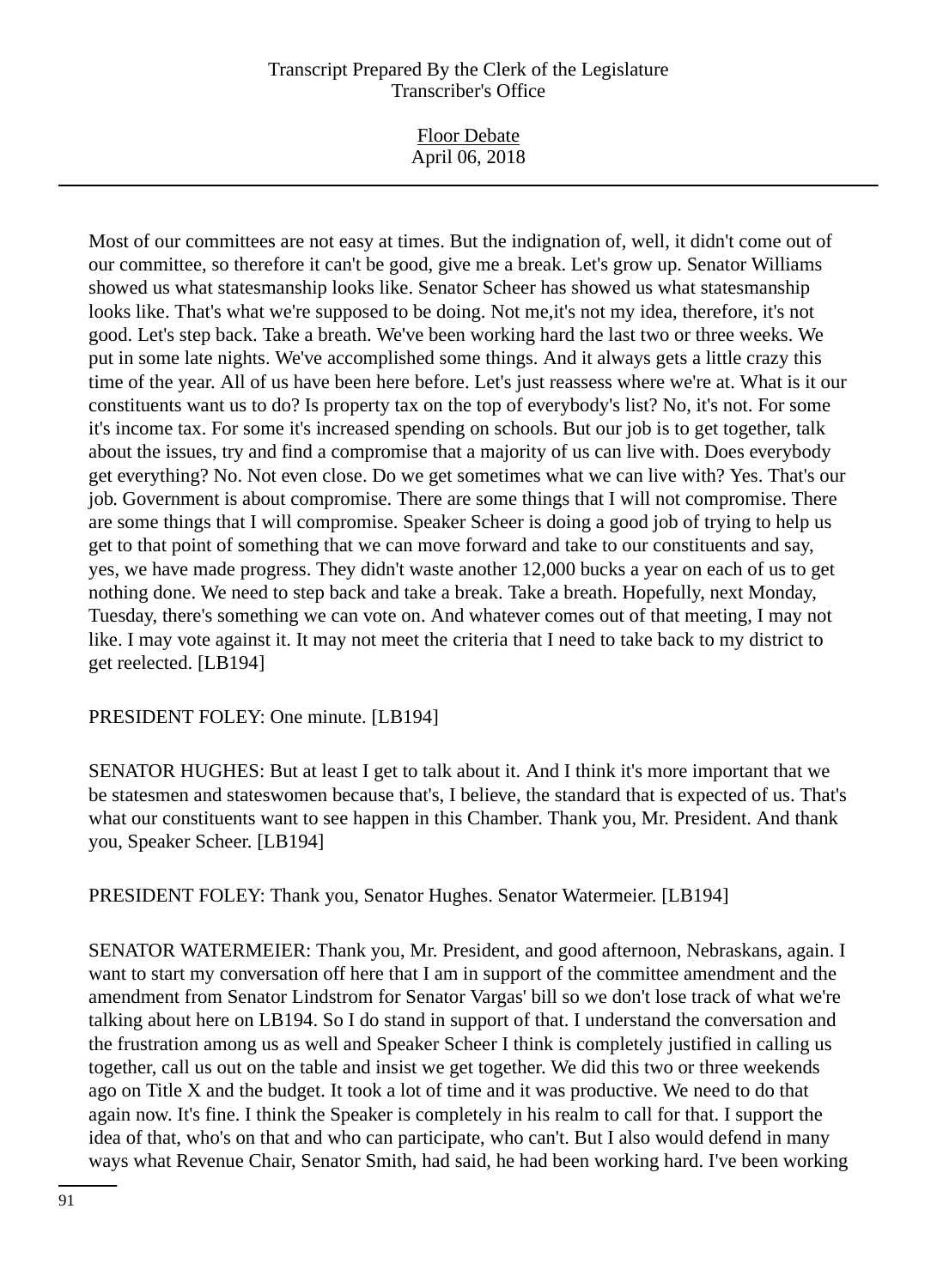| <b>Floor Debate</b><br>April 06, 2018 |  |
|---------------------------------------|--|
|                                       |  |

with him on several amendments that haven't seen the light of day as well. I supported Senator Briese's idea of LB1084 instead of LB1103 and that will upset some of my constituents. There's no doubt about it because it's a change in policy, it's a shift. And I don't know who all ought to be in that room. I'll be fine with whoever goes into that room and do the best they can and get it done. With that I'd yield the rest of my time to Senator Vargas, if he needs it to talk about his bill. [LB194 LB1084 LB1103]

PRESIDENT FOLEY: Thanks, Senator Watermeier. Senator Vargas, 3:30 if you would care to use it. He waives the opportunity. Senator Wayne, you're recognized. [LB194]

SENATOR WAYNE: Thank you, Mr. President. Colleagues, what we have here is what I mentioned, I think this will be the fourth time on the mike, frustration over our infrastructure system. What I mean, infrastructure from education, from taxes, to judicial branches, to everything, and it's coming to a boiling point. And the reason it's coming to a boiling point is because we're up against a backstop called a valid initiative. We can come up with a solution or we can put it to the voters and as Speaker Scheer said, it's a high stake gamble. One, I think it's been 45 initiatives done since 1923 or so, one out of every three fails I believe was my statistic that I saw. It's a lot of work. So either we can do what we were elected to do and figure out how to get there and help provide some relief and make sure we make changes in the education system that are needed to fund all students, no matter where they are, in some capacity and hold those school districts accountable, or we can choose not to. I was going to yield my time to Senator Vargas, but he already waived it once before. I think we need to make sure that we don't keep talking on the bill because it may go from a 25 to a 33 vote because we are filibustering a bill on an issue that has nothing to do with the bill. So everybody can vent at one or two times, let's move forward and vote on this bill. Speaker Scheer, I only ask one thing of you. I would like to be in the room so I can represent the pages, because they deserve a tax break too. (Laughter) [LB194]

PRESIDENT FOLEY: Thank you, Senator Wayne. Senator McCollister. [LB194]

SENATOR McCOLLISTER: Thank you, Mr. Lieutenant Governor. Good afternoon, colleagues. I want to say that I admire the initiative of the Speaker in this regard. Perhaps it's a last-ditch effort. I don't know, but we owe our constituents our best effort to get something done with regard to taxes. They say that necessity is the mother of invention, and let's hope that's the case with the meeting tomorrow if it occurs. It's do or die time. It's time for us to take up the gauntlet and try to move something forward. We have that obligation. And I don't care whether I'm reelected because of this...this effort. This effort and tax relief, property tax relief is bigger than any one senator's election. So I think we need to show some courage, take up the gauntlet, and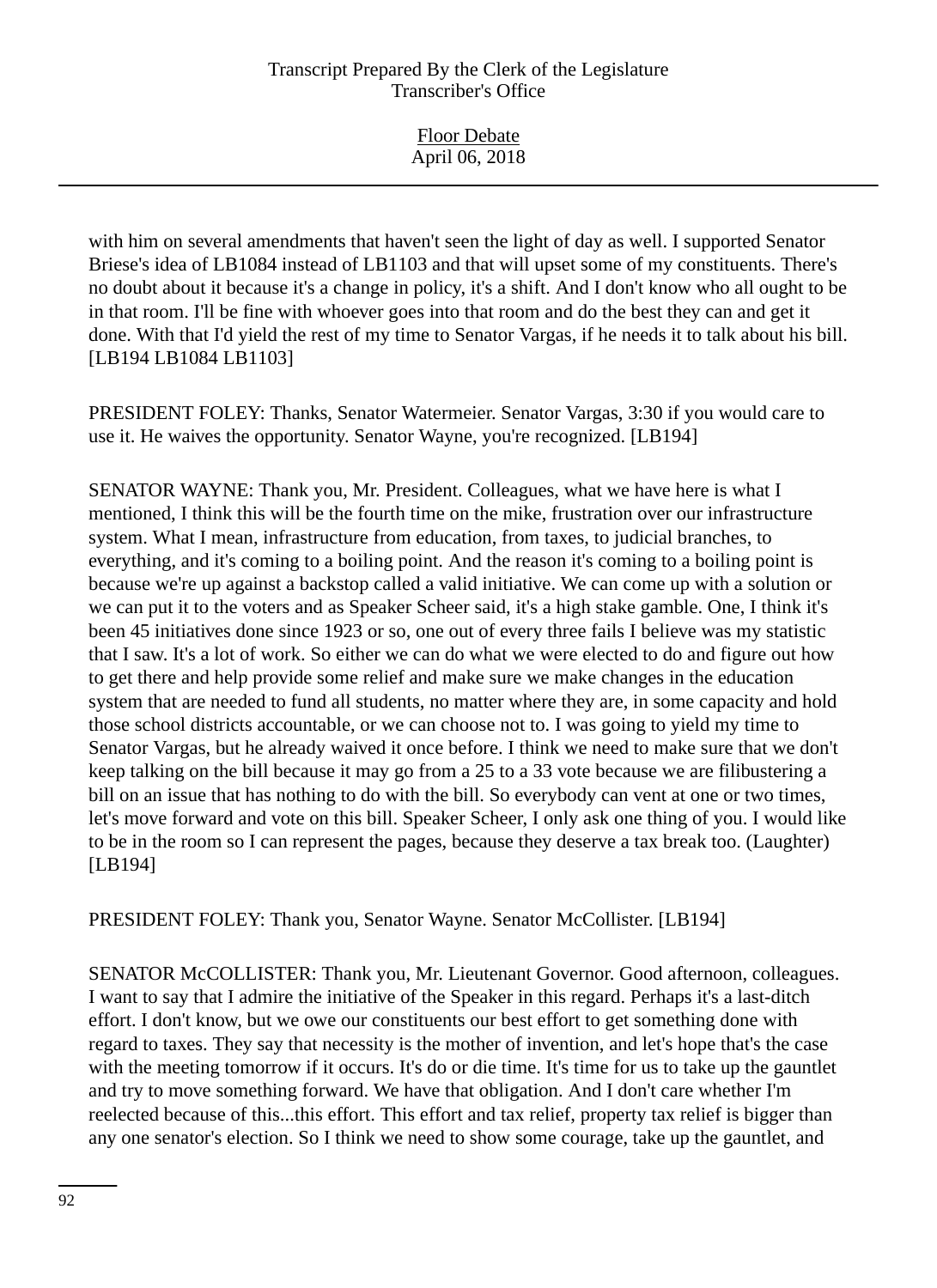move forward with this effort, and if we could cobble something together, I think we sure should. Thank you, Mr. President. [LB194]

PRESIDENT FOLEY: Thank you, Senator McCollister. Senator Chambers. [LB194]

SENATOR CHAMBERS: Thank you, Mr. President. Sometimes there is wisdom in age and experience. So I want to establish something that I think is very important by asking the Speaker to yield to a question. [LB194]

PRESIDENT FOLEY: Mr. Speaker, would you yield, please? [LB194]

SPEAKER SCHEER: Certainly. [LB194]

SENATOR CHAMBERS: Mr. Speaker, since this discussion that's going on now was triggered by an announcement you made, I think it would only be fair to rule that this discussion does not count against the time that will be given to Senator Vargas for his bill. Would you agree that that's reasonable? [LB194]

SPEAKER SCHEER: Absolutely. [LB194]

SENATOR CHAMBERS: Thank you. And I'll say a few words now. I'm not going to take a side. I'm going to speak in generalities. It does matter who sits at the table to negotiate. If there are identifiable interests, each interest has a right to be at that table. And it's not for Senator Hughes to dictate based on his narrow view what constitutes states personship. I've watched him in his committee and on the floor so he's the last one to make that judgment. I don't think anybody should be excluded. There should be a recognition of the time, the expertise, and the effort put into these various...these very issues by people such as Senator Harr, "Professor" Schumacher, and to exclude them puts me in a frame of mind where what comes out of that group is not legitimate. You negotiate when you have people with differing points of view. You could not have everybody who is on the New York Yankees baseball team negotiate and come up with something that's to apply to the Brooklyn Dodgers when they were a team. As for this praise given to the Speaker, I don't object to people doing that. But there was a famous national football league referee named Red Cashion. And every calling that he made, it was very forceful without any doubt that anybody could have as to what he said. He was being interviewed, and the interviewer said, Red, isn't it hard to make some of those decisions, and you know people are not going to be satisfied? He said, that's what I'm paid to do. That's the way he talked. He was doing what he was paid to do. He was not worthy of any praise, he was doing his job. The Speaker signed on for his job, and that doesn't mean everybody is going to agree with what he has done.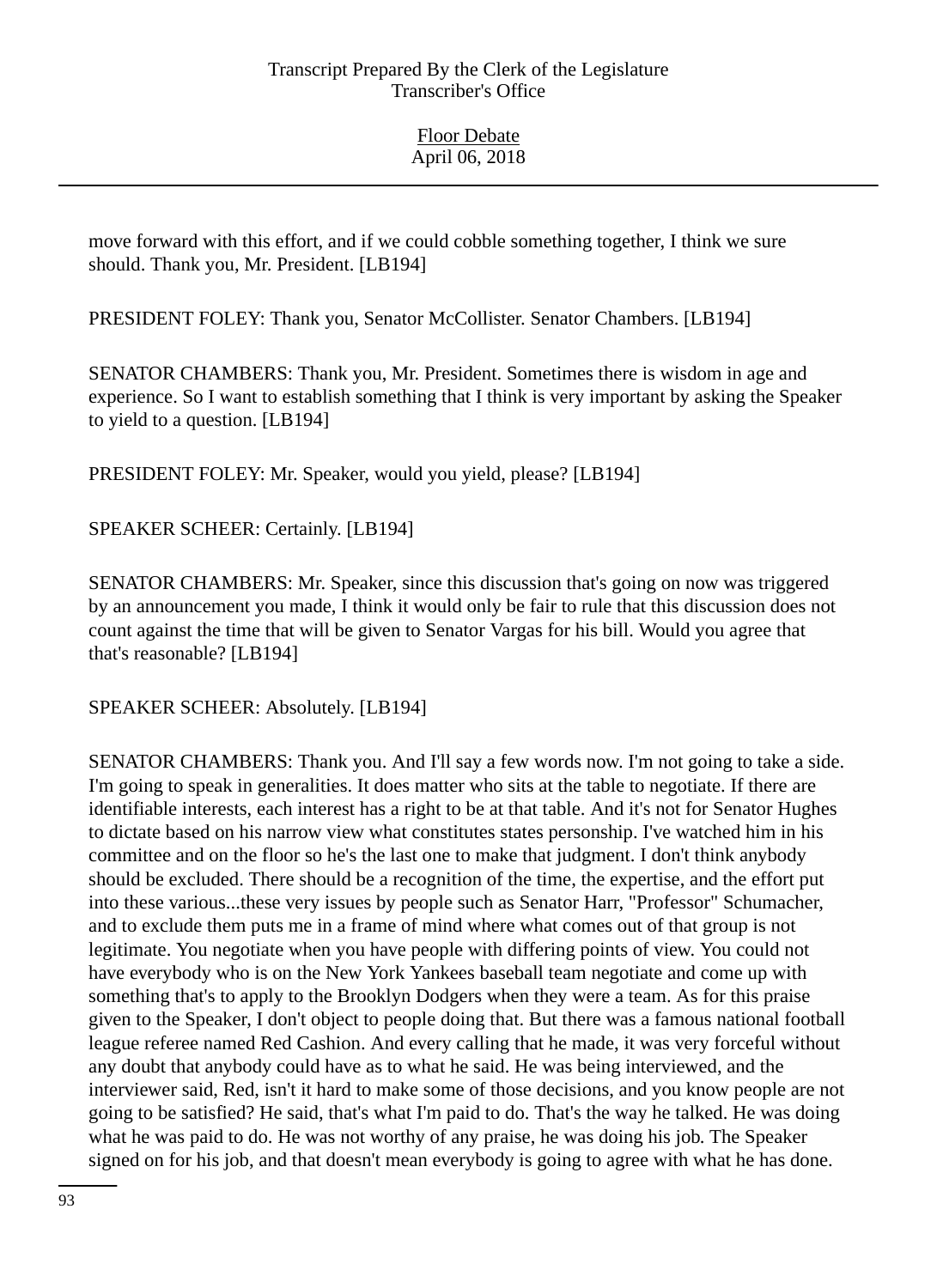Give him his credit while you're giving me mine for spending more time here than anybody else which is not going to happen, so all of those things are irrelevant. The Speaker can make a mistake. The Speaker can have a judgment that is well-intentioned, but flawed. We are a body of equals. And there should be input respected from everybody who wants to offer it. And simply because the Speaker spoke doesn't mean that's the final word. But in this instance since he schedules and he set up this group, if just means that we'll oppose anything that they bring out and then we'll discuss every single issue as though they had not met. That is not negotiation. Earlier, I pointed out that when the issue of Title X was being negotiated, as it was called, the Governor was not in the room. So it was not negotiation, it was people from the Legislature talking to each other and having messages and directives being sent to them. That's how...that's not how negotiation occurs. I don't feel anybody is of a higher rank in order... [LB194]

#### PRESIDENT FOLEY: One minute. [LB194]

SENATOR CHAMBERS: ...than I am in this Legislature. So the group that was selected, with all due respect to them, do represent a certain point of view. So I don't think there will be legitimacy accorded whatever they come out here with, but I shall be here to express my views on it if I think it's worthwhile. But I'm not going to get into these worthless back and forth that will go nowhere. Thank you, Mr. President. [LB194]

PRESIDENT FOLEY: Thank you, Senator Chambers. Senator Groene. [LB194]

SENATOR GROENE: Thank you, Mr. President. I stand in support of LB194. No, I didn't trade a vote. I've been accused of that lately. Senator Vargas. For four years I've been on the Education Committee. I'm a numbers guy. Always have been. I've studied TEEOSA, two years on the committee, under the tutelage of Senator Sullivan and now two years as chairman. I had worked at...and I came up with different ideals that have failed over the years on how to fix TEEOSA. I'd come to a climax with LB640. Senator Friesen prioritized it last year. We changed it this year. We had comments from individuals and changed it this year, and I prioritized it this year. LB640 is not sexy, it isn't dramatic, it is of a technical nature to fix TEEOSA for the long run. We have tried property tax credits over here to offset this over here. We tried throwing more money on the state side, on education. You know for spending \$100 on property taxes, by golly we can't equalize it by taking the property taxes down to \$75 and then raise education to \$75 from \$50. No, we got to bring state funding to \$100 too. That won't work, folks, we don't have the money. I will gladly attend that meeting tomorrow morning, but I'm going to be the boring one in the room because I'm going to talk about a technical long-term fix, and to pay for it with Property Tax Credit Fund transferred to where it really belongs, in education. I'm going to try to explain to people that 40 percent of that Property Tax Credit Fund now goes out of state, \$90 million of it goes off to the counties and cities, and our real function here is education. And nothing fancy or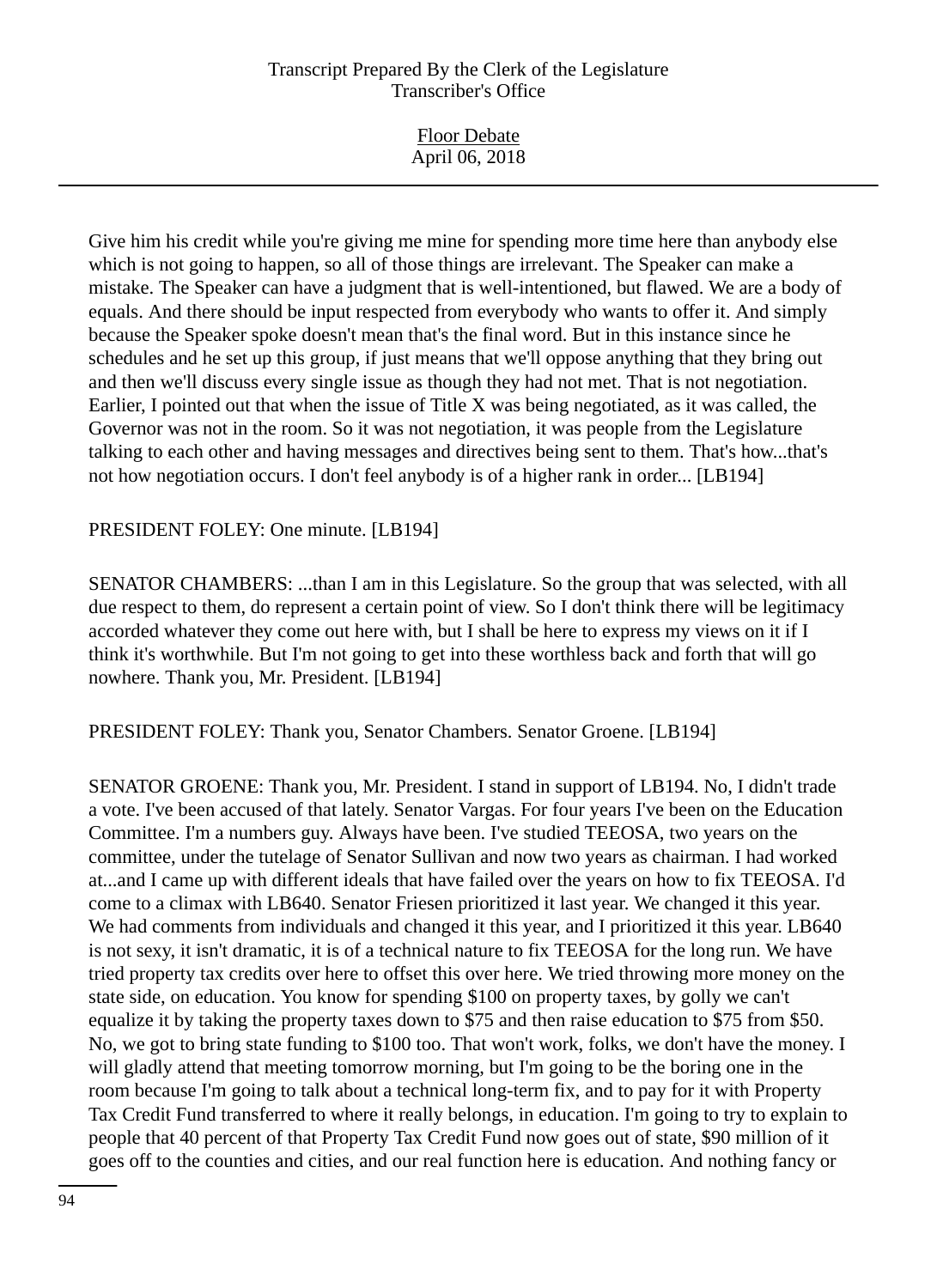Floor Debate April 06, 2018

sexy about that or dramatic. I don't know where it fits with the rest, but I look at LB640 as a long-term fix. If something like this would have been done five, six, seven years ago, we probably wouldn't be standing here right now with the urban/rural situation. But some will say, it's not enough money. We got to throw money. I'll look at that, but you're going to have a hard time for me to agree with any tax increases in a down economy. We're not going to tax the poor, not going to tax those who have a bad habit. I just have a hard time going that way. So I think, everybody forgets that Nebraska is a vibrant society and our economy grows. And even in these down years, receipts have continued to rise. We can do some tweaks and we can get some fixes here by using the growth. The problem here is not us amongst ourselves, it's who you going to listen to? If one person going to call you or e-mail you and you go, oh, my gosh, that person isn't going to vote for me, I can't support this. Is one government employee out of school, at a county, going to call you and say, oh, my gosh, we can't do this, we need more money. That's what frustrates me more than anything being in this body when somebody tells me I got an e-mail. I get lots of e-mails. Some I agree with, some of them I realize the person doesn't know his facts. But that's the biggest resistance I hear from folks. A government employee called me. We can't do this. It would hurt. It will hurt my job. I got five years left and I want my job to be easy, so just keep throwing me money, and then I'll retire and go off to some state that has lower taxes. We have a problem in this state, folks, we are shrinking. We are shrinking in population. You can listen to the statistics, but the people who create money that have gone through our educational systems for three or four years, they are declining. We are rising because we have international immigrants and the children that they bring with them and births. Does the corporate income tax need to be done? We better look at it. We better look at it, because those people hire those folks that are leaving. I'm not saying I'm for it, but that's rational thinking. That's tedious thinking. That isn't dramatic where we can just throw more money at it. I'll attend the meeting. I hope LB640 fits in there because it's a tedious bill that I've had some very intelligent senators tell me it's too complicated, just too complicated. People can't figure it out. Well, it took me at least three years to figure out TEEOSA and I'm not sure I'm completely there, but that's all I focused on. You don't see my name on a lot of bills. I made a commitment that I'd tell the lobby, don't bring me those little fix-it bills. I'm not looking for my name on bills, I've got the big picture I've got to work on. [LB194 LB640]

PRESIDENT FOLEY: Time, Senator. [LB194]

SENATOR GROENE: Thank you. I will be at the meeting. [LB194]

PRESIDENT FOLEY: Thank you, Senator Groene. Senator Watermeier. [LB194]

SENATOR WATERMEIER: Question. [LB194]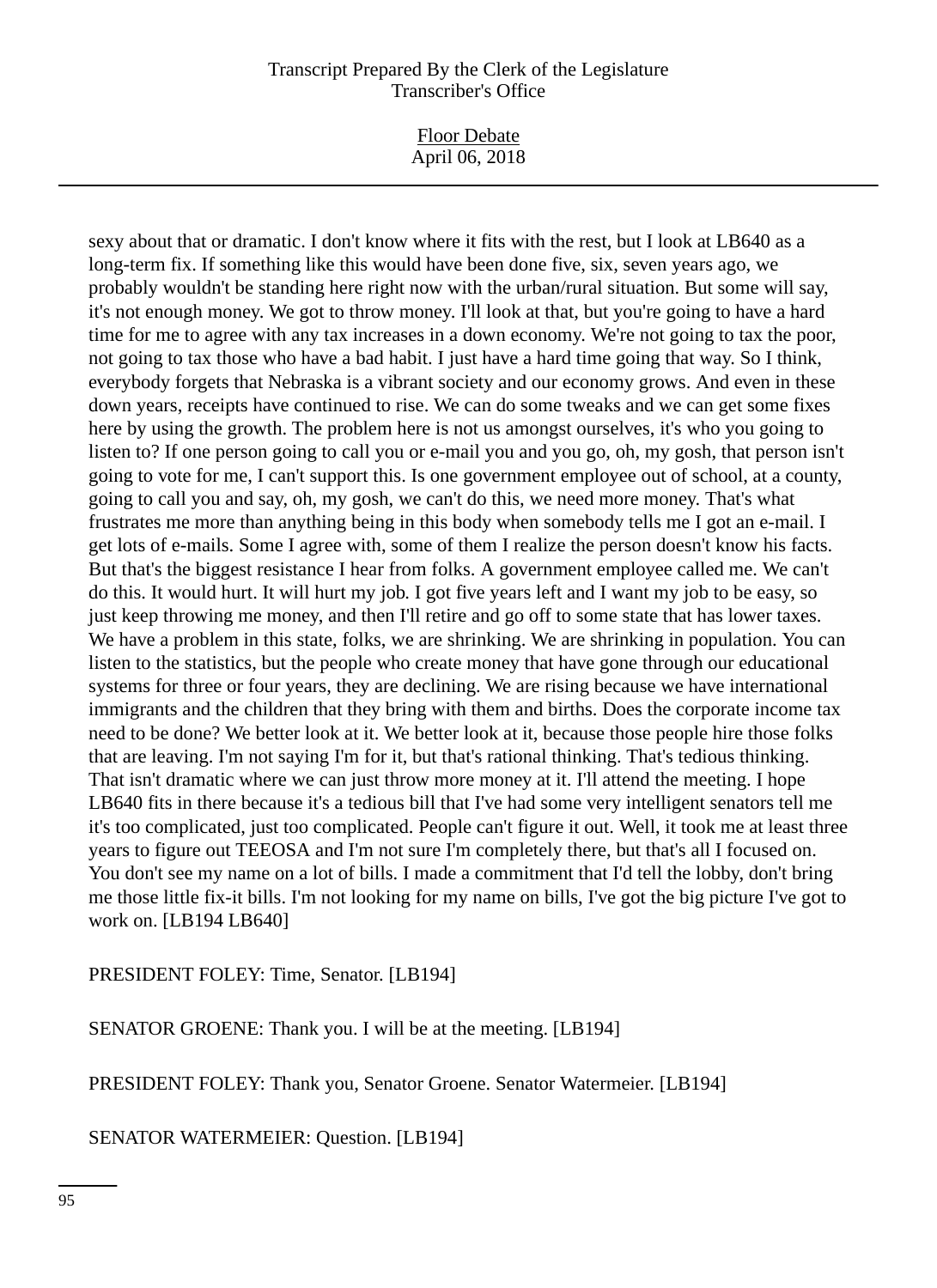PRESIDENT FOLEY: Question has been called. Do I see five hands? I do. The question is, shall debate cease? Those in favor of ceasing debate vote aye; those opposed vote nay. Have you all voted. Record, please. [LB194]

CLERK: 29 ayes, 0 nays to cease debate, Mr. President. [LB194]

PRESIDENT FOLEY: Debate does cease. Senator Lindstrom, you're recognized to close on AM2872. He waives closing. The question for the body is the adoption of the amendment, AM2872. Those in favor vote aye; those opposed vote nay. Have you all voted who care to? Record, please. [LB194]

CLERK: 43 ayes, 0 nays, Mr. President, on adoption of Senator Lindstrom's amendment. [LB194]

PRESIDENT FOLEY: AM2872 is adopted. Is there any further discussion of LB194 or the pending committee amendment? Seeing none, Senator Lindstrom waives closing on the committee amendments. The question for the body is the adoption of AM2587. Those in favor vote aye; those opposed vote nay. Record, please. [LB194]

CLERK: 47 ayes, 0 nays, Mr. President, on the advancement of the bill. [LB194]

PRESIDENT FOLEY: On the...that's the amendment, committee amendment. [LB194]

CLERK: I'm sorry, committee amendment. Excuse me, Mr. President. [LB194]

PRESIDENT FOLEY: Committee amendment 2587 has been adopted. Is there any further discussion on the bill? Senator Vargas, you're recognized to close on the advance of the bill. [LB194]

SENATOR VARGAS: Thank you, colleagues. Keep this short. (Laughter) Got to laugh it out, apparently. I want to thank everybody that's worked on this. My staff, Banking Committee, Chairman Lindstrom and his staff, and the people both in this room and the people outside the glass for helping us take a really important step forward in payday lending and making sure that we're doing everything we can to better protect consumers, because that's one of the reasons why we're here is to make sure Nebraskans are getting the best product they possibly can and we're always continually trying to improve the laws that we have. And so thank you for this nondiscussion of my bill. And I urge your green vote on LB194. [LB194]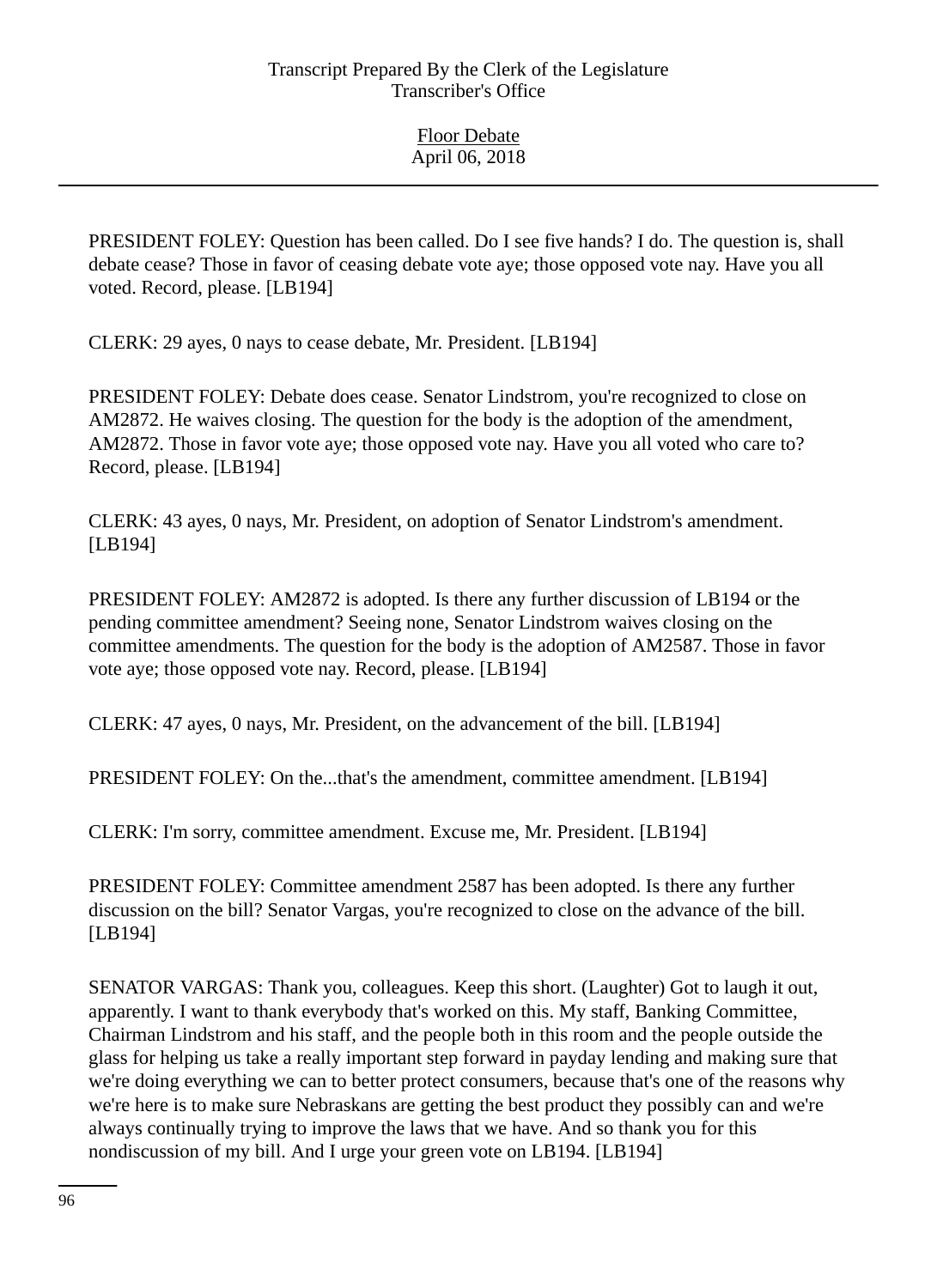PRESIDENT FOLEY: Thank you, Senator Vargas. The question for the body is the advance of the bill, LB194. Those in favor vote aye; those opposed vote nay. Record, please. [LB194]

CLERK: 47 ayes, 0 nays, Mr. President, on the advancement of the bill. [LB194]

PRESIDENT FOLEY: LB194 advances. We will proceed to General File, 2018 committee priority bill, LB793. Mr. Clerk. [LB194 LB793]

CLERK: Mr. President, LB793 was a bill introduced by Senator Riepe. (Read title.) The bill was referred to Health, placed on General File. No committee amendments. I do have other amendments, Mr. President. [LB793]

PRESIDENT FOLEY: Senator Riepe, you're recognized to open on LB793. He waives opening. [LB793]

CLERK: Mr. President, in that case, Senator Bolz, you had a series of amendments. I understand you wish to withdraw your amendments, Senator. Thank you. Mr. President, Senator Stinner would move to amend with AM2871. (Legislative Journal pages 1466-1472.) [LB793]

PRESIDENT FOLEY: Senator Stinner, you're recognized to open on your amendment. [LB793]

SENATOR STINNER: Thank you, Mr. President. And members of the Legislature, I appreciate the leadership of Senator Riepe and Senator Bolz. They've shown that they can work together and compromise. I know our time is limited to debate this bill and I will yield my time to Senator Riepe to open on LB793 and AM2871. Please vote green on AM2871 and LB793. Thank you. [LB793]

PRESIDENT FOLEY: Thank you, Senator Stinner. Senator Riepe, you've been yielded 9:30. [LB793]

SENATOR RIEPE: Thank you, Senator Stinner and Mr. President and colleagues. Last year we, as the Legislature, passed LB333 to allow the division of developmentally disabled the ability to maximize federal and general funds through the Medicaid development disability waivers. Within LB333 we added prioritization language to put our most vulnerable developmentally disabled individuals first for funding. I have provided the body with a handout regarding the implementation of LB333, which is from the Department of Health and Human Services. You can see from the handout, Director Miller has successfully offered services to the first of four prioritization categories, and has made 945 funding offers for prioritizations 1 through 5 since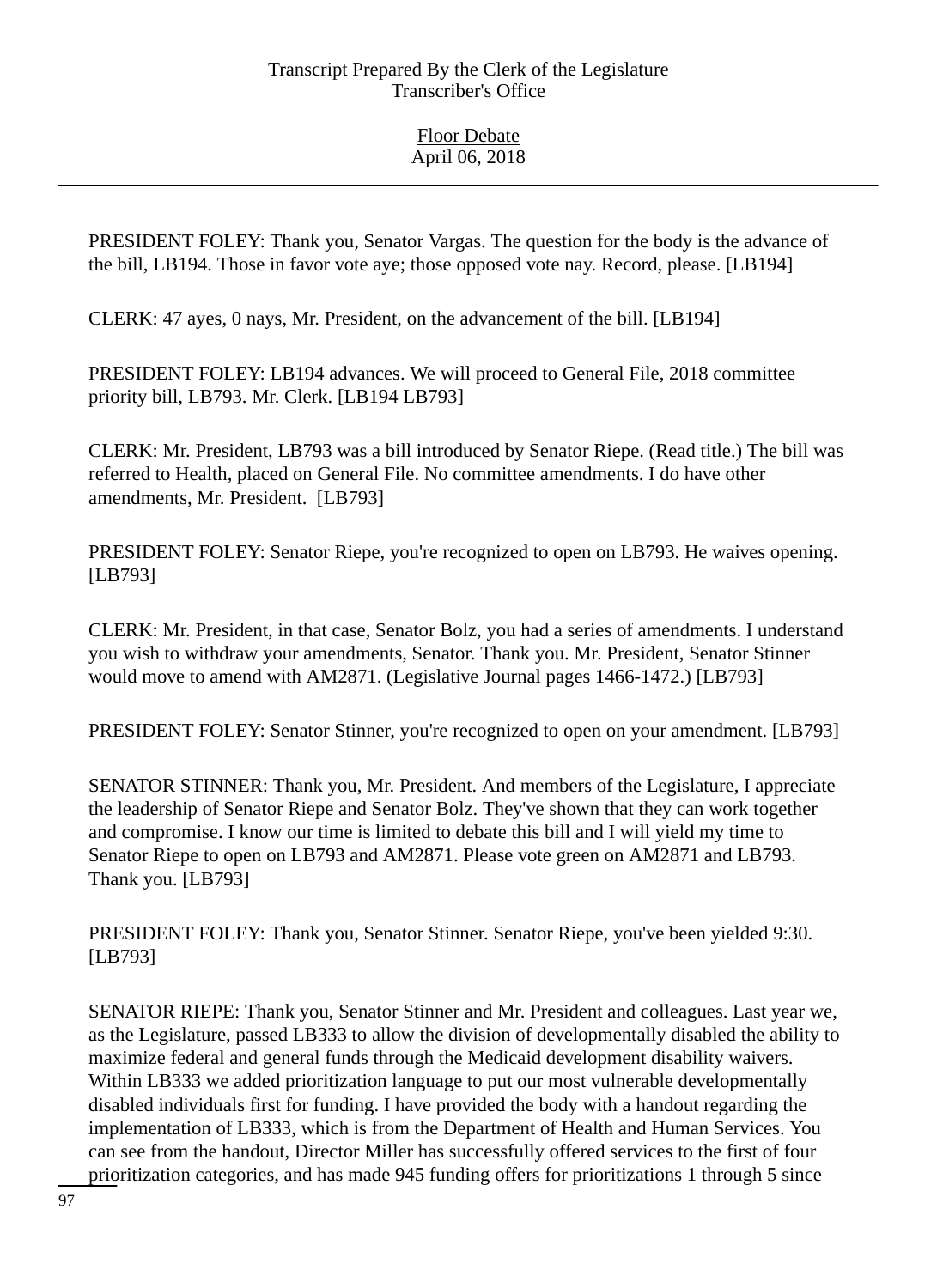Floor Debate April 06, 2018

January 1 of 2017. I want to thank Director Miller for continued persistence in providing quality services for the individuals with developmentally disabilities. I brought LB793 to officially remove the mandate so the state can maximize federal dollars and provide services to the more...to more individuals with developmental disabilities. Senator Bolz and I have worked on language that is what I believe a win-win for all parties, individuals with developmental disabilities, their families, and the taxpayers. AM2871 is what I describe as trigger language for the entitlement. If the department does not have enough funds to provide services for priorities 1 through 4, then the department shall provide comparable services to just the high school graduates. The way the Legislature will know whether this provision is triggered is every September 15th the department will have to provide a notification to the Appropriations and Health and Human Services Committee of whether or not this provision is triggered so the Legislature may provide appropriate funding for the services. This provision will sunset in 2021. 2021 is a good date to demonstrate the priorities 1 through 4 are being funded through the Medicaid waiver. And if priority...and if priority to 2021, the Legislature is not comfortable sunsetting this section, it may always address the issue. The ADRCs are the other portion of the amendment which is LB1004. Senator Bolz and I have worked for many hours on these two bills, and I am pleased we were able to come to a compromise. I will ask Senator Bolz to discuss the ADRC portion and I ask for your support on AM2871 and LB793. Thank you. [LB793 LB333 LB1004]

PRESIDENT FOLEY: Thank you, Senator Riepe. Senator Bolz. [LB793]

SENATOR BOLZ: Thank you, Mr. President. I also want to thank Senator Riepe, Senator Stinner, Senator Crawford, and Senator Howard, as well as all the advocates and everyone else who contributed to us finding a way forward on this bill. I think it's a great compromise. I'm really pleased that Senator Riepe was willing to work with me to continue the Aging and Disability Resource Center project. ADRCs provide information, referral and options counseling to seniors and individuals with disabilities, most importantly they provide options counseling. What does that mean? That means that you sit down with someone who is a senior and walk through all of their options given their finances and their eligibility and you help them stay in their home and community when they choose to do so. Since December 2016, ADRCs have fielded 9,356 calls and importantly, colleagues, ADRCs have created an estimated \$4.5 million in cost savings by helping individuals avoid higher cost nursing home placement, and instead have services that help them in their own homes and communities. Further, ADRCs are needed for our future plans. They were referenced as a part of the Nebraska Department of Health and Human Services Medicaid long-term care redesign plan to create a No Wrong Door initiative so that people can find the right information at the right time for the right service, and the right cost. So colleagues, I think this is a great amendment. I appreciate everybody's help and support. I know that you may hear a concern about some duplication. I would argue that in No Wrong Door System should cover a wide swath and that there should be multiple opportunities for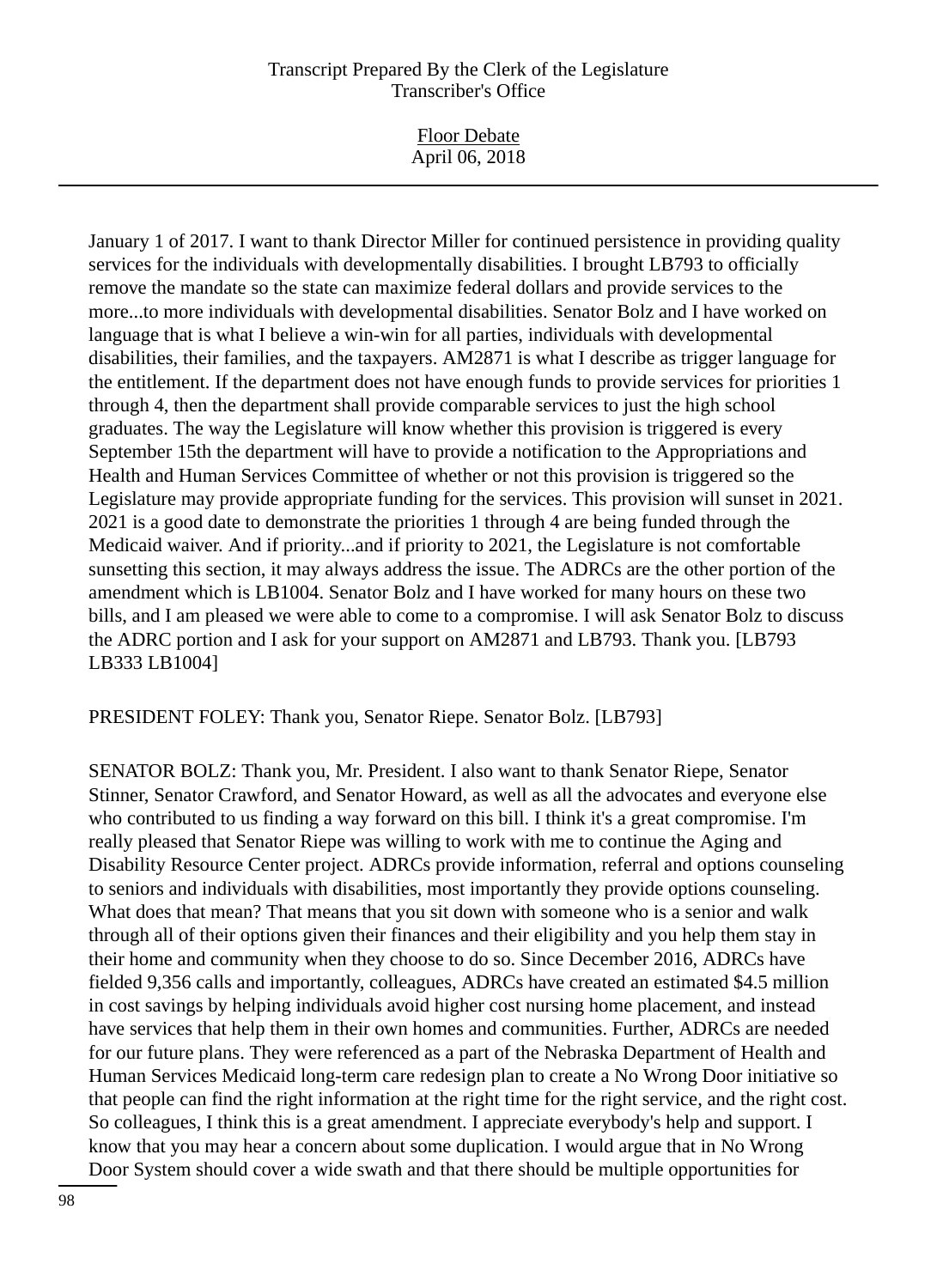| <b>Floor Debate</b><br>April 06, 2018 |  |
|---------------------------------------|--|
|                                       |  |

people to engage. And that rather than being duplicative, this is comprehensive, service driven, and most importantly, creates cost savings. So again, I think this bill continues the Aging and Disability Resource Centers for all our senior citizens, and it protects the access to services for youth who are transitioning from high school into the adult system of developmental disabilities to seek jobs and more independence. So colleagues, I would ask you to support this bill and if you do in fact support this bill, I would ask you to support this bill by pressing your green lights quickly and moving us forward quickly so that we can move on with the rest of the business of the body. Thanks again to everyone who worked on this bill and this compromise and I ask for your support. Thank you, Mr. President. [LB793]

PRESIDENT FOLEY: Thank you, Senator Bolz. Senator Erdman. [LB793]

SENATOR ERDMAN: Thank you, Lieutenant Governor. Not quite so fast. I am not...I am not in favor of this amendment. As happens here always, we do a pilot project and then in two years, whenever it's supposed to sunset, we find all these reasons why we should continue. And most of those reasons have to do with somebody that we like is getting paid big bucks to do something. These ADRCs are duplicative of services. When they came in for the hearing on LB1004, how many employees do you have? Not sure. What do you do? Well, we answer the phone, and we reach out to people and we do this and we do that. There's eight agencies on aging across the state. Eight. One of the agencies is in Lincoln County, North Platte. They did not set up an ADRC. It's my opinion from visiting with them that they thought it was a duplicate of services, unnecessary. I agree. So we look at the bill and the amendment, and it says on page 4, on line 19, it says, an area agency on aging shall...the word "shall" is there, shall establish a partnership with one or more lead organizations that specialize in serving persons with disabilities...acquired disabilities. I understand that. Who? Who are these agencies that are qualified? And is now the North Platte area agency on aging going to have to set up an ADRC? Yes, they are. Why is that? Because this says the aging office shall establish a partnership. We whine about local control all the time. We say we have to have local control. So those people in North Platte, what kind of local control do they get? They don't get any. Why is that? Because this bill said they shall. And who is this agency that's going to be qualified? Who makes that decision? And I read LB320 that was put in place when this bill was established, when this pilot project was put in place, and there were a whole bunch of things that they were supposed to evaluate to determine whether this was something that was going to continue. I didn't see any of that information presented in a hearing about what they do except what they wanted me to see from those people they asked to send in testimony. I don't see any need for the ADRCs. The area agency on aging in Grand Island was delivering meals, and they were delivering to a senior center, but they were putting them in the commons area so the elderly people could eat together. And they told them now it was inappropriate, you have to deliver them to their rooms. So they forced these older people to eat by themselves in the rooms because they couldn't use their walker and carry their meal down to the commons area. So don't let people make you believe that they're really doing something that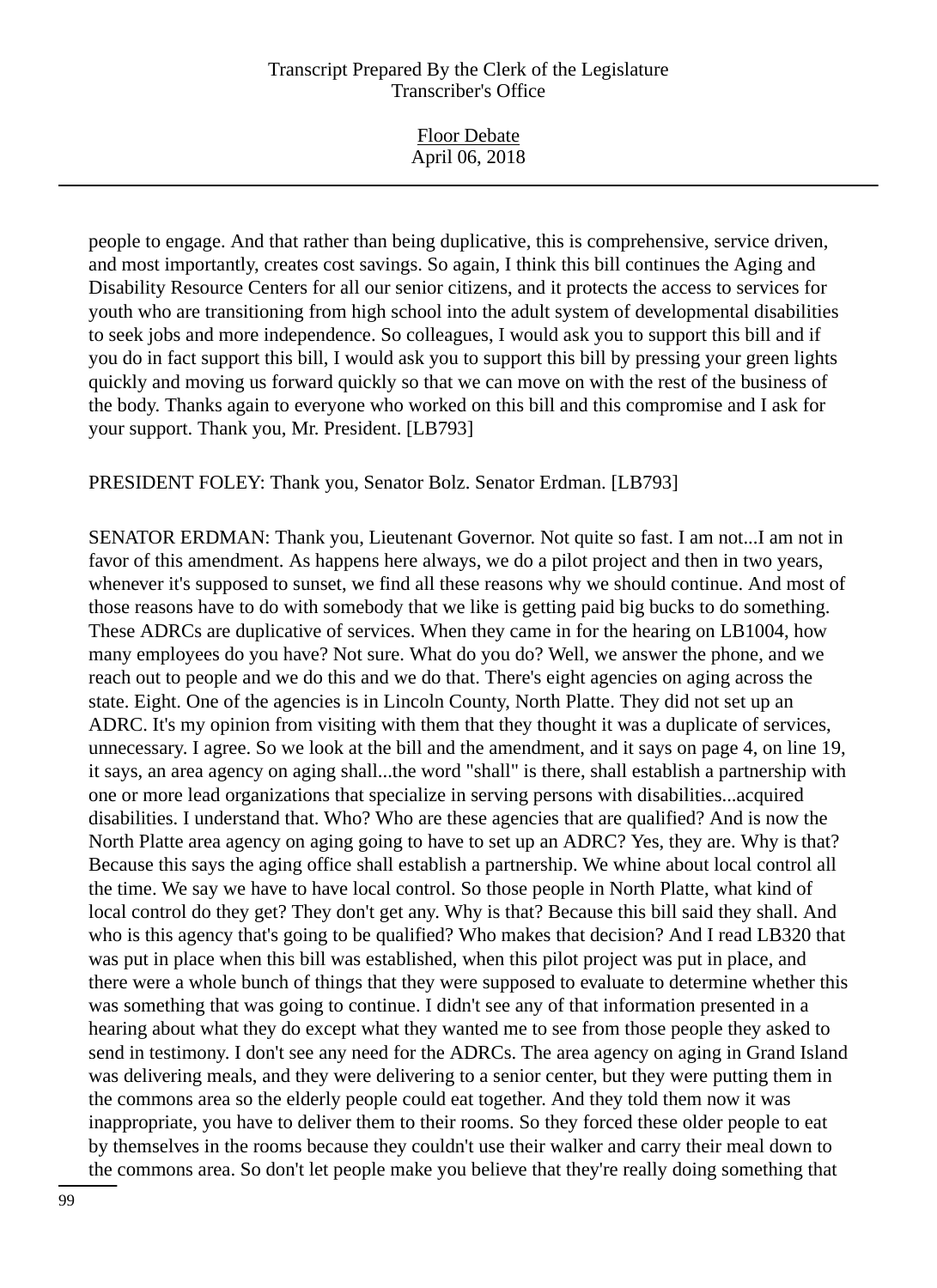| <b>Floor Debate</b> |  |
|---------------------|--|
| April 06, 2018      |  |

they're really not doing. So the question you always have to ask yourself, what if we don't do this, what happens? The area on aging is already there, there to meet those needs of those seniors, and they will do that. But it's another \$900,000... [LB793 LB1004 LB320]

PRESIDENT FOLEY: One minute. [LB793]

SENATOR ERDMAN: ...that someone gets for doing a phone call or a check on somebody, maybe. And they have supervisors. They have a supervisor supervising each one of those employees, I believe. I don't know what there is exactly. But we do things here in this legislative body, and it's just like with LB998 when we're going to hire a social worker for the ESUs, we'll do that on private funds. We're not going to use any tax dollars. And then in two years, it will continue, and that's exactly what this is. This was a pilot project. I haven't been shown by anybody about the information of the examination of the results that shows me this is a necessary program that needs to continue. I am not voting for AM2871. Thank you. [LB793 LB998]

PRESIDENT FOLEY: Thank you, Senator Erdman. Senator Crawford. [LB793]

SENATOR CRAWFORD: Thank you, Mr. Lieutenant Governor. I rise in support of LB793 as amended by AM2871, and I thank those who have worked very hard on this amendment. I will say, I introduced the pilot project and it did run for four years and we did not ask for it to be continued. It did some great things, got some people some jobs while it ran, but we saw there were some ways in which it was not operating as we had intended it to operate, and decided it was a situation where as it was operating, it was not something that we would ask to be continued. So I think pilot projects are important and they do provide an opportunity to test something. And we just...you don't hear about all of those that are considered and then not moved forward. So it's important for us to do at times. And I will say also that we did have a report, an evaluation report on a...the pilot that was part of our packet, part of what got distributed to us as part of the hearing. And so it was...it was the case, there was an evaluation, and there was discussion, and research on the evaluation, that was present for us, so that we could look at that and ask questions. And I asked a couple questions related to that on the hearing. So I think it is important to recognize that it is...it is important to test ideas. And the idea, I think, rolled out differently than it was originally anticipated. So it looked a little different than anticipated but it was done in a way that was able to serve more people. So I encourage your support of LB793 as amended by AM2871. Thank you. [LB793]

PRESIDENT FOLEY: Thank you, Senator Crawford. Senator Stinner, you're recognized to close on AM2871. He waives closing. The question for the body is the adoption of AM2871. Those in favor vote aye; those opposed vote nay. Record, please. [LB793]